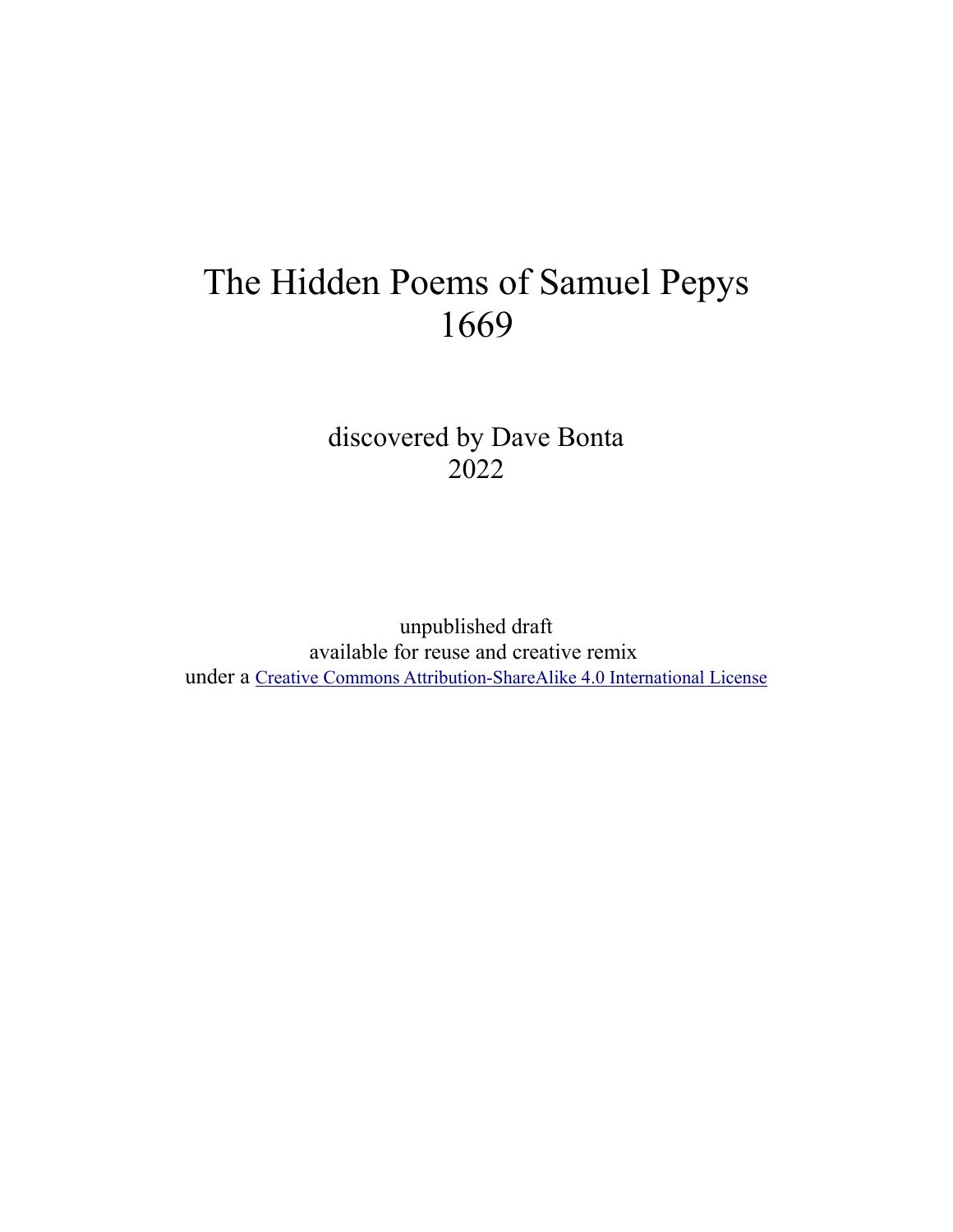# [Friday 1 January 1669]

Up, and presented from Captain Beckford with a noble **silver** warming-pan, which I am doubtful whether to take or no. Up, and with W. Hewer to the New Exchange, and then he and I to the cabinetshops, to look out, and did agree, for a cabinet to give my wife for a New-year's gift; and I did buy one cost me 11l., which is very pretty, of walnutt-tree, and will come home to-morrow. So back to the old Exchange, and there met my uncle Wight; and there walked, and met with the Houblons, and talked with them — gentlemen whom I honour mightily: and so to my uncle's, and met my wife; and there, with W. Hewer, we dined with our family, and had a very good dinner, and pretty merry and after dinner, my wife and I with our coach to the King's playhouse, and there in a box saw "The Mayden Queene." Knepp **looked upon** us, but I durst not shew her any countenance; and, as well as I could carry myself, I found my wife **uneasy** there, poor wretch! therefore, I shall avoid that house as much as I can. So back to my aunt's, and there supped and talked, and staid pretty late, it being dry and **moonshine**, and so walked home, and to bed in very good humour.

silver in a tree

the old men look upon an uneasy void

that dry moonshine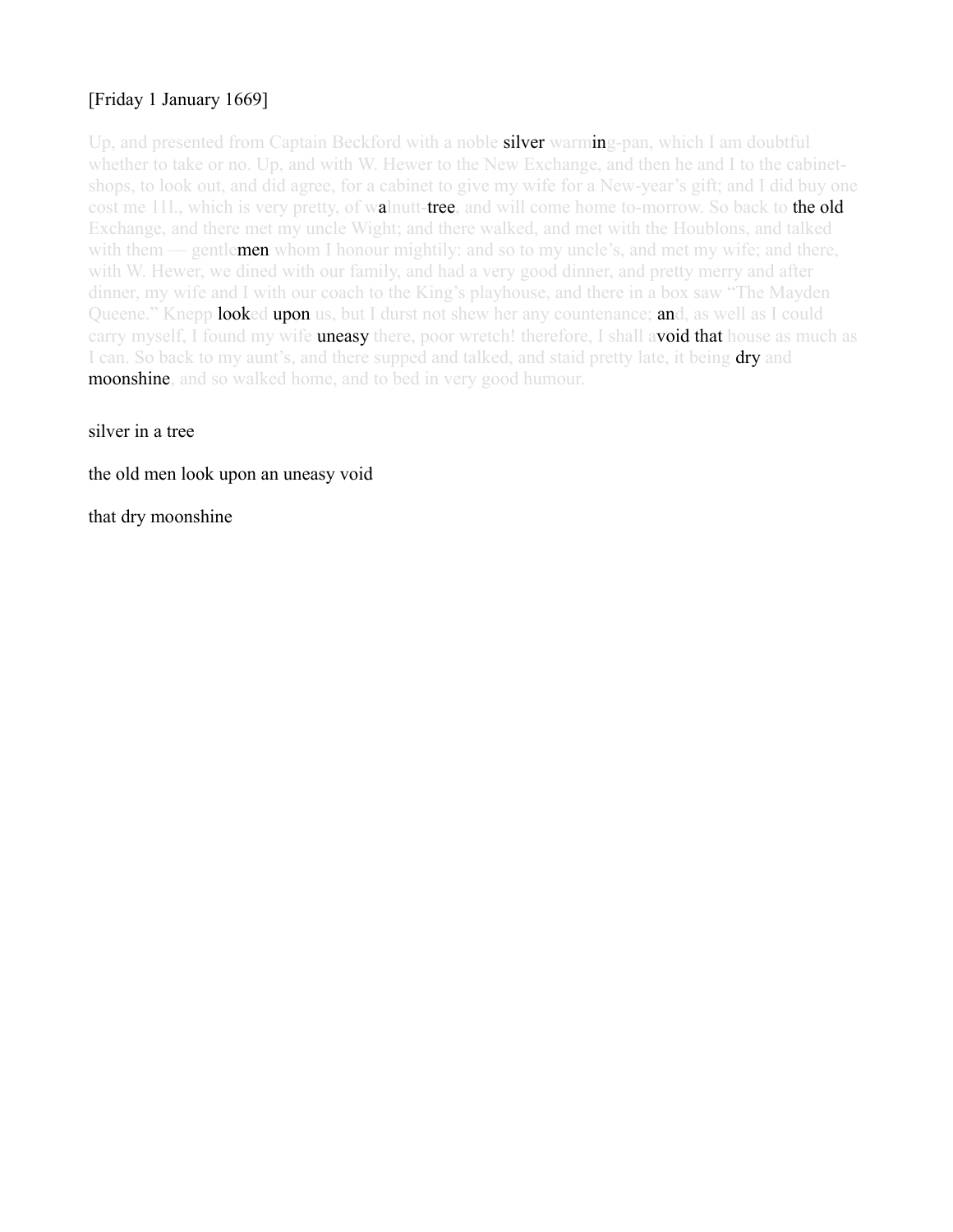# [Saturday 2 January 1669]

Up, at the office all the morning, and at noon home to dinner, where I find my cabinet come home, and paid for it, and it pleases me and my wife well. So after dinner busy late at the office, and so home and to bed.

no home where I find my home

and a well of ice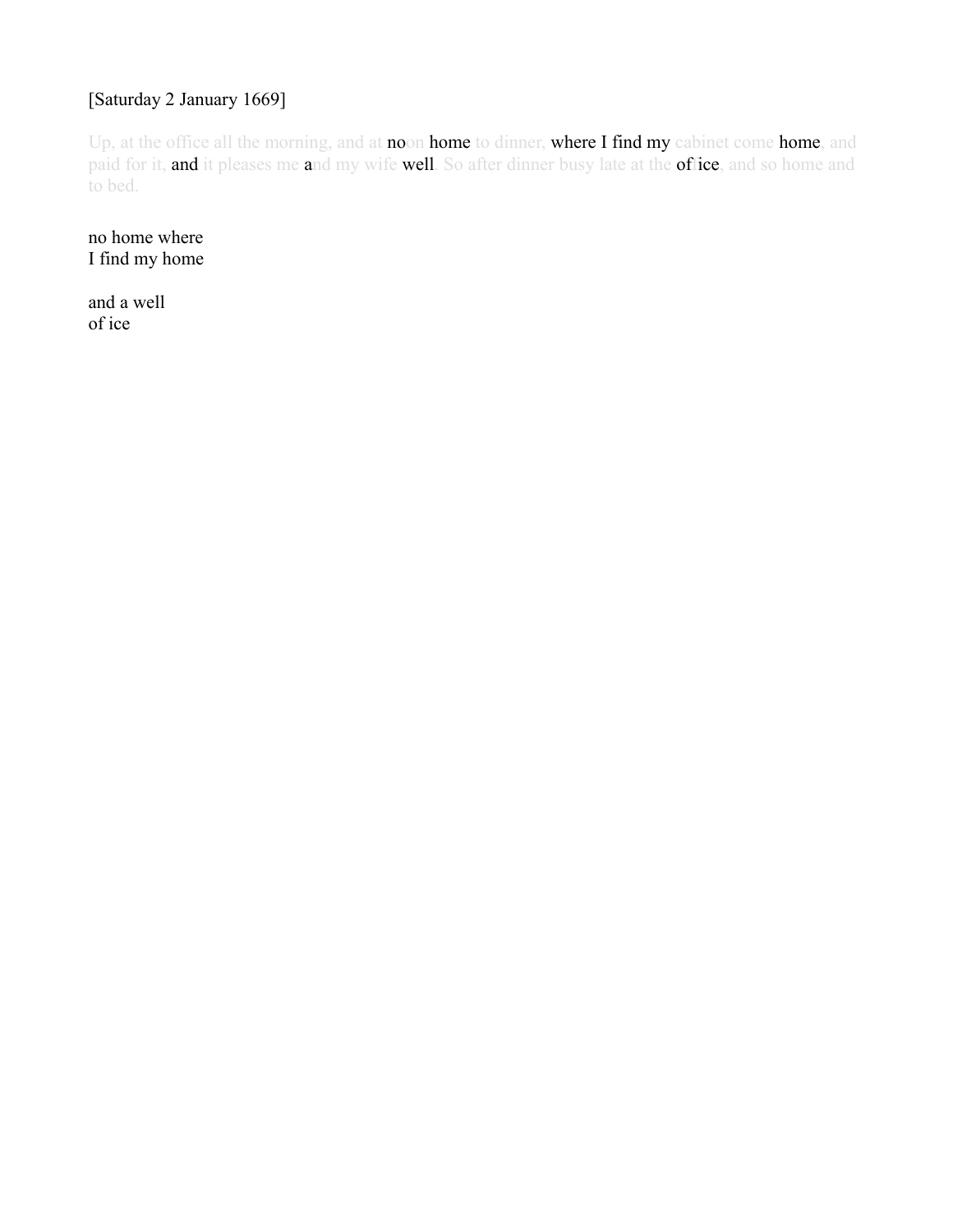# [Sunday 3 January 1669]

(Lord's day). Up, and busy all the morning, getting rooms and dinner ready **for my** guests, which were my uncle and aunt Wight, and two of their cousins, and an old woman, and Mr. Mills and his wife; and a good dinner, and all our plate out, and mighty fine and merry, only I a little vexed at burning a new table-cloth myself, with one of my trencher-**salt**s. Dinner done, I out with W. Hewer and Mr. Spong, who by accident come to dine with me, and good talk with him: to White Hall by coach, and there left him, and I with my Lord Brouncker to attend the Duke of York, and then up and down the House till the evening, hearing how the King do intend this frosty weather, it being this day the first, and very hard frost, that hath come this year, and very cold it is. So home; and to supper and read; and there my wife and I treating about coming to an allowance to my wife for clothes; and there I, out of my natural backwardness, did hang off, which vexed her, and did occasion some discontented talk in bed, when we went to bed; and also in the morning, but I did recover all in the morning.

for my sins I ate only a little salt

this first hard frost is a cold supper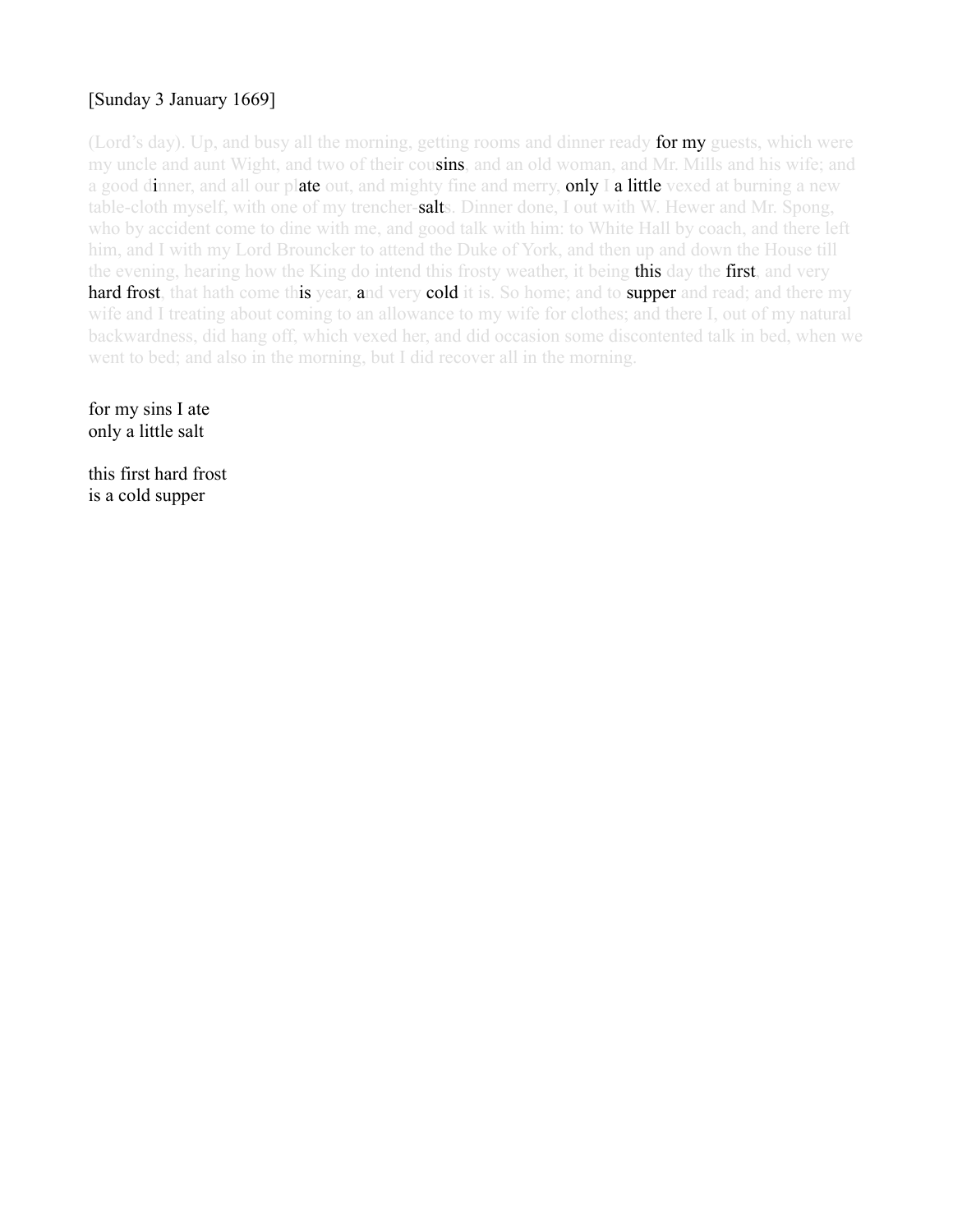## [Monday 4 January 1669]

Lay long, talking with my wife, and did of my own accord come to an allowance of her of 30l. **a**-year for all expences, clothes and everything, which she was mightily pleased with, it being more than ever she asked or expected, and so **rose**, with much content, **and** up with W. Hewer to White Hall, there to speak with Mr. Wren, which I did about several things of the office entered in my memorandum books, and so about noon, going homeward with W. Hewer, he and I went in and saw the great tall woman that is to be seen, who is but twenty-one years old, and I do easily stand **under her** arms. Then, going further, The. Turner called me, out of her coach where her mother, &c., was, and invited me by all means to dine with them, at my cozen Roger's mistress's, the widow Dickenson! So, I went to them afterwards, and dined with them, and mighty handsomely treated, and she a **wonderful** merry, goodhumoured, fat, **but plain** woman, but I believe a very good woman, and mighty civil to me. Mrs. Turner, the mother, and Mrs. Dyke, and The., and Betty was the company, and a gentleman of their acquaintance. Betty I did long to see, and she is indifferent pretty, but not what the world did speak of her; but I am mighty glad to have one so pretty of our **kindred**. After dinner, I walked with them, to shew them the great woman, which they admire, as well they may; and so back with them, and left them; and I to White Hall, where a Committee of Tangier met, but little to do there, but I did receive an instance of the Duke of York's kindness to me, and the whole Committee, that they would not order any thing about the Treasurer for the Corporation now in establishing, without my assent, and considering whether it would be to my wrong or no. Thence up and down the house, and to the Duke of York's side, and there in the Duchess's presence; and was mightily complimented by my Lady Peterborough, in my Lord Sandwich's **presence**, whom she engaged to thank me for my kindness to her and her Lord. By and by I met my Lord Brouncker; and he and I to the Duke of York **alone**, and discoursed over the carriage of the present Treasurers, in opposition to, or at least independency of, the Duke of York, or our Board, which the Duke of York is sensible of, and all remember, I believe; for they do carry themselves very respectlessly of him and us. We also declared our minds **together** to the Duke of York about Sir John Minnes's incapacity to do any service in the Office, and that it is but to betray the King to have any business of trust committed to his **weakness**. So the Duke of York was very sensible of it and **promised to speak** to the King about it. That done, I with W. Hewer took up my wife at Unthank's, and so home, and there with pleasure to read and talk, and so to supper, and put into writing, in merry terms, our agreement between my wife and me, about 30l. a-year, and so to bed. This was done under both our hands merrily, and put into W. Hewer's to keep.

a rose and a wren entered in my memorandum book

under wonderful but plain a different kind of presence

alone together we promise to speak with our hands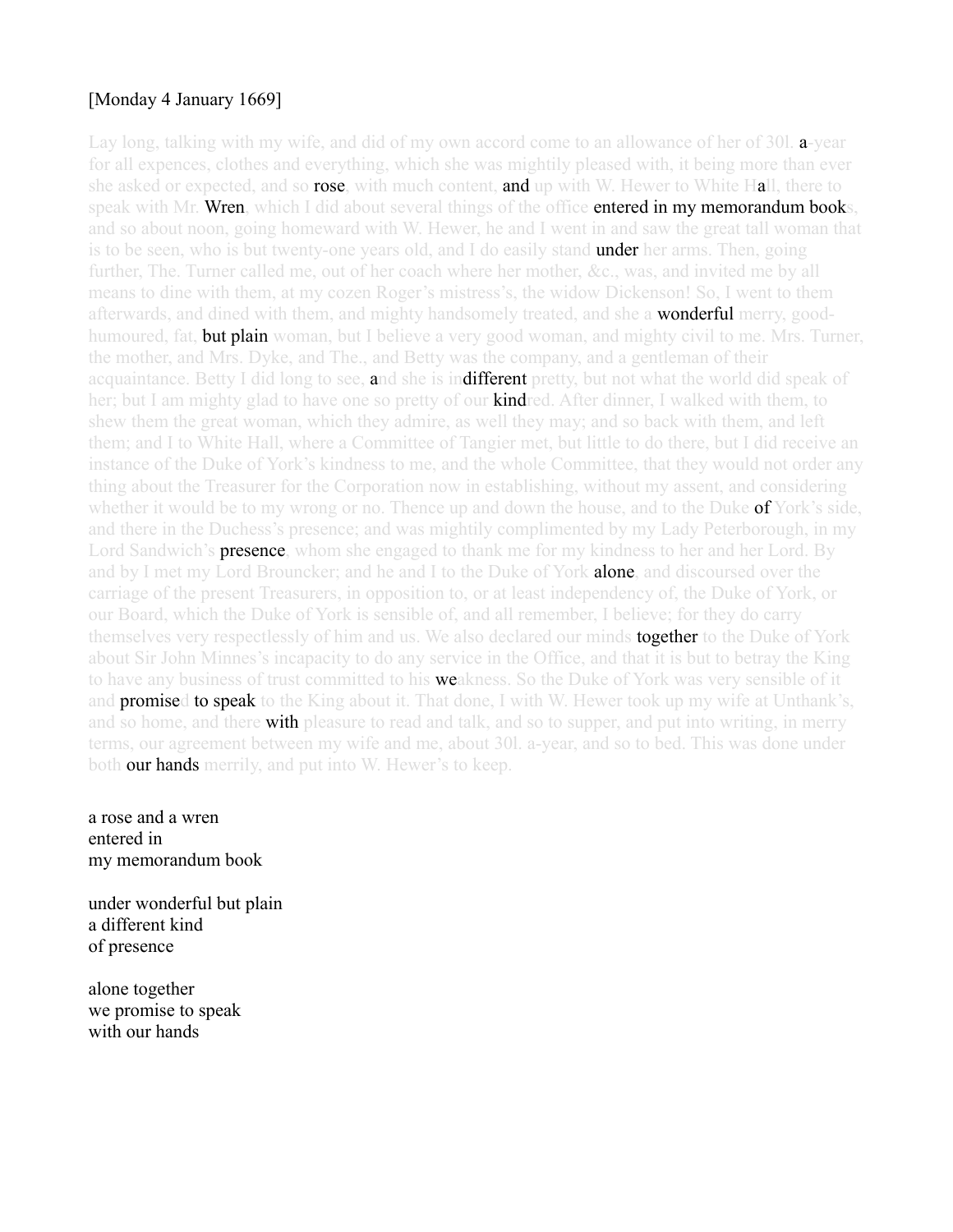# [Tuesday 5 January 1669]

Up, and to the office all the morning, the frost and **cold** continuing. At noon home with my **people** to dinner; and so to **work at the office** again; in the **even**ing comes Creed to me, and tells me his wife is at my house. So I in, and spent an hour with them, the first time she hath been here, or I have seen her, since she was married. She is not **overhand** some, though a good lady, and one I **love**. So after some pleasant discourse, they gone, I to the Office again, and there late, and then home to supper to my wife, who is not very **well** of those, and so sat talking till past one in the morning, and then to bed.

cold people work at the ice

even over love our one well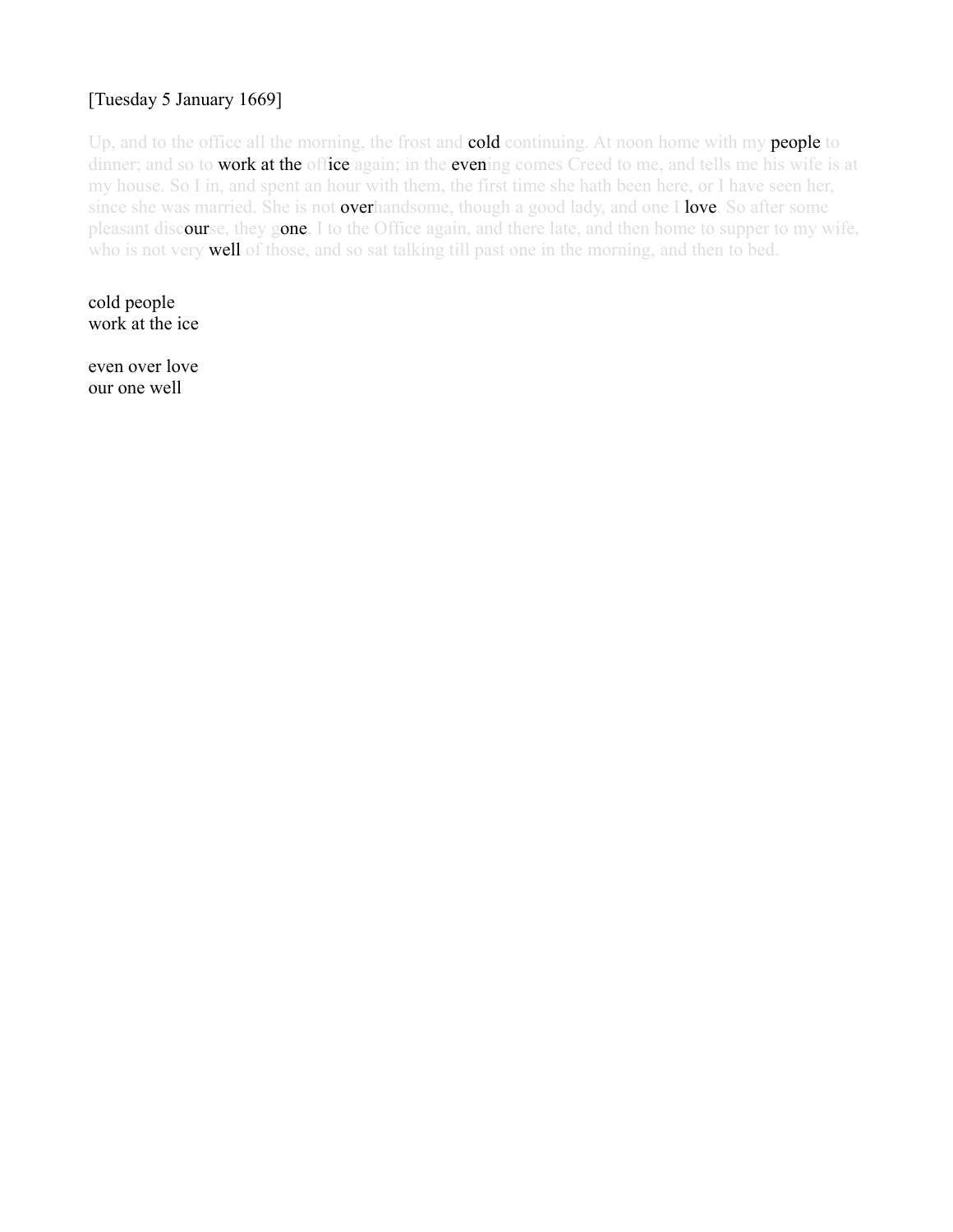# [Wednesday 6 January 1669]

(Twelfth day). Up, and to look after things against dinner to-day for my guests, and then to the Office to write down my journall for five or six days backward, and so home to look after dinner, it being now almost noon. At noon **comes** Mrs. Turner and Dyke, and Mrs. Dickenson, and then comes The. and Betty Turner, the latter of which is a very pretty girl; and then Creed and his wife, whom I sent for, by my coach. These were my guests, **an**d Mrs. Turner's friend, whom I saw the **other day**, Mr. Wicken, and very merry we were at dinner, and so all the afternoon, talking, and looking up and down my house; and in the evening I did bring out my cake —  $a$  noble cake, and there cut it into pieces, with wine and good drink: and after a new fashion, to prevent spoiling the cake, did put so many titles into a hat, and so drew cuts; and I was the Queene; and The. Turner, King — Creed, Sir Martin Marr-all; and Betty, Mrs. Millicent: and so we were mighty merry till it was night; and then, being moonshine and fine frost, they went home, I lending some of them my coach to help to carry them, and so my wife and I spent the rest of the evening in talk and reading, and so with great pleasure to bed.

a day to write backward so it becomes another day

a cake cut into pieces as many as the moon in fine frost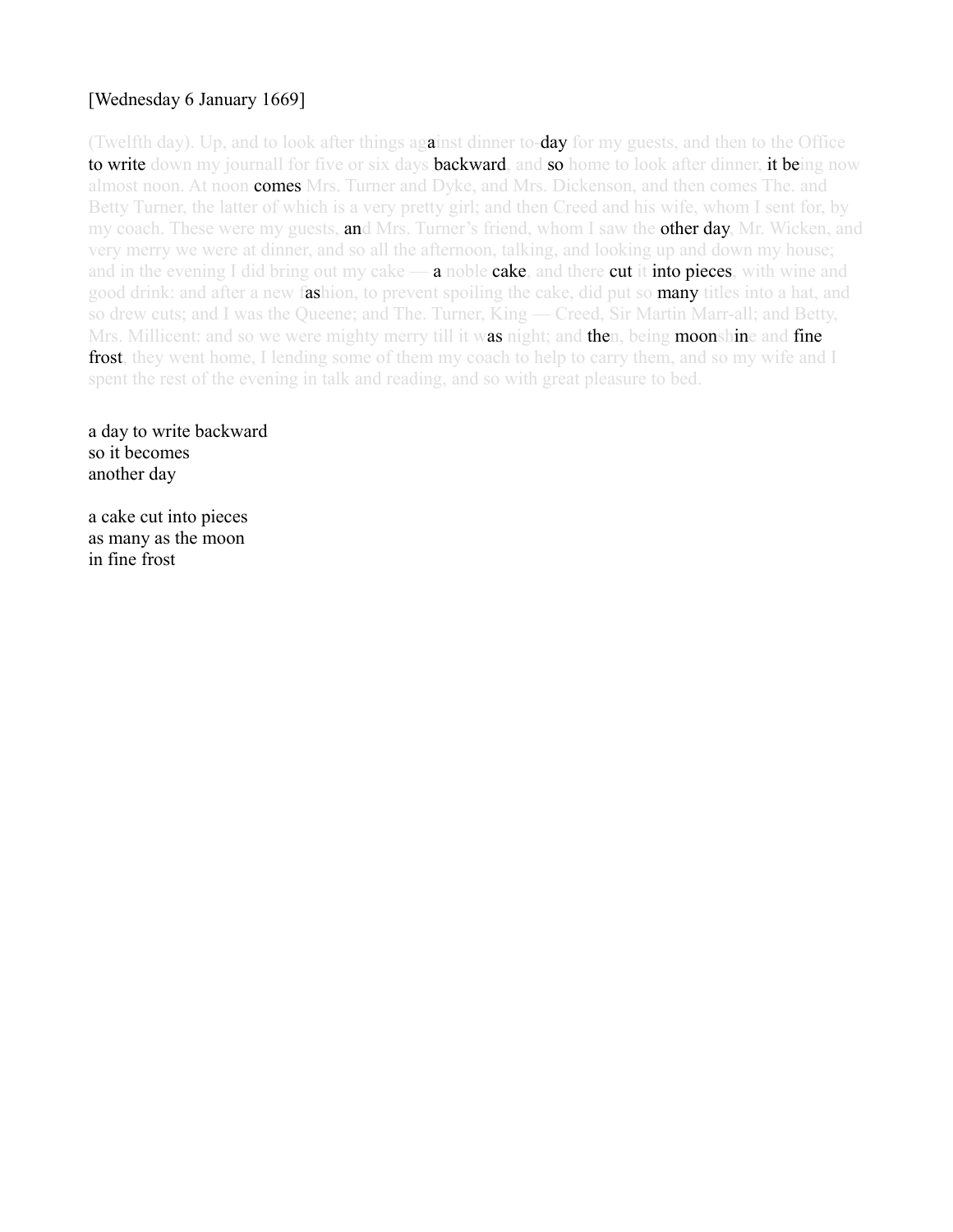# [Thursday 7 January 1669]

Up, and to the office, where busy all the morning, and then at noon home to dinner, and thence my wife and I to the King's playhouse, and there saw "The Island Princesse," the first time I ever saw it; and it is a pretty good play, many good things being in it, and a good scene of a town on fire. We sat in an upper box, and the jade Nell come and sat in the next box; a bold merry slut, who lay laughing there upon people; and with a comrade of hers of the Duke's house, that come in to see the play. Thence home and to the office to do some business, and so home to supper and to bed.

where an island is things fire up jade and bold laughing with us at us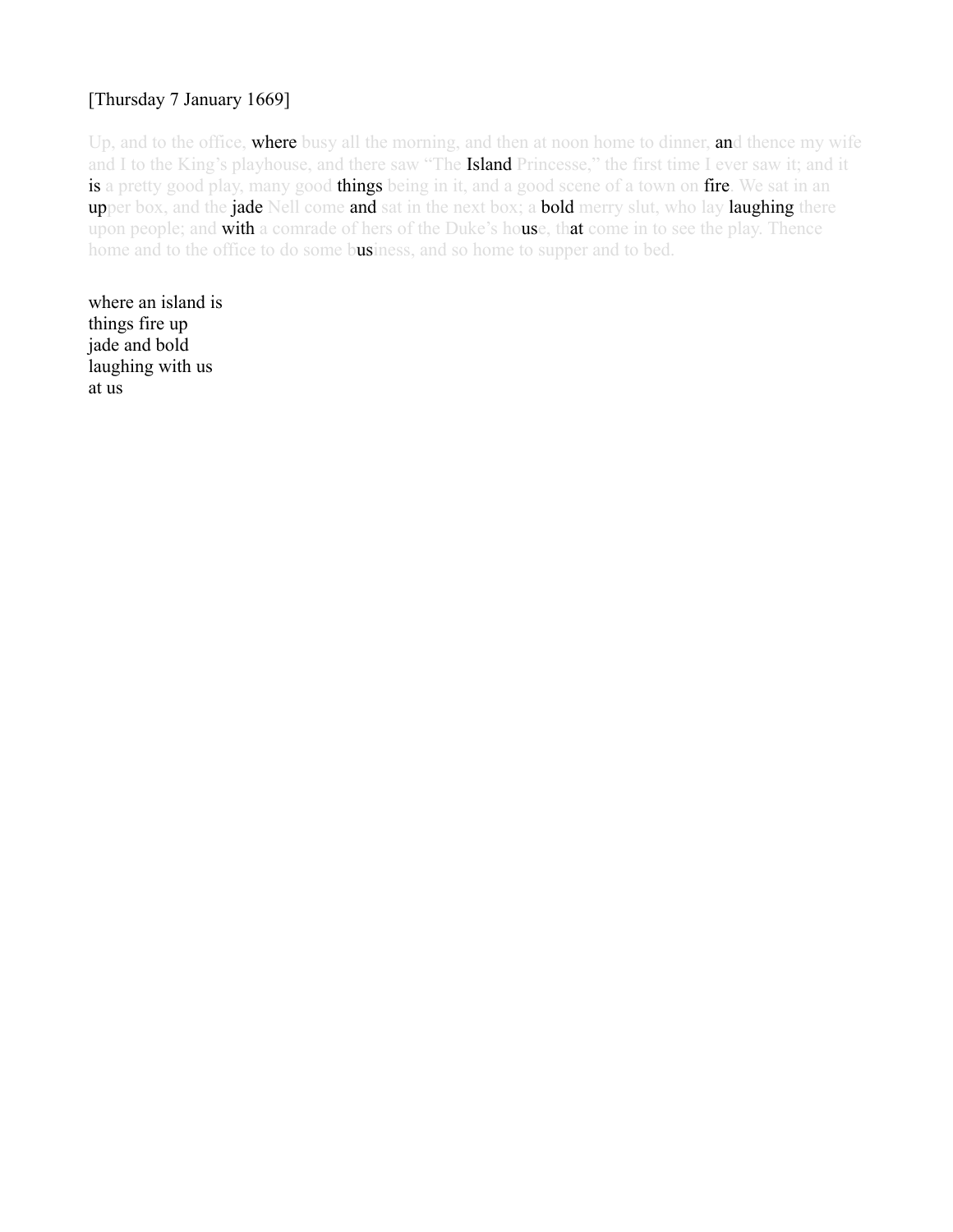# [Friday 8 January 1669]

Up, and with Colonel Middleton, in his coach, and Mr. Tippets to White Hall; and there attended the Duke of York with the rest, where the Duke was mighty plain with the Treasurers, according to the advice **my** Lord Brouncker and I did give him the **other** night, and he did it fully; and so as, I believe, will make the Treasurers carefull of themselves, unless they do resolve upon defying the Duke of York. Thence with W. Hewer home, and to dinner, and so out again, my wife and I and Mr. **Hate**r to White Hall, where she set us down, and she up and down to buy things, while we at the Treasury-Chamber, where I alone did manage the business of "The Leopard" against the whole Committee of the East India Company, with Mr. Blackburne with them; and to the **silencing of them all, to** my no great content. Thence walked to my wife, and so set out for home in our coach, it being very cold weather, and so to the office to do a little business, and then home to my wife's chamber, my people **having laid** the cloth, and got the rooms all clean above-stairs to-night for our dinner to-morrow, and therefore I to bed.

my other selves hate the leopard

silencing them all to walk in cold weather

ice having laid the cloth for dinner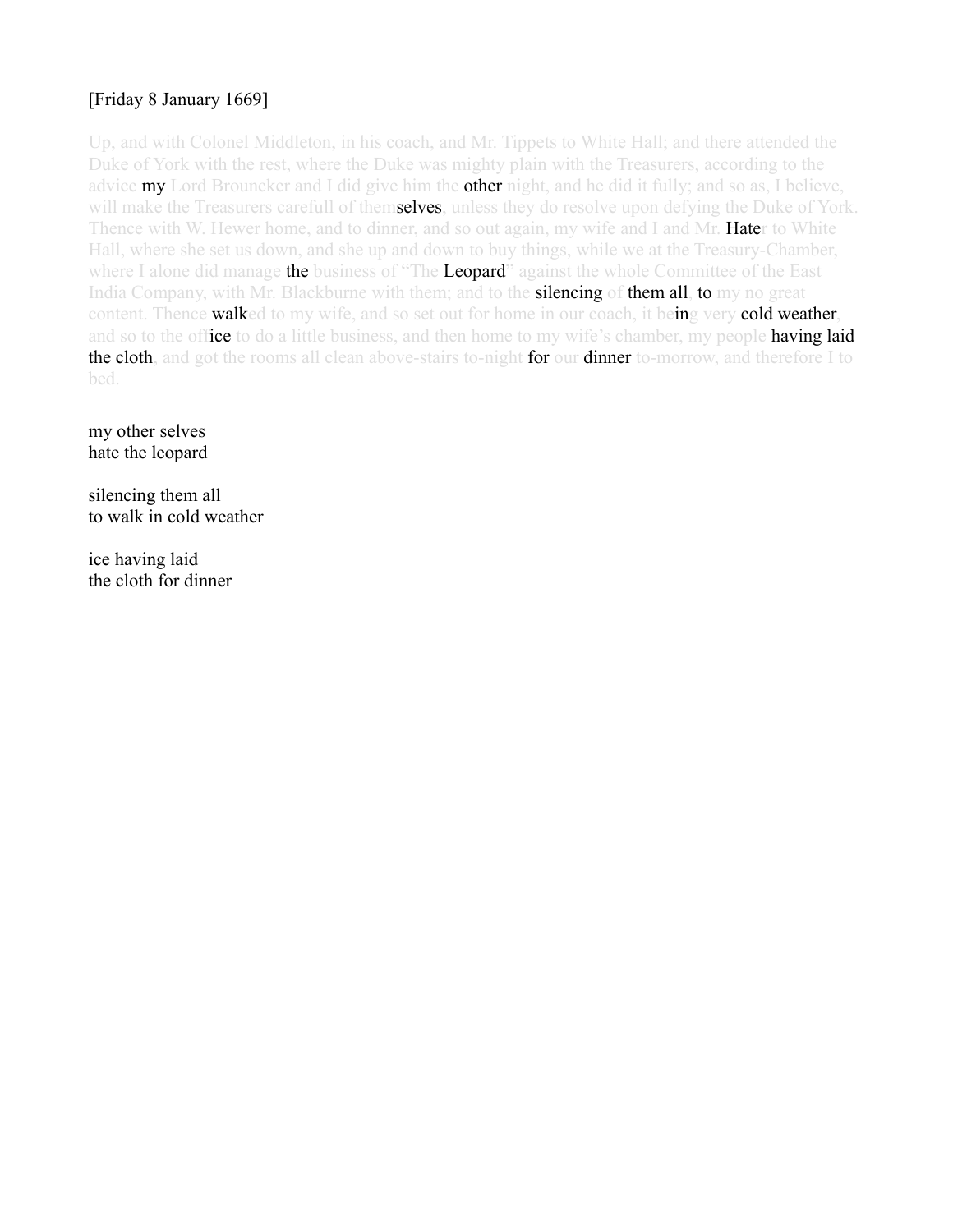# [Saturday 9 January 1669]

Up, and at the office all the morning, and at noon, **my** Lord Brouncker, Mr. Wren, Joseph Williamson, and Captain Cocke, dined with me; and, being newly sat down, comes in, by invitation of Williamson's, the Lieutenant of the Tower, and he brings in with him young Mr. Whore, whose father, of the Tower, I know. — And here I had a neat dinner, and all in so good manner and fashion, and with so good company, and everything to my mind, as I never had more in my life — the company being to my heart's content, and they all well pleased. So continued, looking over my **books an**d closet till the evening, and so I to the Office and did a good deal of business, and so home to supper and to bed with my mind mightily pleased with this day's management, as one of the days of my life of fullest content.

my whore of a mind never had more company in books

an evening in bed with it is one of full content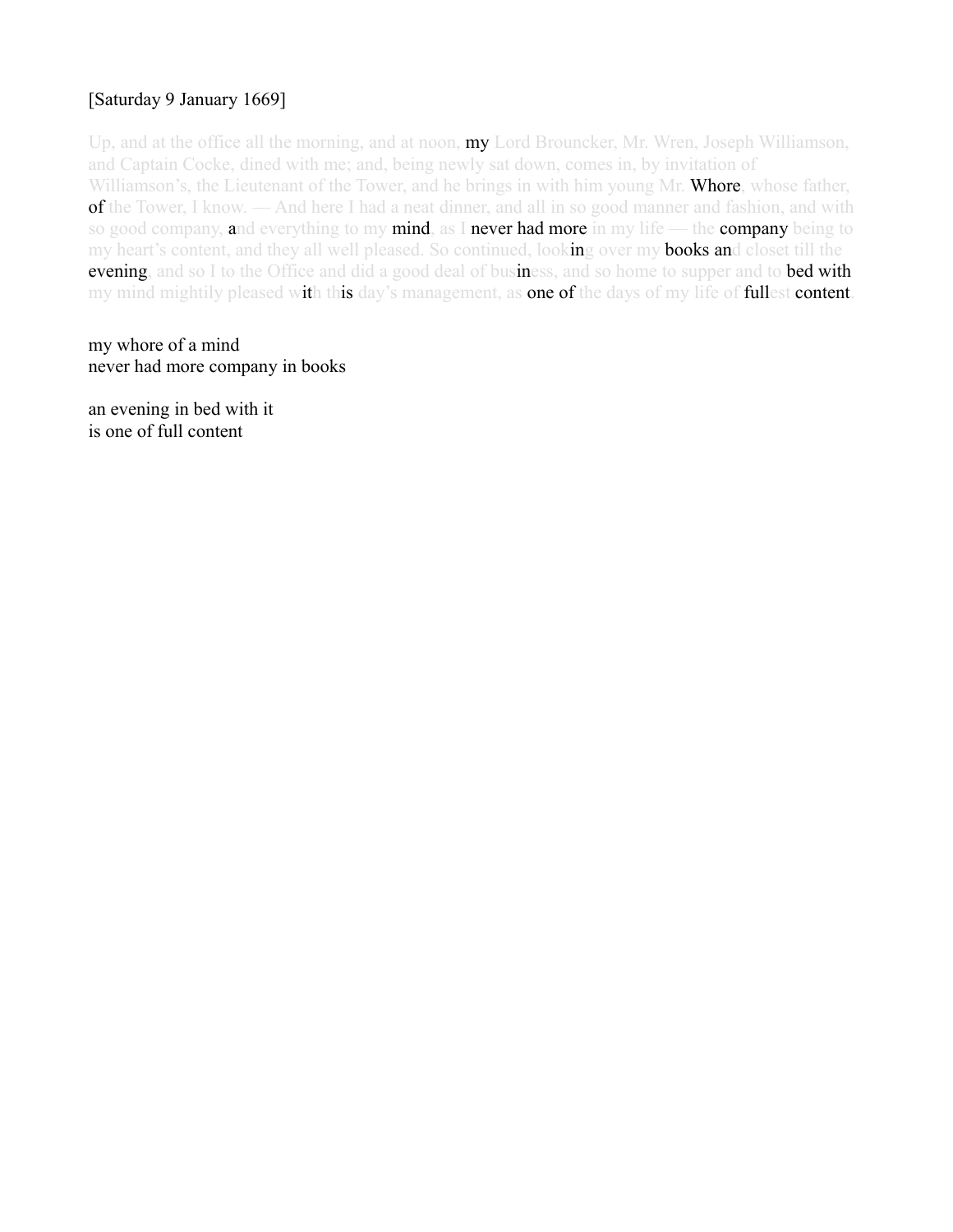# [Sunday 10 January 1669]

(Lord's day). Accidentally talking of our maids before we rose, I said a little word that did give occasion to my wife to fall out; and she did most vexatiously, almost all the morning, but ended most perfect good friends; but the thoughts of the unquiet which her ripping up of old faults will give me, did make me melancholy all day long. So about **no**on, past 12, we rose, and to dinner, and then to read and talk, my wife and I alone, for Balty was gone, who come to dine with us, and then in the evening comes Pelling to sit and talk with us, and so to supper and pretty merry discourse, only my mind a little vexed at the morning's work, but yet without any **appearance**. So after supper to bed.

accidentally said little word to end the quiet

no one to talk to

supper is only a pear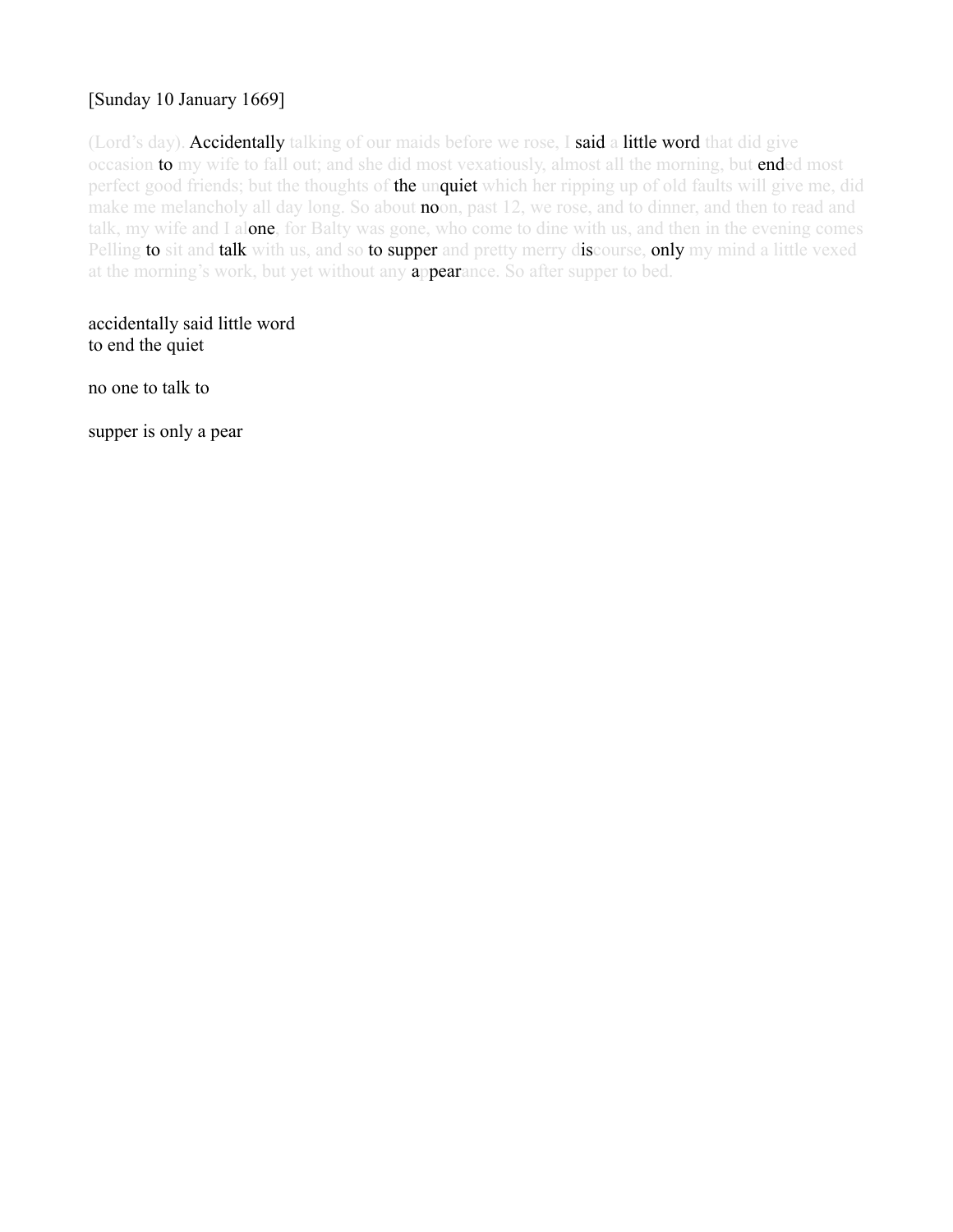# [Monday 11 January 1669]

Up, and with W. Hewer, my guard, to White Hall, where **no** Committee of Tangier met, so up and down the House talking with this and that man, and so home, **calling** at the New Exchange **for** a book or two to send to Mr. Shepley and thence home, and thence to the 'Change, and there did a little business, and so walked home to dinner, and then abroad with my wife to the King's playhouse, and there saw "The Joviall Crew," **but i**ll acted to what it was heretofore, in Clun's time, and when Lacy **could dance**. Thence to the New Exchange, to buy some things; and, **among other**s, my wife did give me my pair of gloves, which, by contract, she is to give me in her 301. a-year. Here Mrs. Smith tells us of the great murder thereabouts, on Saturday last, of one Captain Bumbridge, by one Symons, both of her acquaintance; and hectors that were at play, and in drink: the former is killed, and is kinsman to my Lord of Ormond, which made him speak of it with so much passion, as I overheard him this morning. but could not make anything of it till now, but would they would **kill** more of them. So home; and there at home **all** the evening; and made Tom to prick down some little conceits and notions of mine, in musique, which do mightily encourage me to spend some more **thought**s about it; for I fancy, upon good reason, that **I am in the right way of unfolding the mystery** of this matter, better than ever yet.

no calling for me to change into

but I could dance among other loves

or drink and kill all thought

for I am in the way of unfolding mystery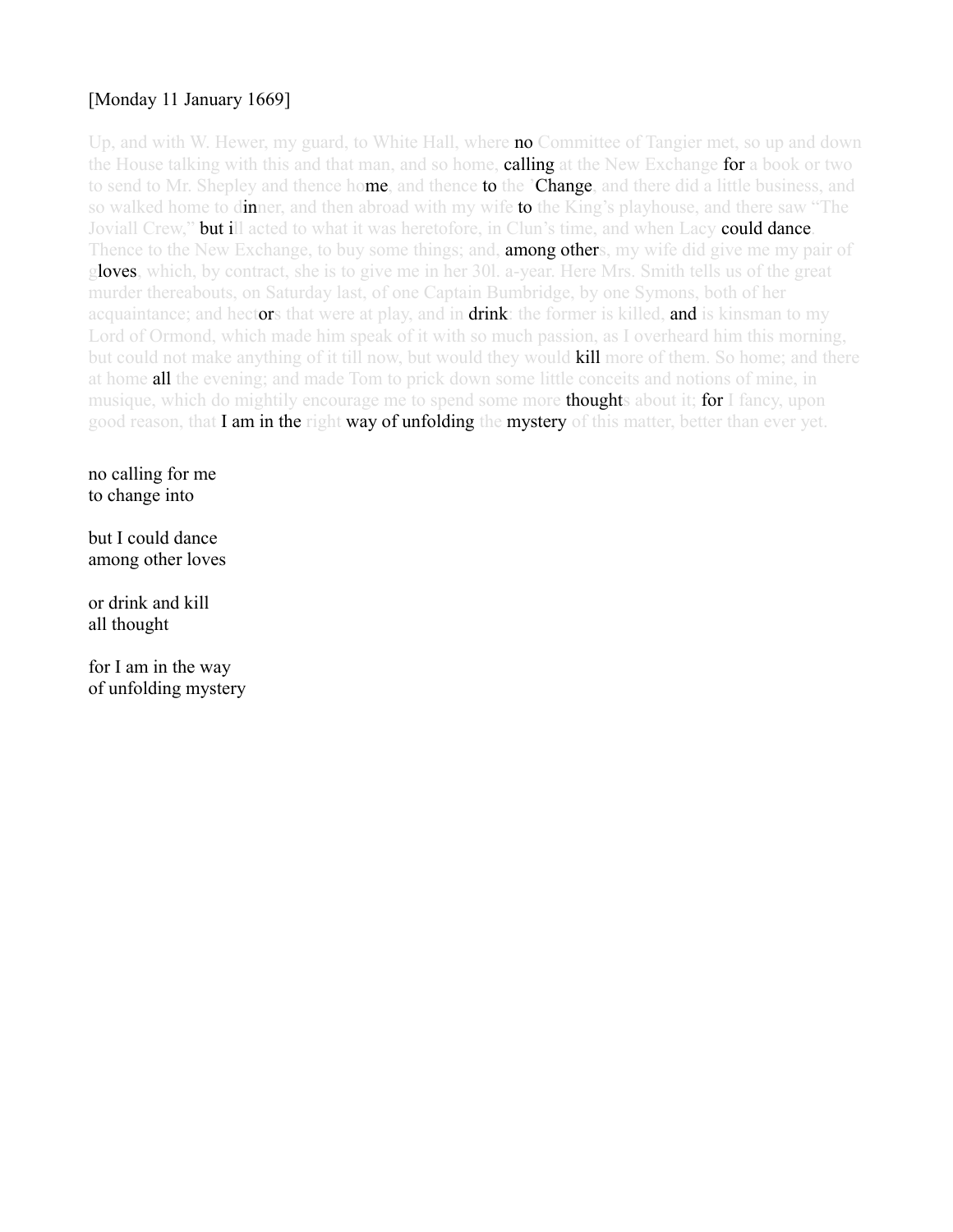# [Tuesday 12 January 1669]

Up, and to the Office, where, by occasion of a message from the Treasurers that their Board found fault with Commissioner Middleton, I went up from our Board to the Lords of the Treasury to meet our Treasurers, and did, and there did dispute the business, it being about the matter of paying a little **money** to Chatham Yard, wherein I find the Treasurers mighty **supple**, and I believe we shall bring them to reason, though they begun mighty upon us, as if we had no power of directing them, but they, us. Thence back presently home, to dinner, where I discern my wife to have been in pain about where I have been, but said **nothing** to me, **but** I believe did send W. Hewer to seek me, but I take no not**ice** of it, but am vexed. So to dinner with my people, and then to the Office, **where all** the afternoon, and did much business, and at it late, and so home to supper, and to bed.

This day, meeting Mr. Pierce at White Hall, he tells me that his boy hath a great mind to see me, and is going to school again; and Dr. Clerke, being by, do tell me that he is a fine boy; but I durst not answer anything, because I durst not invite him to **my** house, for **fear** of my wife; and therefore, to my great trouble, was forced to neglect that discourse. But here Mr. Pierce, I asking him whither he was going, told me as a **great** secret that he was going to his master's mistress, Mrs. Churchill, with some physic; meaning for the pox I suppose, or else that she is got with **child**.

This evening I observed my wife mighty dull, and I myself was not mighty fond, because of some hard words she did give me at noon, out of a jealousy at my being abroad this morning, which, **God knows**, it was upon the business of the Office unexpectedly: but I to bed, not thinking but she would come after me. But waking by and by out of a slumber, which I usually fall into presently after my coming into the bed, I found she did not prepare to come to bed, but got fresh candles, and more wood for her fire, it being mighty **cold**, too. At this being troubled, I after a while prayed her to come to **bed**, all my people being gone to bed; so, after an hour or two, she silent, and I now and then **praying** her to come to bed, she fell out into a fury, that I was a rogue, and false to her. But yet I did perceive that she was to seek what to say, only she invented, I believe, a business that I was seen in a hackney coach **with the** glasses up with Deb., but could not tell the time, nor was sure I was he. I did, as I might truly, deny it, and was mightily troubled, but all would not serve. At last, about one **o'clock**, she come to my side of the bed, and drew my curtaine open, and with the tongs red hot at the ends, made **as if** she did design **to pinch** me with them, at which, in dismay, I rose up, and with **a few words** she laid them down; and did by little and little, very sillily, let all the discourse fall; and about two, but with much seeming difficulty, come to bed, and there lay well all night, and long in bed talking **together**, with much pleasure, it being, I know, nothing but her doubt of my going out yesterday, without telling her of my going, which did vex her, poor wretch! last night, and I cannot blame her jealousy, though it do vex me to the heart.

meet our money supple where I have been nothing but ice

where my fear is great with child this hard god knows us

waking in a cold bed praying with the clock

as if to pinch a few words together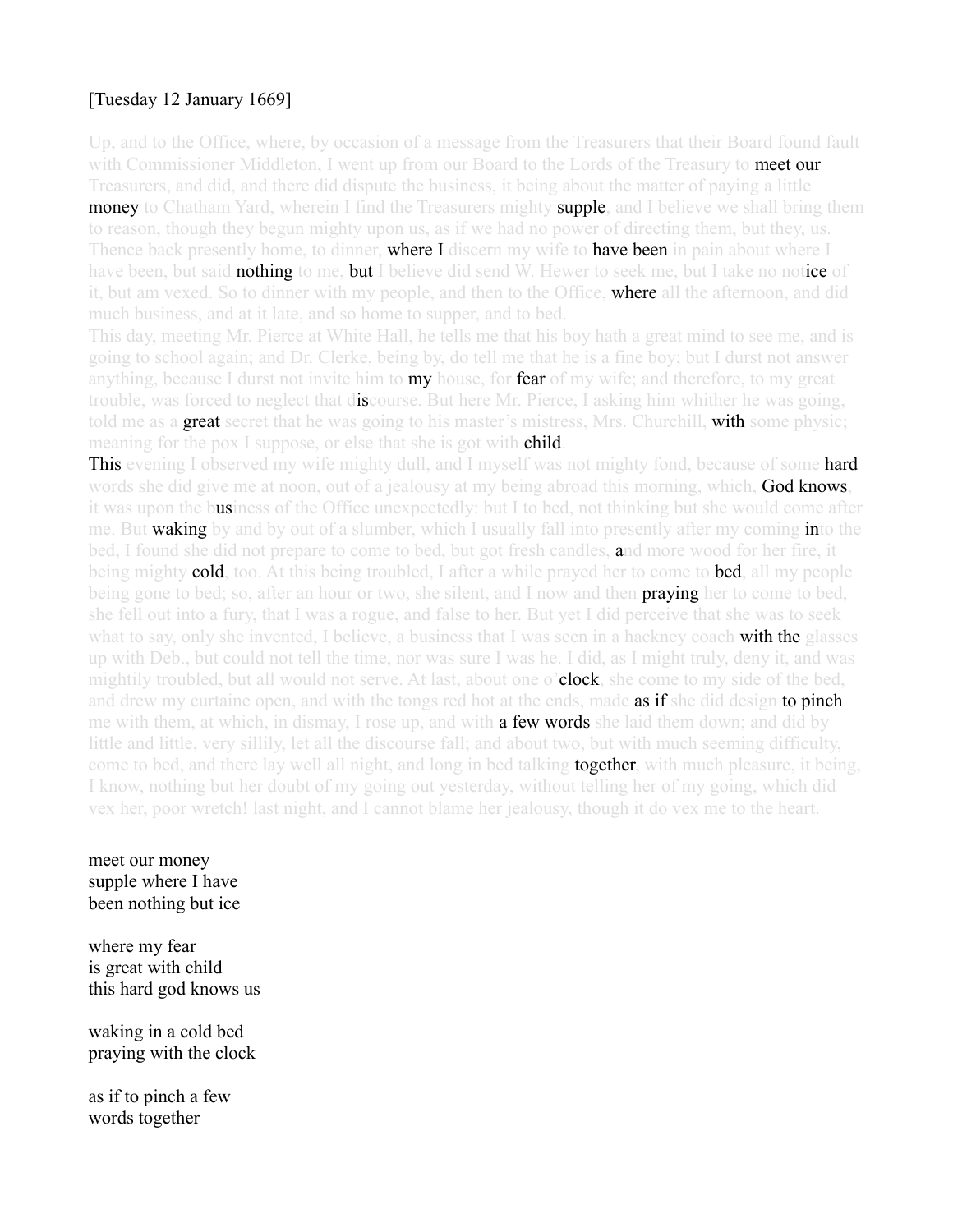# [Wednesday 13 January 1669]

So up and by coach to Sir W. Coventry's, but he gone out, so I to **White** Hall, and thence walked **out** into the Park, all in the snow, with the Duke of York and the rest, and so home, after visiting my Lady Peterborough, and there by invitation find Mr. Povy, and there was also Talbot Pepys, newly come from Impington, and dined with me; and after dinner and a little talk with Povy about publick matters, he gone, and I and my wife and Talbot towards the Temple, **and** there to the King's **play**house, and there saw, I think, "The Maiden Queene," and so home and to supper and read, and to bed. This day come home the instrument I have so long longed for, the Parallelogram.

white-out in the park

the snow is here to lick and play

an instrument I have so longed for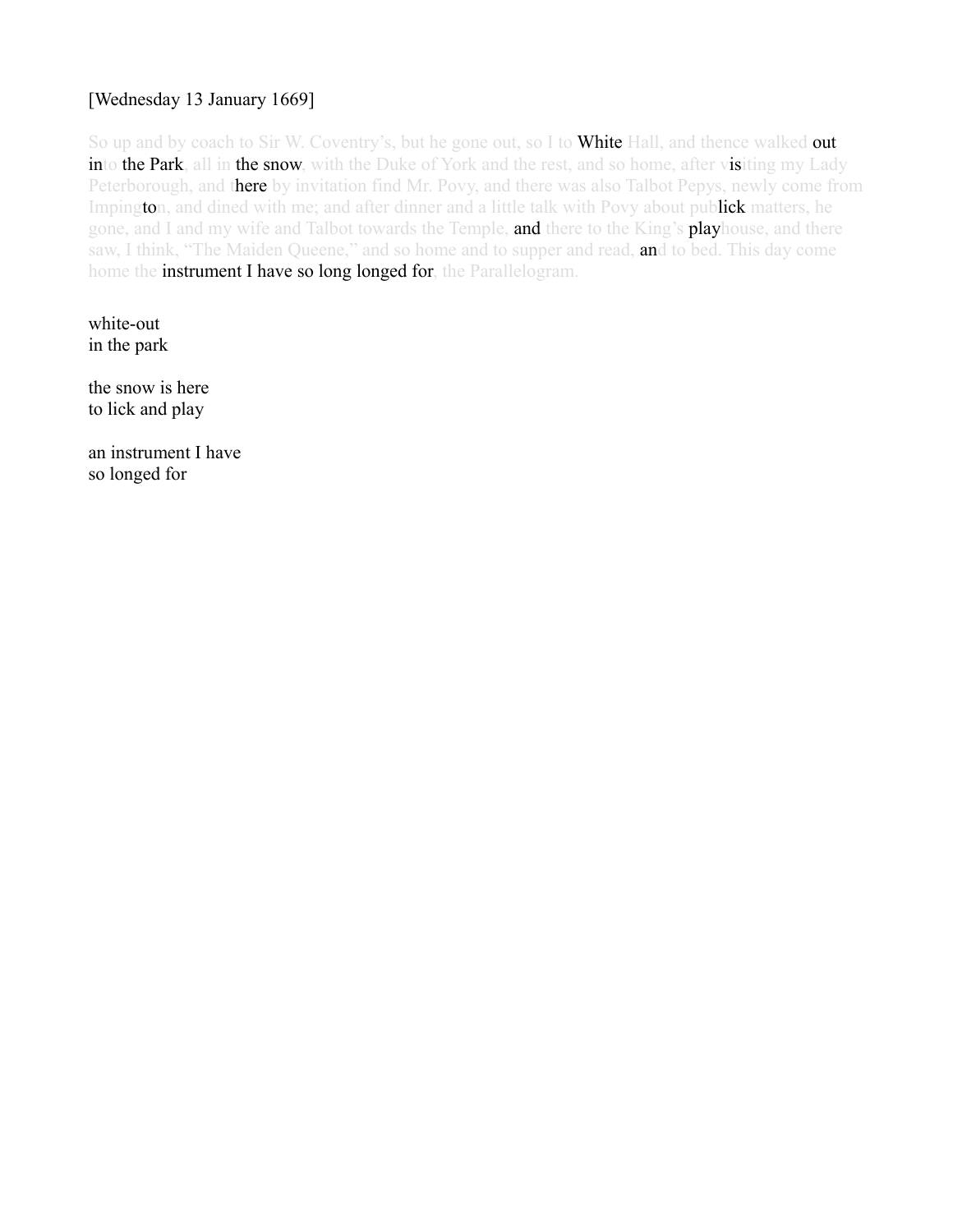# [Thursday January 14]

Up and to the office, where all the morning busy, and so home to dinner, where Goodgroome with us, and after dinner a song, and then to the office, where busy till night, and then home to work there with W. Hewer to get ready some Tangier papers **against to-morrow**, and so to supper and to bed.

a room with a song night work against tomorrow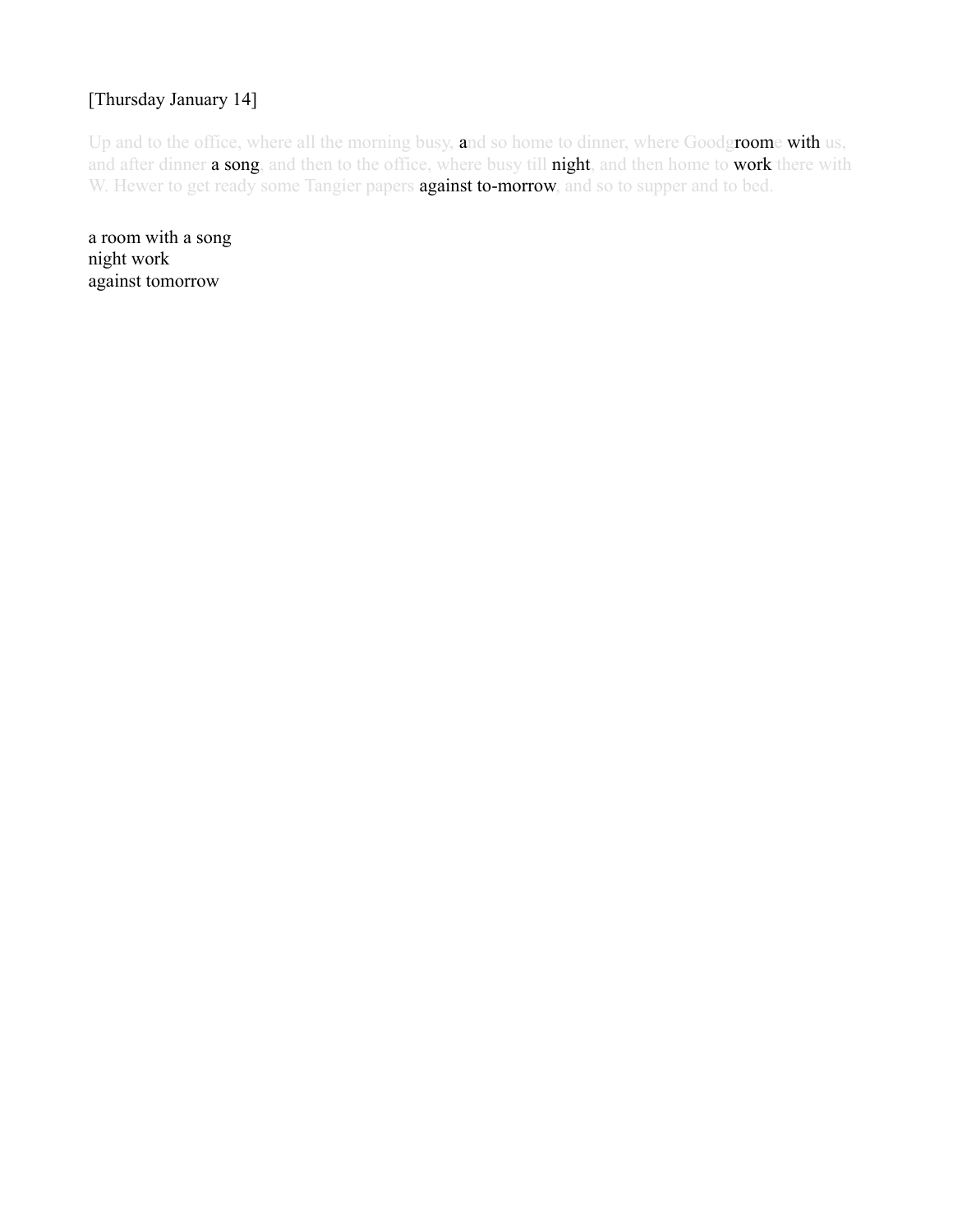# [Friday 15 January 1669]

Up, and by coach to Sir W. Coventry, where with him a good while in his chamber, talking of one thing or another; among others, he told me of the great **factions** at Court at this day, even to the **sober** engaging of great persons, and differences, and making the King cheap and ridiculous. It is about my Lady Harvy's being offended at Doll Common's acting of Sempronia, to imitate her; for which she got my Lord Chamberlain, her kinsman, to imprison Doll: when my Lady Castlemayne made the King to release her, and to order her to act it again, **worse than** ever, the other day, where the King himself was: and since it was acted again, and my Lady Harvy provided people to hiss her and fling **orange**s at her: but, it seems the heat is come to a great height, and real troubles at Court about it. Thence he and I out of doors, but he to Sir J. Duncomb, and I to White Hall through the Park, where I met the **King** and the Duke of York, and so walked **with** them, and so to White Hall, where the Duke of York met the office and did a little business; and I did give him thanks for his favour to me yesterday, at the Committee of Tangier, in **my** absence, Mr. Povy having given me advice of it, of the discourse there of doing something as to the putting the payment of the garrison into some undertaker's hand, Alderman Backewell, which the Duke of York would not suffer to go on, **with**out my presence at the debate. And he answered me just thus: that he ought to have a care of him that do the King's business in the manner that I do, and words of more force than that. Then down with Lord Brouncker to Sir R. Murray, into the King's little elaboratory, under his closet, a pretty place; and there saw a great many chymical glasses and things, but understood none of them. So I home and to dinner, and then out again and stop with my wife at my cozen Turner's where I staid and sat a while, and carried The. and my wife to the Duke of York's house, to "Macbeth," and myself to White Hall, to the Lords of the Treasury, about Tangier business; and there was by at much merry discourse between them and my Lord Anglesey, who made sport of our new Treasurers, and called **the**m his deputys, and much of that kind. And having done my own business, I away **back**, and carried my cozen Turner and sister Dyke to a friend's house, where they were to sup, in Lincoln's Inn **Field**s; and I to the Duke of York's house and saw the last two acts, and so carried The. thither, and so home with my wife, who read to me late, and so to supper and to bed. This day The. Turner shewed me at the play my Lady Portman, who has **grown out of my** knowledge.

I am one faction sober and ridiculous

worse than the orange king with my undertaker's hand

with words of force in the laboratory of myself

or in the back field grown out of my knowledge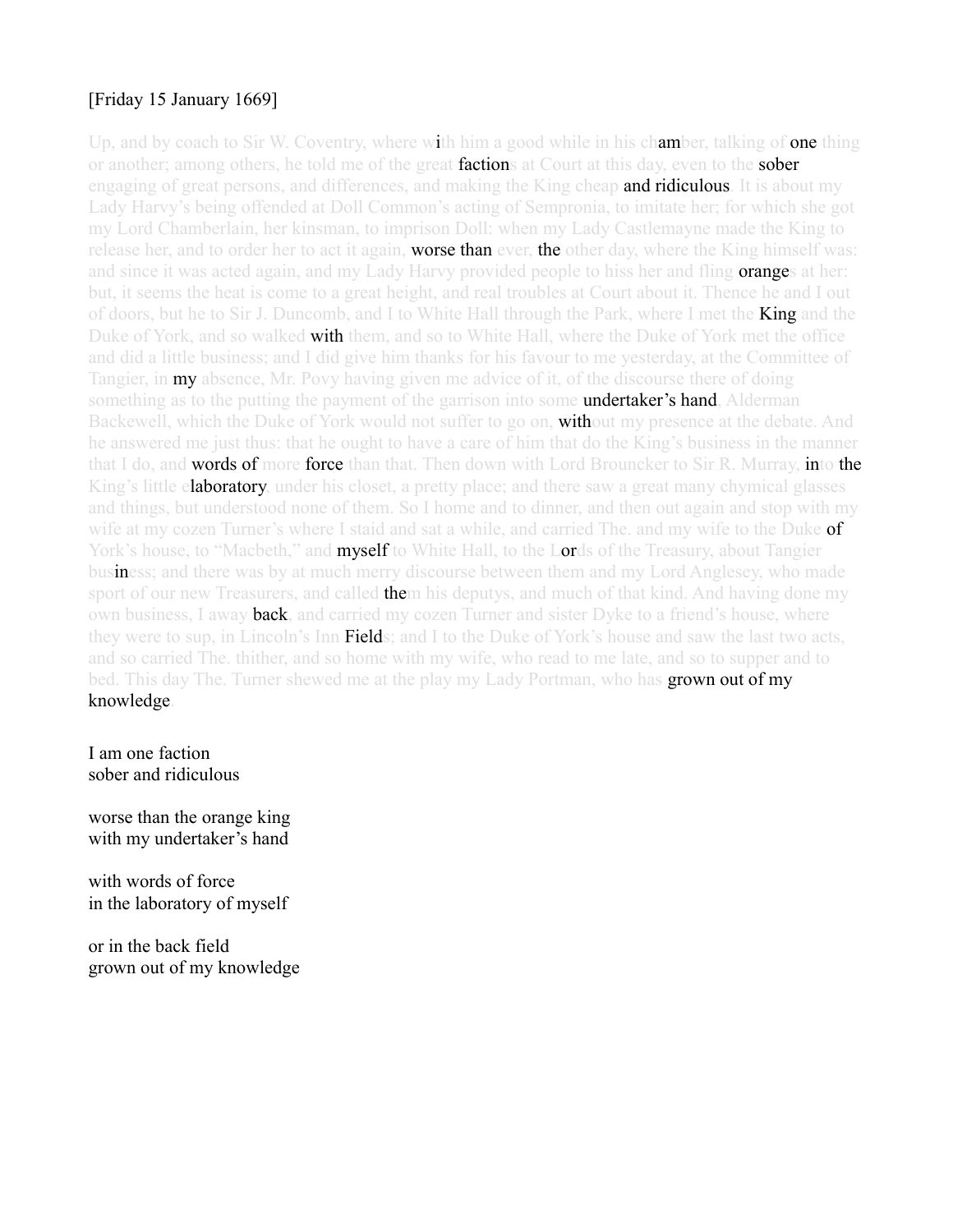# [Saturday 16 January 1669]

Up, and to the office all the **morning**, dined at home with my people, and so all the afternoon till night at the office busy, and so home to supper and to bed. This morning Creed, and in the afternoon **comes** Povy, to advise with me about my answer to the Lords of Tangier, about the propositions for the Treasurership there, which I am not much concerned for. But the latter, talking of **public**k things, told me, as Mr. Wren also did, that the Parliament is likely to meet again, the King being frighted with what the Speaker hath put him in mind of — his promise not to prorogue, but only to adjourne them. They speak mighty freely of the folly of the King in this foolish woman's business, of my Lady Harvy. Povy tells me that Sir W. Coventry was with the King alone, an hour this day; and that my Lady Castlemayne is now in a **higher** command over the King than ever — not as a mistress, for she scorns him, but as a tyrant, to command him: **and says** that the Duchess of York and the Duke of York are mighty great with her, which is a great interest to my Lord Chancellor's family; and that they do agree to hinder all they can the proceedings of the Duke of Buckingham and Arlington: and so we are in the old mad condition, or rather worse than any; **no man knowing** what the French intend to do the next summer.

morning comes with a public wren

free of the folly of the high corn

and says we are mad no man knowing the summer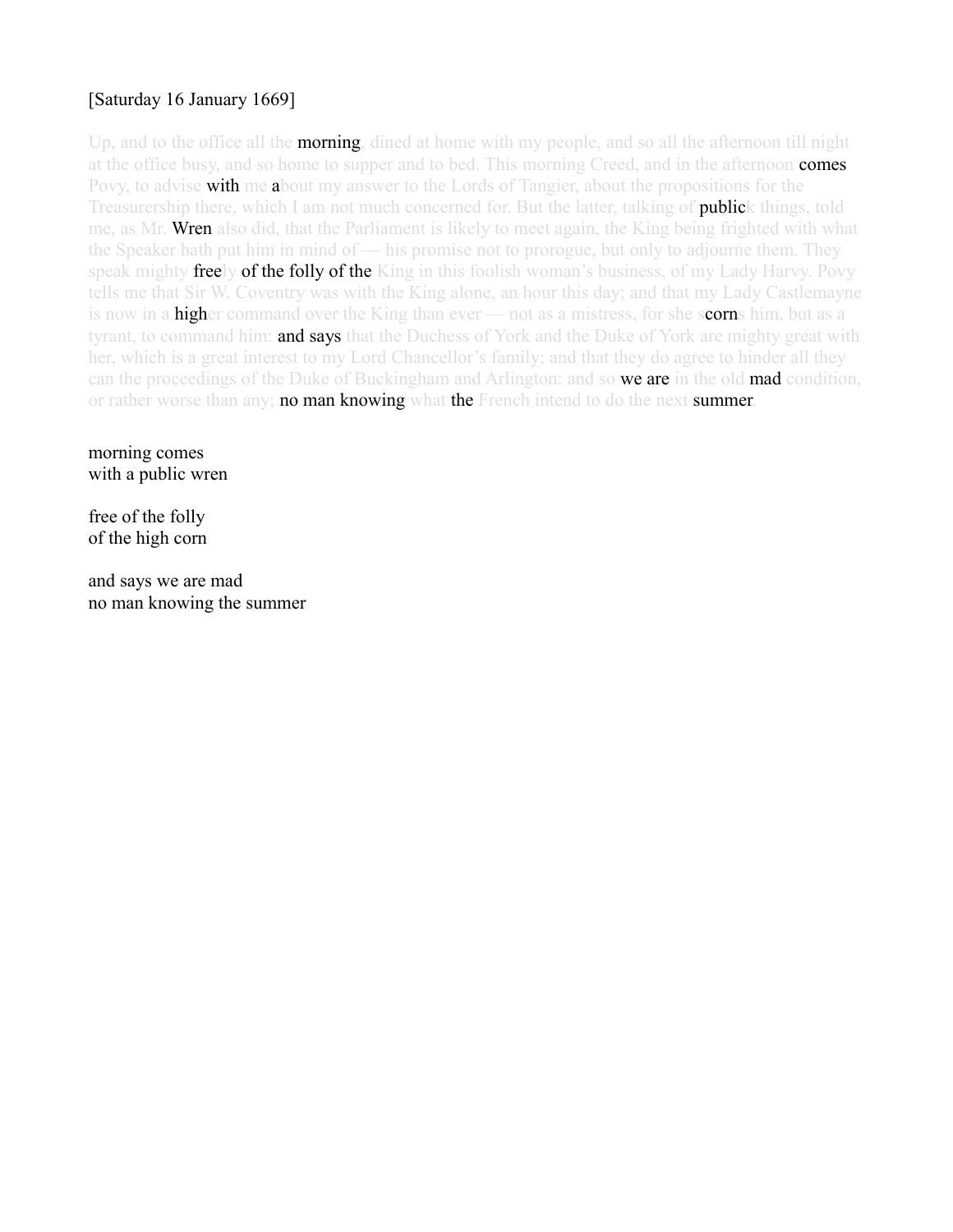# [Sunday 17 January 1669]

(Lord's day). To church myself after seeing every thing fitted for dinner, and so, after church, home, and thither comes Mrs. Batelier and her two daughters to dinner to us; and W. Hewer and his mother, **and** Mr. Spong. We were very civilly merry, and Mrs. Batelier a very discreet woman, but mighty fond in the stories she tells of her son Will. After dinner, Mr. Spong and I to my closet, there to try my **instrument** Parallelogram, which do mighty well, to my **full** content; but only a little stiff, as being new. Thence, taking leave of my guests, he and I and W. Hewer to **White** Hall, and there parting with Spong, a man that I mightily love for his plainness and ingenuity, I into the Court, and there up and down and spoke with my Lords **Bellassis and** Peterborough about the business now in dispute, about my deputing a Treasurer to pay **the** garrison at Tangier, which I would avoid, and not be accountable, and they will serve me therein. Here I met Hugh May, and he brings me to the knowledge of Sir Henry Capell, a Member of Parliament, **and brother** of my Lord of Essex, who hath a great value, it seems, for me; and they appoint a day to come and dine with me, and see my books, and papers of the Office, which I shall be glad to shew them, and have opportunity to satisfy them therein. Here all the discourse is, that now the King is of opinion to have the Parliament called, notwithstanding his late resolutions for proroguing them; so unstable are his councils, and those about him. So staying late talking in the Queen's side, I away, with W. Hewer home, and there to read and talk with my wife, and so to bed.

a moth and the stories she tells to my closet

her instrument full as a white bell

and out in the void rings another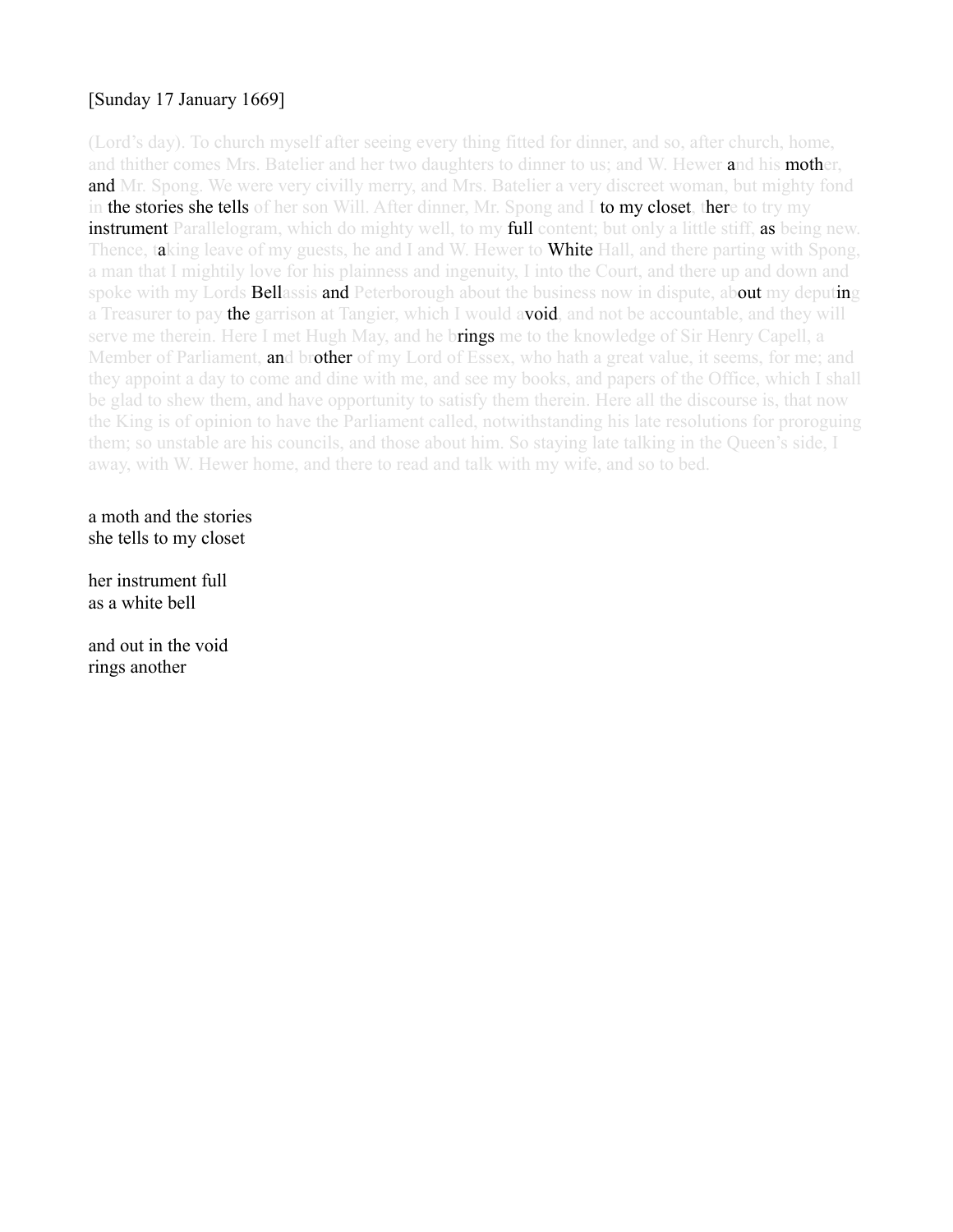#### [Monday 18 January 1669]

Up by candlelight, and with W. Hewer walked to the Temple, and thence took coach and to Sir William Coventry's, and there discoursed the business of my Treasurer's place, at Tangier, wherein he consents to my desire, and concurs therein, which I am glad of, that I may not be accountable for **a** man so **far** off. And so I to my Lord Sandwich's, and there **walk** with him through the garden, **to** White Hall, where he tells me what he had done about this Treasurer's place, and  $\bf{I}$  perceive the whole thing did proceed from him: that finding it would be best to have the Governor **have nothing to do** with the pay of the garrison, he did propose to the Duke of York alone that a pay-master should be there; and that being desirous to do a courtesy to Sir Charles Harbord, and to prevent the Duke of York's looking **out** for any body else, he did name him to the Duke of York. That when he come the other day to move this to the Board of Tangier, the Duke **of** York, it seems, did readily reply, that it was fit to have Mr. Pepys satisfied therein first, and that it was not good to make places for persons. This my Lord in great confidence tells me, that he do take very ill from the Duke of York, though no**body** knew the meaning of these words but him; and that he did take no notice of them, but bit his lip, being satisfied that the Duke of York's care of me was as desirable to him, as it could be to have Sir Charles Harbord: and did seem **industrious** to let me see that he was glad that the Duke of York and he might come to contend who shall be the kindest to me, which I owned as his great love, and so I hope and believe it is, though my Lord did go a little too far in this business, to move it so far, without consulting me. But I took no notice of that, but was glad **to** see this competition come about, that my Lord Sandwich is apparently jealous of my thinking that the Duke of York do mean me more kindness than him. So we **walk**ed together, and I took this occasion to invite him to dinner one day to my house, and he readily appointed Friday next, which I shall be glad to have over to his content, he having never yet eat a bit of my bread. Thence to the Duke of York on the King's side, with our Treasurers of the Navy, to discourse some business of the Navy, about the pay of the yards, and there I was taken notice of, many Lords being there in the room, of the Duke of York's conference with me; and so away, and meeting Mr. Sidney Montagu and Sheres, a small invitation served their turn to carry them to London, where I paid Sheres his 100l., given him for his pains in drawing the plate of Tangier fortifications, &c., and so home to my house to dinner, where I had a pretty handsome sudden dinner, and all well pleased; and thence we three and my wife to the Duke of York's playhouse, and there saw "The Witts," a medley of things, but some similes mighty good, though ill mixed; and thence with my wife to the Exchange and bought some things, and so home, after I had been at White Hall, and there in the Queen's withdrawing-room invited my Lord Peterborough to dine with me, with my Lord Sandwich, who readily accepted it. Thence **back** and took up my wife at the 'Change, and so home. This day at noon I went with my young gentlemen (thereby to get a little time while W. Hewer went home to bid them get a dinner ready) to the Pope's Head tavern, there to see the fine painted room which Rogerson told me of, of his doing; but I do not like it at all, though it be good for such a publick room.

#### a far walk to where I have nothing to do

out of body words take no notice of me

I could be industrious or in love

thought I go too far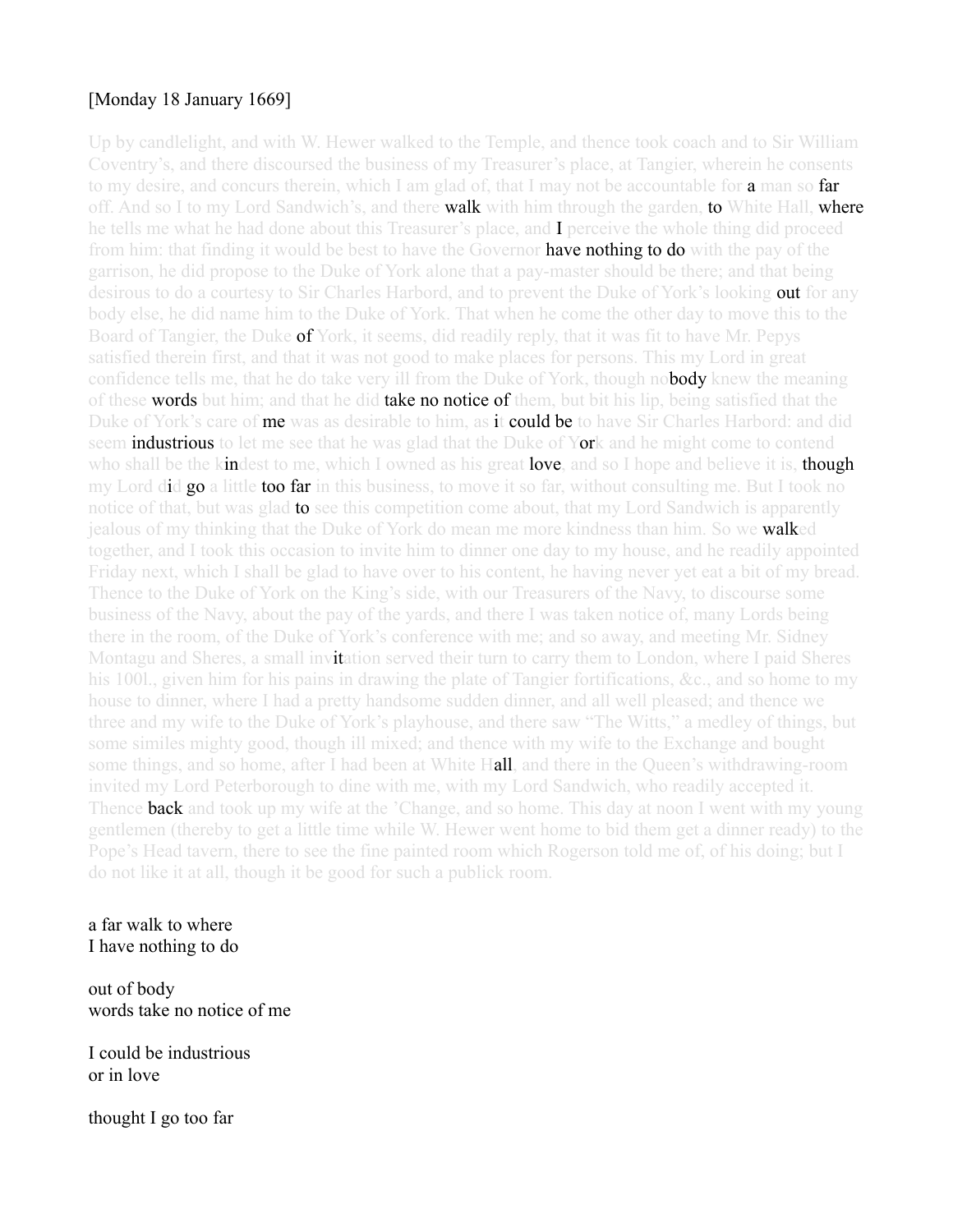to walk it all back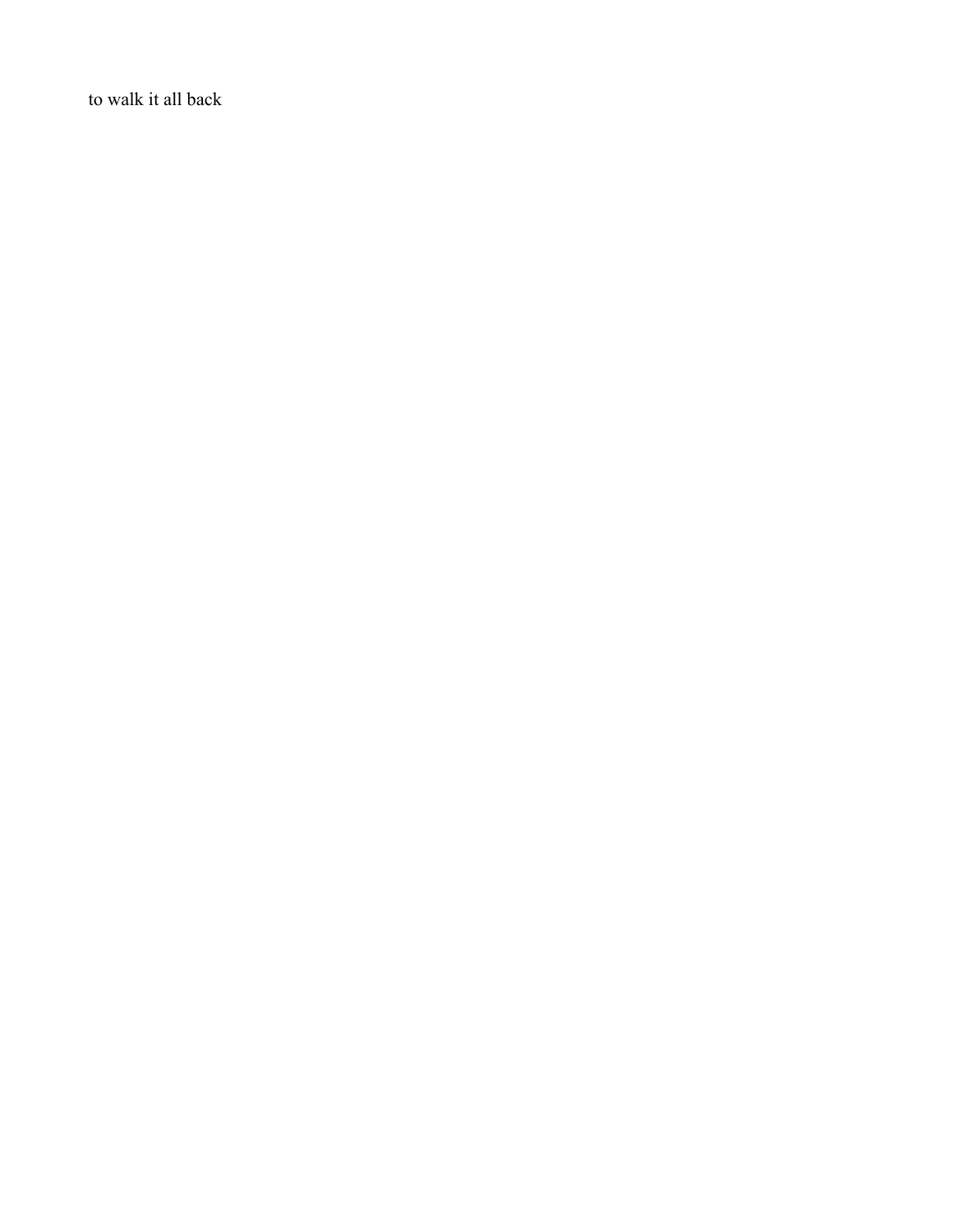# [Tuesday 19 January 1669]

Up, and at the office all the morning. At noon eat a mouthful, and so with my wife to Madam Turner's, and find her gone, but The. staid for us; and so to the King's house, to see "Horace;" this the third day of its acting — a silly tragedy; but Lacy hath made a farce of several dances — between each act, one: but his **words** are but silly, and invention not extraordinary, as to the **dances**; only some Dutchmen come out of the mouth and tail of a Hamburgh sow. Thence, not much pleased with the play, set them at home in the Strand; and my wife and I home, and there to do a little business at the Office, and so home to supper and to bed.

on a day of tragedy words dance out of the mouth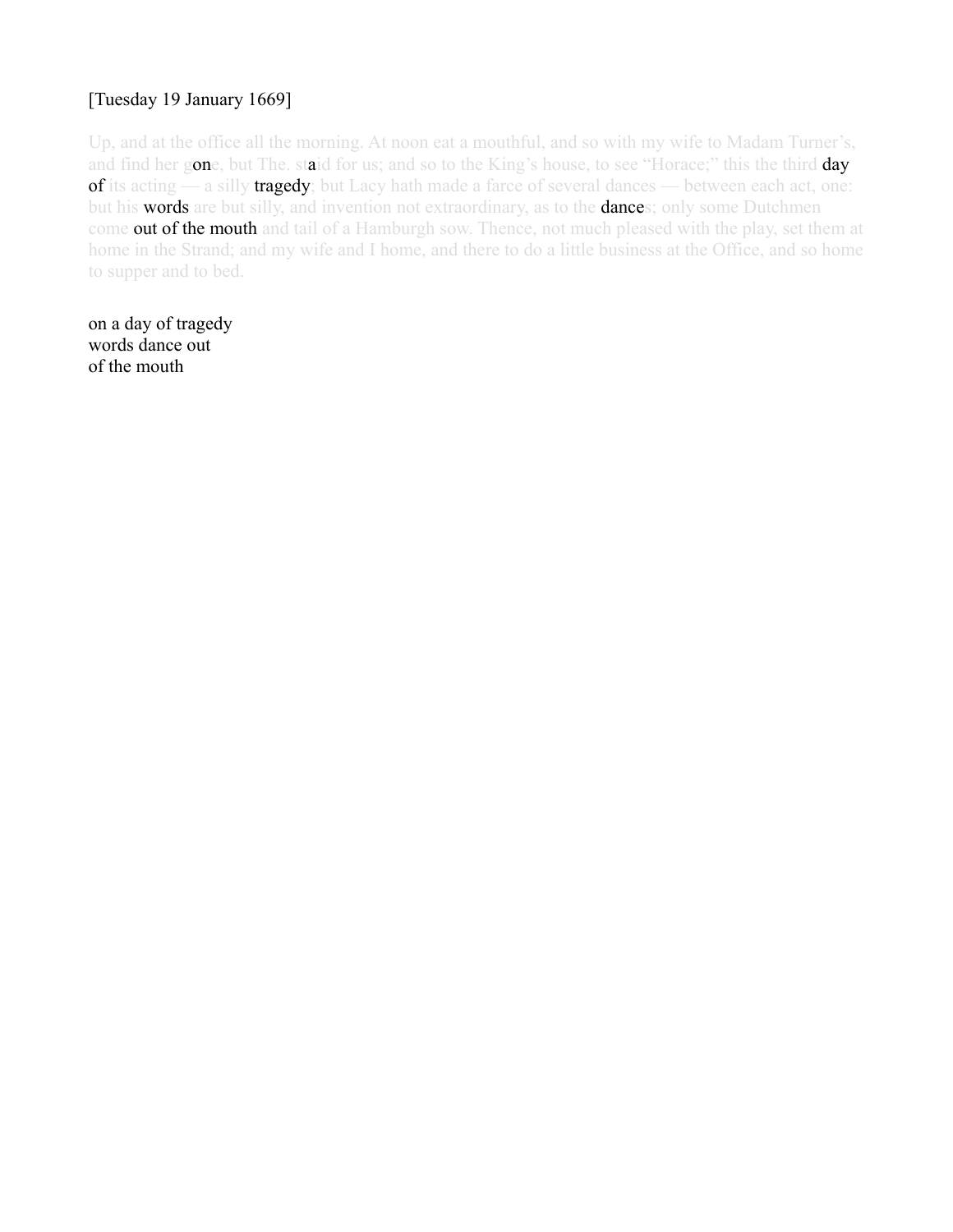# [Wednesday 20 January 1669]

Up; and my wife, and I, and W. Hewer to White Hall, where she set us down; and there I spoke with my Lord Peterborough, to tell him of **the** day for his dining with me being altered by my Lord Sandwich from **Friday to Saturday** next. And thence heard at the Council-board the **City**, by their single counsel Symson, and the company of Strangers Merchants, a debate the business of water-baylage; a tax demanded upon all goods, by the **City**, imported and exported: which **the**se Merchants oppose, and demanding leave to try the justice of the City's demand by a Quo Warranto, which the City opposed, **the Merchant**s did quite lay the **City on their backs** with great triumph, the City's cause being apparently too weak: but here I observed Mr. Gold, the merchant, to speak very well, and very sharply, against the City. Thence to my wife at Unthanke's, and with her and W. Hewer to Hercules Pillars, **calling** to do two or three things by the way, and there dined, and thence to the Duke of York's house, and saw "Twelfth Night," as it is now revived; but, I think, one of the weakest plays that ever I saw on the stage. This afternoon, before the play, I called with my wife at Dancre's, the great landscapepainter, by Mr. Povy's advice; and have bespoke him **to come** to take measure of my dining-room panels, and there I met with the pretty daughter of the **coalseller's**, that lived in **Cheapside, and** now in Covent Garden, who hath her picture drawn here, but very poorly; but she is a pretty woman, and now, I perceive, married, a very pretty black woman. So, the play done, we home, my wife letting fall some words of her observing my eyes to **be** mightily **employed in** the playhouse, meaning upon women, which did vex me; but, however, when we come home, we were good friends; and so to read, and to supper, and so to bed.

#### the Friday to Saturday city the company of strangers city

the demanding-justiceof-the-city city

the merchant city the back rent city

calling all the land to come as coal

live cheap and raw and be employed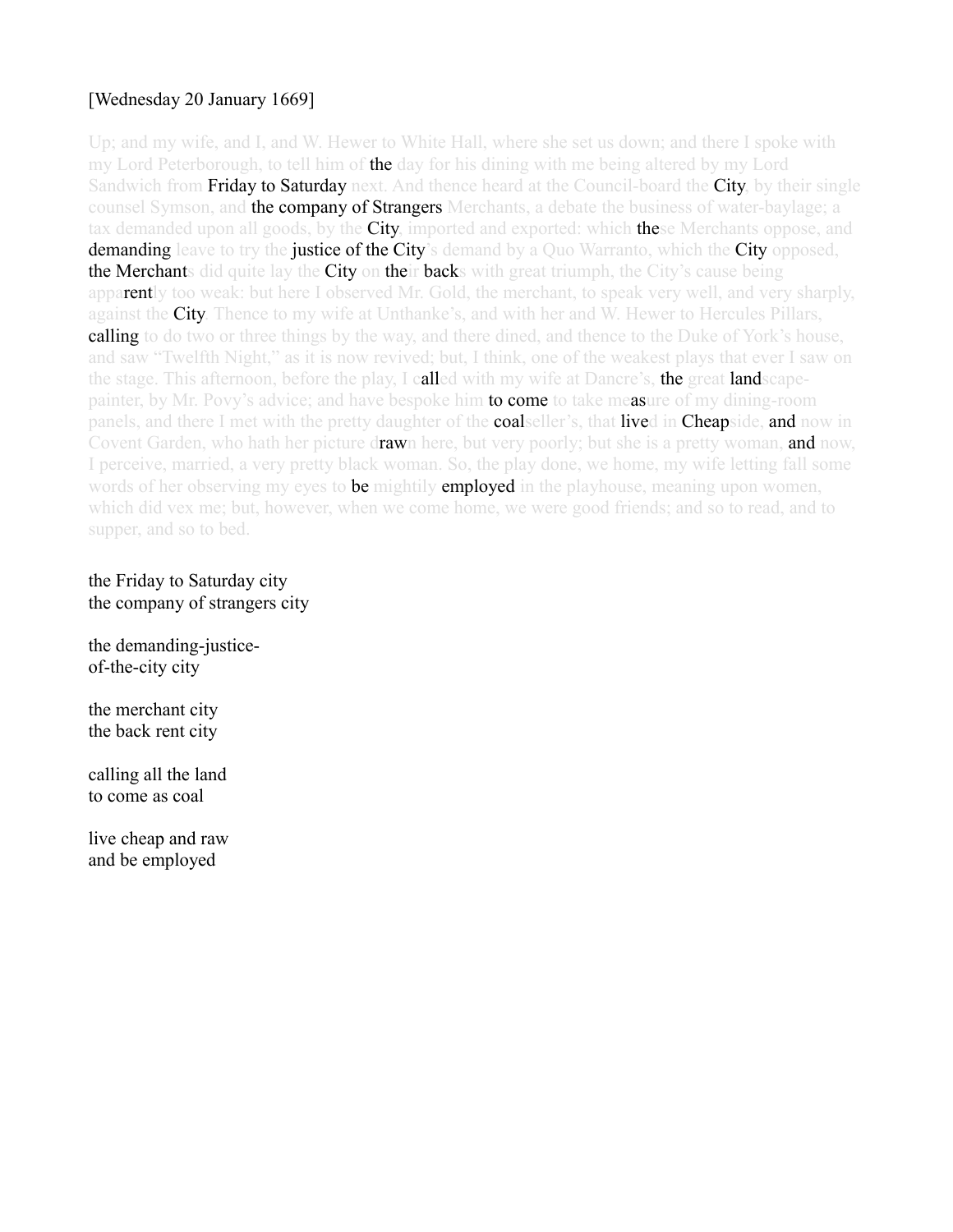# [Thursday 21 January 1669]

Up, and walked to the Temple, it being **frost**y, and there took coach, my boy Tom with me, and so to **White** Hall to a Committee of Tangier, where they met, and by and by and till twelve at noon upon business, among others mine, where my desire about being eased of appointing and standing accountable for a Treasurer there was well accepted, and they will think of some other way. This I was glad of, finding reason to doubt that I might in this (since my Lord Sandwich made me understand what he had said to the Duke of York herein) fear to offend either the Duke of York by denying it, for he seemed on **Sun**day night last, when I first made known my desire to him herein to be a little amused at it, though I knew not then the reason, or else offend my Lord **Sand**wich by accepting it, or denying it in a manner that might not forward his desire for Sir Charles Harbord, but I thank God I did it to my great content without any offence. I think, to either. Thence in my own coach home, where I find Madam Turner, Dyke, and The.; and had **a good din**ner for them, and merry; and so carried them to the Duke of York's house, all but Dyke, who went away on other business; and there saw "The Tempest;" but it is but ill done by Gosnell, in lieu of Moll Davis. Thence set them at home, and my wife and I to the 'Change, and so home, where my wife mighty **dog** ged, and I vexed to see it, being mightily troubled, of late, at her being out of humour, for fear of her **discovering any new** matter of offence against me, though I am conscious of none; but do hate to be **unquiet at** home. So, late up, silent, and not supping, but hearing her utter some **words** of discontent to me with silence, and so to bed, weeping to myself **for grief**, which she discerning, come to bed, and mighty kind, and so with great joy on both sides to sleep.

frost white as sun on sand

out where I am a good dog

discovering a new unquiet word for grief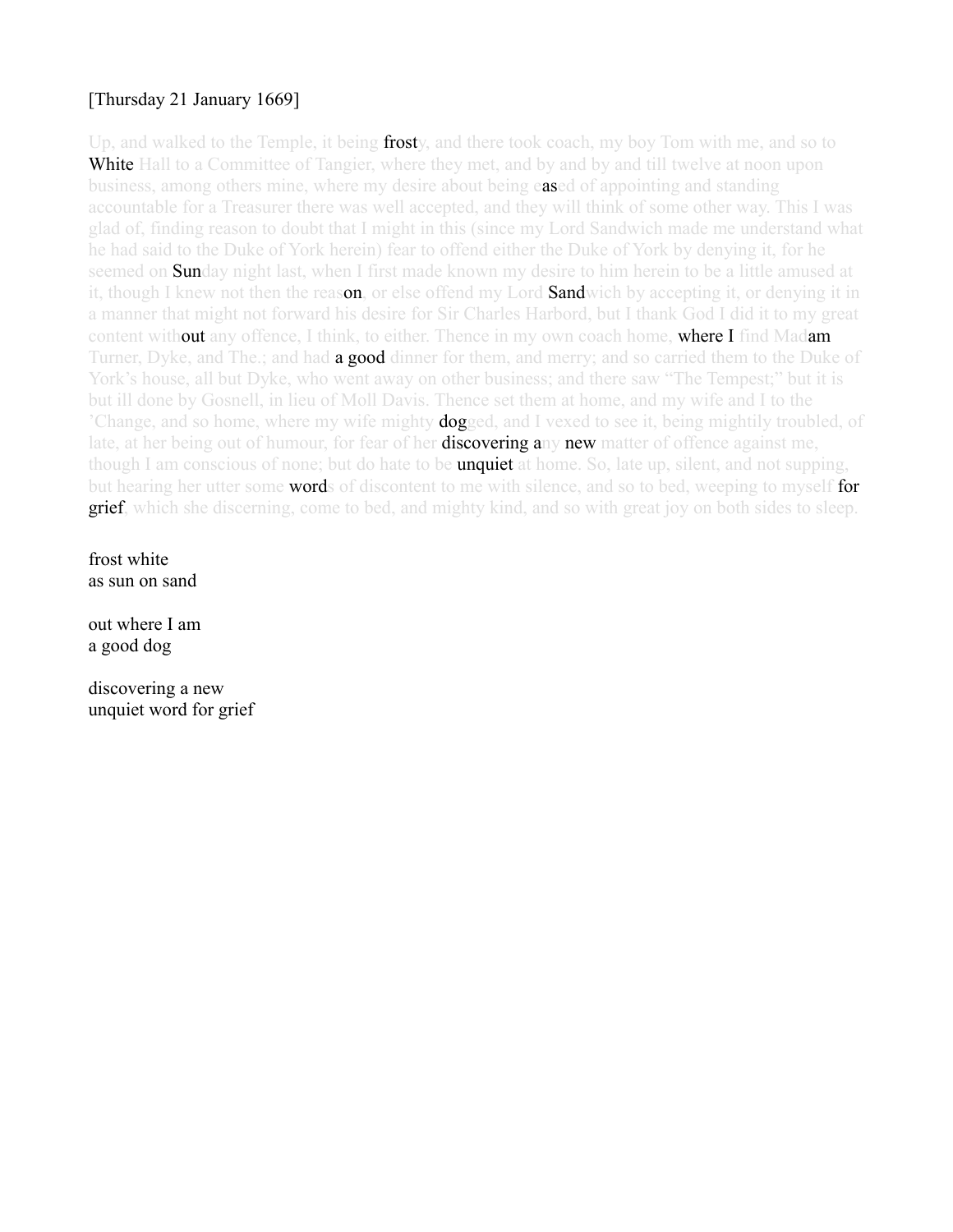# [Friday 22 January 1669]

Up, and with W. Hewer to White Hall, and there attended the Duke of York, and thence to the Exchange, in the way calling at several places on occasions relating to my feast to-morrow, on which my mind is now set; as how to get a new looking-glass for my dining-room, and some pewter, and good wine, against to-morrow; and so home, where I had the looking-glass set up, cost me 6l. 7s. 6d. And here at the 'Change I met with Mr. Dancre, **the famous landscape** painter, with whom I was on Wednesday; and he took measure **of** my panels in my dining-room, where, in the four, I intend to have the four houses of the King, White Hall, Hampton Court, Greenwich, and Windsor. He gone, I to dinner with my people, and so to my office to dispatch a little business, and then home to look after things against to-morrow, and among other things was mightily pleased with the fellow that come to lay the cloth, and fold the napkins, which I like so well, as that I am resolved to give him 40s, to teach my wife to do it. So to supper, with **much kindness** between me and my wife, which, now-a-days, is all my care, and so to bed.

we attend a feast in a looking-glass

in a good wine glass the landscape of us

our winds and cloth napkins like so much kindness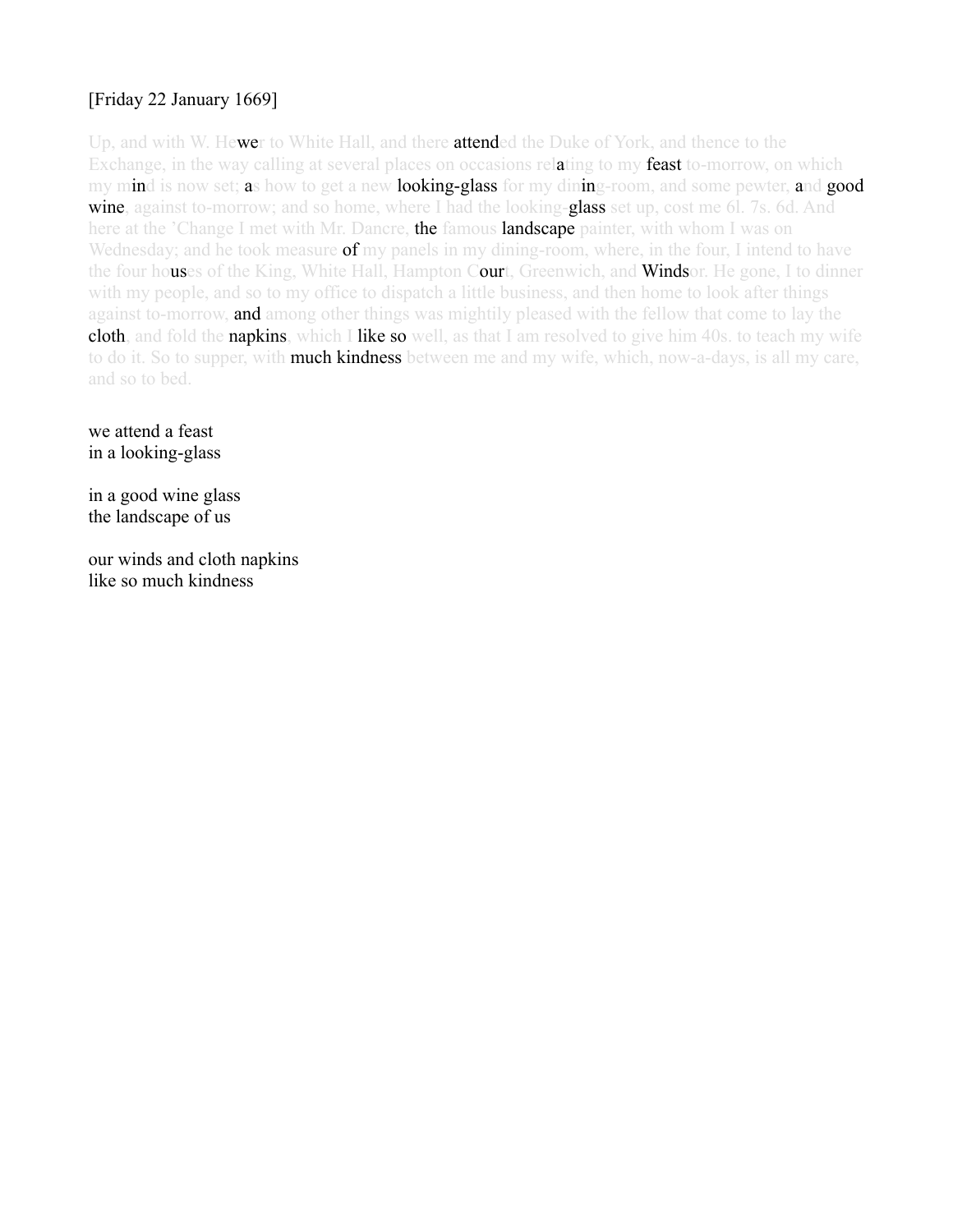# [Saturday 23 January 1669]

Up, and again to **look after** the setting things right against dinner, which I did to very good content. So to the office, where all the morning till noon, when word brought me to **the** Board that my Lord Sandwich was come; so I presently rose, leaving the Board ready to rise, and there I found my Lord Sandwich, Peterborough, and Sir Charles Harbord; and presently after them comes my Lord Hinchingbroke, Mr. Sidney, and Sir William Godolphin. And after greeting them, and some time spent in talk, dinner was brought up, one dish after another, but a dish at a time, but all so good; but, above all things, the variety of wines, and excellent of their kind, I had for them, and all in so good order, that they were mightily pleased, and myself full of content at it: and indeed it was, of a dinner of about six or eight dishes, as noble as any man need to have, I think; at least, all was done in the noblest manner that ever I had any, and I have rarely seen in my life better anywhere else, even at the Court. After dinner, my Lords to cards, and the rest of us sitting about them and talking, and looking on my books and pictures, and my wife's drawings, which they commend mightily; and mighty merry all day long, with exceeding great content, and so till seven at night; and so took their leaves, it being dark and foul **weather**. Thus was this entertainment over, the best of its kind, and the fullest of honour and content to me, that ever I had in my life: and shall not easily have so good again. The truth is, I have some fear **that** I am more behind-hand in the world for these last two years, since I have not, or for some time **could not**, look after my accounts, which do a little **allay** my pleasure. But I do trust in God I am pretty well yet, and resolve, in a very little time, to look into my accounts, and see how they stand. So to my wife's chamber, and there supped, and got her cut my hair and look my shirt, for **I** have **itched** mightily these 6 or 7 days, and when all comes **to** all she **find**s that I am lousy, having found in my head and body about twenty lice, little and great, which I wonder at, being more than I have had I believe these 20 years. I did think I might have got them from the little boy, but they did presently look him, and found none. So how they come I know not, but presently did shift myself, and so shall be rid of them, and cut my hair close to my head, and so with much content to bed.

I look after the rose a rough harbor

for wings and leaves in dark, foul weather

as if that could allay rust

I itch to find wonder more than I believe in it

I cut my hair close to my head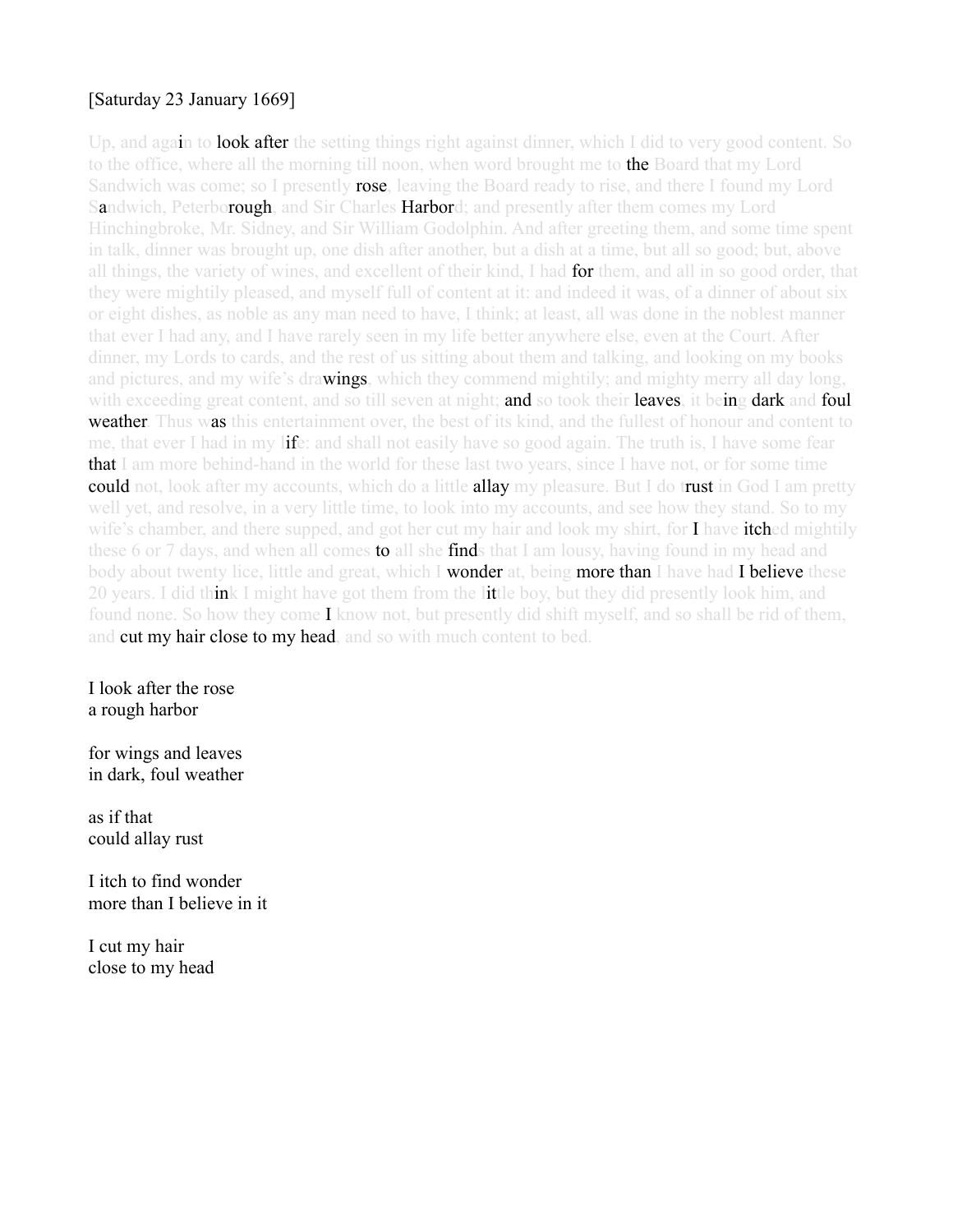#### [Sunday 24 January 1669]

(Lord's day). An order brought me in bed, for the Principal Officers to attend the King at my Lord Keeper's this afternoon, it being resolved late the last **night**; and, by the warrant, I find my Lord Keeper did not then know the cause of it, the **messenger** being ordered to call upon him, to tell it him by the way, as he come to us. So I up, and to my Office to set down my Journall for yesterday, and so home, and with my wife to Church, and then home, and to dinner, and after dinner out with my wife by coach, to cozen Turner's, where she and The. gone to church, but I left my wife with Mrs. Dyke and Joyce Norton, whom I have not seen till now since their coming to town: she is become an old woman, and with as cunning a look as ever, and thence I to White Hall, and there walked up and down till the King and Duke of York were ready to go forth; and here I met Will. Batelier, newly come post from France, his **boots all dirty**. He brought letters to the King, and I glad to see him, it having been reported that he was drowned, for some days past, and then, he being gone, I to talk with Tom Killigrew, who told me and others, talking about the playhouse, that he is fain to keep a woman on purpose at 20s. a week to satisfy 8 or 10 of the young men of his house, whom till he did so he could never keep to their business, and now he do. By and by the King comes out, and so I took coach, **and** followed his coaches to my Lord Keeper's, at Essex House, where I never was before, since I saw my old Lord Essex lie in state when he was dead; a large, but ugly house. Here all the Officers of the Navy attended, and by and by were called in to the King and Cabinet, where my Lord, who was ill, did lie upon the bed, as my old Lord Treasurer, or Chancellor, heretofore used to; and the business was to know in what time all the King's ships might be repaired, fit for service. The Surveyor answered, in two years, and not sooner. I did give them hopes that, with supplies **of** money suitable, we might have **the**m all fit for **sea** some part of the summer after this. Then they demanded in what time we could set out forty ships. It was answered, as they might be chosen of the newest and most ready, we could, with money, get forty ready against May. The King seemed mighty full **that we** should have money to do all that we **desire**d, and satisfied that, without it, nothing could be done: and so, without determining any thing, we were dismissed; and I doubt all will end in some little fleete this year, and those of hired merchant-men, which would indeed be cheaper to the King, and have many conveniences attending it, **more than** to fit out the King's own; and this, I perceive, is designed, springing from Sir W. Coventry's counsel; and the King and most of the Lords, I perceive, full of it, to get the King's fleete all at once in condition for service. Thence I with Mr. Wren in his coach to my cozen Turner's for discourse sake, and in our way he told me how the business of the Parliament is wholly laid aside, it being overruled now, that they shall not meet, but **must be** prorogued, upon this **a**rgument chiefly, that all the differences between the two Houses, and things on foot, that were matters of difference and discontent, may be laid aside, and **must be**gin again, if ever the House shall have **a mind** to pursue them. They **must begin** all anew. Here he set me down, and I to my cozen Turner, and stayed and talked a little; and so took my wife, and home, and there to make her read, and then to supper, and to bed. At supper come W. Batelier and supped with us, and told us many pretty things of France, and the greatness of the **present** King.

night messenger with boots all dirty and aches fit for service

surveyor of the sea that we desire more than the king's own spring

must be a fly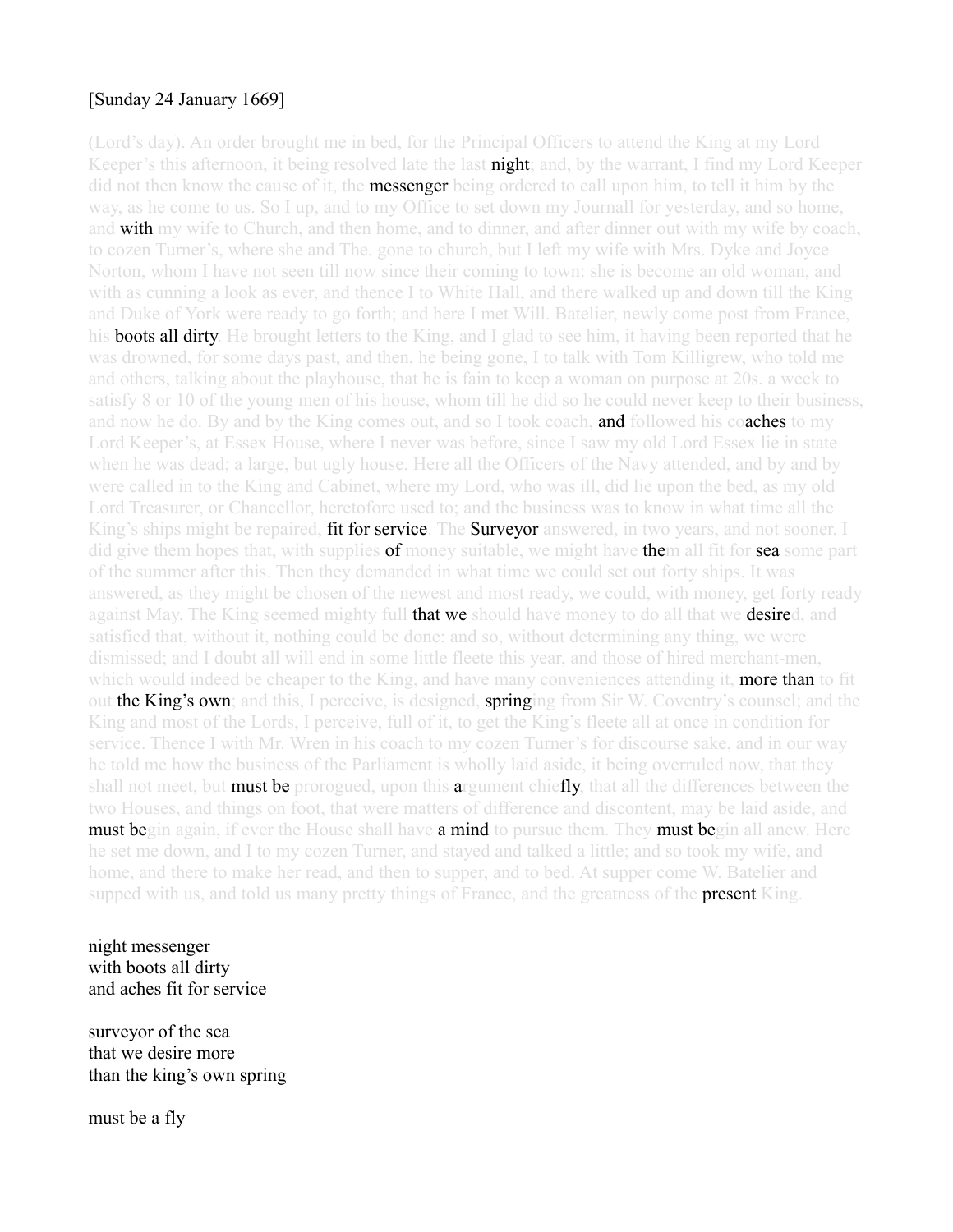must be a mind must be present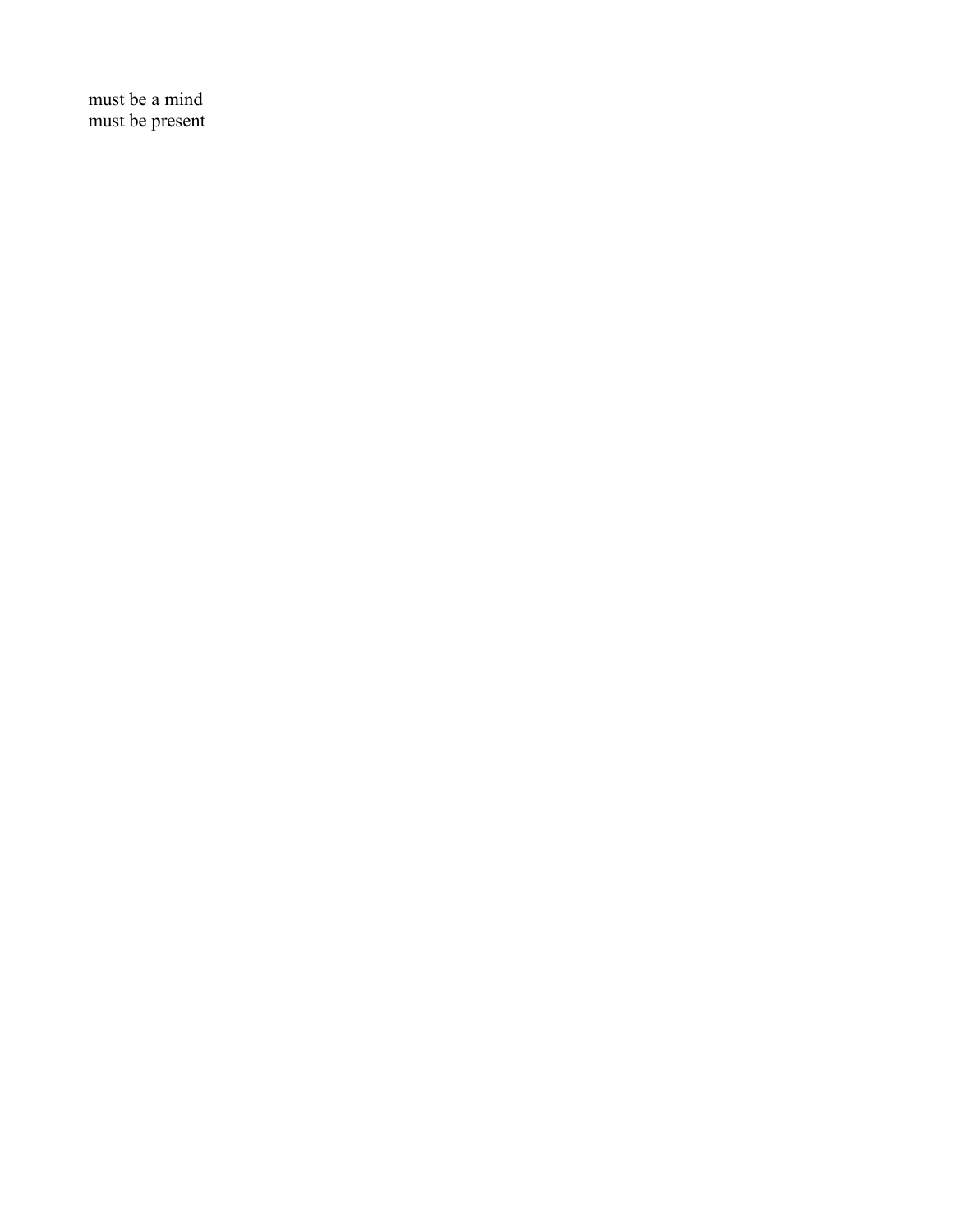# [Monday 25 January 1669]

Up, and to the Committee of Tangier, where **little** done, and thence I **home** by my own coach, and busy after dinner at my office all the afternoon till late at night, that my eyes were tired. So home, and my wife shewed me many excellent **prints of** Nanteuil's and others, which W. Batelier hath, at my desire, brought me out of France, of the King, and Colbert, and others, most excellent, to my great content. But he hath also brought a great many gloves perfumed, of several sorts; but all too big by half for her, and yet she will have two or three dozen of them, which vexed me, and made me angry. So she, at last, to please me, did come to take what alone I thought fit, which pleased me. So, after a little supper, to bed, my eyes being very bad.

little home the eyeprints of love all too big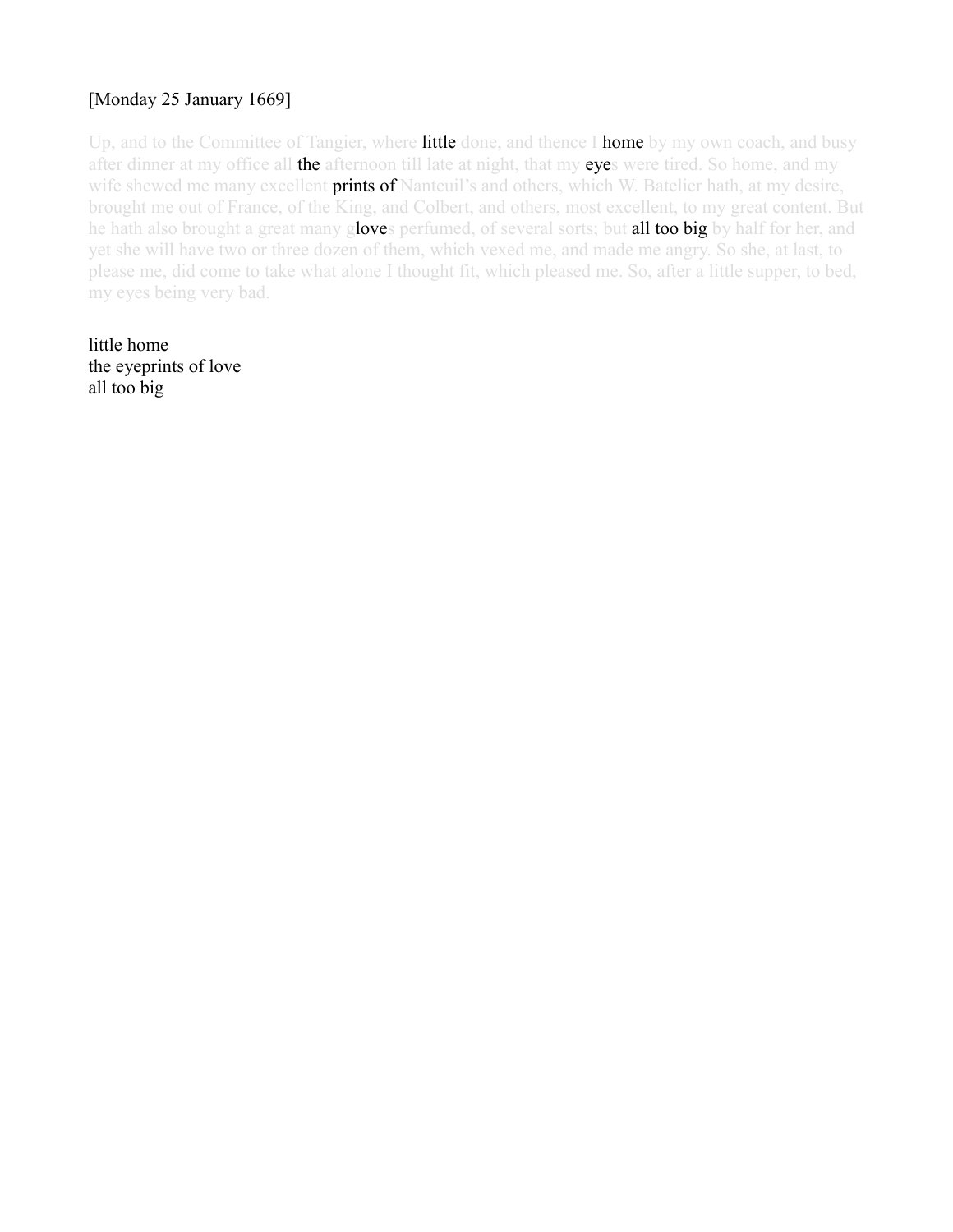# [Tuesday 26 January 1669]

Up, and to the office, where **busy sitting all the morning**. Then to the Office again, and then to White Hall, leaving my wife at Unthanke's; and I to the Secretary's chamber, where I was, by particular order, this day summoned to attend, as I find Sir D. Gawden also was. And here was the King and the Cabinet met; and, being called in, among the rest I find my Lord Privy Seale, whom I never before knew to be in so much play, as to be of the Cabinet. The business is, that the Algerines have broke the peace with us, by taking some Spaniards and goods out of an English ship, which had the Duke of York's pass, of which advice come this day; and the King is resolved to stop Sir Thomas Allen's fleete from coming home till he hath amends made him for this affront, and therefore sent for us to advise about victuals to be sent to that fleete, and some more ships; wherein I answered them to what they demanded of me, which was but some few mean things; but I see that on all these occasions they seem to rely most upon me. And so, this being done, I took coach and took up my wife and straight home, and there late at the office busy, and then home, and there I find W. Batelier hath also sent the books which I made him bring me out of France. Among others, L'Estat, de France, Marnix, &c., to my great content; and so I was well pleased with them, and shall take **a** time to look them over: as also one or two printed musickbooks of **songs**; but my eyes are now too much out of tune to look upon them with any pleasure, therefore to supper and to bed.

#### busy sitting all morning

I am summoned by a song

my eyes too out of tune to look up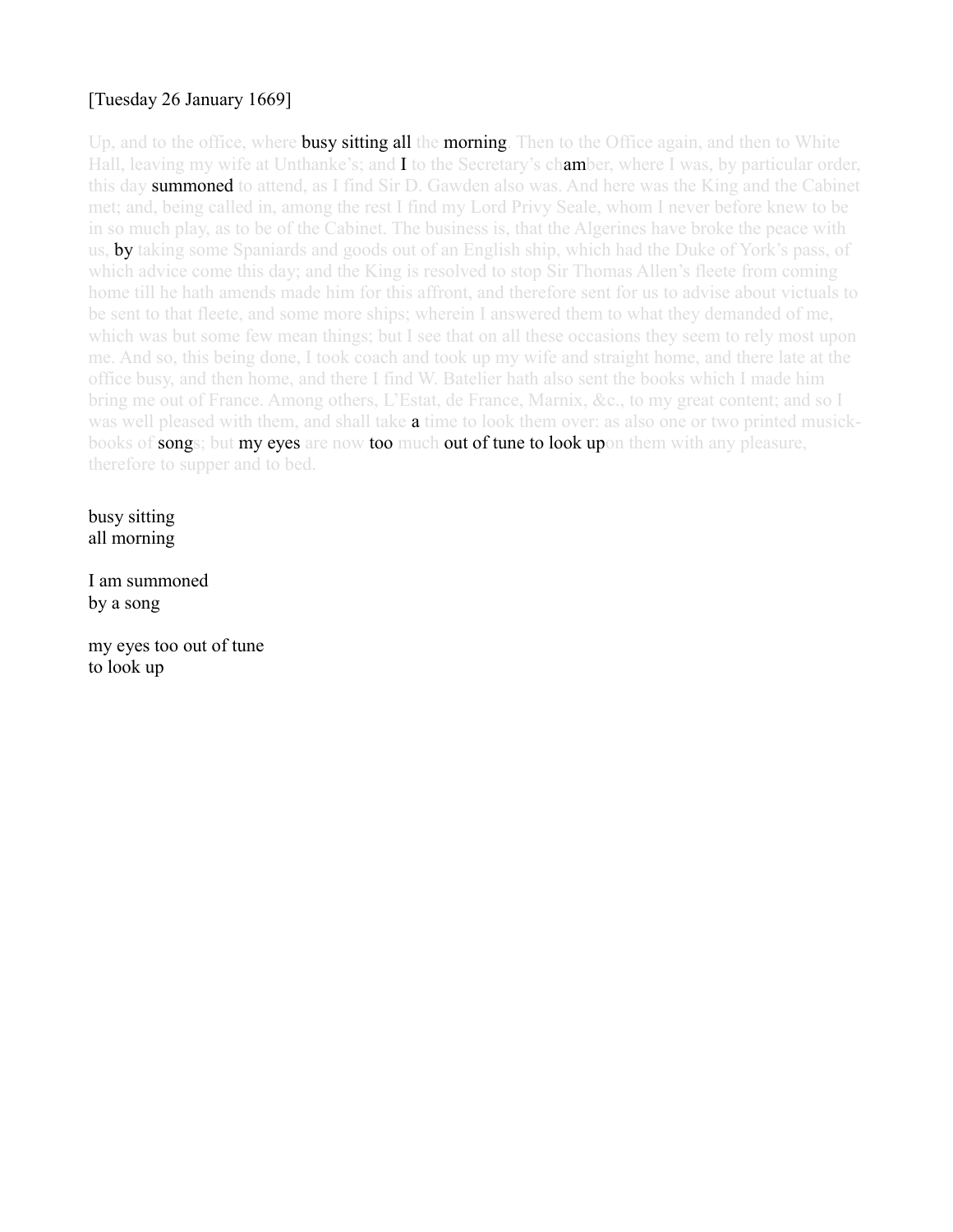# [Wednesday 27 January 1669]

Up, and with Sir John Minnes in his coach to White Hall, where first we waited on the Lords of the Treasury about finishing the Victualling Contract; and there also I was **put** to it to make good our letter complaining against my Lord Anglesey's failing us in the payment of the moneys assigned us upon the Customs, where Mr. Fenn was, and I know will tell **my** Lord; but it is no matter, I am over-**shoes** already, **and therefore must not fear**. Then we up to a Committee of the Council for the Navy, about a business of Sir D. Gawden's relating to the Victualling, and thence I by hackney to the Temple to the Auditor's man, and with him to a tavern to meet with **another under-auditor to advise about the clearing** of my Lord Bellasses' accounts without injuring myself and perplexing my accounts, and so thence away to my cozen Turner's, where I find Roger Pepys come last night to town, and here is his mistress, Mrs. Dickenson, and by and by comes in Mr. Turner, a worthy, sober, serious man — I honour him mightily. And there we dined, having but **an** ordinary dinner; and so, after dinner, she, and I, and Roger, and his mistress, to the Duke of York's playhouse, and there saw "The Five Hours' **Adventure**," which hath not been acted a good while before, but once, and is a most excellent play, I must confess. My wife and The. come after us, after they had been **to** buy some things abroad, and so after the **play** done we to see them home, and then home **ourselves**, and my wife to read to me, and so to supper and to bed.

I put on my shoes and must not fear

another audit is a clear bell

it is an adventure to play ourselves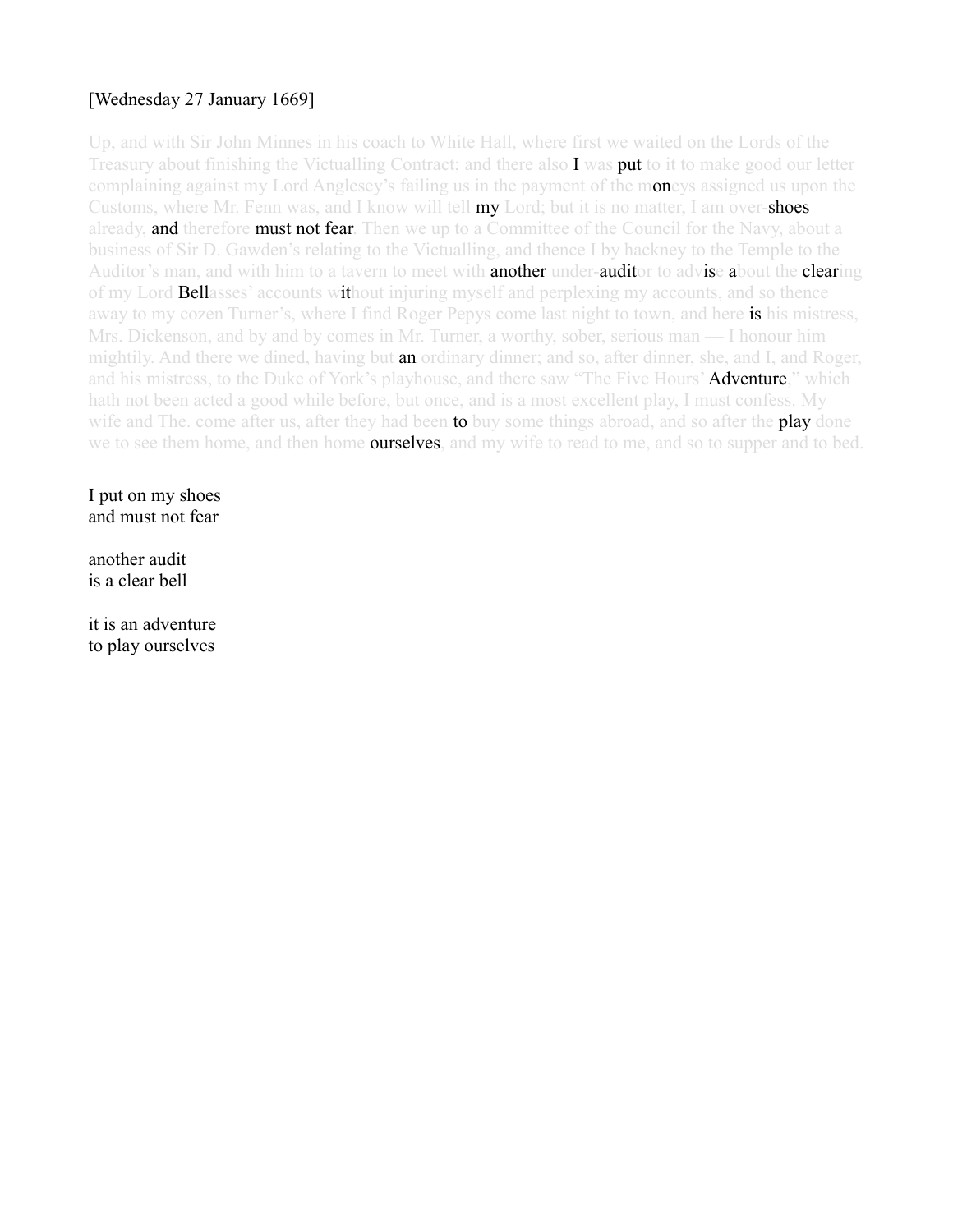# [Thursday 28 January 1669]

Up, and to the office, where all the afternoon, also after dinner, and there late dispatching much business, and then home to supper with **my wife**, and to get her to read to me, and here I did find that Mr. Sheres hath, beyond his promise, not only got me a candlestick made me, after a form he remembers to have seen in Spain, for keeping the light from one's eyes, but hath got it done in silver very neat, and designs to give it me, in thanks for my paying him his 1001. in money, for his service at Tangier, which was ordered him; but I do intend to force him to make me [pay] for it. **But I** yet, without his direction, cannot tell how it is to be made use of. So after a little reading to bed.

my wife got me a stick for pain for keeping the light from one's eyes for £100 but I cannot tell how to use it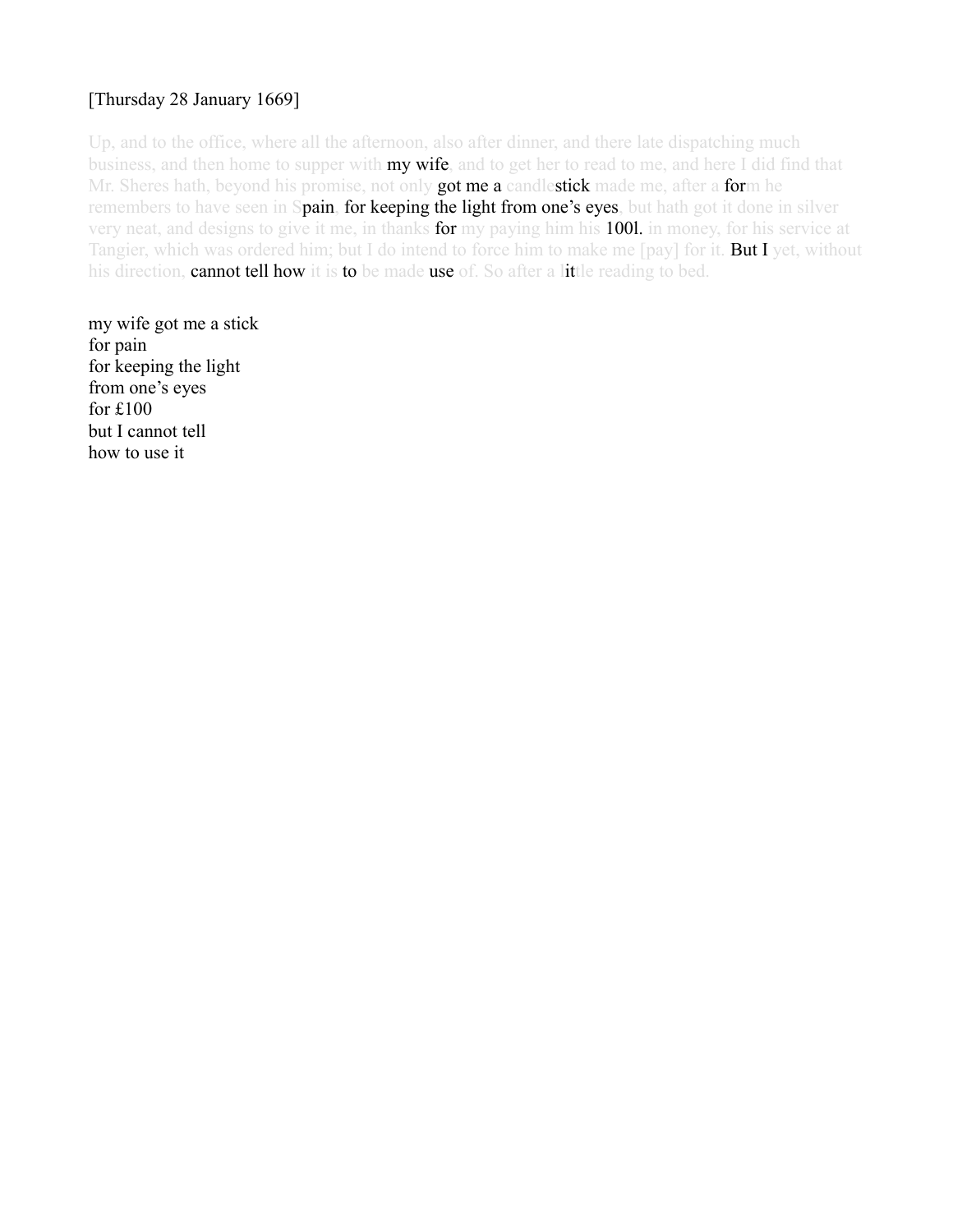## [Friday 29 January 1669]

Up, and with W. Hewer in Colonel Middleton's coach to White Hall, and there to the Duke of York, to attend him, where **among** other **things I** did give a severe account of our proceedings, and what we **found**, in the business of Sir W. Jenings's demand of Supernumeraries. I thought it a good occasion to make an example of him, for he is a proud, idle fellow; and it did meet with the Duke of York's acceptance and well-liking; and he did call him in, after I had done, and did not only give him a soft rebuke, but condemns him to pay both their victuals and wages, or right himself of the purser. This I was glad of, and so were all the rest of us, though I know I have made myself an immortal enemy by it. Thence home by hackney, calling Roger Pepys at the Temple gate in the bookseller's shop, and to the **Old** Exchange, where I staid a little to invite my uncle Wight, and so home, and there find my aunt Wight and her husband come presently, and so to dinner; and after dinner Roger, and I, and my wife, and aunt, to see Mr. Cole; but he nor his wife was within, but we looked upon his picture of Cleopatra, which I went principally to see, being so much commended by my wife and aunt; but I find it **a** base copy of a good originall, that vexed me to hear so much commended. Thence to see Creed's wife, and did so, and staid a while, where both of them within; and here I met Mr. Bland, newly come from Cales after his differences with Norwood. I think him a foolish, **light-headed** man; but certainly he hath been abused in this matter by Colonel Norwood. Here Creed shewed me a copy of some propositions, which Bland **and** others, in the name of the Corporation of Tangier, did present to Norwood, for his opinion in, in order to the King's service, which were drawn up very humbly, and were really good things; but his answer to them was in the most shitten proud, carping, insolent, and ironically-**prophane** stile, that ever I saw in my life, so **as** I shall never think the place can do well, while he is there. Here, after some talk, and Creed's telling us that he is upon taking the next house to his present lodgings, which is next to that that my cozen Tom Pepys once **lived in**, in Newport Street, in Covent Garden; and is in a good place, and then, I suppose, he will keep his coach. So, setting Roger down at the Temple, who tells me that he is now concluded in all matters with his widow, we home, and there hired my wife to make an end of Boyle's **Book** of Formes, to-night and to-morrow; and so fell to read and sup, and then to bed. This day, Mr. Ned Pickering brought his lady to see my wife, in acknowledgment of **a little** present of **oranges** and olives, which I sent her, for his kindness to me in the buying of my **horses, which** was very civil. She is old, but hath, I believe, been a pretty comely woman.

up here among things I found

I have made myself old a copy of a good original

light-headed and raw profane as a lived-in book

or a little orange horse which is old hat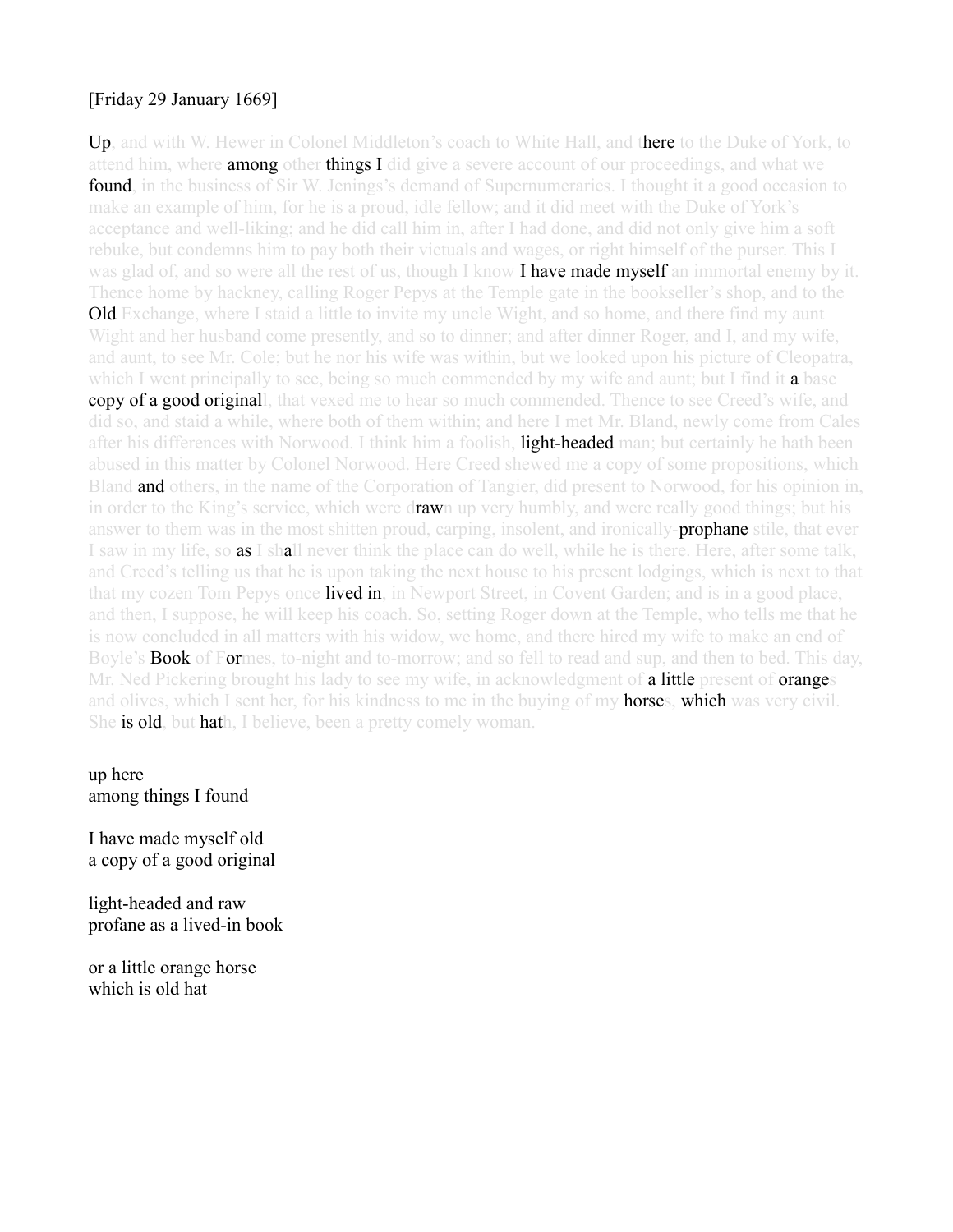## [Saturday 30 January 1669]

Lay long in bed, it being a fast-day for the murder of the late King; and so up and to church, where Dr. Hicks made a dull sermon; and so home, and there I find W. Batelier and Balty, and they dined with us, and I spent all the afternoon with my wife and W. Batelier talking, and then making them read, and particularly made an end of Mr. Boyle's Book of Formes, which I am glad to have over, and then fell to read a French discourse, which he hath brought over with him for me, to **invite the people** of France **to** apply themselves to Navigation, which it do very well, and is certainly their interest, and what will undo us in a few years, if the King of France goes on to fit up his Navy, and encrease it and his trade, as he hath begun. At night to supper, and after supper, and W. Batelier gone, my wife begun another book I lately bought, **called "The State** of England," which promises well, and is worth reading, and so after a while to bed.

on a day for murder mad at the din I invite people to apply to my gun called the state which promises a bed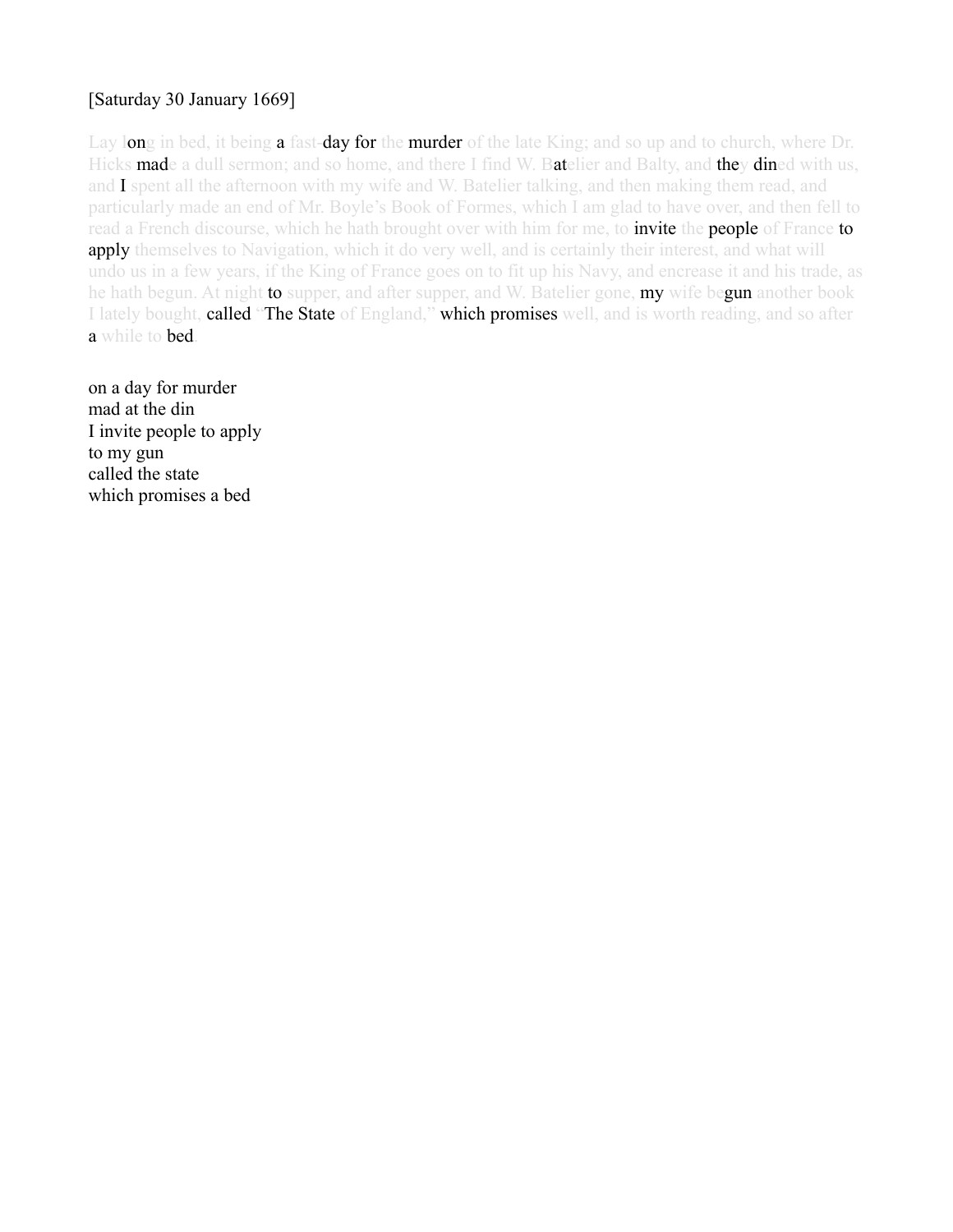# [Sunday 31 January 1669]

(Lord's day). Lay long talking with **pleasure**, and so up and I to church, and there did hear the Doctor that is lately **turned Divine**, I have **forgot his name**, I met him a while since at Sir D. Gawden's at dinner, Dr. Waterhouse; He preaches in a devout manner of way, not elegant nor very persuasive, but seems to mean well, and that he would preach holily; and was mighty passionate against people that make a scoff of religion. And, the truth is, I did observe Mrs. Hollworthy smile often, and many others of the parish, who, I perceive, have known him, and were in mighty expectation of hearing him preach, but could not forbear smiling, and she particularly upon me, and I on her. So home to dinner: and before dinner to my Office, to set down my journal for this week, and then home to dinner; and after dinner to get my wife and boy, one after another, to read to me: and so spent the afternoon and the evening, and so after supper to bed.

And thus endeth this month, with many different **days of sadness and mirth**, from differences between me and my wife, from her remembrance of my late **un**kindness to her with Willet, she not being **able to** forget it, but now and then hath her passionate remembrance of it as often as prompted to it by any occasion; but this **night** we are at present very kind. And so ends this month.

pleasure turned divine I forgot I am water ache in a devout way and preach against smiling

so I own my days of sadness and mirth unable to forget a passion soft as any night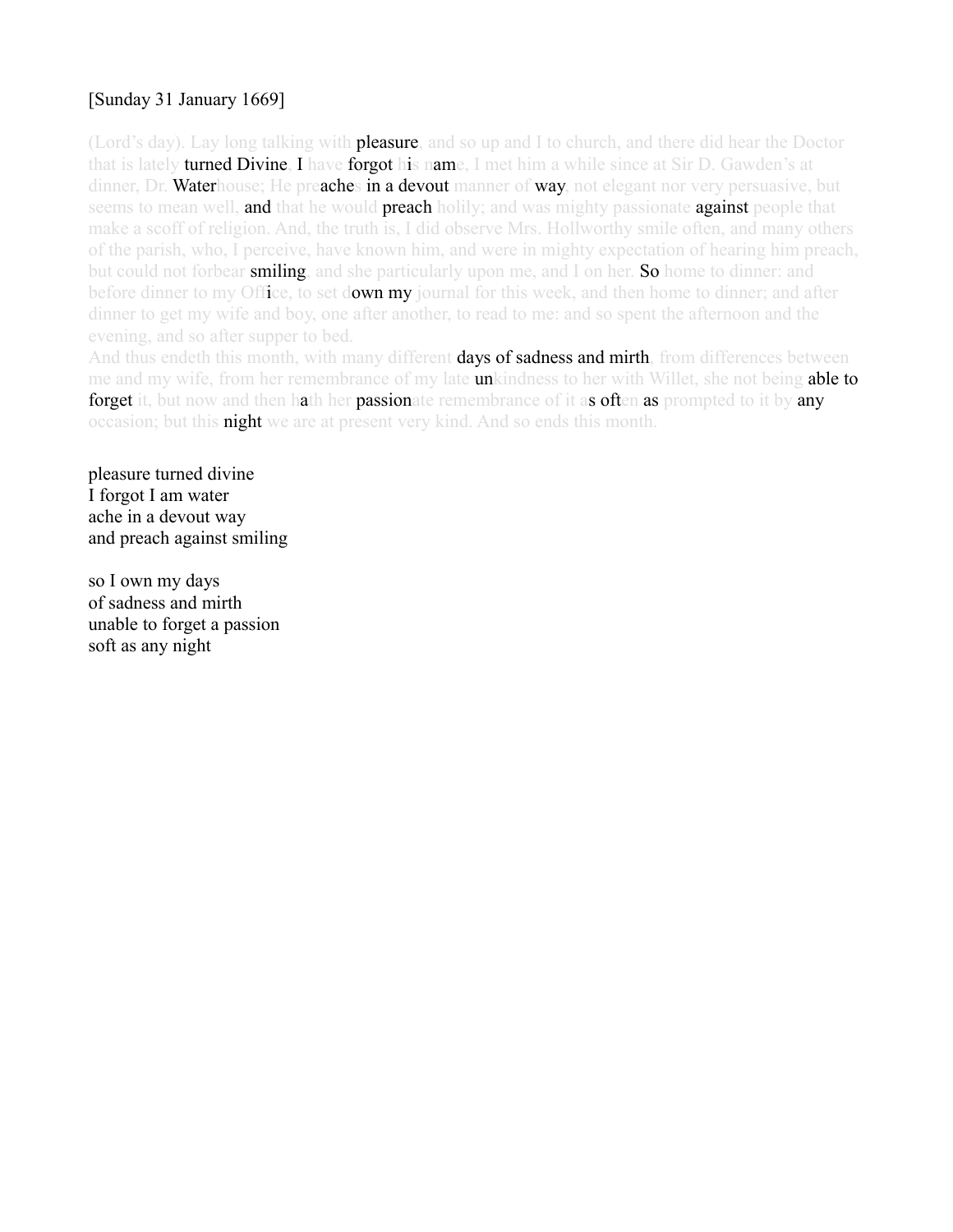# [Monday 1 February 1669]

Up, and by water from the Tower to White Hall, the first time that I have gone to that end of the town by water, for two or three months, I think, since I kept a coach, which God send propitious to me; but it is a very great convenience. I went to a Committee of Tangier, but it did not meet, and so I meeting Mr. Povy, he and I away to Dancre's, to speak something **touchin**g the pictures I am getting him to make for me. And thence he carried me to Mr. Streeter's, the famous history-painter over the way, whom I have often heard of, but did never see him before; and there I found him, and Dr. Wren, and several Virtuosos, looking upon the paintings which he **is** making for the new Theatre at Oxford: and, indeed, they look as if they would be very fine, and the rest think better than those of Rubens in the **Banquet**ing-house at White Hall, but I do not so fully think so. But they will certainly be very noble; and I am mightily pleased to have the **fortun**e to see this man and his work, which is very famous; and he a very civil little man, and lame, but lives very **hands**omely. So thence to my Lord Bellassis, and met him within: my business only to see a chimney-piece of Dancre's doing, in distemper, with egg to keep off the glaring of **the light**, which I must have done for my room: and indeed it **is** pretty, but, I must confess, I do think it is not altogether so **beautiful as** the oyle pictures; but I will have some of one, and some of another. Thence set him down at Little Turnstile, and so I home, and there eat a little dinner, and away with my wife by coach to the King's playhouse, thinking to have seen "The Heyresse," first acted on Saturday last; but when we come thither, we find no play there; Kinaston, that did act a part therein, in abuse to Sir Charles Sedley, being last night exceedingly beaten with sticks, by two or three that assaulted him, so as he is mightily **bruised, and** forced to keep his bed. So we to the Duke of York's playhouse, and there saw "She Would if She **Could**," and so home and to my office to business, and then to supper and to bed. This day, **going** to the **play**, The. Turner met us, and carried us to her mother, at my Lady Mordaunt's; and I did carry both mother and daughter with us to the Duke of York's playhouse, at next **door**.

the first time we touch is a banquet for hands

within an egg the light is beautiful as a bruise

and we could go play at another door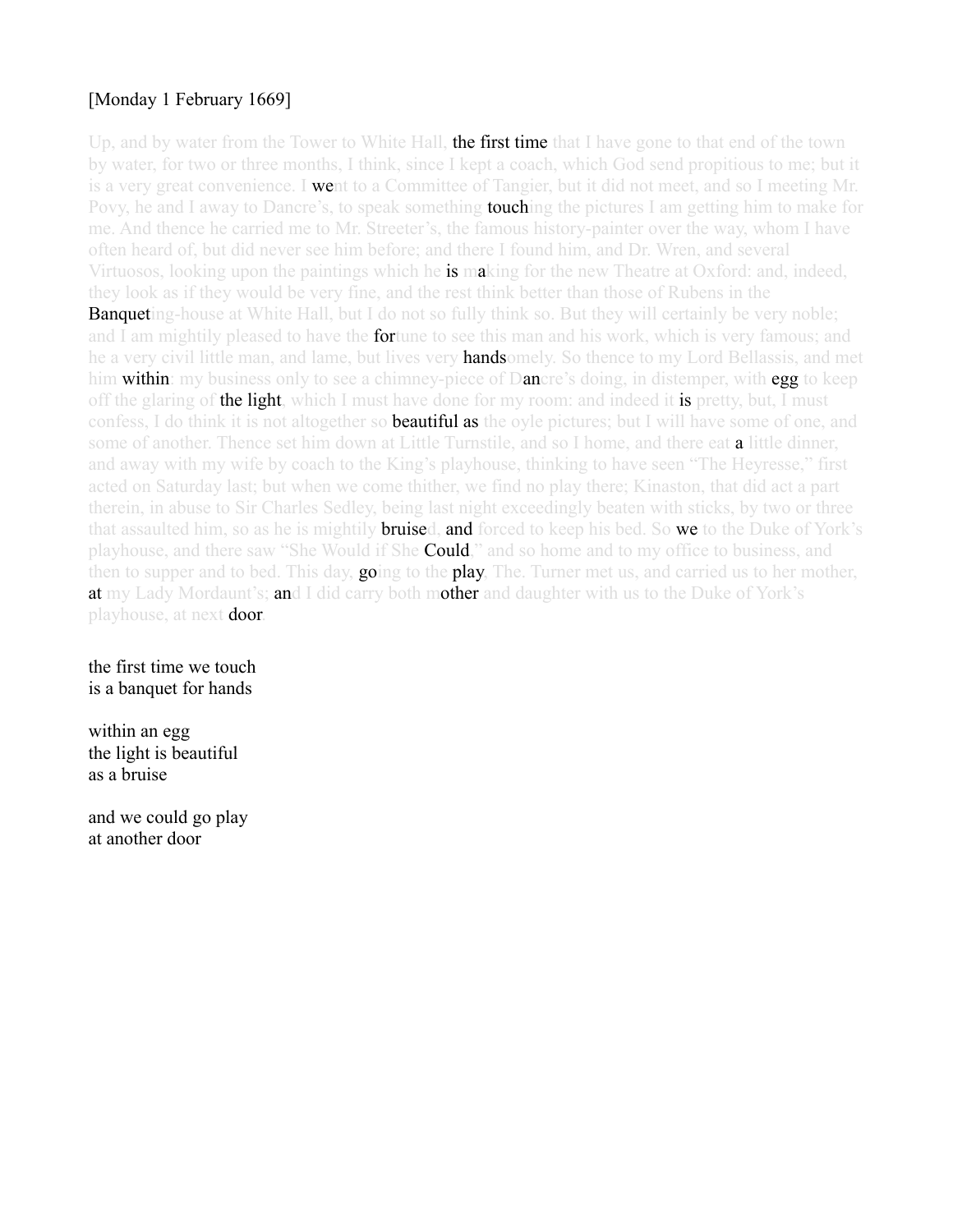# [Tuesday 2 February 1669]

Up, and to the office, where all the morning, and home to dinner at **noon**, where I find Mr. Sheres; and there made a short dinner, and carried him with us to the King's playhouse, where "The Heyresse," notwithstanding Kinaston's being beaten, is acted; and **they say** the King is very angry with Sir Charles Sedley for his being beaten, but he do deny it. But his **part** is done by **Beeston**, who is fain to read it out of a book all the while, **and** thereby spoils the part, and almost the play, it being one of the best parts in it; and though the design is, in the first conception of it, pretty good, yet it is but an indifferent play, wrote, they say, by my Lord Newcastle. But it was pleasant to see Beeston come in with others, supposing it to be **dark**, and yet he is forced to read his part by the light of the **candles**: and this I observing to a gentleman that sat by me, he was mightily pleased therewith, and spread it up and down. But that, that pleased me most in the play is, the first song that Knepp sings, she singing three or four; and, indeed, it was very finely sung, so as to **make** the whole house clap her. Thence carried Sheres to White Hall, and there I stepped in, and looked out Mr. May, who tells me that he and his company cannot come to dine with me to-morrow, whom I expected only to come to see the manner of our Office and books, at which I was not very much displeased, having much business at the Office, and so away home, and there to **the** office about my letters, and then home to supper and to bed, my wife being in mighty ill humour all **night**, and in the morning I found it to be from her observing Knepp to wink and smile on me; and she says I smiled on her; and, poor wretch! I did perceive that she did, and do on all such occasions, mind my eyes. I did, with much difficulty, pacify her, and were friends, she desiring that hereafter, at that house, we might **always sit** either above in a box, or, if there be [no] room, close up to **the** lower **boxes**.

noon they say is part bees

and they say dark candles make the night

from her smile I smile

if we always sit in a box lose the boxes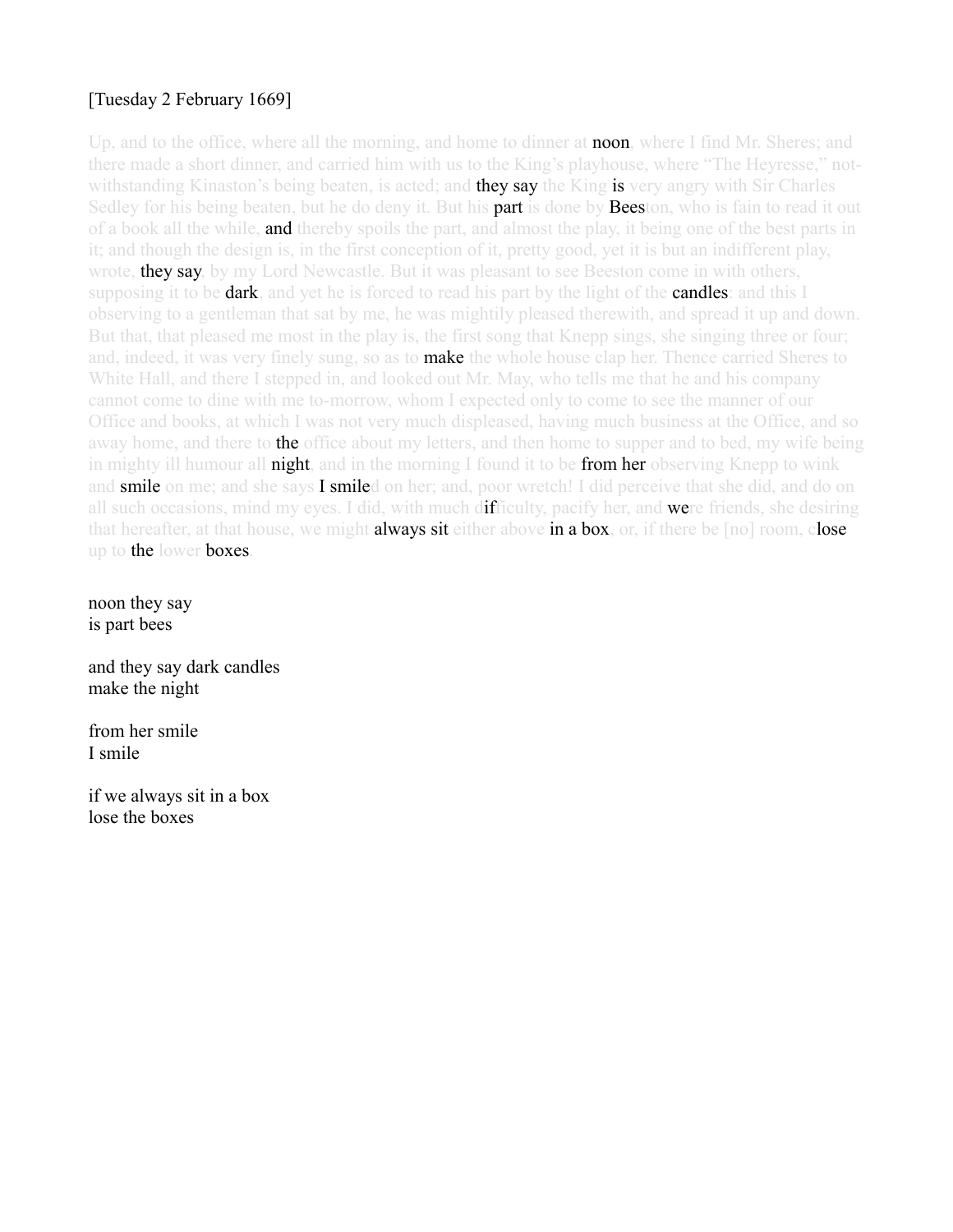## [Wednesday 3 February 1669]

So up, and to the Office till noon, and then home to a little dinner, and thither again till night, mighty busy, to my great content, **doing a great deal of** business, and so home to supper, and to bed; I finding this day that I may be able to do a great deal of business by dictating, if I do not read myself, or write, without spoiling my eyes, I being very well in my eyes after a great day's work.

o little hit again doing a great deal of finding

I do not read myself in my eyes after a day's work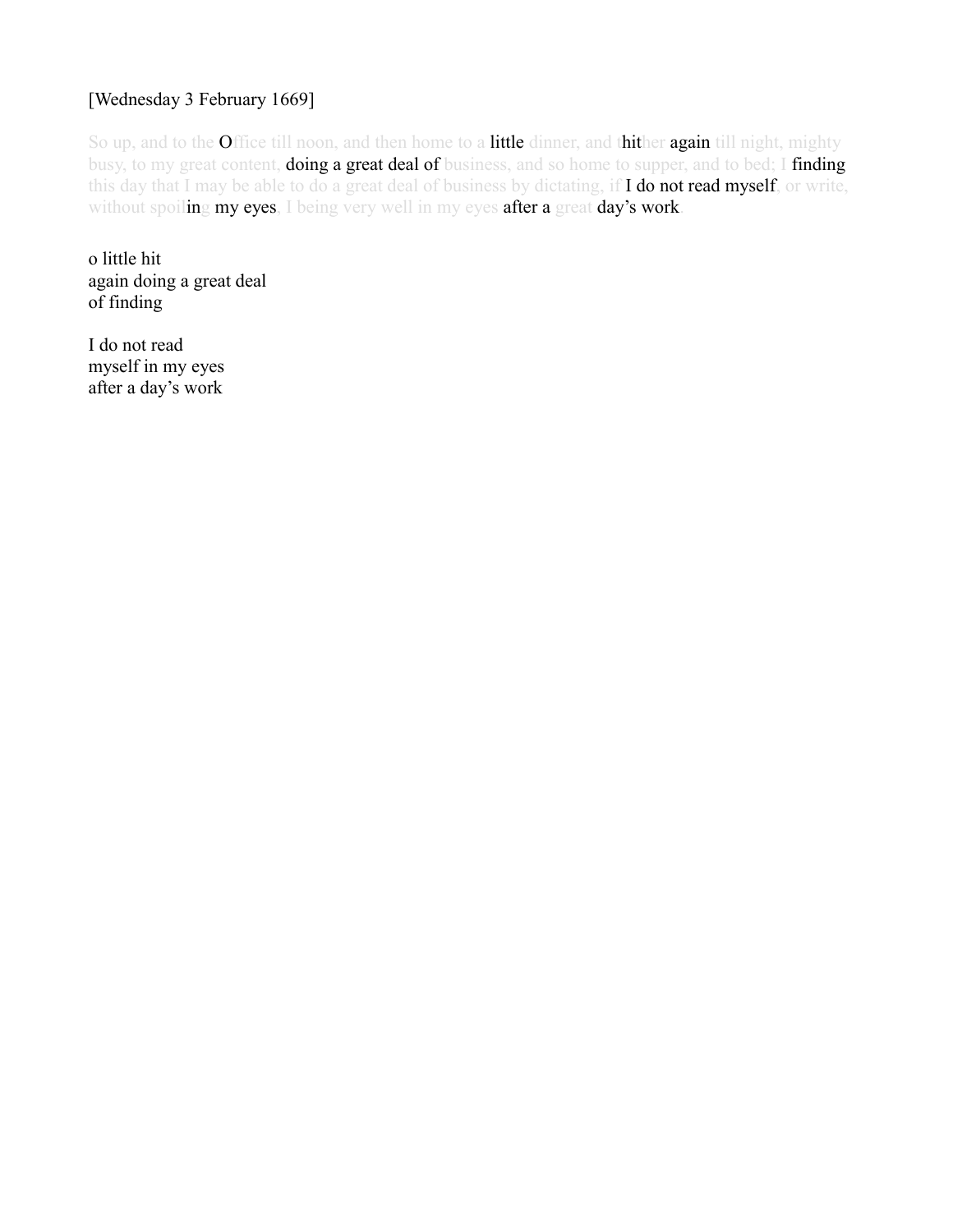# [Thursday 4 February 1669]

Up, and at the office all the **morning**. At noon home with my people to dinner, and then after dinner comes Mr. Spong to see me, and brings me my Parallelogram, in better order than before, and two or three draughts of the port of Brest, to my great content, and I did call Mr. Gibson to take notice of it, who is very much pleased therewith; and it seems this Parallelogram is not, as Mr. Sheres would, the other **day**, have persuaded me, **the same as** a Protractor, which **do** so much the more make me value it, but of itself it is a most usefull instrument. Thence out with my wife and him, and carried him to an **instrument-**maker's shop in Chancery Lane, that was once a 'Prentice of Greatorex's, but the master was not within, and there he shewed me a Parallelogram in brass, which I like so well that I will buy, and therefore bid it be **mad**e clean and fit for me. And so to my cozen Turner's, and there just spoke with The., the mother not being at home; and so to the New Exchange, and thence home to my letters; and so home to supper and to bed. This morning I made a slip from the Office to White Hall, expecting Povy's business at a **Committee** of Tangier, at which I would be, but it did not meet, and so I presently back.

morning comes to my parallel day the same as I do

its instrument with my instrument like a mad committee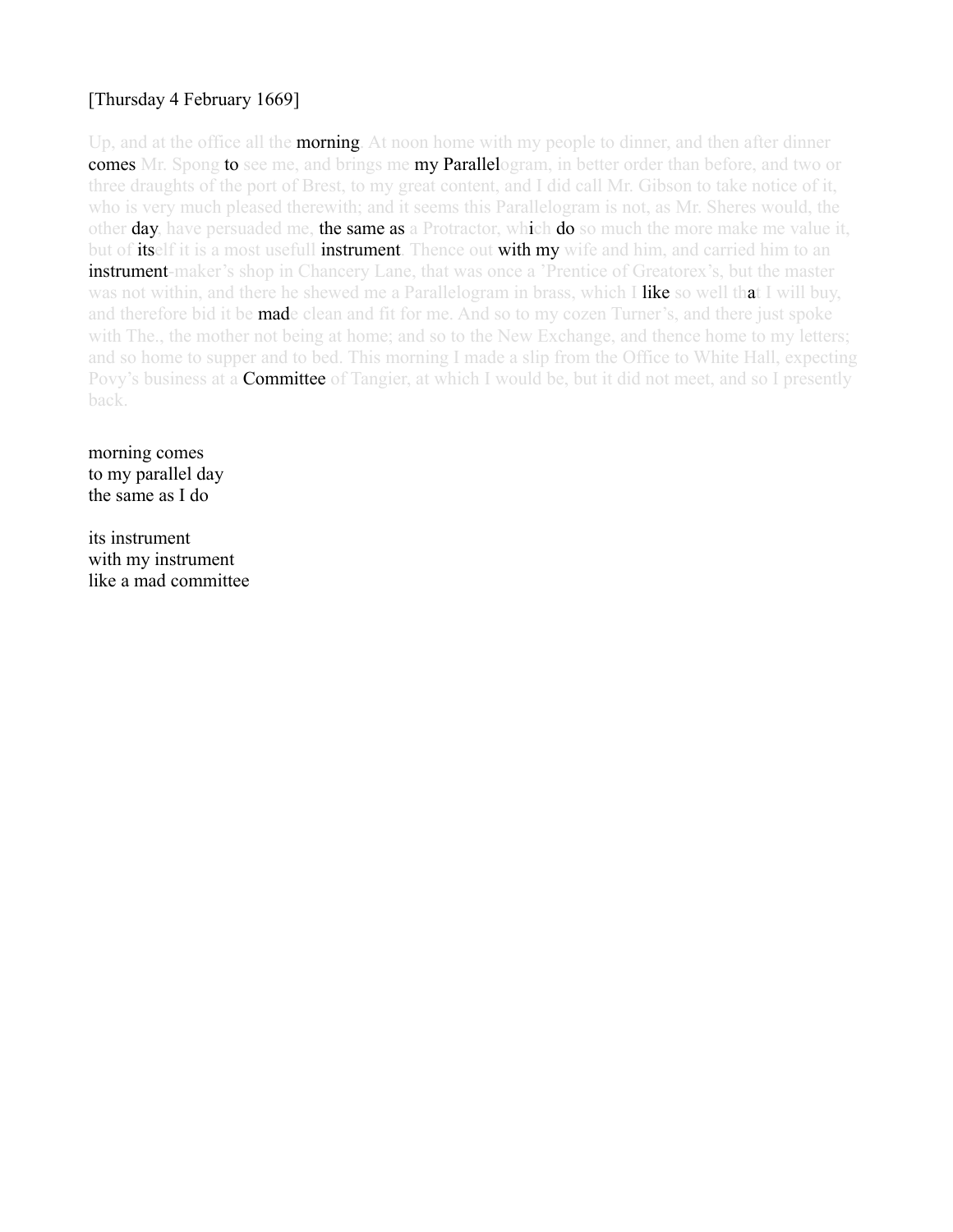## [Friday 5 February 1669]

Up betimes, by coach to Sir W. Coventry's, and with him by coach to White Hall, and there walked in the garden talking of several things, and by my visit **to keep fresh my interest in** him; and there he tells me how it hath been talked that he was to go one of the Commissioners to Ireland, which he was resolved never to do, unless directly commanded; for he told me that for to go thither, while the Chief Secretary of State was his professed enemy, was to **undo** himself; and, therefore, it were better for him to **venture** being unhappy here, than to go **further** off, to be undone by some obscure instructions, or whatever other way of mischief his enemies should cut out for him. He mighty kind to me, and so parted, and thence home, calling in two or three **places** — among others, Dancre's, **where I find** him beginning of a piece for me, of Greenwich, which will please me well, and so home to dinner, and very **busy** all the afternoon, and so at **night** home to supper, and to bed.

I walk to keep fresh my interest in the unself

venture further to some obscure place

where I find a piece of green and busy night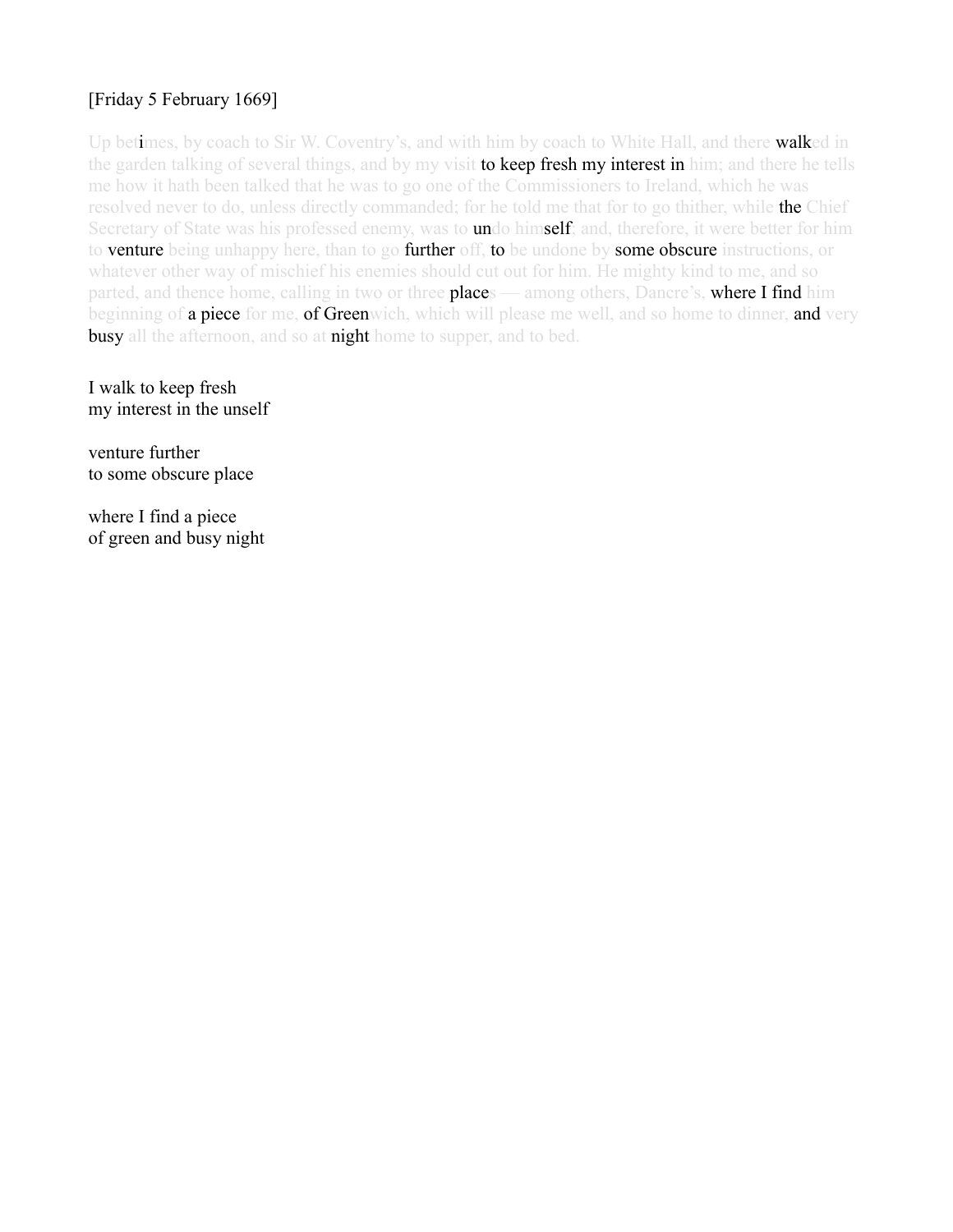## [Saturday 6 February 1669]

Up, and to the office, where all the morning, and thence after dinner to the **King**'s playhouse, and there, in an upper box, where come in Colonel Poynton and Doll Stacey, who is very fine, and, by her wedding-ring, I suppose he hath married her at last, — did see "The Moor of Venice:" but ill acted in most parts; Mohun, which did a little **surprise** me, not acting Iago's part by much so well as Clun used to do; nor another Hart's, which was Cassio's; nor, indeed, Burt doing the Moor's so well as I once thought **he did**. Thence home, and just at Holborn Conduit the **bolt** broke, that holds the fore-wheels to the perch, and so the horses went away with them, and left the coachman and us; but being near our coachmaker's, and we staying in a **little iron**monger's shop, we were presently supplied with another, and so home, and there to my letters at the office, and so to supper and to bed.

king in a box to surprise us

as once he did bolt wheels to a horse

went away and left us our little iron lie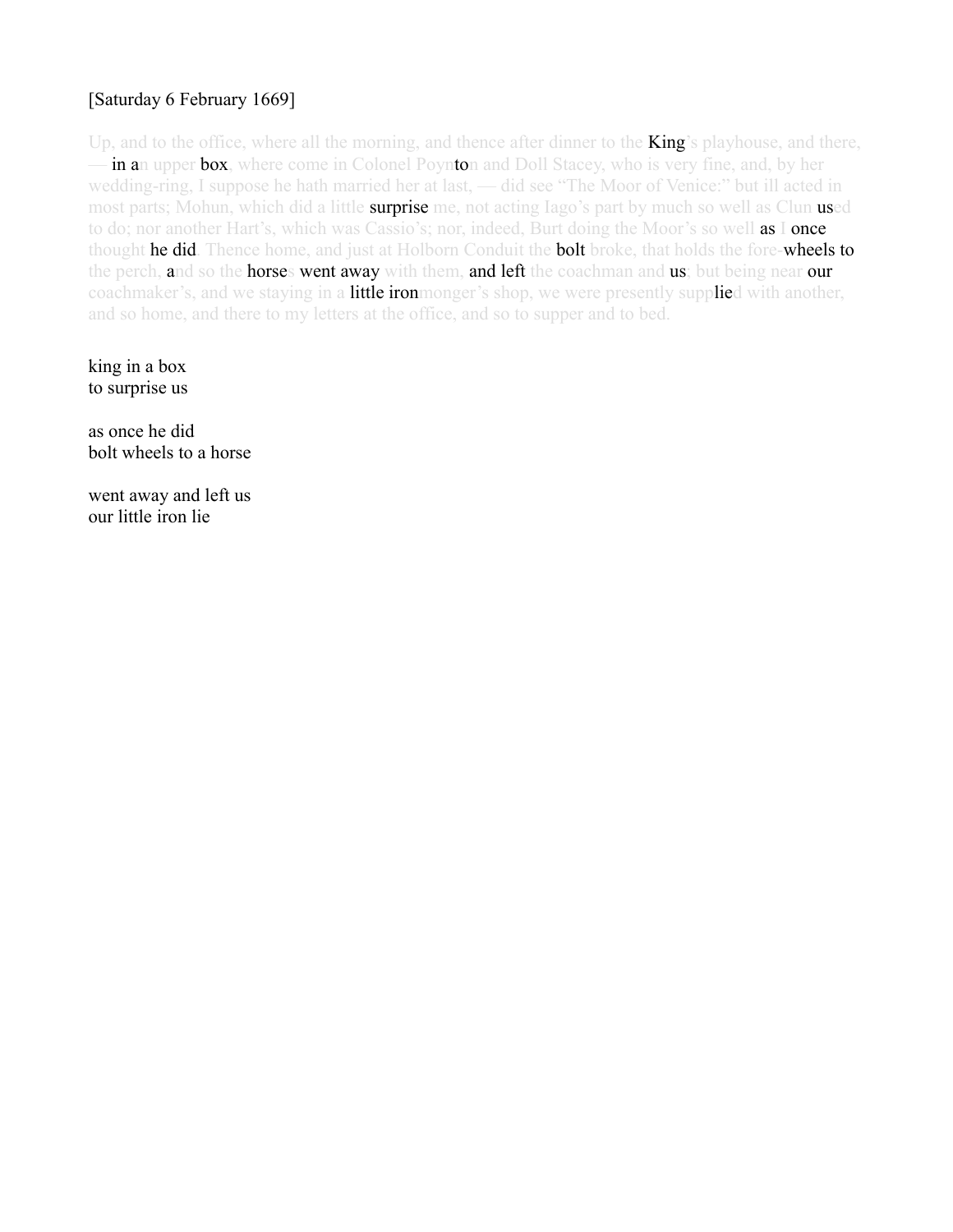# [Sunday 7 February 1669]

(Lord's day). My wife mighty peevish in the morning about my lying unquietly a-nights, and she will have it that it is a late practice, from my evil thoughts in my **dreams**, and I do often find that in my **dreams** she doth lay her hand on my cockerel to observe what she can. And mightily she is troubled about it; but all blew over, and I up, and to church, and so home to dinner, where she in a worse fit, which lasted all the afternoon, and shut herself up, in her **close**t, and I mightily grieved and vexed, and could not get her to tell me what ayled her, or to let me into her closet, but at last she did, where I found her crying on **the ground**, and I could not please her; but I did at last find that she did plainly expound it to me. It was, that she did believe me false to her with Jane, and did rip up three or four silly circumstances of her not rising till I come out of my chamber, and her **letting me** thereby see her dressing herself; and **that I** must needs go into her chamber and was naught with her; which was so silly, and so far from truth, that I could not be troubled at it, though I could not wonder at her being troubled, if she had these thoughts, **and therefore she would lie** from me, and caused sheets to be put on in the blue room, and would have Jane to lie with her lest I should come to her. At last, I did give her such satisfaction, that we were mighty good friends, and went to bed betimes where yo did hazer very well con her, and did this night by chance poner my digito en her thing, which did do her much pleasure; but I **pray** God that ella doth not think that yo did know before — or get a trick of liking it. So para sleep.

I dream dreams as close as the ground

letting me see that I am from wonder

and therefore would lie in the blue room

would lie as a faction and pray for sleep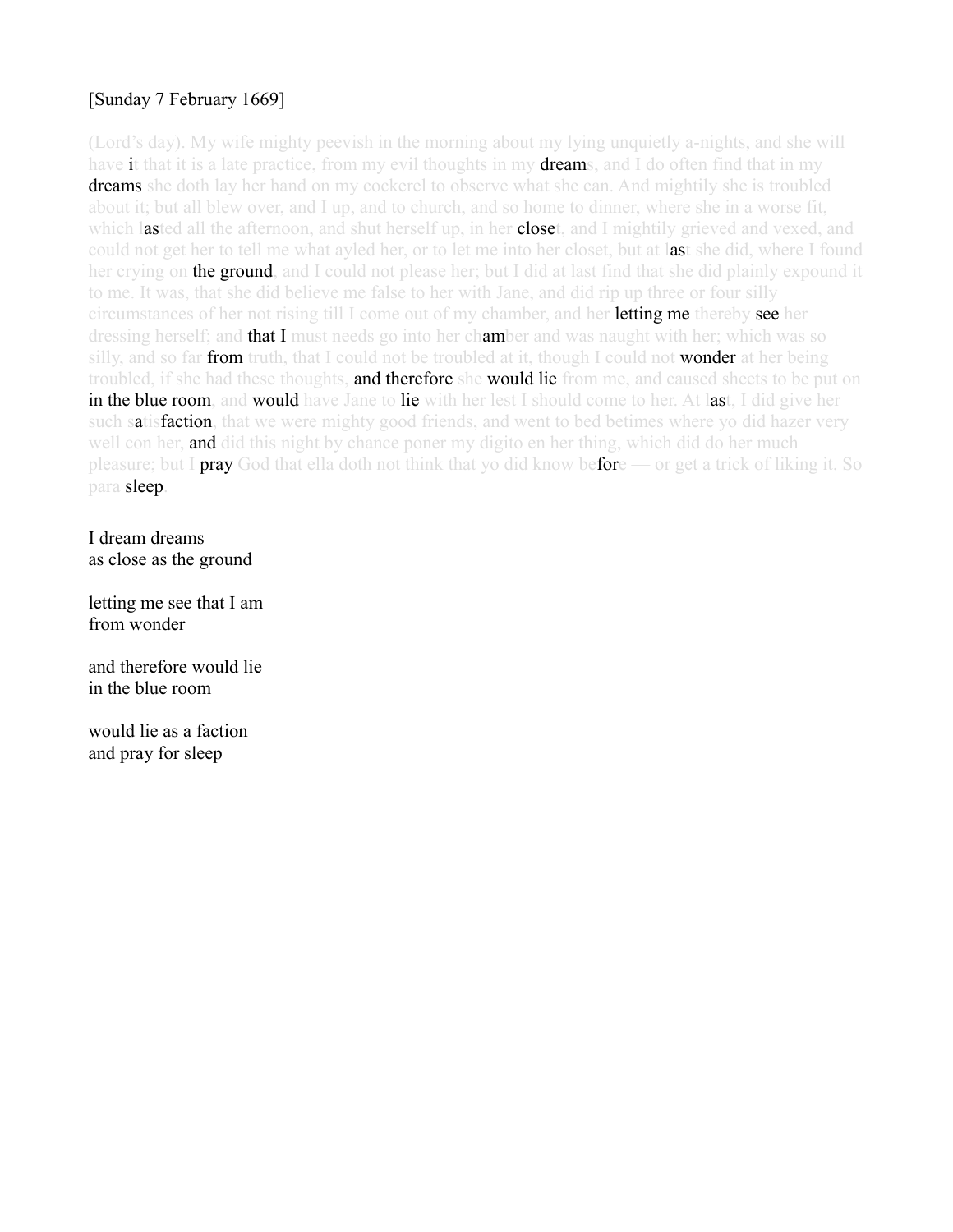# [Monday 8 February 1669]

Up, and dressed myself; and by coach, with W. Hewer and my wife, to White Hall, where she set us two down; and in the way, our little boy, at Martin, **my books**eller's shop, going to 'light, did **fall down**; and, had he not been a most nimble boy (I saw how he did it, and was mightily pleased with him for it), he had been run over by the coach. I to visit my Lord Sandwich; and there, while my Lord was dressing himself, did see a **you**ng Spaniard, that he hath brought over with him, **dance**, which he is admired for, as the best dancer in Spain, and indeed he do with mighty mastery; but I do not like his dancing as the English, though my Lord commends it mightily: but I will have him to my house, and show it my wife. Here I met with Mr. Moore, who **tells me the state of my** Lord's accounts of his embassy, which I find not so good as I thought: for, though it be passed the King and his Cabal (the Committee for Foreign **Affairs** as they are called), yet they have cut off from 90001. full 80001, and have now sent it to the Lords of the Treasury, who, **though** the Committee have allowed the rest, yet they are not obliged to abide by it. So that **I do fear** this **a**ccount may yet be long ere it be passed — much more, ere that sum be paid: I am sorry for the family, and not a little for what it owes me. So to my wife, took her up at Unthank's, and in our way home did shew her the **tall woman** in Holborne, which I have seen before; and I measured her, and she is, **without shoes**, just six feet five inches high, and they say not above twenty-one years old. Thence home, and there to dinner, **and** my wife in a wonderful ill humour; and, after dinner, I staid with her **alone**, being not able to endure this life, and fell to some angry words together; but by and by were mighty good friends, she telling me plain it was still about Jane, whom she cannot believe but I am base with, which I made a matter of mirth at; but at last did call up Jane, and confirm her mistress's directions for her being gone at Easter, which I find the wench willing to be, but directly prayed that Tom might go with her, which I promised, and was but what I designed; and she being thus spoke with, and gone, **my** wife and I good friends, and mighty kind, I having promised, and I will perform it, never to give her for the time to come ground of **new trou**ble; and so I to the Office, with a very **light heart**, and there close at **my** business all the afternoon.

This day I was told by Mr. Wren, that Captain Cox, Master-Attendant at Deptford, is to be one of us very soon, he and Tippets being to take their turns for Chatham and Portsmouth, which choice I like well enough; and Captain Annesley is to come in his room at Deptford.

This morning also, going to visit Roger Pepys, at the **pot**ticary's in King's Street, he tells me that Roger is gone to his wife's, so that they have been married, as he tells me, ever since the middle of last week: it was his design, upon good reasons, to make no **noise of i**t; but I am well enough contented that it is over.

Dispatched a great deal of business at the office, and there pretty late, till finding myself very full of wind, by my eating no dinner to-day, being vexed, I was forced to go home, and there supped W. Batelier with us, and so with great content to bed.

my books fall down as you dance

which tells me the state of my affairs

though I do fear a tall woman without shoes

and alone I cannot believe my new light heart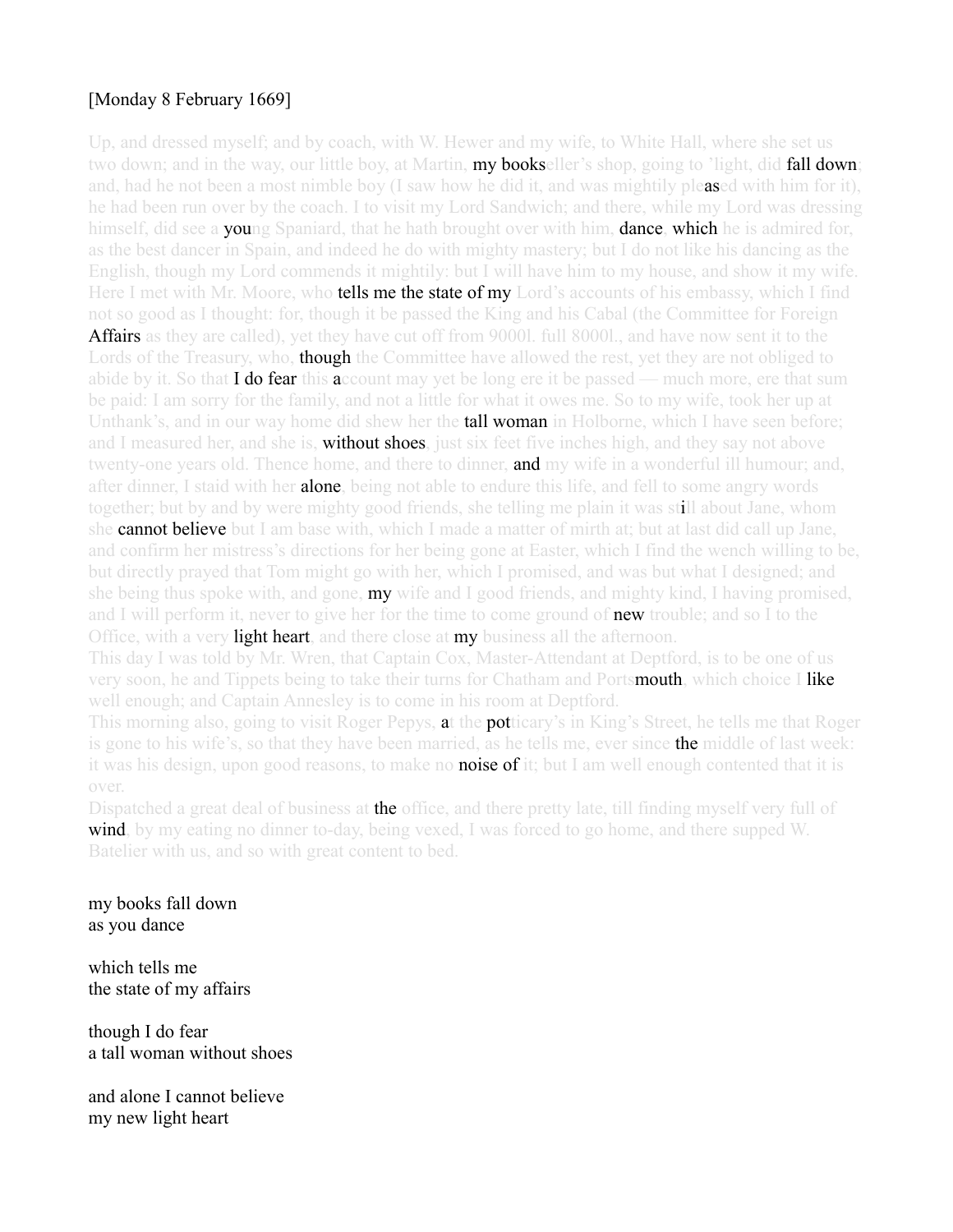my mouth like a pot the noise of the wind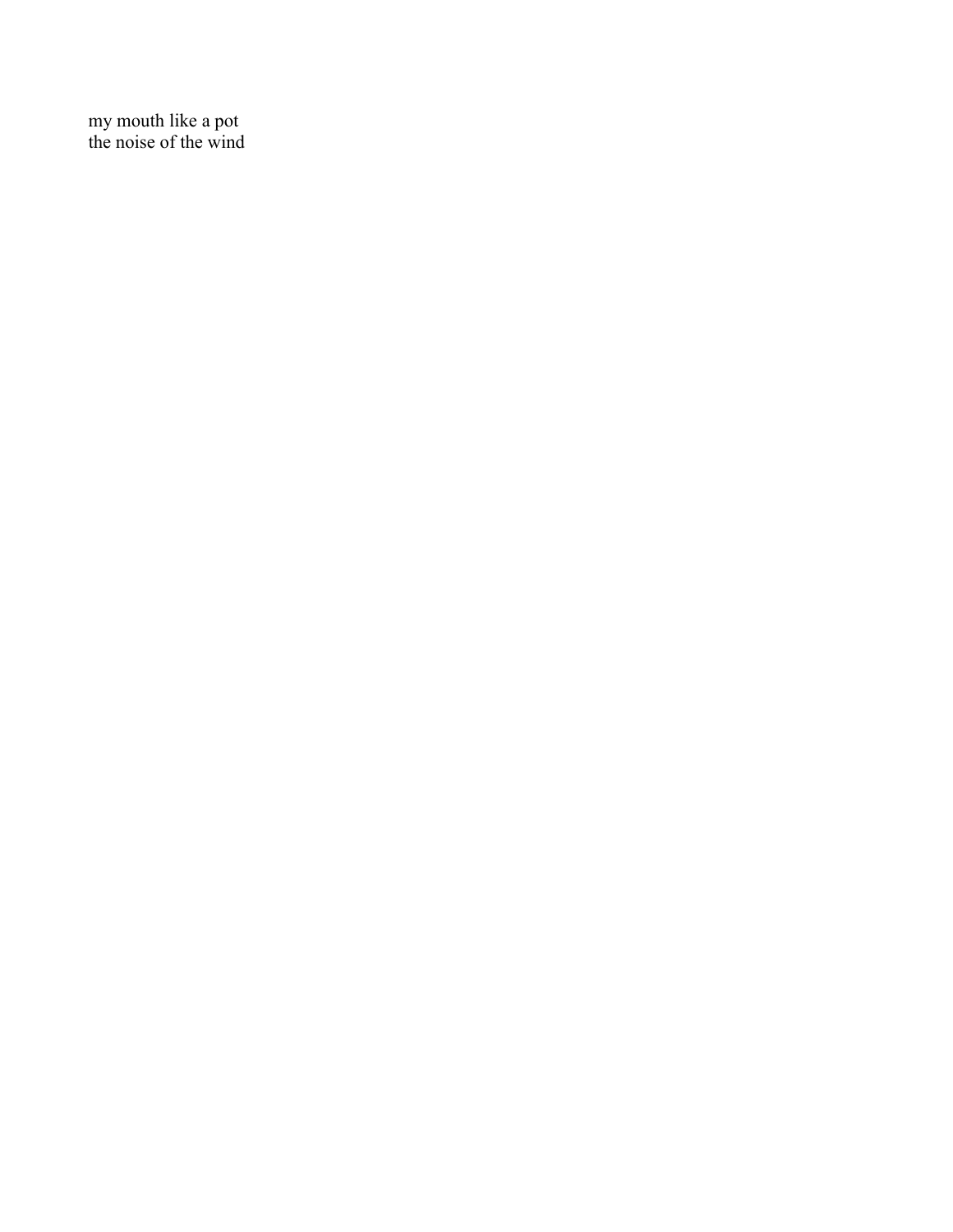# [Tuesday 9 February 1669]

Up, and all the morning busy at the office, and after dinner **abroad** with my wife to the King's playhouse, and there saw "The Island Princesse," which I like mighty well, as an excellent play: and here we find Kinaston to be **well** enough to act again, which he do very well, after his beating by Sir Charles Sedley's appointment; and so thence home, and there to my business at the Office, and after my letters done, then home to supper and to bed, my mind being mightily eased by my having this morning delivered to the Office a letter of advice about our answers to the Commissioners of Accounts, whom we have neglected, and I have done this as a record in my justification hereafter, when it shall come to be examined.

abroad I saw the island as a well to point into

mind eased by a red-letter mission after it shall come to be mined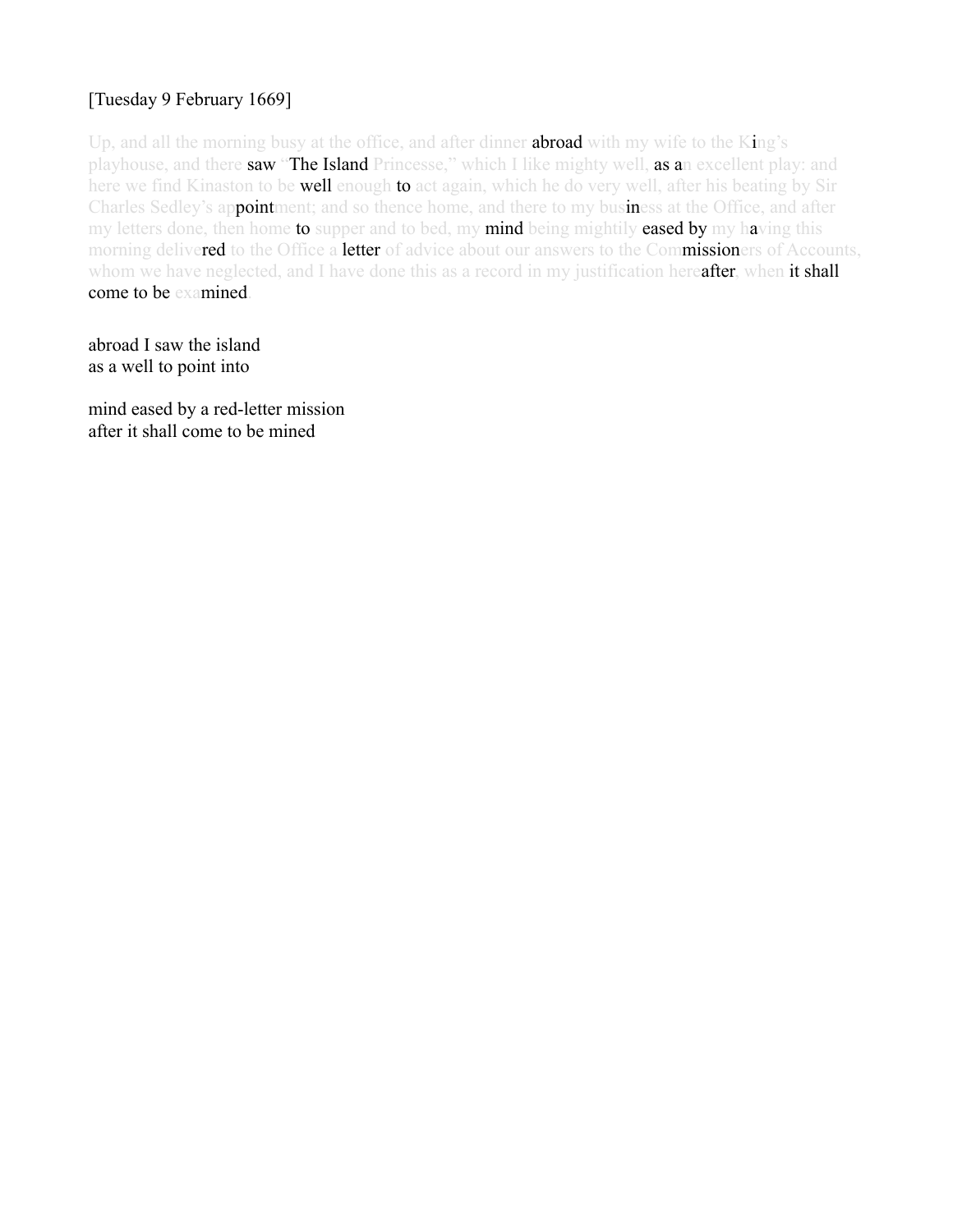## [Wednesday 10 February 1669]

Up, and with my wife and W. Hewer, she set us down at White Hall, where the Duke of York was gone a-hunting: and so, after I had done a little business there, I to my wife, and with her to the plaisterer's at Charing Cross, that casts heads and bodies in plaister: and there I had my whole face done; but I was vexed first to be forced to daub all my face over with pomatum: but it was pretty to **feel how soft** and easily it is done on the face, and by and by, by degrees, how hard it becomes, that you cannot break it, and sits so close, that **you cannot** pull it off, and yet so easy, that it is as soft as a pillow, so safe is everything where many parts of the body do **bear** alike. Thus was the mould made; but when it came off there was little pleasure in it, as it looks in the mould, nor any resemblance whatever there will be in the figure, when I come **to see it** cast off, which I am to call for a day or two hence, which I shall long to see. Thence to Hercules Pillars, and there my wife and W. Hewer and I dined, and back to White Hall, where I staid till the Duke of York come from hunting, which he did by and by, and, when dressed, did come out to dinner; and there I waited: and he did tell me that to-morrow was to be the great day that the business of the Navy would be discoursed of before the King and his Caball, and that he must stand on his guard, and did design to have had me in readiness by, but that upon second thoughts did think it **better to let it alone**, but they are now upon entering into the economical part of the Navy. Here he dined, and did mightily magnify his sauce, which he did then **eat** with every thing, and said it was the best universal sauce in the world, it being taught him by the Spanish Embassador; made of some parsley and a **dry toast**, beat in a mortar, together with vinegar, salt, and a little pepper: he eats it with flesh, or fowl, or fish: and then he did now mightily commend some new sort of wine lately found out, called Navarre wine, which I tasted, and is, I think, good wine: but I did like better the notion of the sauce, and by and by did taste it, and liked it mightily. After dinner, I did what I went for, which was to get his consent that Balty might hold his Muster-Master's place by deputy, in his new employment which I design for him, about the Storekeeper's accounts; which the Duke of York did grant me, and I was mighty glad of it. Thence home, and there I find Povy and W. Batelier, by appointment, met to talk of some merchandize of wine and linnen; but I do not like of their troubling my house to meet in, having no mind to their pretences of having their rendezvous here, but, **how**ever, I was not much troubled, but went to the office, and there very busy, and did much business till **late at** night, and so home to supper, and with great pleasure to bed.

This day, at dinner, I sent to Mr. Spong to come to me to Hercules Pillars, who come to us, and there did bring with him my new Parallelogram of brass, which I was mightily pleased with, and paid for it 25s., and am mightily pleased with his ingenious and modest company.

feel how soft is the face

and by and by how hard it becomes

you cannot break it you cannot bear to see it

better to let it alone eat dry toast with good wine

and by and by how late it is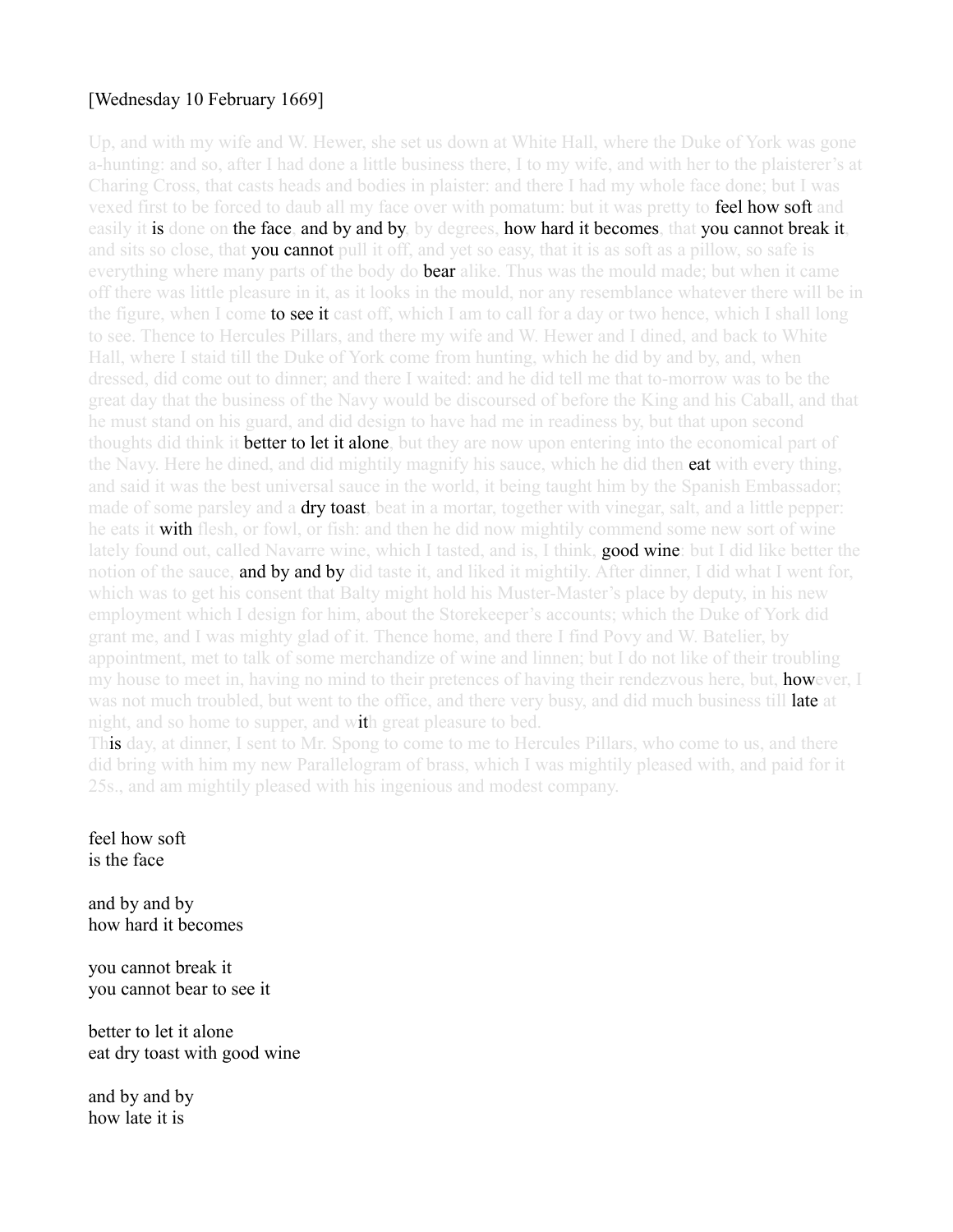#### [Thursday 11 February 1669]

Up, and to the **office, where** sat all the morning, and at noon home and heard that the last night Colonel Middleton's wife **died, a woman I never saw since** she come hither, having never been within their house since. Home at noon to dinner, and thence to work all the afternoon with great pleasure, and did bring my business to a very little compass in my day book, which is a mighty pleasure, and so home to supper and get my wife to read to me, and then to bed.

office where the night died

a woman I never saw since

and the work I bring

my very little day to bed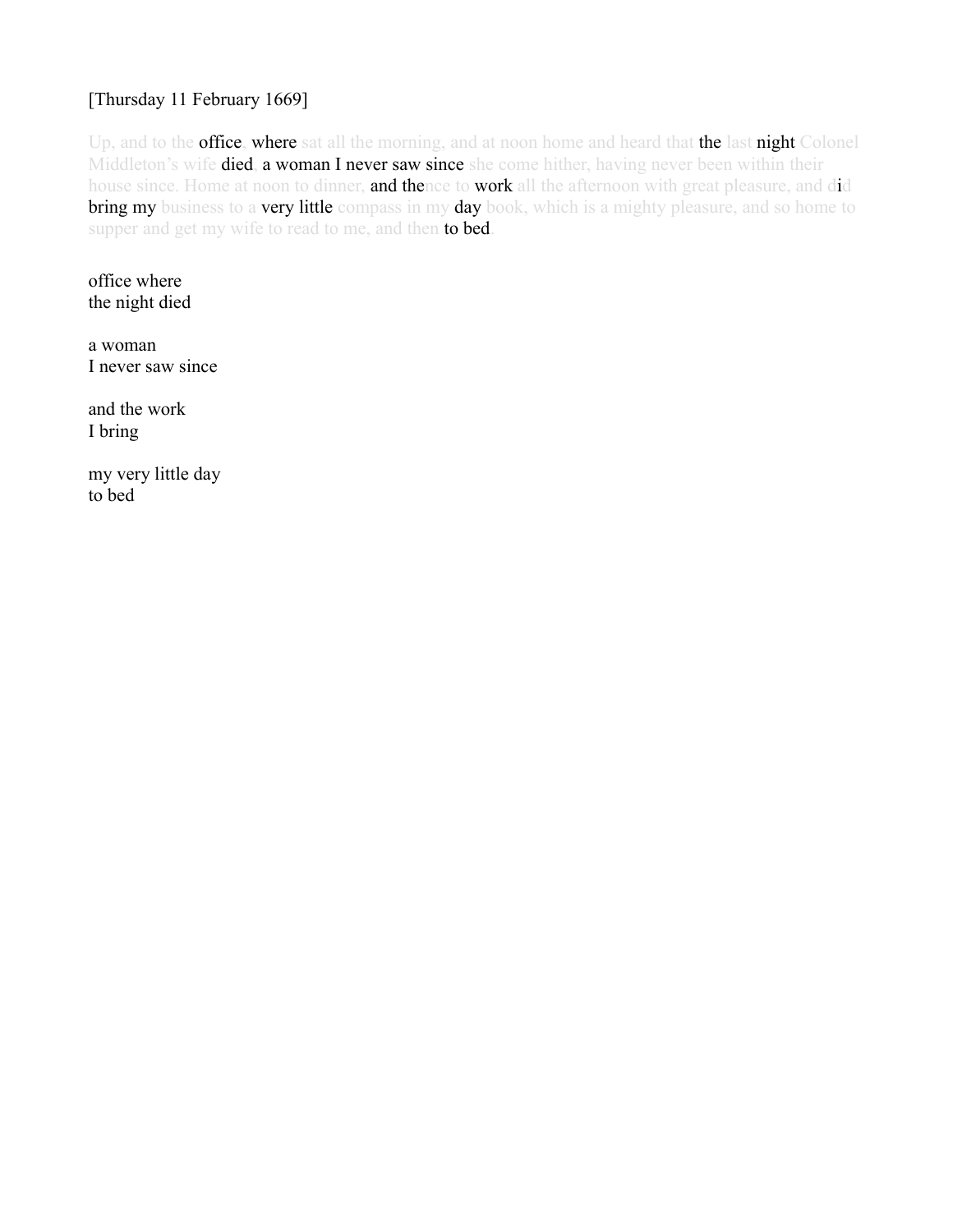#### [Friday 12 February 1669]

Up, and my wife with me to White Hall, and Tom, and there she sets us down, and there to **wait** on the Duke of York, **with** the rest of **us**, at the Robes, where the Duke of York did tell us that the King would have us prepare a draught of the present administration of the Navy, and what it was in the late times, in order to his being able to distinguish **between** the **good and the bad**, which I shall do, but to do it well will give me a great deal of trouble. Here we shewed him Sir J. Minnes's **propositions** about balancing Storekeeper's accounts; and I did shew him Hosier's, which did please him mightily, and he will have it shewed the Council and King anon, to be put in practice. Thence to the Treasurer's; and I and Sir J. Minnes and Mr. Tippets down to the Lords Commissioners of the Treasury, and there had a hot debate from Sir Thomas Clifford and my Lord Ashly (the latter of which, I hear, is **turning about** as fast as he can to the Duke of Buckingham's side, being in danger, it seems, of being otherwise out of play, which would not be convenient for him), against Sir W. Coventry and Sir J. Duncomb, who did uphold our Office against an accusation of our Treasurers, who told the Lords that they found that we had run the King in debt 50,0001. or more, more than the money appointed for the year would defray, which they declared like fools, and with design **to** hurt us, though the thing is in itself ridiculous. But my Lord Ashly and Clifford did most horribly cry out against the want of method in the Office. At last it come that it should be put in writing what they had to object; but I was devilish mad at it, to see us thus **wounded** by our own members, and so away vexed, and called my wife, and to Hercules Pillars, Tom and I, there dined; and here there coming a Frenchman by with his Shew, we did make him shew it us, which he did just as Lacy acts it, which made it mighty pleasant to me. So after dinner we away and to Dancre's, and there saw our picture of **Green**wich in doing, which is mighty pretty, and so to White Hall, my wife to Unthank's, and I attended with Lord Brouncker the King and Council, about the proposition of balancing Storekeeper's accounts and there presented Hosier's book, and it was mighty well resented and approved of. So the Council being up, we to the Queen's side with the King and Duke of York: and the Duke of York did take me out to talk of our Treasurers, whom he is mighty angry with: and I perceive he is mighty desirous to bring in as many good motions of profit and reformation in the Navy as he can, before the Treasurers do light upon them, they being desirous, it seems, to be thought the great reformers: and the Duke of York **do we**ll. But to my great joy he is mighty **open** to me in **every** thing; and by this means I know his whole mind, and shall be able to secure myself, if he stands. Here to-night I understand, by my Lord Brouncker, that at last it is concluded on by the King and Buckingham that my Lord of Ormond shall not hold his government of Ireland, which is a great stroke, to shew the power of Buckingham and the poor spirit of the King, and little hold that any man can have of him. Thence I homeward, and calling my wife called at my cozen Turner's, and there met our new cozen Pepys (Mrs. Dickenson), and Bab. and Betty come yesterday to town, poor girls, whom we have reason to love, and mighty glad we are to see them; and there staid and talked a little, being also mightily pleased to see Betty Turner, who is now in town, and her brothers Charles and Will, being come from school to see their father, and there talked a while, and so home, and there Pelling hath got me W. Pen's book **against** the Trinity. I got my wife to read it to me; and I find it so well writ as, I think, it is too good for him ever to have writ it; and it is a serious sort of book, and not fit for every body to read. So to supper and to bed.

#### wait with us between good and bad propositions

turning anger into ash and a wound into a green light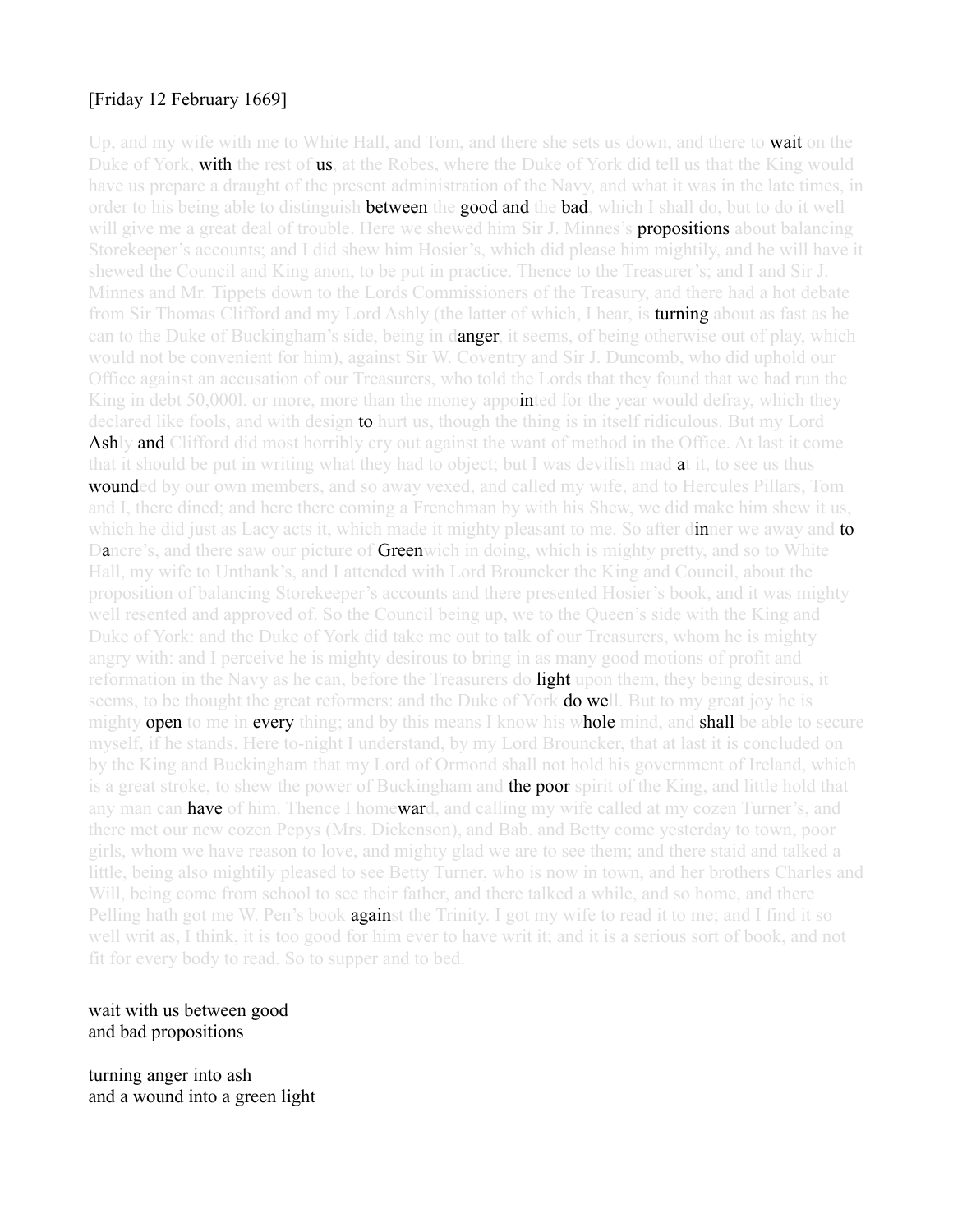do we open every hole

shall the poor have war again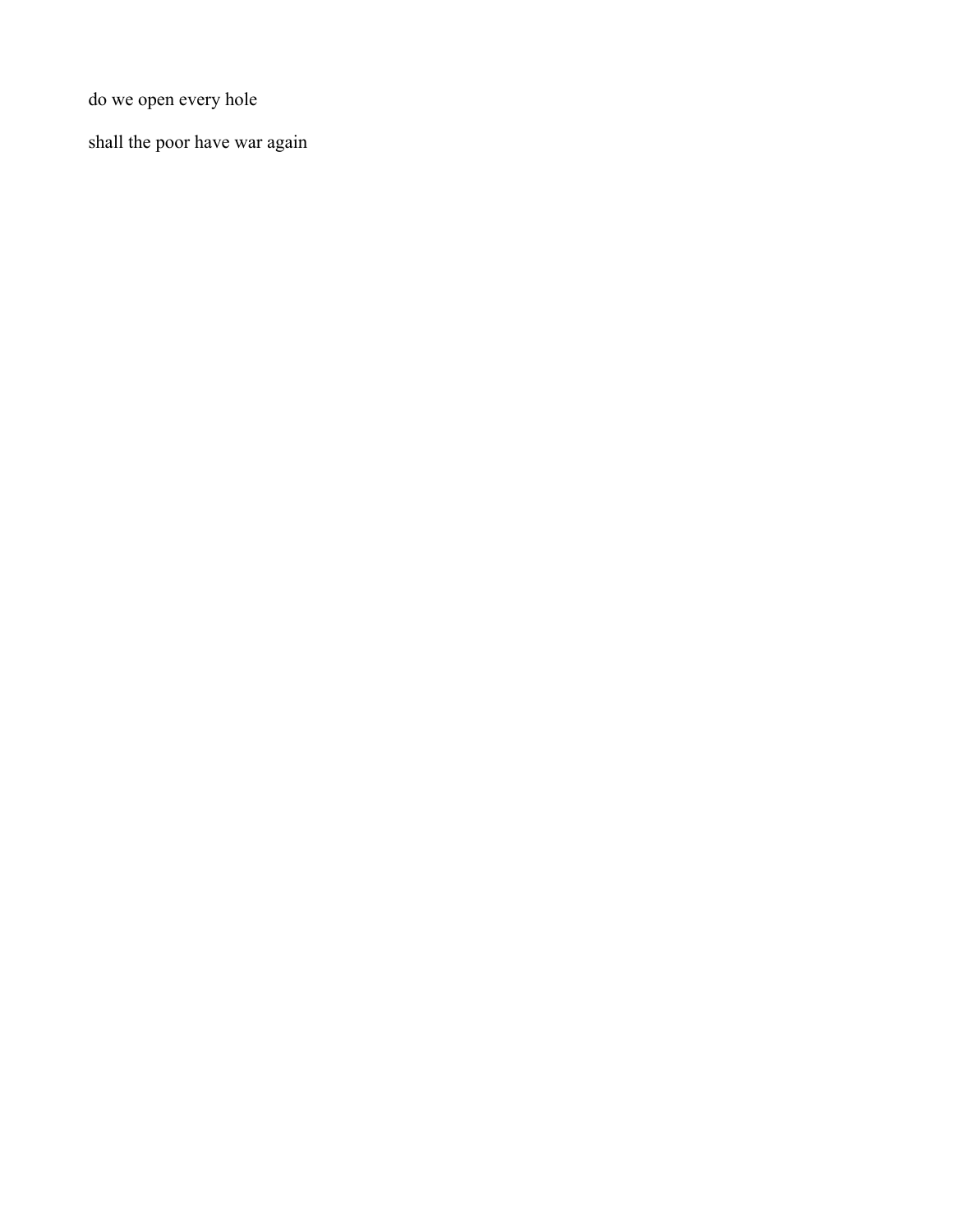# [Saturday 13 February 1669]

Up, and all the morning at the office, and at noon home to dinner, and thence to the office again mighty busy, to my great content, till night, and then home to supper and, my eyes being weary, to bed.

off and on home and office busy till night met my eyes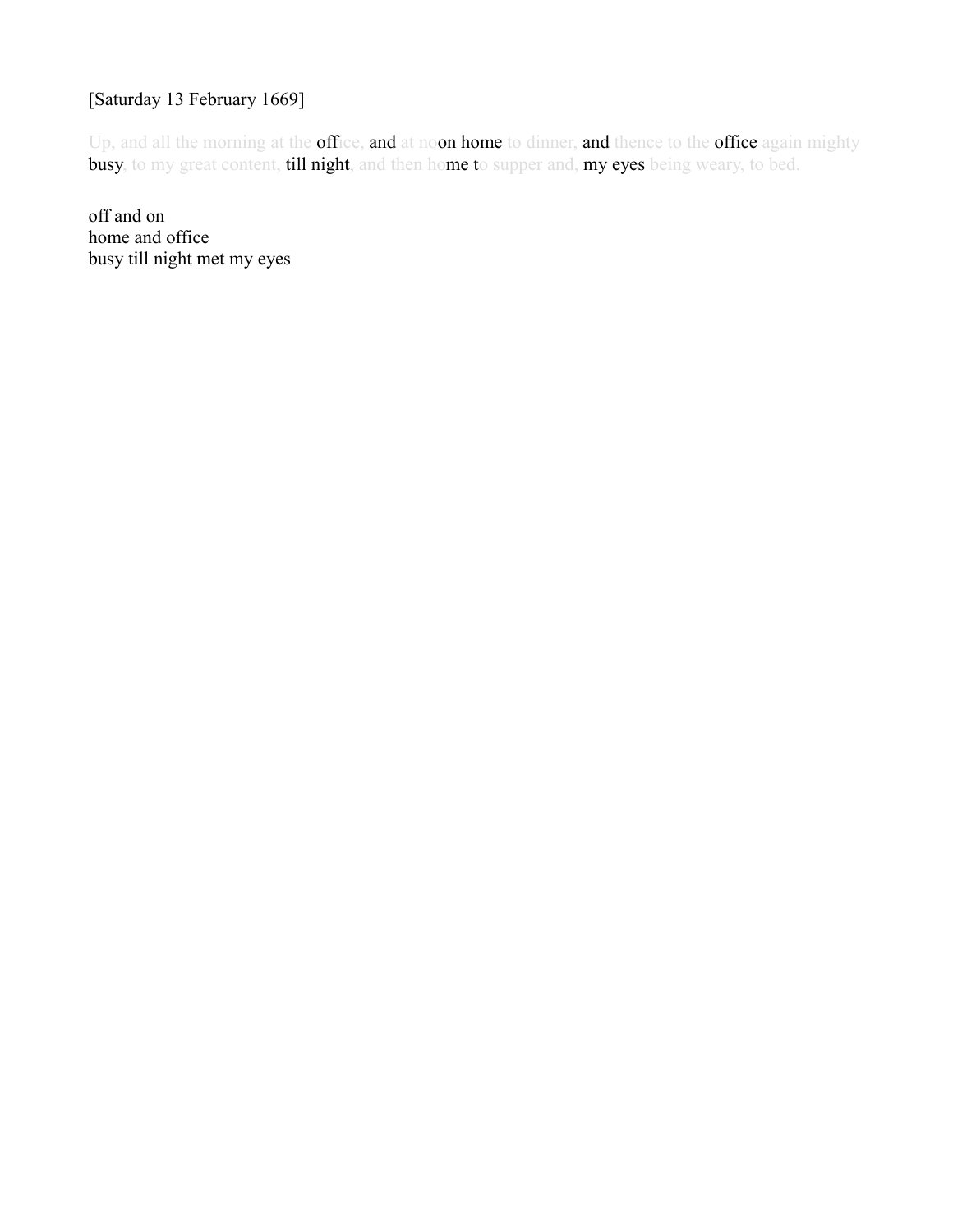#### [Sunday 14 February 1669]

(Lord's day). Up, and by coach to Sir W. Coventry, and there, he taking physic, I with him all the morning, full of very good discourse of the Navy and publick matters, to my great content, wherein I find him doubtful that all will be bad, and, for his part, he tells me he takes no more care for any thing more than in the Treasury; and that, that being done, he goes to cards and other delights, as plays, and in **summertime** to bowles. But here he did shew me two or three old books of the Navy, of my Lord Northumberland's times, which he hath taken many good notes out of, for justifying the Duke of York and us, in many things, wherein, perhaps, precedents will be necessary to produce, which did give me great content. At noon home, and pleased mightily with my morning's work, and coming home, I do find a letter from Mr. Wren, to call me to the Duke of York after dinner. So dined in all haste, and then W. Hewer and my wife and I out, we set her at my cozen Turner's while we to White Hall, where the Duke of York expected me; and in his closet Wren and I. He did tell me how the King hath been acquainted with the Treasurers' discourse at the Lords Commissioners of the Treasury, the other day, and is dissatisfied with our running him in debt, which I removed; and he did, carry me to the King, and I did satisfy him also; but his satisfaction is nothing worth, it being easily got, and easily removed; but I do purpose to put in writing that which shall make the Treasurers ashamed. But the Duke of York is horrid angry against them; and he hath cause, for they do all they can to bring dishonour upon his management, as do vainly appear in all they do. Having done with the Duke of York, who do repose all in me, I with Mr. Wren to his chamber to talk; where he observed, that these people are all of them **a broken sort of people, that** have not much to lose, and therefore will venture all to make their fortunes better: that Sir Thomas Osborne is a beggar, having 11 of 1200l. a-year, but owes above 10,000l.. The Duke of Buckingham's condition is shortly this: that he hath about 19,600l. a-year, of which he pays away about 7,000l. a-year in interest, about 2000l. in fee-farm rents to the King, about 6000l. wages and pensions, and the rest **to live u**pon, and pay taxes **for** the whole. Wren says, that for the Duke of York to stir in this matter, as his **quality** might justify, would but make all **things** worse, and **that** therefore he must bend, and suffer all, till **time** works it out: that he fears they **will sacrifice the** Church, and that the King will take anything, and so he will hold up his head a little longer, and then break in pieces. But Sir W. Coventry did today mightily magnify my late Lord Treasurer, for a wise and solid, though infirm man: and, among other things, that when he hath said it was impossible in nature to find this or that sum of money, and my Lord Chancellor hath made sport of it, and tell the King that when my Lord hath said it [was] impossible, yet he hath made shift to find it, and that was by Sir G. Carteret's getting credit, my Lord did once in his hearing say thus, which he magnifies as a great saying — that impossible would be found impossible at last; meaning that the King would run himself out, beyond all his credit and funds, and then we should too late find it **impossible**; which is, he says, now come to pass. For **that Sir** W. Coventry says they could borrow what money they would, if they had assignments, and funds to secure it with, which before they had enough of, and then must spend it as if it would never have an end.

From White Hall to my cozen Turner's, and there took up my wife; and so to my uncle Wight's, and there sat and supped, and talked pretty merry, and then walked home, and to bed.

all care goes to cards

light as summertime owls a broken sort of people

to live for quality things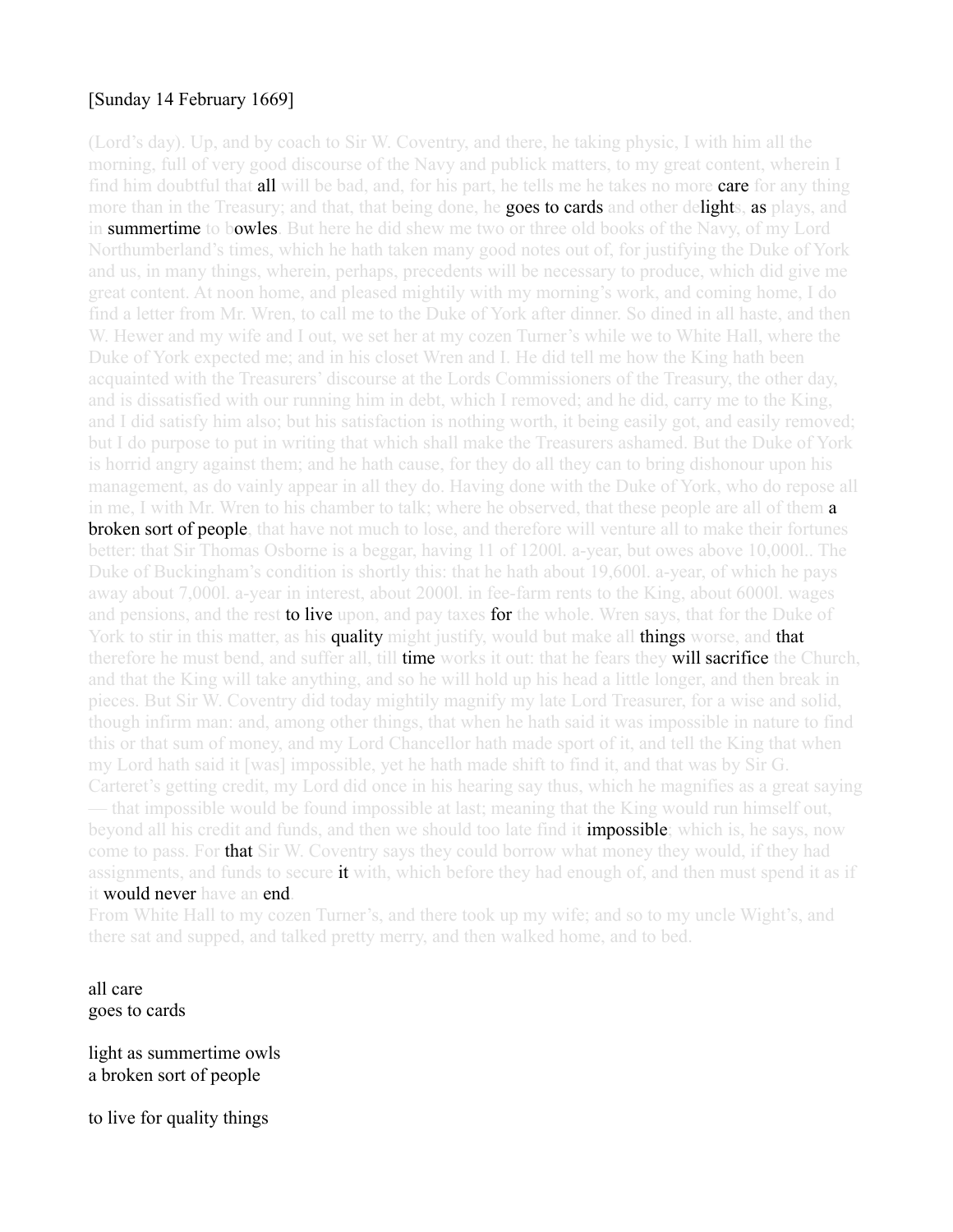that time will sacrifice

impossible that it would never end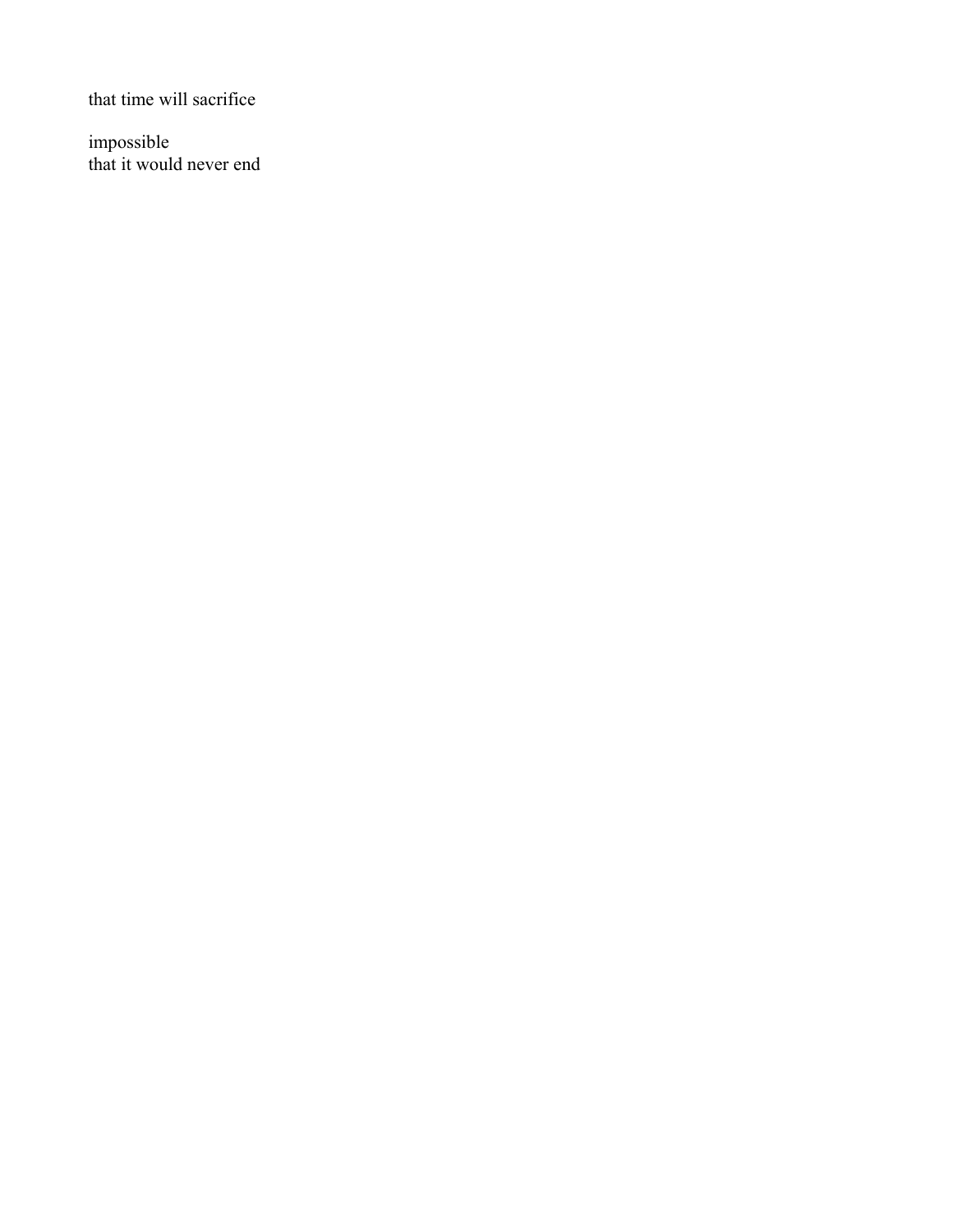# [Monday 15 February 1669]

Up, and with Tom to White Hall; and there at a Committee of Tangier, where a great instance of **what a man may lose by the neglect of a friend**: Povy never had such an opportunity of passing his accounts, the Duke of York being there, and **everybody well dis**posed, and in expectation of them; but my Lord **Ash**ly, on whom he relied, and for whose sake this day was pitched on, that he might be sure to be there, among the rest of his friends, staid too long, till the Duke of York and the company thought unfit to stay longer and so the day lost, and God knows when he will ever have so good a one again, as long as he lives; and this was the man of the whole company that he hath made the most interest to gain, and now most depended upon him.

So up and down the house a while, and then to the plaisterer's, and there saw the figure of **my face** taken from the mould: and it **is** most admirably like, and I will have another made, before I take it away, and therefore I away and to the Temple, **an**d thence to my cozen Turner's, where, having the last night been told by her that she had drawn me for her Valentine, I did this day call at the New Exchange, and bought her a pair of green silk stockings and garters and **shoe-strings**, and two pair of jessimy gloves, all coming to about 28s., and did give them her this noon. At the 'Change, I did at my bookseller's shop accidentally fall into **talk with** Sir Samuel Tuke about **trees**, and Mr. Evelyn's garden; and I do find him, I think, a little conceited, but a man of very fine discourse as any I ever heard almost, which I was mighty glad of.

I dined at my cozen Turner's, and my wife also and her husband there, and after dinner, my wife and I endeavoured to make a visit to Ned Pickering; but he not at home, nor his lady; and therefore back again, and took up my cozen Turner, and to my cozen Roger's lodgings, and there find him pretty well again, and his wife mighty kind and merry, and did make mighty much of us, and I believe he is married to a very good woman. Here was also Bab. and Betty, who have not their clothes yet, and therefore cannot go out, otherwise I would **have had** them abroad to-morrow; but the poor girls mighty kind to us, and we must shew them kindness also. Here in Suffolk Street lives Moll Davis; and we did see her coach come for her to her door, a mighty pretty fine coach. Here we staid an hour or two, and then carried Turner home, and there staid and talked a while, and then my wife and I to White Hall; and there, by means of Mr. Cooling, did get into the play, the only one we have seen this **winter**: it was "The Five Hours' Adventure:" **but** I sat so far I could **not** hear well, nor was there any pretty woman that I did see, but my wife, who sat in my Lady  $Fox's$  pew with her. The house very full; and late before done, so that it was past eleven before we got home. But we were well pleased with seeing it, and so to supper, where it happened that there was no bread in the house, which was an unusual case, and so to bed.

what a man may lose by the neglect of a friend

every well is ash

my face is like an old shoe

I talk with trees

we have had our winter but not the fox's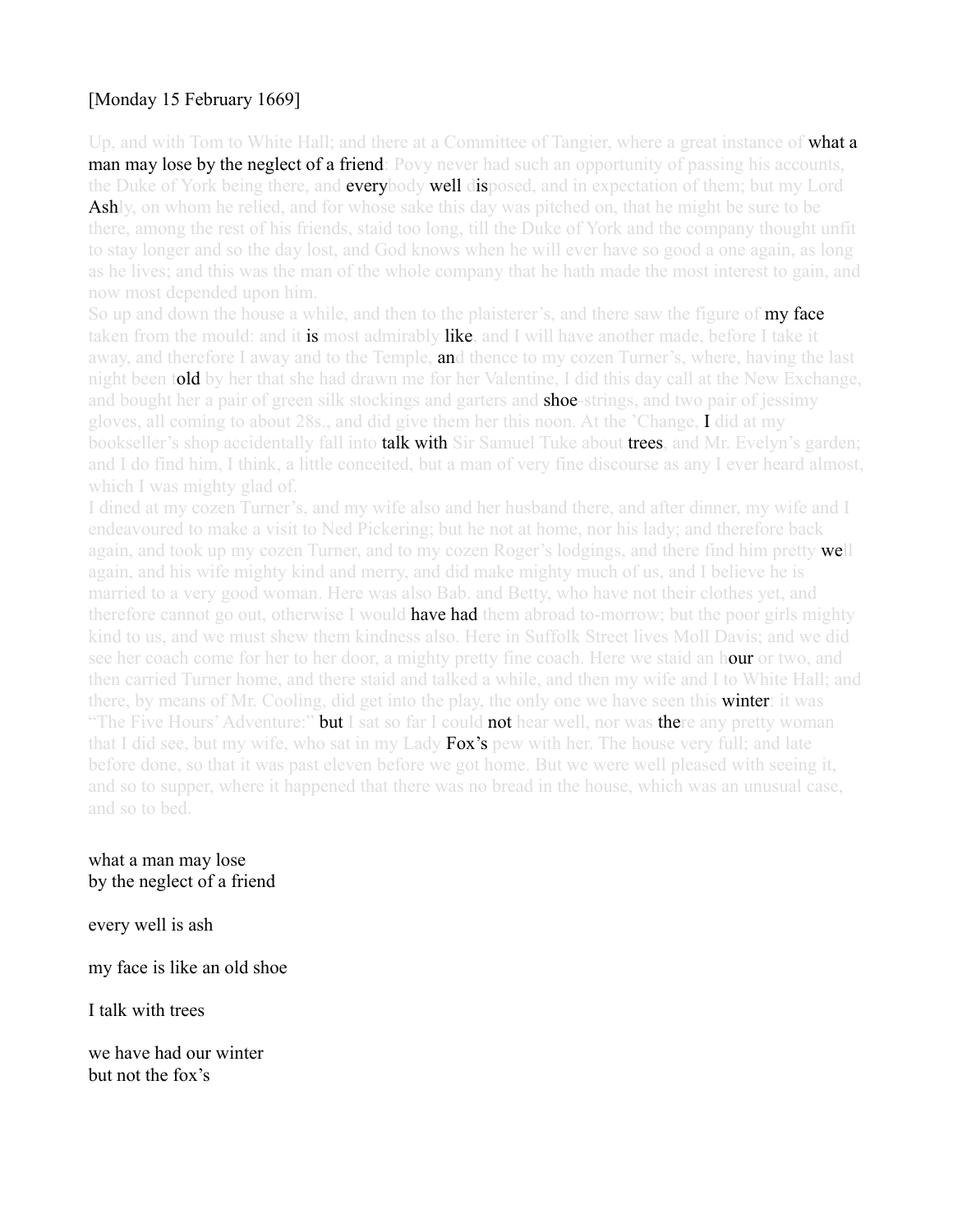# [Tuesday 16 February 1669]

Up, and to the office, where all the morning, **my** head **full** of business of the office now at once on my hands, and so at noon home to dinner, where I find some things of W. Batelier's come out of France, among which some clothes for my wife, wherein she is likely to lead me to the expence of so much money as vexed me; but I seemed so, **more** than I at this time was, only to prevent her taking too much, and she was mighty calm under it. But I was mightily pleased with another picture of the King of France's head, of Nanteuil's, **bigger than** the other which he brought over, that pleases me infinitely: and so to the Office, where busy all the afternoon, though **my eyes** mighty bad with **the light** of the candles last night, which was so great as to make my eyes sore all this day, and do teach me, by a manifest experiment, that it is only too much light that do make my eyes sore. Nevertheless, with the help of my tube, and being desirous of easing my mind of five or six days journall, I did venture to write it down from ever since this day se'nnight, and I think without hurting **my eyes** any more than they were before, which was very much, and so home to supper and to bed.

my full hands find something more

bigger than my eyes the light in my eyes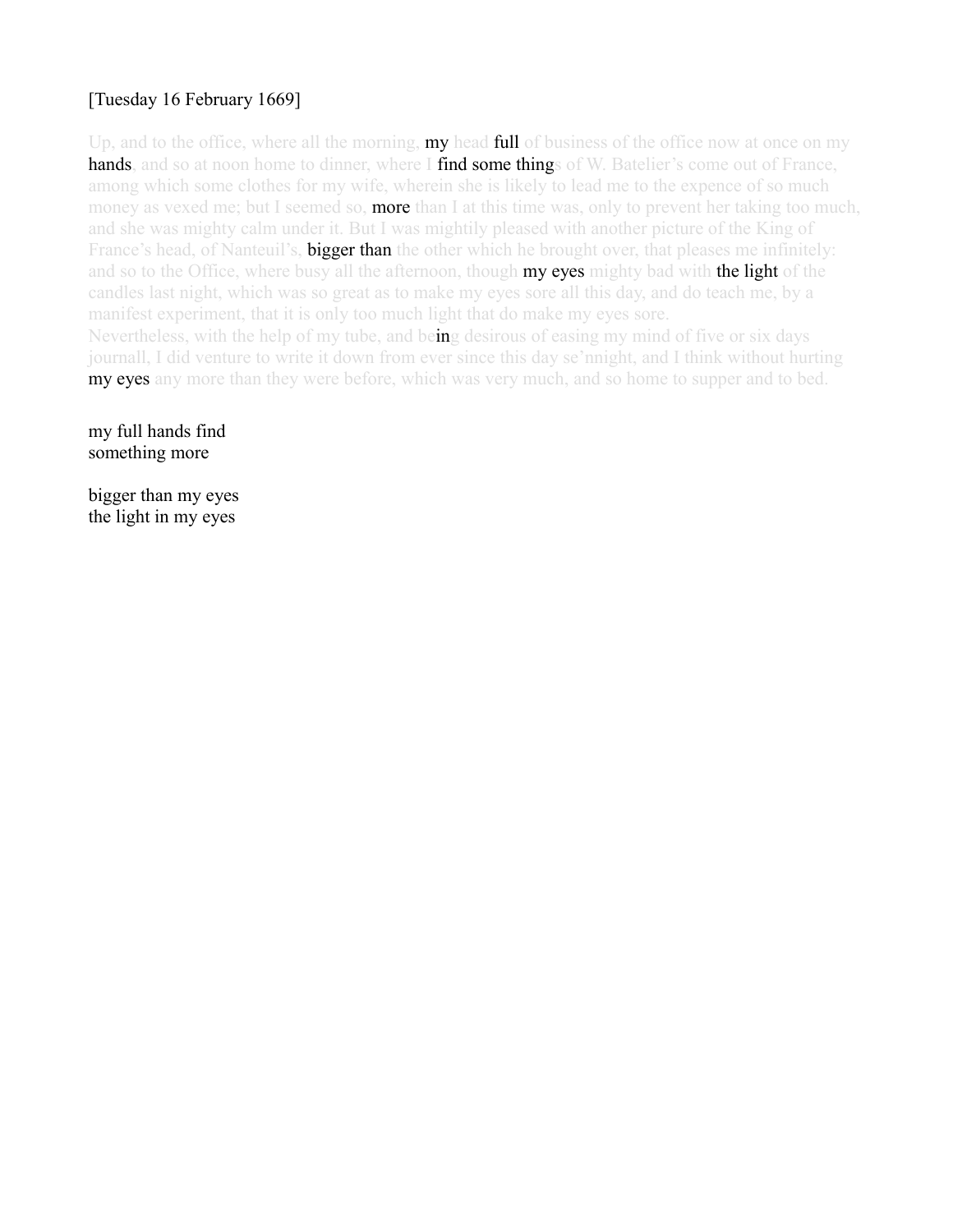#### [Wednesday 17 February 1669]

Up, and with W. Hewer with me to Lincoln's Inn, by appointment, to have spoke with Mr. Pedley about Mr. Goldsborough's business and Mr. Weaver's, but he was gone out, and so I with Mr. Castle, the sonin-law of Weaver, to White Hall to look for him, but did not find him, but here I did meet with several and talked, and do hear only that the King dining **yesterday** at the Dutch Embassador's, after dinner they drank, and were pretty merry; and, among the rest of the King's company, there was that worthy fellow my lord of Rochester, and Tom Killigrew, whose mirth and raillery offended the former so much, that he did give Tom Killi**grew** a box on the ear **in** the King's presence, which do much give offence to the people here at Court, to see how cheap the King makes himself, and the more, for that the King hath not only passed by the thing, and pardoned it to Rochester already, but this very morning the King did publickly walk up and down, and Rochester I saw with him as free as ever, to the King's everlasting shame, to have so idle a rogue his companion. How Tom Killigrew takes it, I do not hear. I do also this day hear that my Lord Privy Seale do accept to go Lieutenant into Ireland; but whether it be true or no, I cannot tell. So calling at my shoemaker's, and paying him to this day, I home to dinner, and in the afternoon to Colonel Middleton's house, to the burial of his wife, where we are all invited, and much more company, and had each of us a ring: and so towards evening to our church, where there was a sermon preached by Mills, and so home. At church there was my Lord Brouncker and Mrs. Williams in our pew, the first time they were ever there or that I knew that either of them would go to church. At home comes Castle to me, to desire me to go to Mr. Pedly, this night, he being to go out of town to-morrow morning, which I, therefore, did, by hackney-coach, first going to White Hall to meet with Sir W. Coventry, but missed him. But here I had a pleasant rencontre of a lady in mourning, that, by the little light I had, seemed handsome. I passing by her, I did observe she looked back again and **again upon me.** I **suffering** her to go before, and it being now duske. I observed she went into the little passage towards the Privy Water-Gate, and I followed, but missed her; but coming back again, I observed she returned, and went to go out of the Court. I followed her, and took occasion, in the new passage now built, where the walke is to be, to take her by the hand, to lead her through, which she willingly accepted, and I led her to the Great Gate, and there left her, she telling me, of her own accord, that she was going as far as, Charing Cross; but my boy was at the gate, and so je durst not go out con her, which vexed me, and my mind (God forgive me) did run apres her toute that night, though I have reason to thank God, and so I do now, that I was not tempted to go further. So to Lincoln's Inn, where to Mr. Pedly, with whom I spoke, and did my business presently: and I find him a man of very good language, and mighty civil, and I believe very upright: and so home, where W. Batelier was, and supped with us, and I did reckon this night what I owed him; and I do find that the things my wife, of her own head, hath taken (together with my own, which comes not to above 5l.), comes to above 22l.. But it is the last, and so I am the better contented; and they are things that are not trifles, but clothes, gloves, shoes, hoods, &c. So after supper, to bed.

yesterday grew into forever

grew into the burial of each little hand

I look back again and again

suffering anew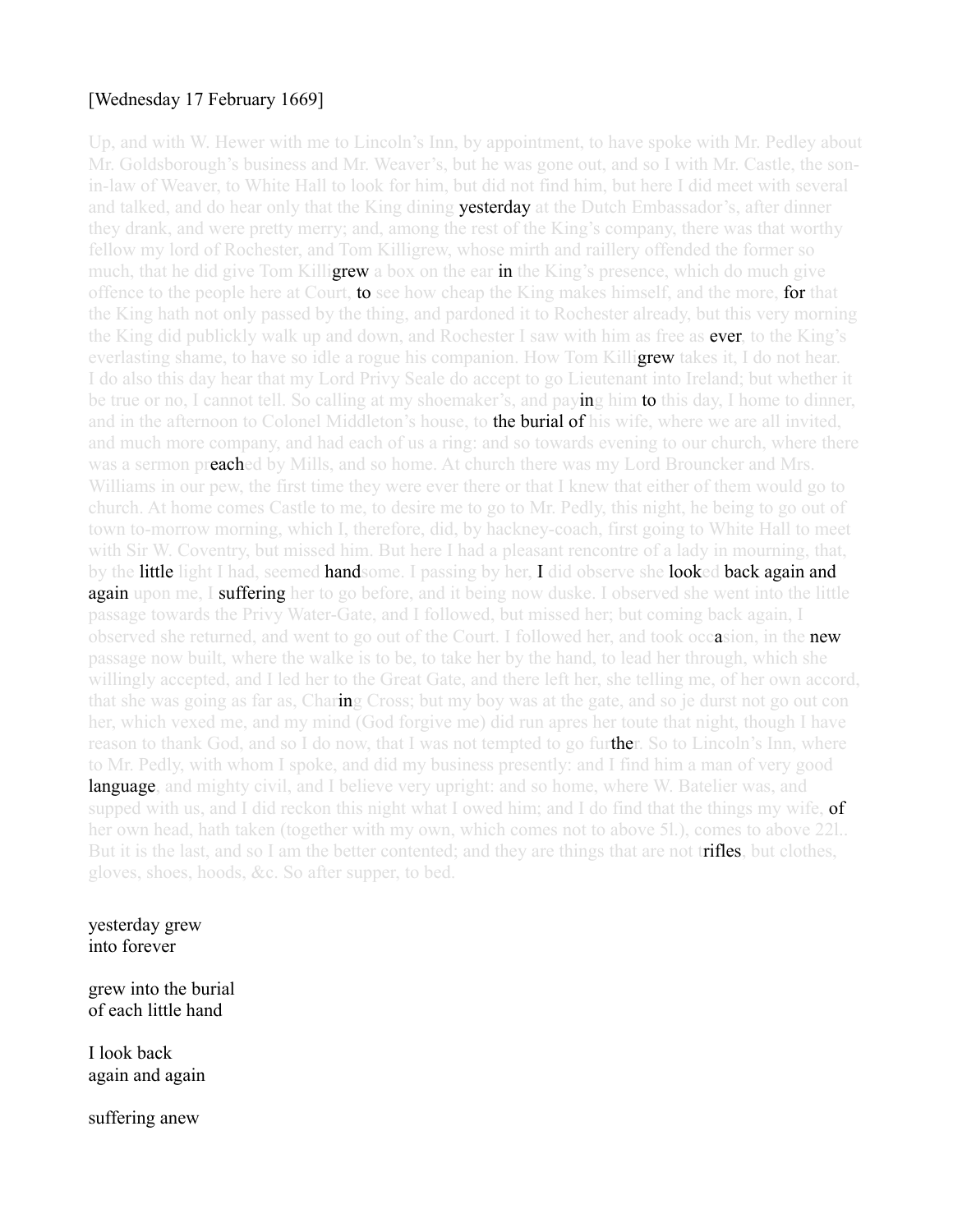in the language of rifles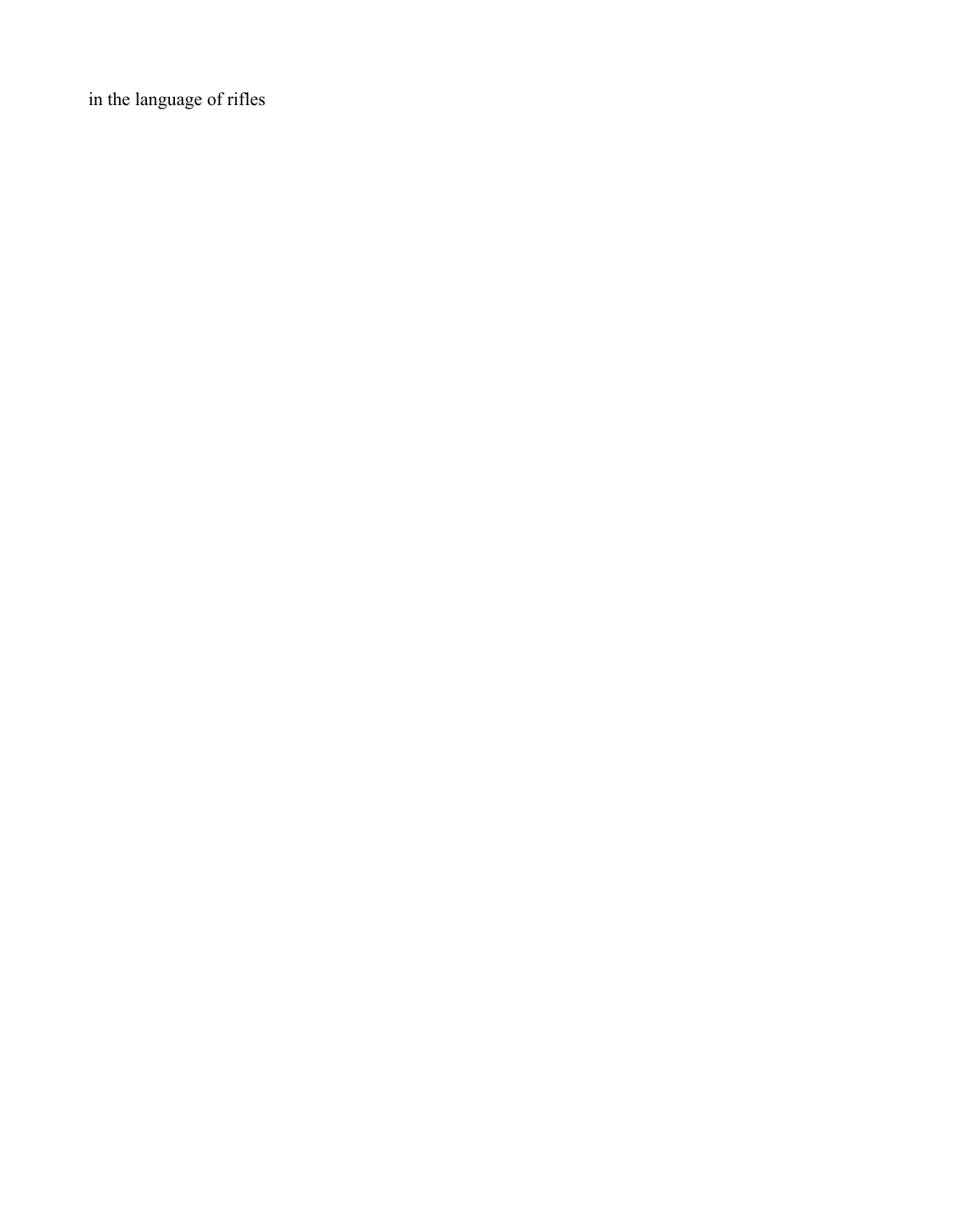# [Thursday 18 February 1669]

Up, and to the Office, and at noon home, expecting to have this day seen Bab. and Betty Pepys here, but they come not; and so **after dinner** my wife **and** I to the Duke of York's house, to **a play, and** there saw "The **Mad Love**r," which do not please me so well as it used to do, only Betterton's part still pleases me. But here who should we have come to us but Bab. and Betty and Talbot, the first play they were yet at; and going to see us, and hearing by my boy, **whom** I sent to them, that we were here, they come to us hither, and happened all of us to sit by my cozen Turner and The., and we carried them home first, and then took Bab. and Betty to our house, where they lay and supped, and pretty merry, and very fine with their new clothes, and good comely girls they are enough, and very glad I am of their being with us, though I would very **we**ll have been **content**ed to have been without the charge. So they to bed and we to bed.

after dinner and a play and mad love

who to be whom to happen to

Zen in new clothes are we content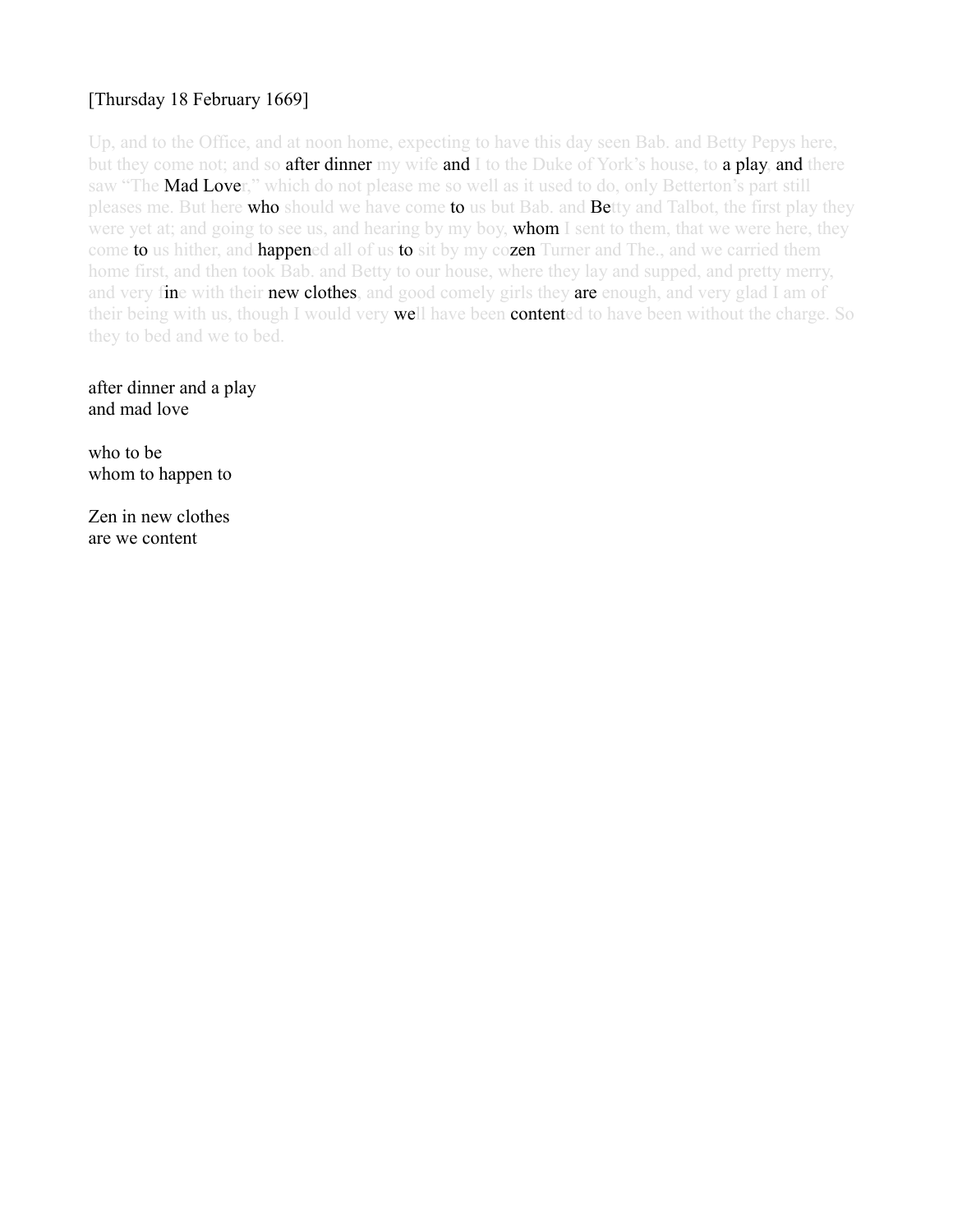# [Friday 19 February 1669]

Up, and after seeing the girls, who **lodged in our bed**, with their maid Martha, who hath been their father's maid these twenty years and more, I with Lord Brouncker to White Hall, where all of us waited on the Duke of York; and after our usual business done, W. Hewer and I to look my wife at the Black Lion, Mercer's, but she is gone home, and so I home and there dined, and W. Batelier and W. Hewer with us. All the **afternoon** I at the Office, while the **young people went to see Bedlam**, and at night home to them and to supper, and pretty merry, only troubled **with** a great **cold** at this time, and my **eyes** very bad ever since Monday night last that the light of the candles spoiled me. So to bed. This morning, among other things, talking with Sir W. Coventry, I did propose to him my putting in to serve in Parliament, if there should, as the world begins to expect, be a new one chose: he likes it mightily, both for the King's and Service's **sake**, and the Duke of York, and will propound it to the Duke of York: and I confess, if there be one, I would be glad to be in.

lodged in our bed on a black afternoon

you see bedlam with cold eyes

since light can spoil try gin or sake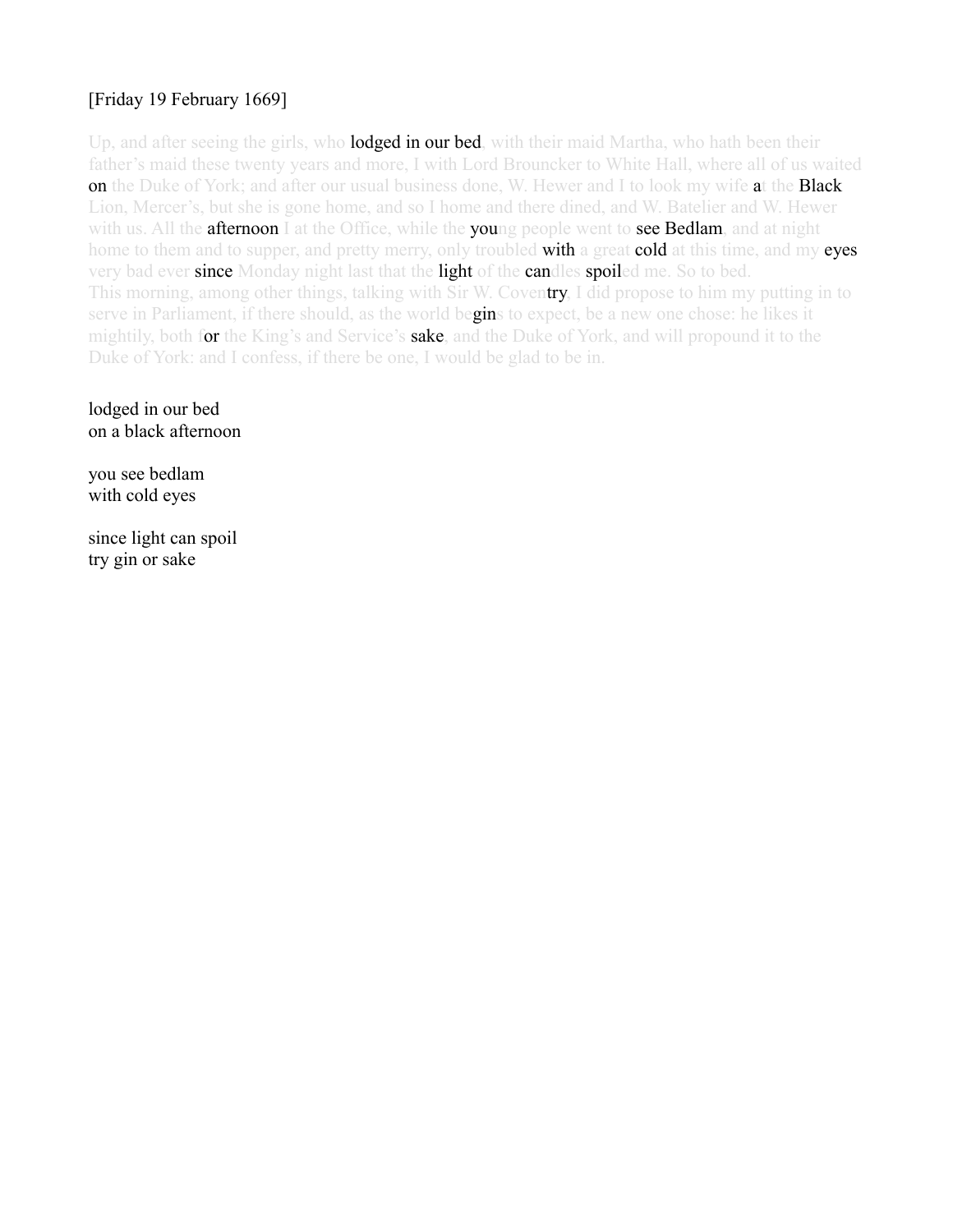# [Saturday 20 February 1669]

Up, and all the morning at the office, and then home to **dinner**, and after dinner out with my wife and my two girls to the Duke of York's house, and there saw "The Gratefull Servant," a pretty good play, and which I have forgot that ever I did see. And thence with them to Mrs. Gotier's, the Queen's tirewoman, for a pair of locks for my wife; she is an oldish French woman, but with a pretty hand as most  $I$ have seen; and so home, and to supper, W. Batelier and W. Hewer with us, and so my cold being great, and greater by my having left my coat at my tailor's to-night and come home in a thinner that I borrowed there, I went to bed before them and slept pretty well.

dinner of air for an old man

I eat and eat and come home thinner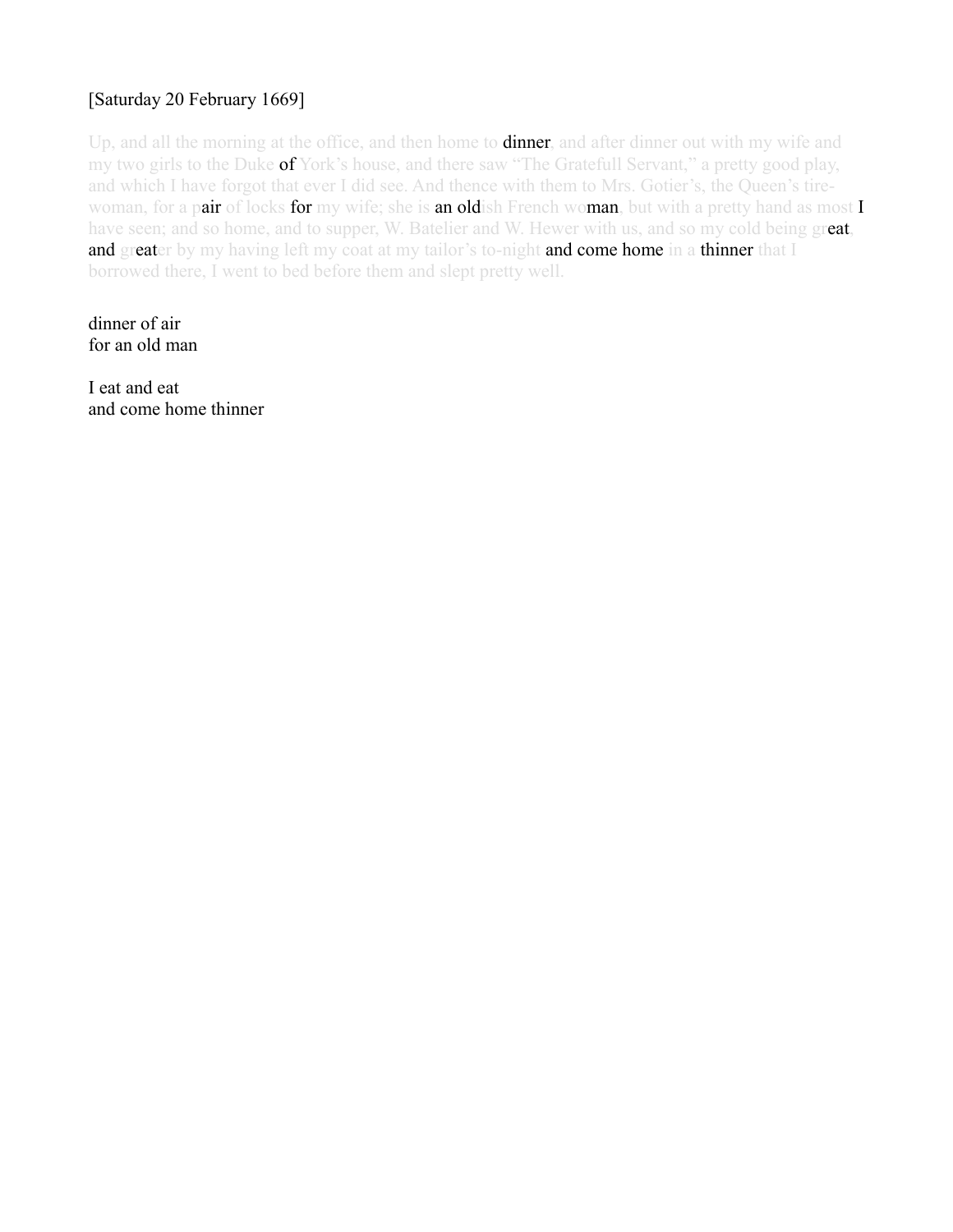# [Sunday 21 February 1669]

(Lord's day). Up, and with my wife and two girls to **church**, they very fine; and so home, where comes my cozen Roger and his wife, I having sent for them, to dine with us, and there comes in **by** chance also Mr. Shepley, who is come to town with my Lady Paulina, who is desperately sick, and is gone to Chelsey, to the old house where **my** Lord himself was once sick, where I doubt my Lord means to visit hers more for young Mrs. Beck's sake than for hers. Here we dined with W. Batelier, and W. Hewer with us, these two girls making it **necessary** that they be always with us, for I am not company light enough to be always merry with them and so sat talking all the afternoon, and then Shepley went away first, and then my cozen Roger and his wife. And so I, to my Office, to write down my Journall, and so home to my chamber and to do a little business there, my papers being in mighty disorder, and likely so to continue while these girls are with us. In the evening comes W. Batelier and his sisters and supped and talked with us, and so spent the evening, myself being somewhat out of order because of my eyes, which **have never been** well since last **Sun**day's reading at Sir W. Coventry's chamber, and so after supper to bed.

a church by myself where doubt is necessary

for I am no light my eyes have never been a sun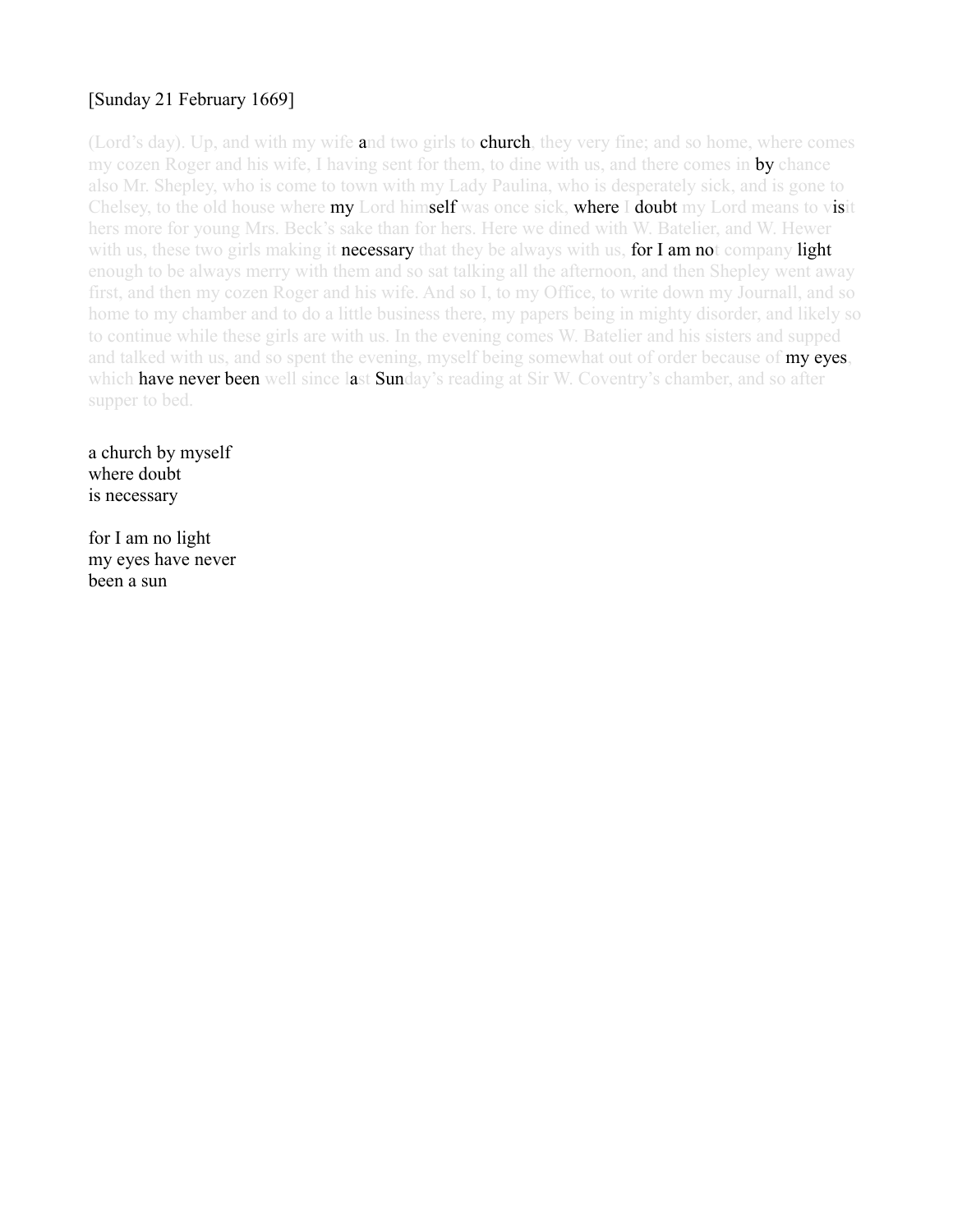# [Monday 22 February 1669]

Up, and betimes to White Hall; but there the Duke of York is gone abroad a-hunting, and therefore after a little stay there I into London, with Sir H. Cholmly, talking all the way of Tangier matters, wherein I find him troubled from some reports lately from Norwood (who is his great enemy and I doubt an ill man), of some **decay** of the Mole, and a breach made therein by the sea to a great value. He set me down at the end of Leadenhall Street, and so I home, and after dinner, with my wife, in her morninggown, and the two girls dressed, to Unthanke's, where my wife dresses herself, having her gown this day laced, and a new petticoat; and so is indeed very fine. And in the evening I do carry them to White Hall, and there did without much trouble get into the playhouse, there in a good place among the Ladies of Honour, and **my**self also sat in the pit; and there by and by come the King and Queen, and they begun "Bartholomew Fayre." But I like no play here so well as at the common playhouse; besides that, my eyes being very ill since last Sunday and this day se'nnight, with the light of the **candles**, I was in mighty **pain to defend myself now from the light of** the candles. After the play done, we met with W. Batelier and W. Hewer and Talbot Pepys, and they follow us in a hackney-coach: and we all stopped at Hercules' Pillars; and there I did give them the best supper I could, and pretty merry; and so home between eleven and twelve at night, and so to bed, mightily well pleased with this **day**'s work.

in the wood I decay in the sea I undress

this is my gun like a common candle

in pain to defend myself from the light of day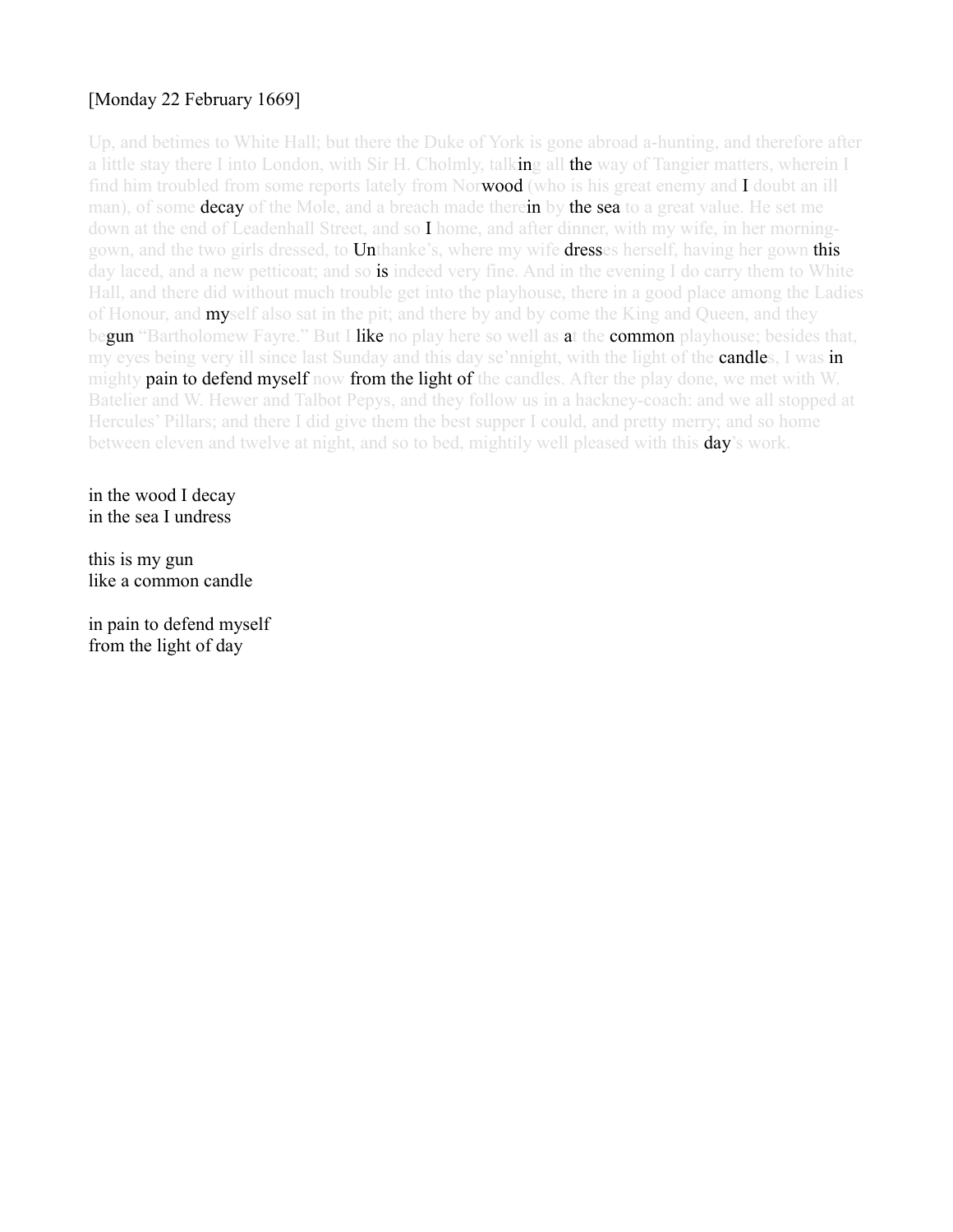# [Tuesday 23 February 1669]

Up: and to the Office, where all the morning, and then home, and put a mouthfull of victuals in my mouth; and by a hackney-coach followed my wife and the girls, who **are gone by eleven o'clock**, thinking to have seen a new play at the Duke of York's house. But I do find them staying at my tailor's, the play not being to-day, and therefore I now took them **to** Westminster Abbey, and there did show them all the tombs very finely, having one with us alone, there being other company this day to see the tombs, it being Shrove Tuesday; and here we did see, by particular favour, the body of Queen Katherine of Valois; and I had the upper part of her body in my hands, and I did **kiss her** mouth, reflecting upon it that I did kiss a Queen, and that this was **my birth-day**, thirty-six years old, that I did first kiss a Queen. But here this man, who seems to understand well, tells me that the saying is not true that says she was never buried, for she was **buried**; only, when Henry the Seventh built his chapel, it was taken up and laid in this wooden coffin; but I did there see that, in it, the body was buried in a leaden one, which remains under the body to this day.

Thence to the Duke of York's playhouse, and there, finding the play begun, we homeward to the Glass-House, and there shewed my cozens the making of glass, and had several things made **with** great content; and, among others, I had one or two singing-glasses made, which make an echo to the voice, the first that ever I saw; **but so thin**, that the very breath broke one or two of them. So home, and thence to Mr. Batelier's, where we supped, and had a good supper, and here was Mr. Gumbleton; and after supper some fiddles, and so to dance; but my eyes were so out of order, that I had little pleasure this night at all, though I was glad to see the rest merry, and so about midnight home and to bed.

a clock to kiss on my birthday

buried in this coffin with an echo

but so thin the very breath broke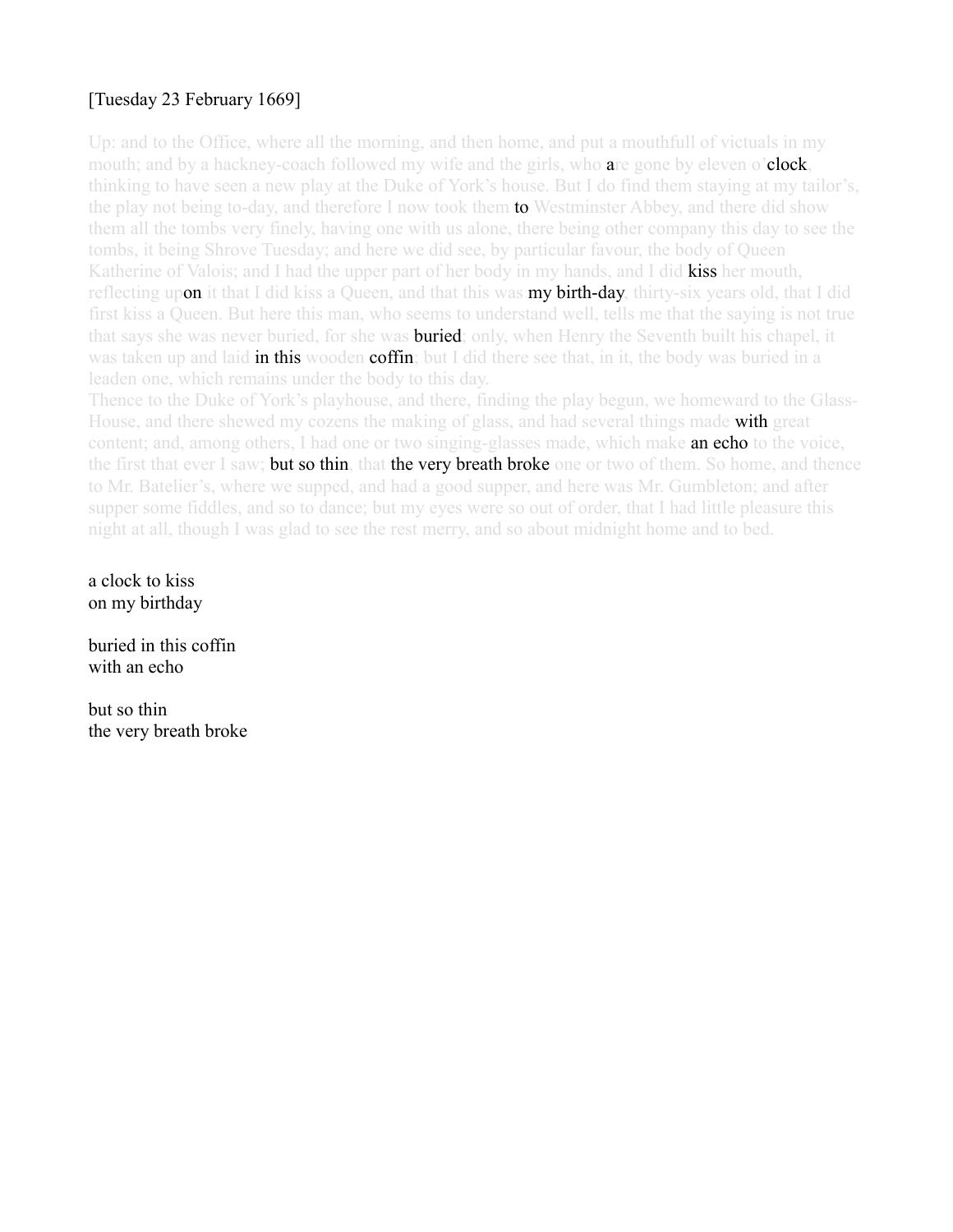# [Wednesday 24 February 1669]

Lay **long in bed**, both being **sleep**y and my eyes bad, and myself having a great cold so as I was hardly able to speak, but, however, by and by up and to the office, and at noon home with my people to dinner, and then I to the office again, and there till the evening doing of much business, and at night my wife sends for me to W. Hewer's lodging, where I find two best chambers of his so finely furnished, and all so rich and neat, that I was mightily pleased with him and them and here only my wife, and I, and the two girls, and had a mighty neat dish of custards and tarts, and good drink and talk. And so away home to bed, with **infinite** content at this his treat; for it was mighty pretty, and everything mighty rich.

long in bed I sleep till the night is fine fur rich as an infinite tent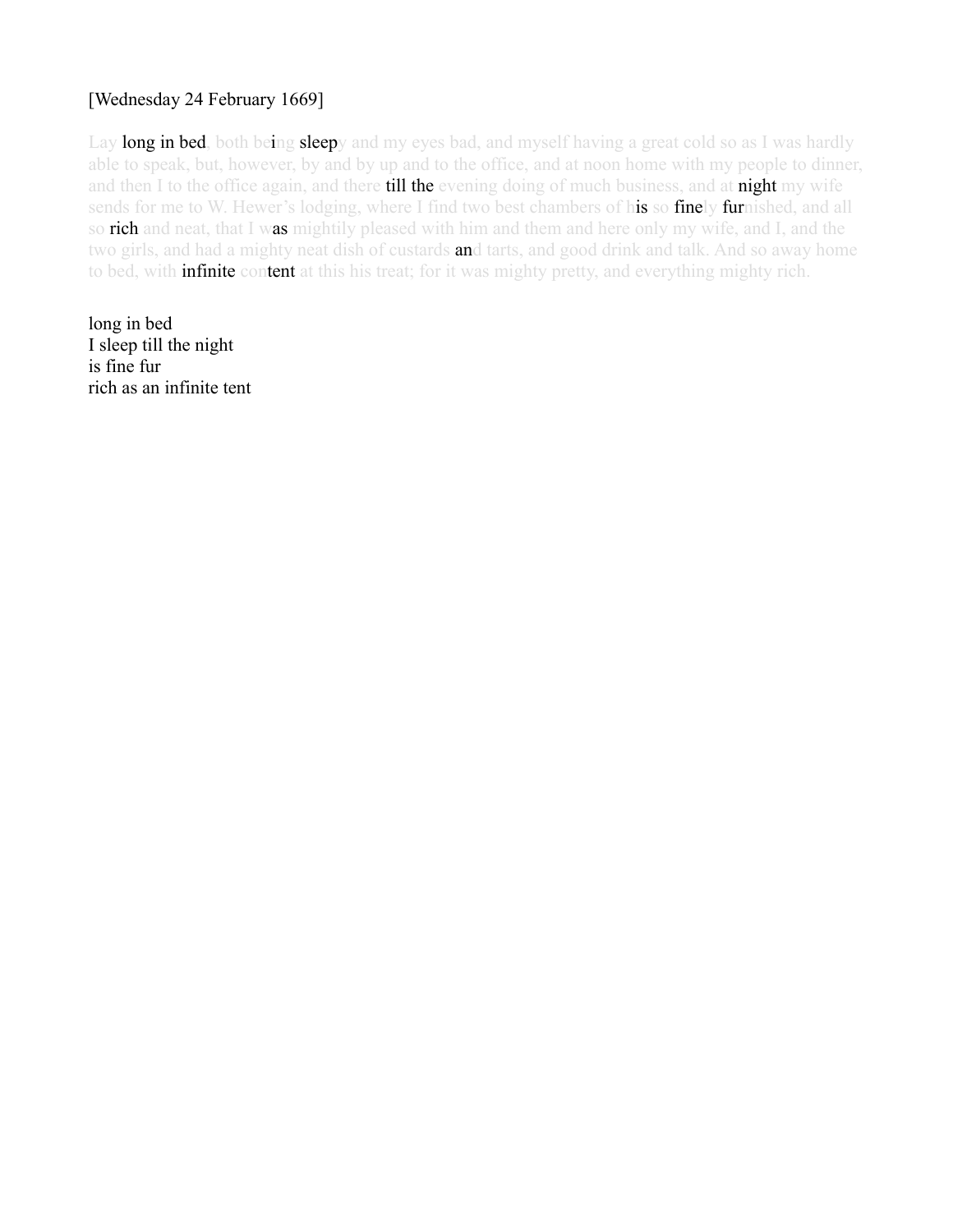# [Thursday 25 February 1669]

All the morning at the office. At **no**on home and eat a bit myself, and then followed my wife and girls to the Duke of York's house, and there before one, but the house infinite full, where, by and by, the King and Court **come**, it being a new play, or an old one new vamped, by Shadwell, called "The Royall Shepherdesse;" but the silliest for words and design, and everything, that ever I saw in my whole life, there being nothing in the world pleasing in it, but a good martial dance of pikemen, where Harris and another do handle their pikes in a **dance** to admiration; but never less satisfied with a play in my life. Thence to the office I, and did a little business, and so home to supper with my girls, and pretty merry, only my eyes, which continue very bad, and my cold, that I cannot speak at all, do trouble me.

no use for the infinite? come dwell in a hole

and dance with me my yes and my no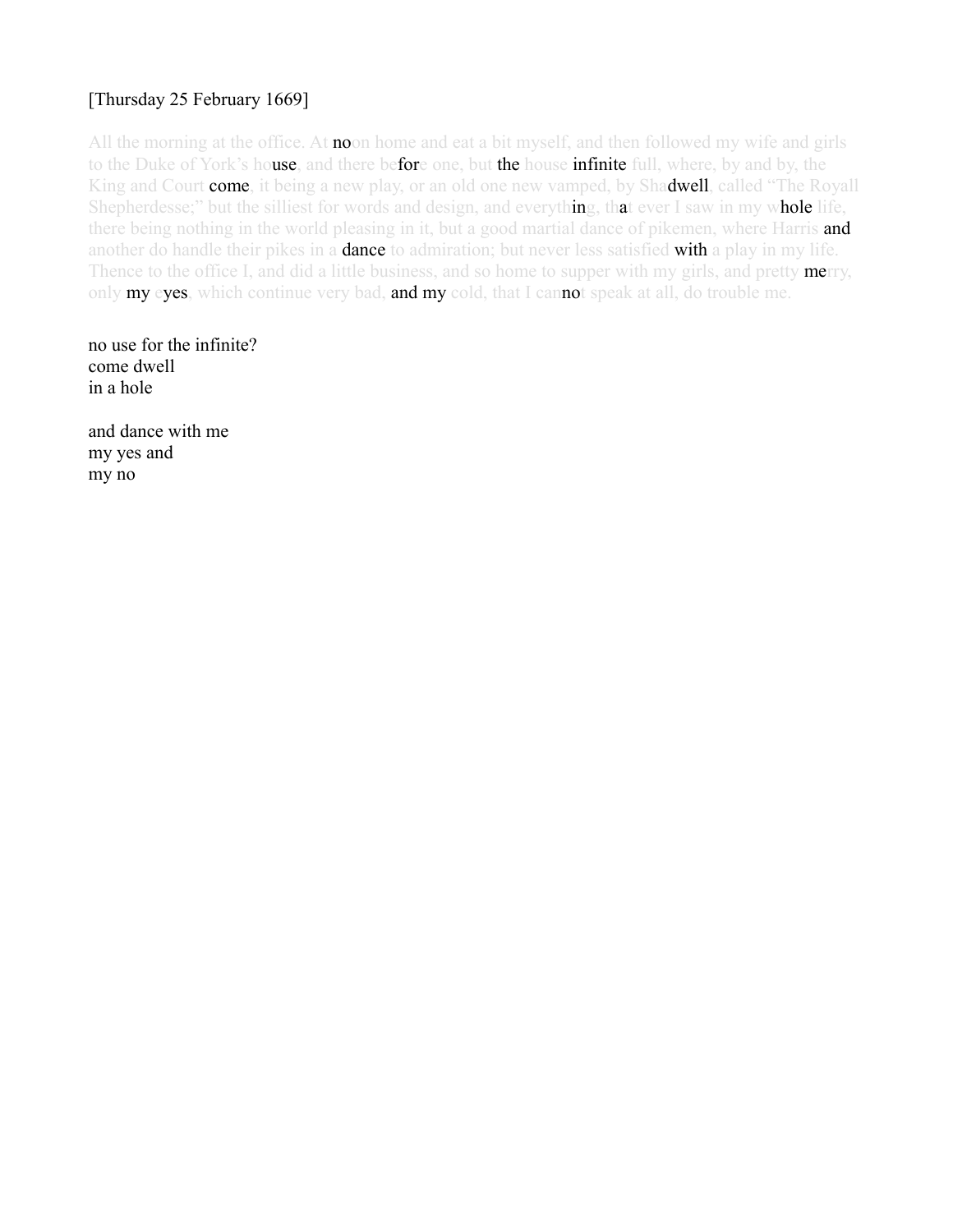# [Friday 26 February 1669]

Was forced to send my excuse to the Duke of York for my not attending him with my fellows this day because of my cold, and was the less troubled because I was thereby out of the way to **offer my** proposals about Pursers till the Surveyor hath delivered his **notions**, which he is to do to-day about something he has to offer relating to the Navy in general, which I would be glad to see and peruse before I offer what I have to say.

So lay long in bed, and then **up** and **to** my office, and so to dinner, and **then**, though I could not **speak**, yet I went with my wife and girls to the King's playhouse, to shew them **that**, and there saw "The **Faithfull** Shepherdesse." But, Lord! what an **empty** house, there not being, as I could tell the people, so many as to make up above 10l. in the whole house! The being of a new play at the other house, I suppose, being the cause, **though it be** so silly a play that I wonder how there **should be enough** people to go thither two days together, and not leave more **to fill** this house. The **emptiness** of the house took away our pleasure a great deal, though I liked it the better; for that I plainly discern the musick is the better, by how much the house the emptier.

Thence home, and again to W. Hewer's, and had a pretty little treat, and spent an hour or two, **my voice** being wholly taken away with my cold, and so home and to bed.

I offer my notions up to the peak

that faith empty though it be should be enough to fill us

emptiness like a plain music

my voice wholly taken away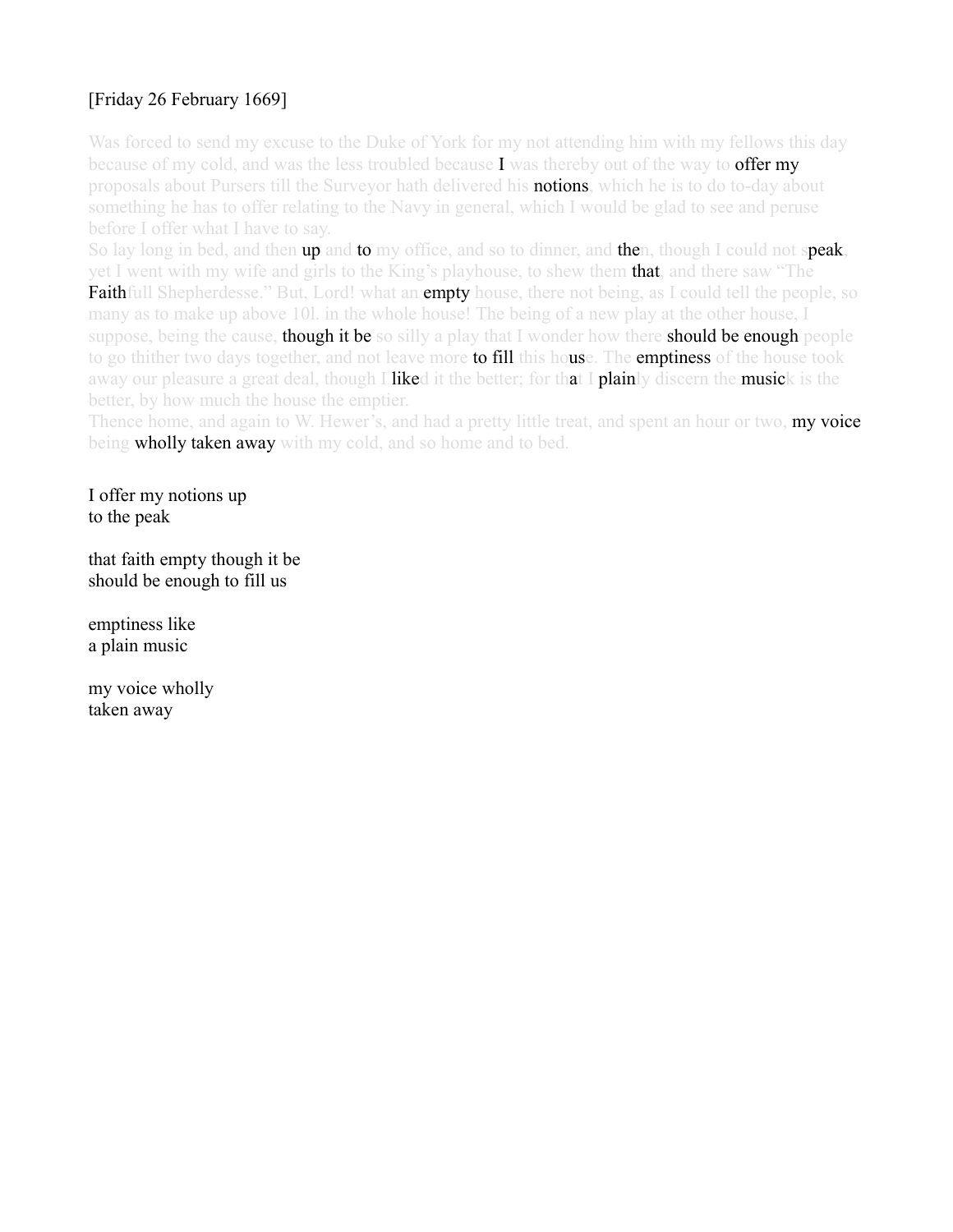# [Saturday 27 February 1669]

Up, and at the office all the morning, where I could speak but a little. At noon home to dinner, and all the afternoon till night busy at the office again, where forced to speak low and dictate. But that that troubles me most is my eyes, which are still mighty bad night and day, and so home at night to talk and sup with my cozens, and so all of us in mighty good humour to bed.

night at the office I speak low and dictate

but my eyes are still and might go to bed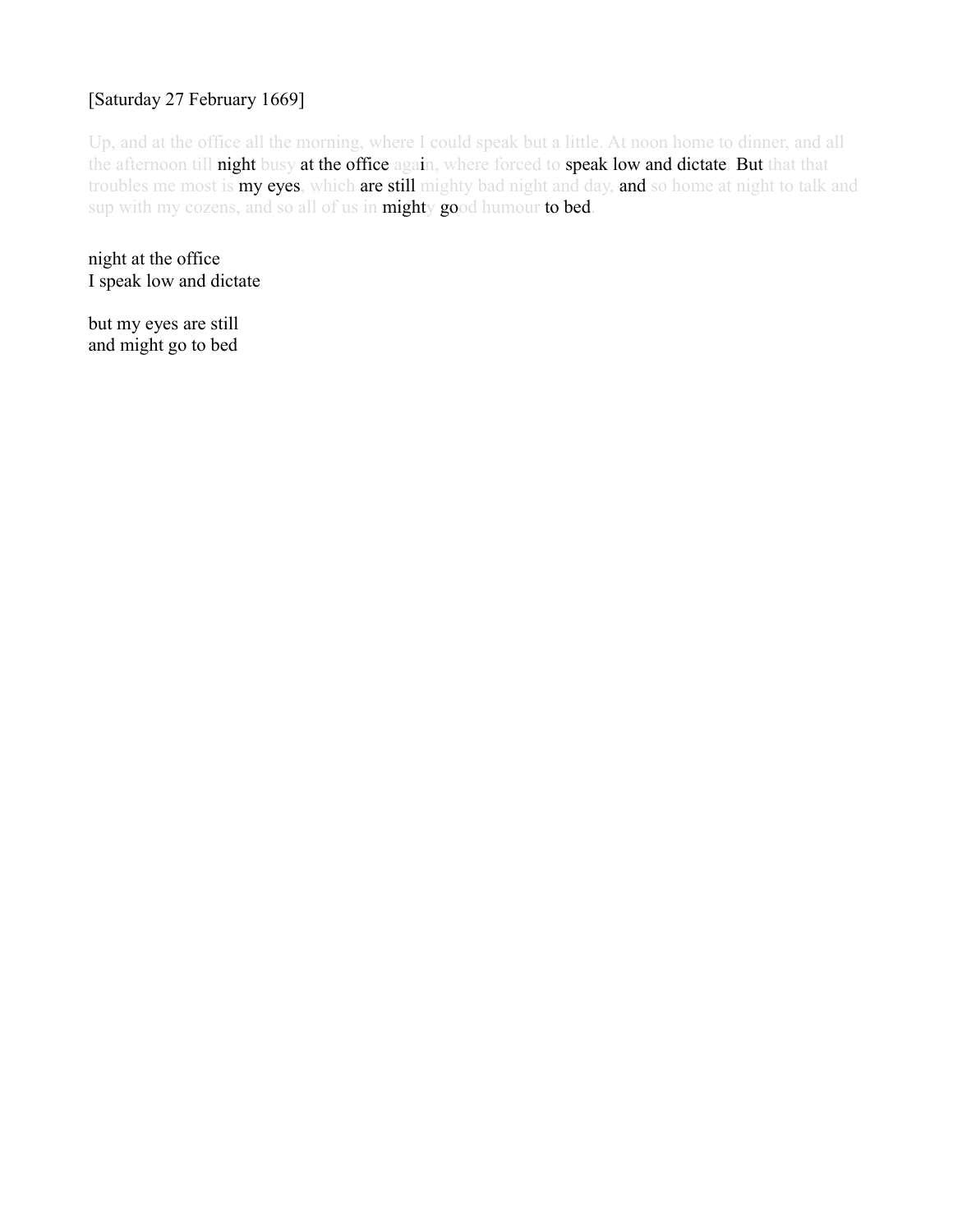# [Sunday 28 February 1669]

(Lord's day). Up, and got my wife to read to me a copy of what the Surveyor offered to the Duke of York on Friday, he himself putting it into my hands to read; but, Lord! it is a poor, silly thing ever to think to bring it in practice, in the King's Navy. It is to have the Captains to account for all stores and victuals; but upon so silly grounds, to my thinking; and **ignorance of the present** instructions of Officers, that I am ashamed to hear it. However, I do take a copy of it, for my future use and answering; and so to church, where, God forgive me! I did most of the time gaze on the fine milliner's wife, in Fenchurch Street, who was **at** our church to-day; and so home to dinner. And after dinner to write down my Journall; and **the**n abroad by coach with my cozens, to their father's, where we are kindly received, but he is in great pain for his man Arthur, who, he fears, is now **dead**, having been desperately sick, and speaks so much of him that my cozen, his wife, and **I did make** mirth of it, and call him Arthur O'Bradly. After staying here a little, and eat and drank, and she gave me some ginger-bread made in cakes, like chocolate, very good, made by a friend, I carried him and her to my cozen Turner's, where we staid, expecting her coming from church; but she coming not, I went to her husband's chamber in the Temple, and thence fetched her, she having been there alone ever since sermon staying till the evening to walk home on foot, her horses being ill. This I did, and brought her home. And after talking there awhile, and agreeing to be all merry at my house on Tuesday next, I away home; and there spent the evening talking and reading, with my wife and Mr. Pelling, and yet much troubled with my cold, it hardly suffering me to speak, we to bed.

in ignorance of the present we copy it for future use and go gaze at the dead

I make a cake like an urn and agree to be merry my dread hardly suffering me to speak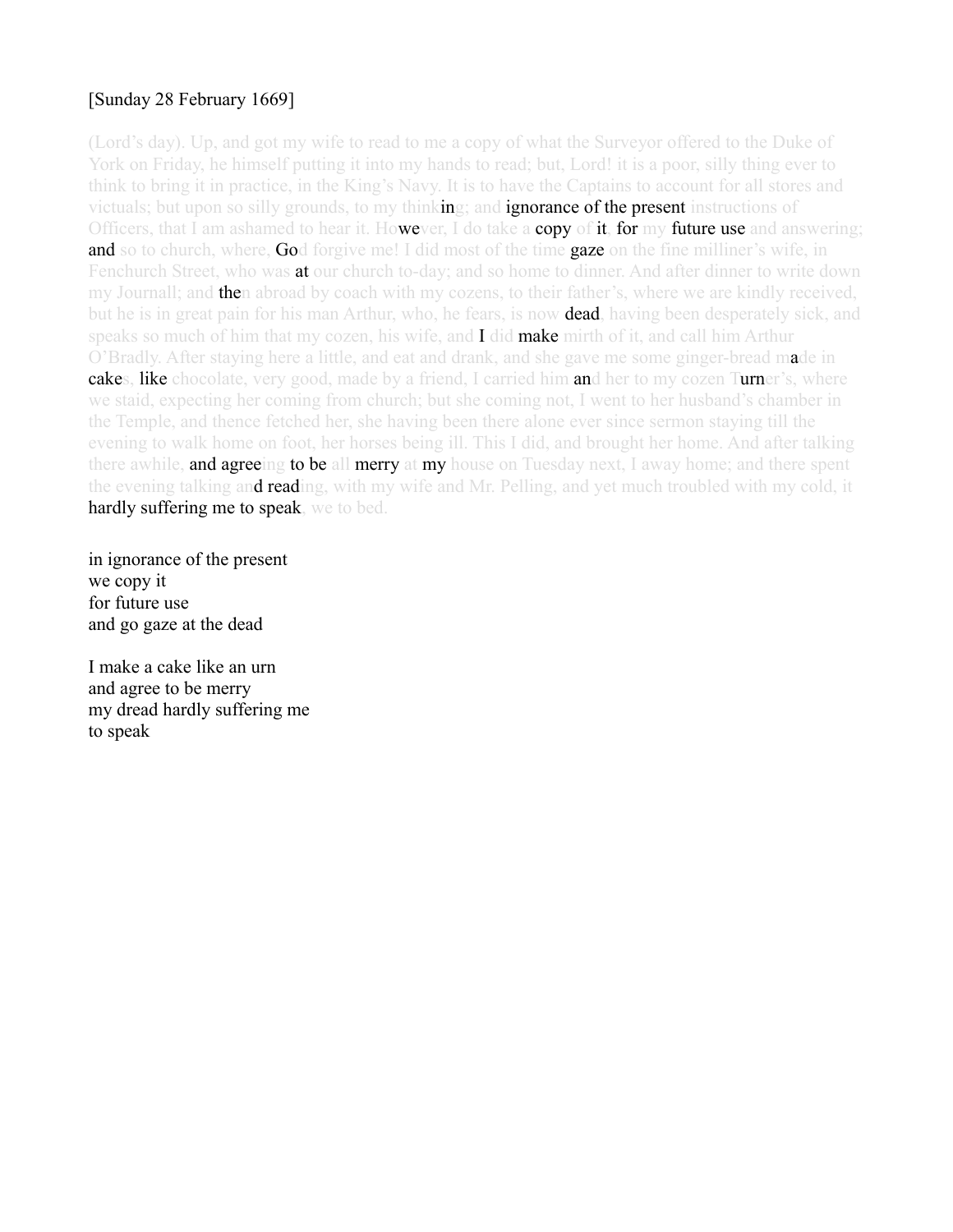# [Monday 1 March 1669]

Up, and to White Hall to the Committee of Tangier, but it did not meet. But here I do hear first that my Lady Paulina Montagu did die yesterday; at which I went to my Lord's lodgings, but he is s**hut** up with sorrow, and so not to be spoken with: and therefore I returned, and to Westminster Hall, where I have not been, I think, **in** some months. And here **the** Hall was very full, the King having, by Commission to some Lords this day, prorogued the Parliament till the 19th of October next: at which I am glad, hoping to have time to go over to France this year. But I was most of all surprised this morning by my Lord Bellassis, who, by appointment, met me at Auditor **Wood's**, at the Temple, and tells me of a duell designed between **the** Duke of Buckingham and my Lord Halifax, or Sir W. Coventry; the challenge being carried by Harry Saville, but prevented by my Lord Arlington, and the King told of it; **and** this was all the discourse at Court this day. But I, meeting Sir W. Coventry in the Duke of York's chamber, he would not own it to me, but told me that he was a man of too much **peace** to meddle with fighting, and so it **rested**: but the talk is full in the town of the business. Thence, having walked some turns with my cozen Pepys, and most people, by their discourse, believing that this Parliament will never sit more, I away to several places to look after things **against** to-morrow's feast, and so home to dinner; and thence, after noon, my wife and I out by hackneycoach, and spent the afternoon in several places, doing several things at the 'Change and elsewhere against to-morrow; and, among others, I did also bring home a piece of my face cast in **plaister**, for to make a vizard upon, for my eyes. And so home, where W. Batelier come, and sat with us; and there, after many doubts, did **resolve to go** on with our feast and **dancing to-morrow**; and so, after supper, left the maids to make clean the house, and to lay the cloth, and other things against to-morrow, and we to bed.

at my hut in the woods the ax and I try peace

rest against the plaster resolve to go dancing tomorrow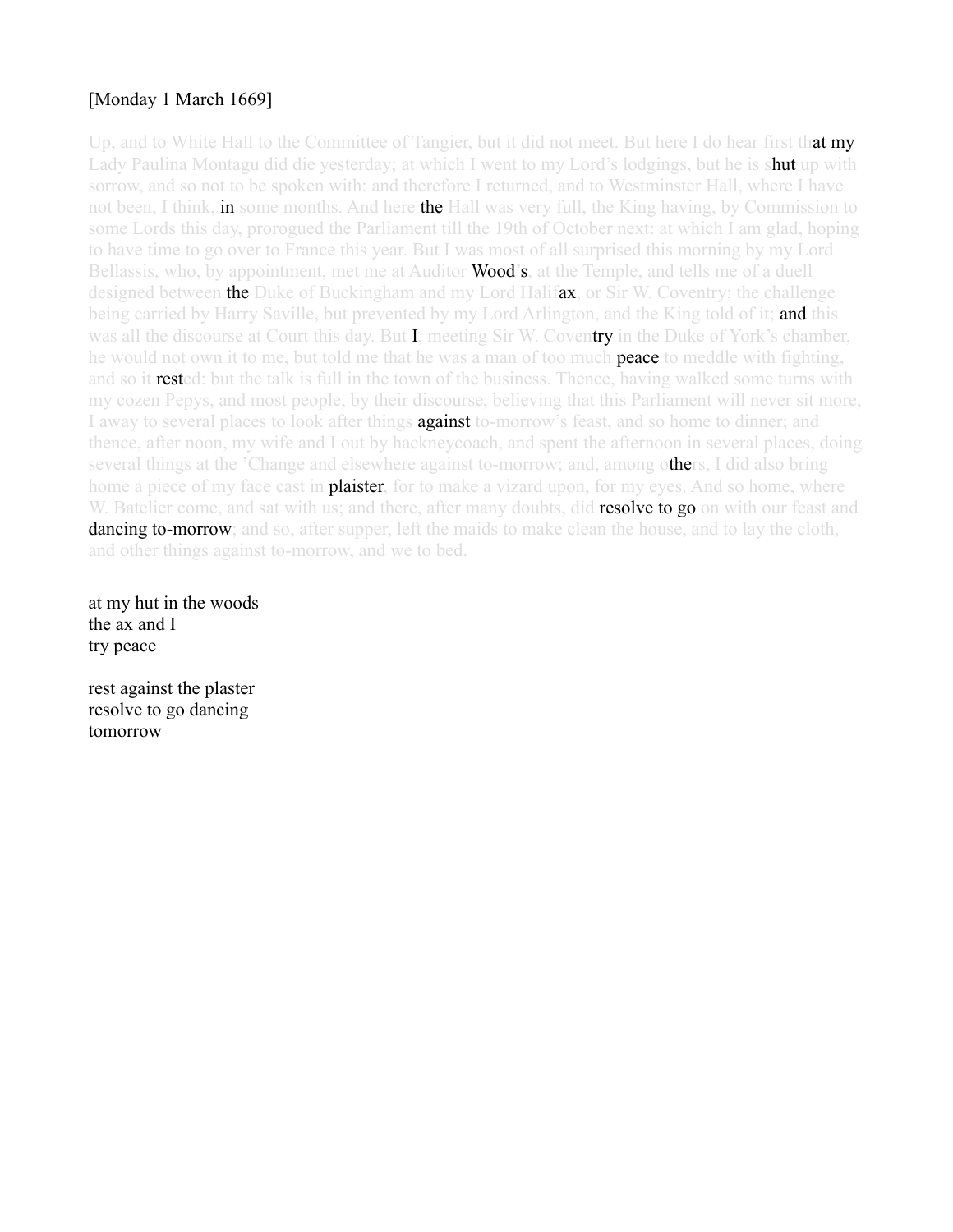# [Tuesday 2 March 1669]

Up, and at the office till noon, when home, and there **I find** my company come, namely, Madam Turner, Dyke, The., and Betty Turner, and Mr. Bellwood, formerly their father's clerk, but now set up for himself — a conceited, silly fellow, but one they make mightily of — my cozen Roger Pepys, and his wife, and two daughters. I had a noble dinner for them, as I almost ever had, and mighty merry, and particularly myself pleased with looking on Betty Turner, who is mighty pretty. After dinner, we fell one to one talk, and another to another, and looking over **my** house, and **closet**, and things; and The. Turner to write a letter to a lady in the country, in which I did, now and then, put in **half a dozen words**, and **sometimes five or six lines, and then** she as much, and made up a long and good **letter**, she being mighty witty really, though troublesome-humoured with it. And thus till night, that our musick come, and the **Office ready** and candles, and also W. Batelier and his sister Susan come, and also Will. Howe and two gentlemen more, strangers, which, at my request yesterday, he did bring to dance, called Mr. Ireton and Mr. Starkey. We fell to dancing, and continued, only with intermission for a good supper, till two in the morning, the musick being Greeting, and another most excellent **violin**, and theorbo, the best in town. And so with mighty mirth, and pleased with their dancing of jigs **after**wards several of them, and, among others, Betty Turner, who did it mighty prettily; and, lastly, W. Batelier's "Blackmore and Blackmore Maid;" and then to a country-dance again, and so broke up with extraordinary pleasure, as being one of the **days and nights of** my life spent with the greatest content; and that which I can but hope to repeat again a few times in my whole life. This done, we parted, the strangers home, and I did lodge my cozen Pepys and his wife in our **blue** chamber. My cozen Turner, her sister, and The., in our best chamber; Bab., Betty, and Betty Turner, in our own chamber; and myself and my wife in the maid's bed, which is very good. Our maids in the coachman's bed; the coachman with the boy in his settlebed, and Tom where he uses to lie. And so I did, to my great content, lodge at once in my house, with the greatest ease, fifteen, and eight of them strangers of quality. My wife this day put on first her French gown, called a Sac, which becomes her very well, brought her over by W. Batelier.

I find in my closet half a dozen words

some five or six lines and the letter O

ready for a violin after days of blue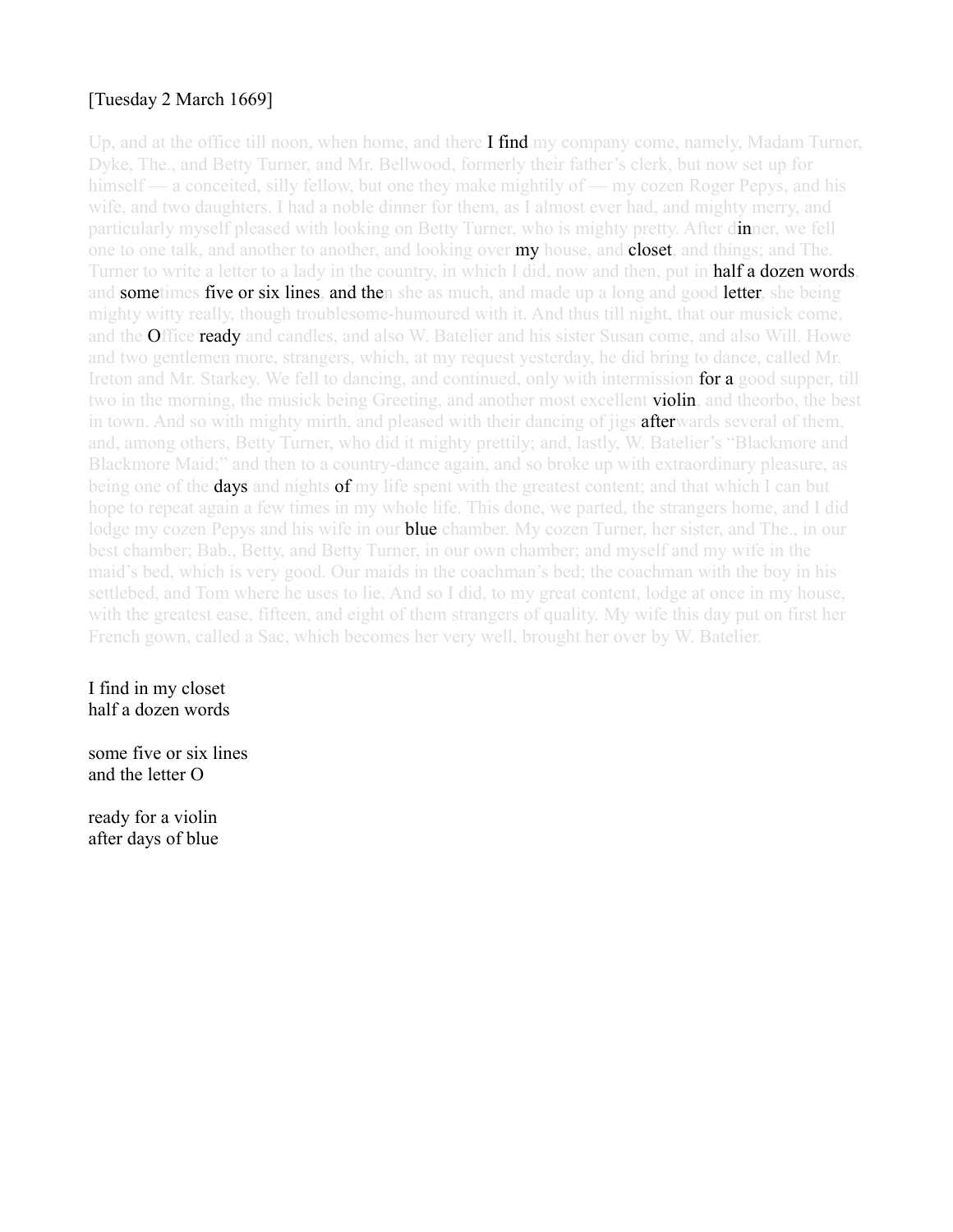# [Wednesday 3 March 1669]

Up, after a very good night's rest, and was called upon by Sir H. Cholmly, who was with me an hour, and though acquainted did not stay to talk with my company I had in the house, but away, and then I to my guests, and got them to breakfast, and then parted by coaches; and I did, in mine, carry my shecozen Pepys and her daughters home, and there left them, and so to White Hall, where W. Hewer met me; and he and I took a turn in St. James's Park, and in the Mall did meet Sir W. Coventry and Sir J. Duncomb, and did speak with them about some business before the Lords of the Treasury; but I did find them more than usually busy, though I knew not then the reason of it, though I guess it by what followed to-morrow. Thence to Dancre's, the **painter's**, and there saw my picture of Greenwich, finished to my very good content, though this manner of distemper do make the figures **no**t so pleasing as in oyle. So to Unthanke's, and there took up my wife, and carried her to the Duke of York's playhouse, and there saw an **old** play, the first time acted these forty years, called "The **Lady**'s Tryall," acted only by the young people of the house; but the house very full. But it is but a sorry play, and the worse by how much my head is out of humour by being a little **sleep**y and my legs weary since last night. So after the play we to the New Exchange, and so called at my cozen Turner's; and there, meeting Mr. Bellwood, did hear how my Lord Mayor, being invited this day to dinner at the Reader's at the Temple, and endeavouring to carry his sword up, the students did pull it down, and forced him to go and stay **all the day** in a private Councillor's chamber, **until** the Reader himself could get the **you**ng gentlemen to dinner; and then my Lord Mayor did retreat out of the Temple by stealth, with his sword up. This do make great heat among the students; and my Lord Mayor did send to the King, and also I hear that Sir Richard Browne did cause the drums to beat for the Train-bands, but all is over, only I hear that the students do resolve to try the Charter of the City. So we home, and betimes to bed, and slept well all night.

ain't no guest here ain't no old lady

sleep all day until you hear drums in the night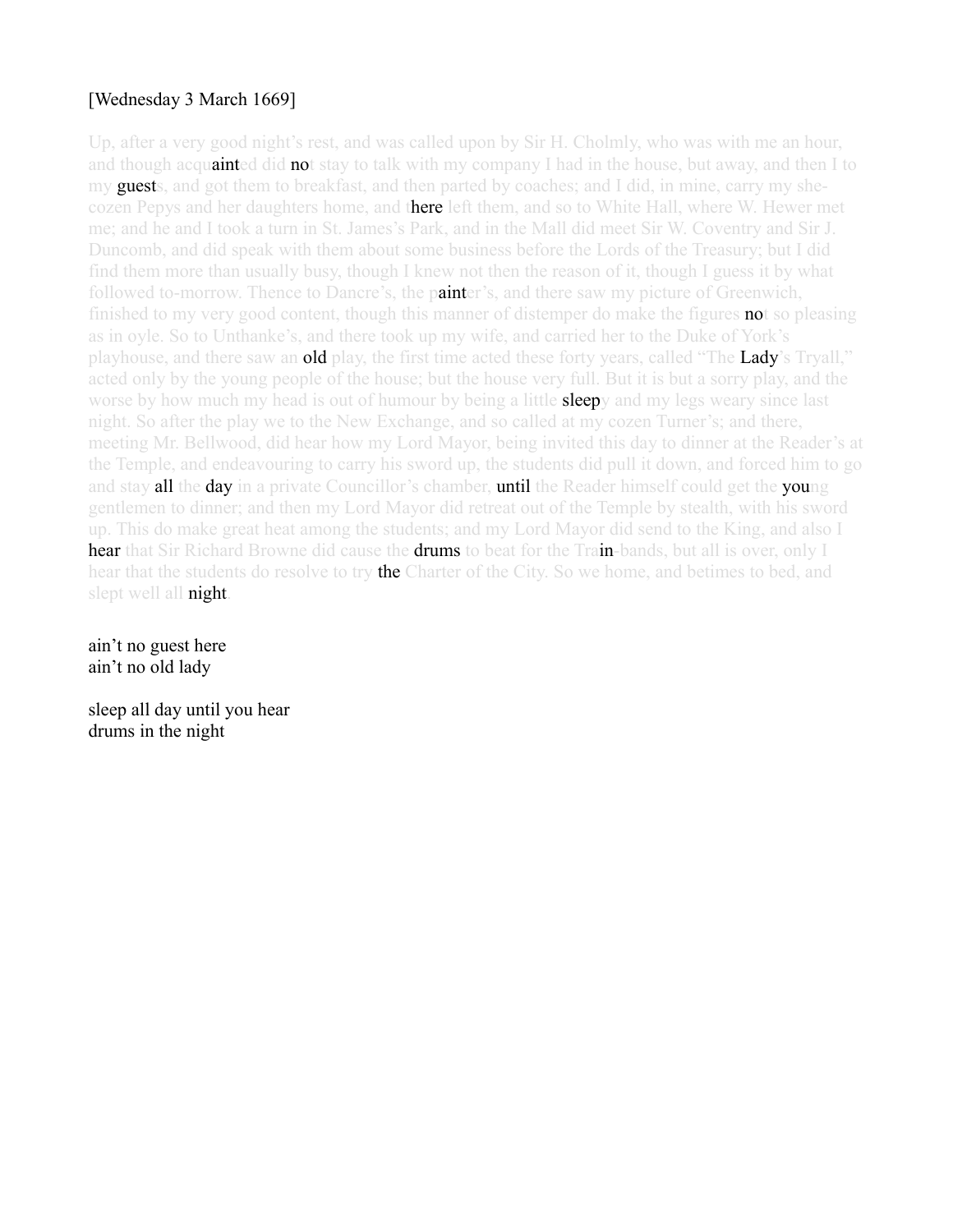#### [Thursday 4 March 1669]

Up, and a while at the office, but thinking to have Mr. Povy's business to-day at the Committee for Tangier, I left the Board and away to White Hall, where in the first court I did meet Sir Jeremy Smith, who did tell me that Sir W. Coventry was just now sent to the Tower, about the business of his challenging the Duke of Buckingham, and so was also Harry Saville to the Gate-house; which, as a gentleman, and of the Duke of York's bedchamber, I heard afterwards that the Duke of York is mightily incensed at, and do appear very high to the King that he might not be sent thither, but to the Tower, this being done only in contempt to him. This **news** of Sir W. Coventry did strike me to the heart, and with reason, for by this and my Lord of Ormond's business, I do doubt that the Duke of Buckingham will be so flushed, **that he will not stop** at any thing, but be forced to do any thing now, as thinking it not safe to end here; and, Sir W. Coventry being gone, the King will have never a good counsellor, nor the Duke of York any sure friend to **stick** to him; nor any good man will be left to advise what is good. This, therefore, do heartily trouble me as any thing that ever I heard. So up into the House, and met with several people; but the Committee did not meet; and the whole House I find full of this business of Sir W. Coventry's, and most men very sensible of the cause and effects of it. So, meeting with my Lord Bellassis, he told me the particulars of this matter; that it arises about a quarrel which Sir W. Coventry had with the Duke of Buckingham about a design between the Duke and Sir Robert Howard, to bring him into a play at the King's house, which W. Coventry **not** enduring, did by H. Saville send a letter to the Duke of Buckingham, that he had a desire to speak with him. Upon which, the Duke of Buckingham did bid Holmes, his champion ever since my Lord Shrewsbury's business,1 go to him to know the business; but H. Saville would not tell it to any but himself, and therefore did go presently to the Duke of Buckingham, and told him that his uncle Coventry was a person of honour, and was sensible of his Grace's liberty taken of abusing him, and that he had a desire of satisfaction, and would **fight** with him. But that here they were interrupted by my Lord Chamberlain's coming in, who was commanded to go to bid the Duke of Buckingham to come to the King, Holmes having discovered it. He told me that the King did last night, at the Council, ask the Duke of Buckingham, upon his honour, whether he had received any challenge from W. Coventry? which he confessed that he had; and then the King asking W. Coventry, he told him that he did not owne what the Duke of Buckingham had said, though it was not fit for him to give him a direct contradiction. But, being by the King put upon declaring, upon his honour, the matter, he answered that he had understood that many hard questions had upon this business been moved to some lawyers, and that therefore he was unwilling to declare any thing that might, from his own mouth, render him obnoxious to his Majesty's displeasure, and, therefore, **prayed** to be excused: which the King did think fit to interpret to be a confession, and so gave warrant that night **for** his commitment to the Tower. Being very much troubled at this, I away by coach homewards, and directly to the Tower, where I find him in one Mr. Bennet's house, son to Major Bayly, one of the Officers of the **Ordnance**, in the Bricke Tower: where I find him busy with my Lord Halifax and his brother; so I would not stay to interrupt them, but only to give him comfort, and offer my service to him, which he kindly and cheerfully received, only owning his being troubled for the King his master's displeasure, which, I suppose, is the ordinary form and will of persons in this condition. And so I parted, with great content, that I had so earlily seen him there; and so going out, did meet Sir Jer. Smith going to meet me, who had newly been with Sir W. Coventry. And so he and I by water to Redriffe, and so walked to Deptford, where I have not been, I think, these twelve months: and there to the Treasurer's house, where the Duke of York is, and his Duchess; and there we find them at dinner in the great room, unhung; and there was with them my Lady Duchess of Monmouth, the Countess of Falmouth, Castlemayne, Henrietta Hide (my Lady Hinchingbroke's sister), and my Lady Peterborough. And after dinner Sir Jer. Smith and I were invited down to dinner with some of the Maids of Honour, namely, Mrs. Ogle, Blake, and Howard, which did me good to have the honour to dine with, and look on; and the **Mother of the** Maids, and Mrs. Howard, the mother of the Maid of Honour of that name,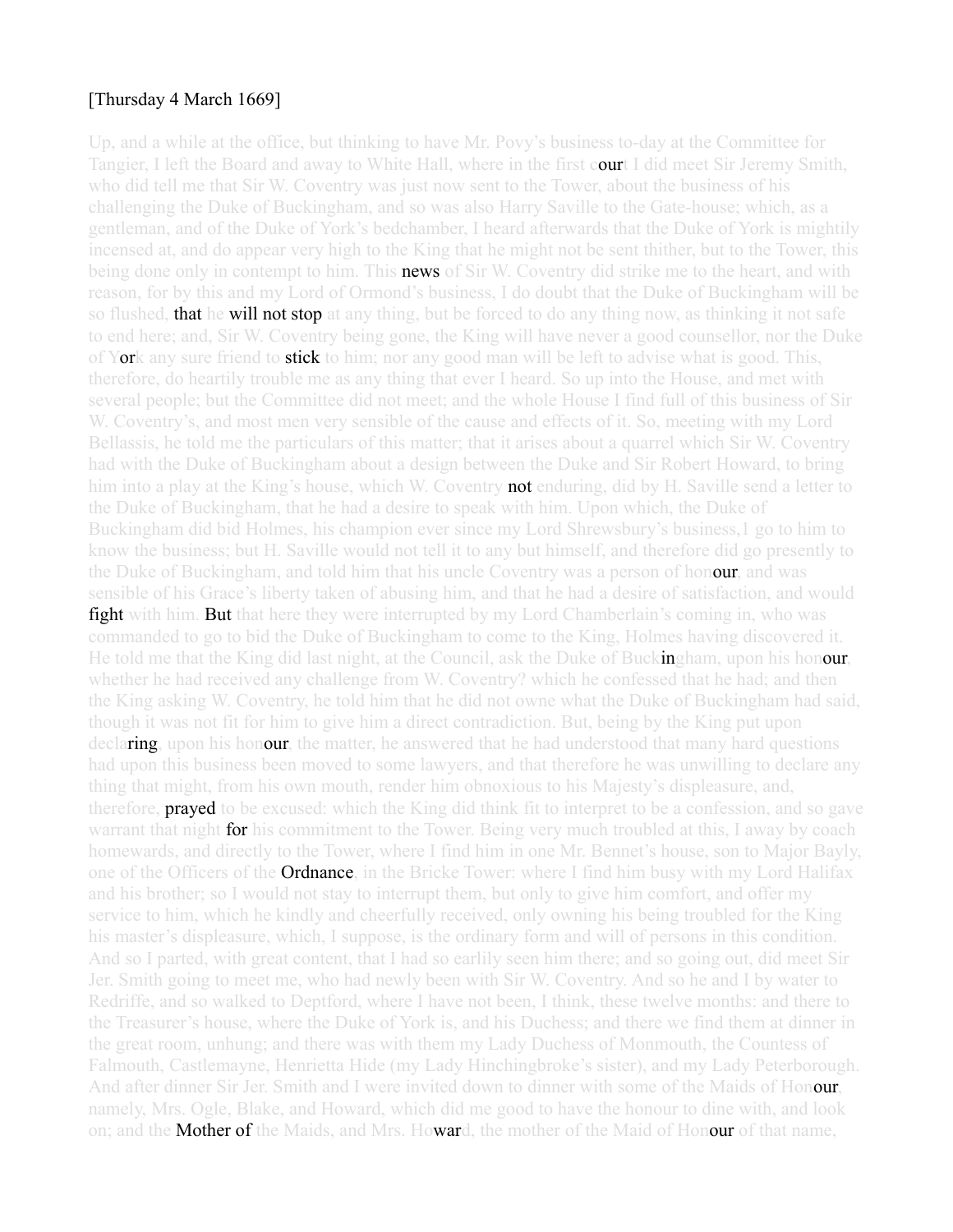and the Duke's housekeeper here. Here was also Monsieur Blancfort, Sir Richard Powell, Colonel Villers, Sir Jonathan Trelawny, and others. And here drank most excellent, and great variety, and plenty of wines, more than I have drank, at once, these seven years, but yet did me no great hurt. Having dined and very merry, and understanding by Blancfort how angry the Duke of York was, about their offering to send Saville to the Gate-house, among the rogues; and then, observing how this company, both the ladies and all, are of a gang, and did drink a health to the union of the two brothers, and talking of others as their enemies, they parted, and so we up; and there I did find the Duke of York and Duchess, with all the great ladies, **sitting upon** a carpet, on **the ground**, there being no chairs, **playing at** "I **love** my love with an A, because he is so and so: **and I hate** him with an A, because of this and that:" and some of them, but particularly the Duchess herself, and my Lady Castlemayne, were very witty. This done, they took barge, and I with Sir J. Smith to Captain Cox's; and there to talk, and left them and other company to drink; while I slunk out to Bagwell's; and there saw her, and her mother, and **our** late maid Nell, who cried for joy to see me, but I had no time for pleasure then nor could stay, but after drinking I back to the yard, having a month's mind para have had a bout with Nell, which I believe I could have had, and may another time. So to Cox's, and thence walked with Sir J. Smith back to Redriffe; and so, by water home, and there my wife mighty angry for my **absence**, and fell mightily out, but not being certain of any thing, but thinks only that Pierce or Knepp was there, and did ask me, and, I perceive, the boy, many **questions**. But I did answer her; and so, after much ado, did go to bed, and lie quiet all night; but [she] had another bout with me in the morning, but I did make shift to quiet her, but yet she was not fully satisfied, poor wretch! in her mind, and thinks much of my taking so much pleasure from her; which, indeed, is a fault, though I did not design or foresee it when I went.

our news that will not stop or stick

not our fight but in our ring

our prayed-for ordnance our mother of war

our sitting on the ground playing at love and hate

our absence of any questions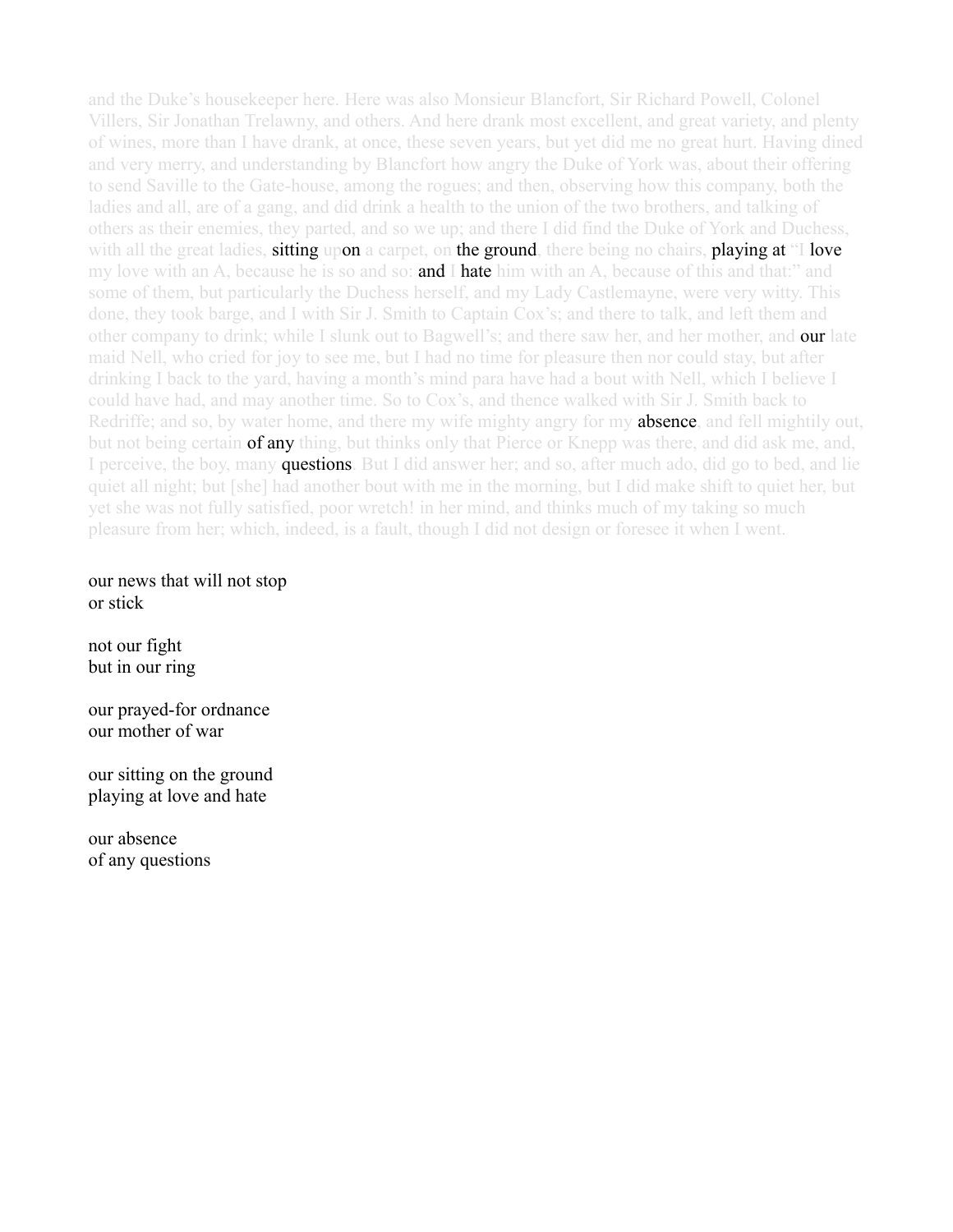# [Friday 5 March 1669]

Up, and by water to White Hall, where did a little business with the Duke of York at our usual attending him, and thence to my wife, who was with my coach **at** Unthanke's, though not very well of those upon her, and so **home** to dinner, and after dinner I to the Tower, where I find Sir W. Coventry with abundance of company with him; and after **sitting** awhile, and hearing some merry discourse, and, **among** others, of Mr. Brouncker's being this day summoned to Sir William Morton, one of the judges, to give in security for his **good** behaviour, upon his **words** the other day to Sir John Morton, a Parliament-man, at White Hall, who had heretofore spoke very highly against Brouncker in the House, I away, and to Aldgate, and walked forward towards White Chapel, till my wife overtook me with the coach, it being a mighty fine afternoon; and there we went the first time out of town with our coach and horses, and went as far as Bow, the **spring beginning** a little **now to** appear, though the way **be dirty**; and so, with great pleasure, with the fore-part of our coach up, we spent the afternoon. And so in the evening home, and there busy at the Office awhile, and so to bed, mightily pleased with being at peace with my poor wife, and with the pleasure we may hope to have with our coach this summer, when the weather comes to be good.

at home sitting among good words

spring beginning now to be dirty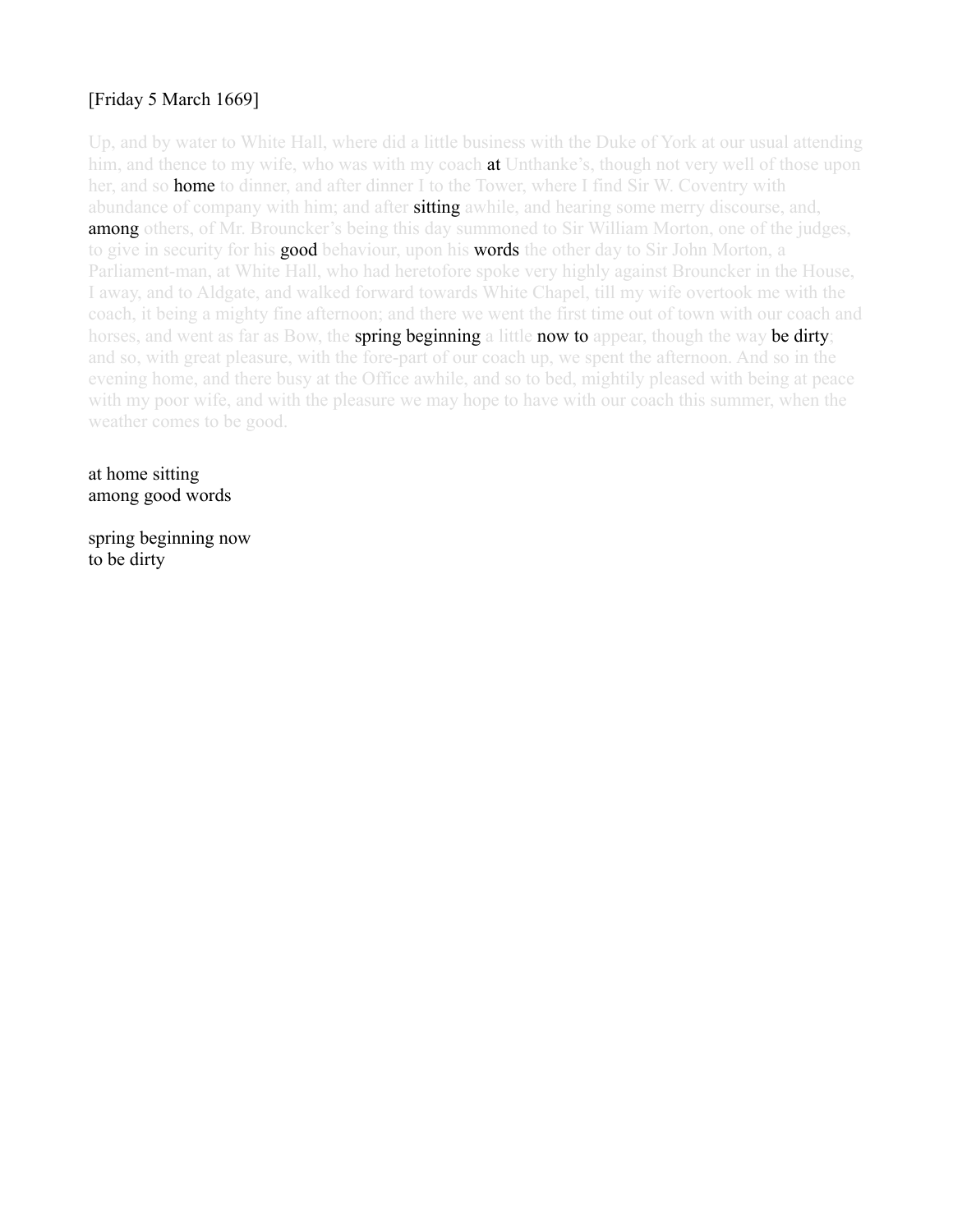#### [Saturday 6 March 1669]

Up, and to the office, where all the morning, only before the Office **I stepped** to Sir W. Coventry at the Tower, and there had a great deal of discourse with him; among others, of the King's putting him out of the Council yesterday, with which he is well contented, as with what else they can strip him of, he telling me, and so hath long done, that he is weary and surfeited of business; but he joins with me in his fears that all will go to naught, as matters are now managed. He told me the matter of the play that was intended for his abuse, wherein they foolishly and sillily bring in two tables like that which he hath made, with **a** round **hole in the middle**, in his closet, to turn himself in; and he is to be in one **of** them as master, and Sir J. Duncomb in the other, as his man or imitator: and their discourse in those tables, about the disposing of their **books** and papers, very foolish. But that, that he is offended with, is his being made so contemptible, as that any should dare to make a gentleman a subject for the mirth of the world: and that therefore he had told Tom Killigrew that he should tell his actors, whoever they were, that did offer at any thing like representing him, that he would not complain to my Lord Chamberlain, which was too weak, nor get him beaten, as Sir Charles Sidly is said to do, but that he would cause his nose to be cut. He told me the passage at the Council much like what my Lord Bellassis told me. He told me how that the Duke of Buckingham did himself, some time since, desire to join with him, of all men in England, and did bid him propound to himself to be Chief Minister of State, saying that he would bring it about, but that he refused to have anything to do with any faction; and that the Duke of Buckingham did, within these few days, say that, of all men in England, he would have chosen W. Coventry to have joined entire with. He tells me that he fears their prevailing against the Duke of York; and that their **violence** will force them to it, as being already beyond his pardon. He repeated to me many examples of challenging of Privy-Councillors and others; but never any proceeded against with that severity which he is, it never amounting to others to more than a little confinement. He tells me of his being weary of the Treasury, and of the folly, ambition, and desire of popularity of Sir Thomas Clifford; and yet the rudeness of his tongue and passions when angry. This and much more discourse being over I with great pleasure come home and to the **of**fice, where all the morning, and at noon home to **dinner, and thence to the office again, where very hard at work all the afternoon till night, and then** home to my wife to read to me, and to bed, my **cold** having been now almost for three **days** quite gone from me. This day my wife **made it appear** to me that my late entertainment this week cost me above 12l., an expence which I am almost ashamed of, though it is but once in a great while, and is the end for which, in the most part, we live, to have such a merry day once or twice in a man's life.

I step into a hole in the middle of a book that grew like violence on the tongue

a discourse of din and hard cold days made it appear that we live once or twice in a life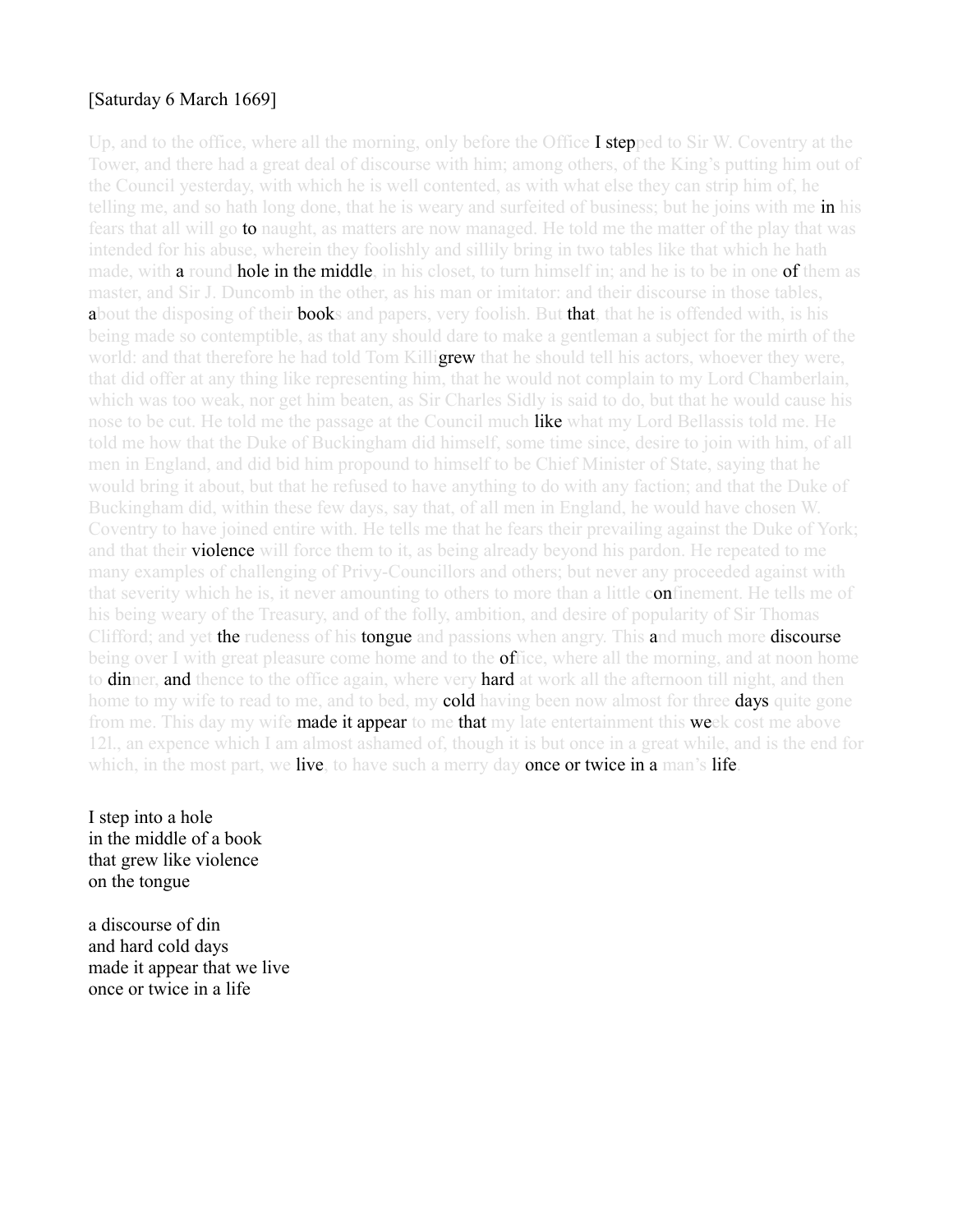## [Sunday 7 March 1669]

(Lord's day). Up, and to the office, busy till church time, and then to church, where a dull sermon, and so home to dinner, all alone with my wife, and then to even my **Jour**nall to this day, and then to the Tower, to see Sir W. Coventry, who had H. Jermin and a great many more with him, and more, while I was there, come in; so that I do hear that there was not less than sixty **coaches** there yesterday, and the other day; which I hear also that there is a great exception taken at, by the King and the Duke of Buckingham, but it cannot be helped. Thence home, and with our coach out to Suffolk Street, to see my cozen Pepys, but neither the old nor young at home. So to my cozen Turner's, and there staid talking a little, and then back to Suffolk Street, where they not being yet come home I to White Hall, and there hear that there are letters come from Sir Thomas Allen, that he hath made some kind of peace with Algiers; upon which the King and Duke of York, being to go out of town **to-morrow, are** met at my Lord Arlington's: so I there, and by Mr. Wren was desired to stay to see if there were occasion for their speaking with me, which I did, walking **without**, with Charles Porter, talking of a great many things: and I perceive all the world is against the Duke of Buckingham his acting thus high, and do **prophesy nothing but ruin** from it: But he do well observe that the church lands **cannot** certainly **come to** much, if the King shall [be] persuaded to take them; they being leased out for long leases. By and by, after two hours' stay, **they rose**, having, as Wren tells me, resolved upon sending six ships to the Streights forthwith, not being contented with the peace upon the terms they demand, which are, that all our ships, where any Turks or Moores shall be found slaves, shall be prizes; which will imply that they, must be searched. I hear that to-morrow the King and the Duke of York set out for Newmarket, by three in the morning; to some foot and **horse-race**s, to be abroad ten or twelve **days**: So I away, without seeing the Duke of York; but Mr. Wren showed me the Order of Council about the balancing the Storekeeper's accounts, **passed** the Council in the very terms I drew it, **only** I did put in my name as he that presented the **book** of Hosier's preparing, and **that is left out** — I mean, **my name** — which is no great matter. So to my wife to Suffolk Streete, where she was gone, and there I found them at supper, and eat a little with them, and so home, and there to bed, my cold pretty well gone.

our aches are all made of tomorrow are without prophecy

nothing but ruin can come to the rose or the horse race

days pass only in a book that left out my name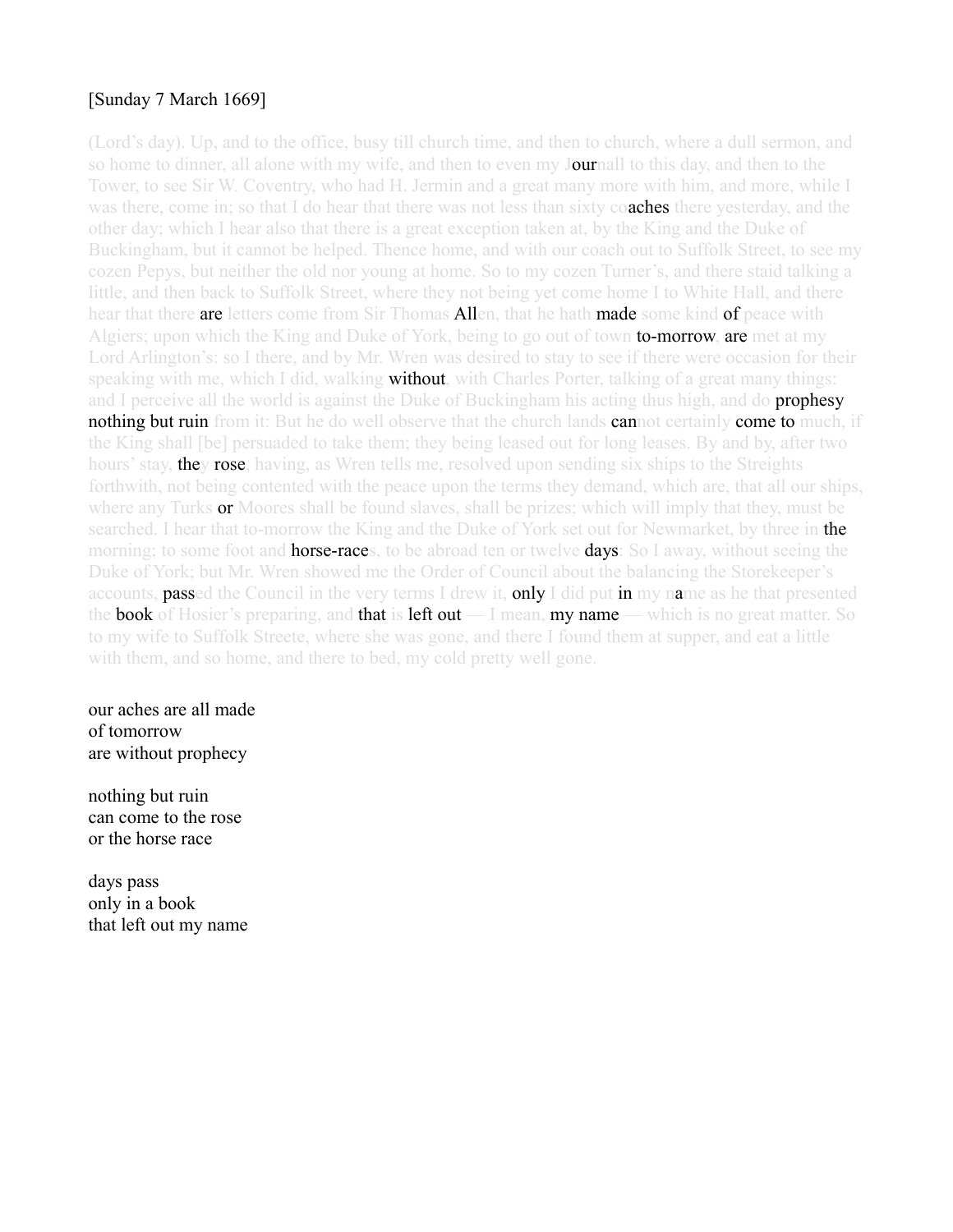# [Monday 8 March 1669]

Up, and with W. Hewer by hackney coach to White Hall, where the King and the Duke of York is gone by three in the morning, and had the misfortune to be overset with the Duke of York, the Duke of Monmouth, and the Prince, at the King's Gate in Holborne; and the King all dirty, but no hurt. How it come to pass I know not, but only it was **dark**, and the torches did not, they say, light the coach **as** they should do. I thought this morning to have seen my Lord Sandwich before he went out of town, but I come half an hour too late; which troubles me, I having not seen him since my Lady Palls died. So W. Hewer and I to the Harp-and-Ball, to drink my morning draught, having come out in haste; and there met with King, the Parliament-man, with whom I had some impertinent talk. And so to **the Privy Seal** Office, to **examine what records I could find** there, for my help in the great business I am put upon, of defending the present constitution of the Navy; but there could not have liberty without order from him that is in present waiting, Mr. Bickerstaffe, who is out of town. This I did after I had walked to the New Exchange and there met Mr. Moore, who went with me thither, and I find him the same discontented poor man as ever. He tells me that Mr. Shepley is upon being turned away from my Lord's family, and another sent down, which I am sorry for; but his age and good fellowship have almost made him fit for nothing. Thence, at Unthanke's my wife met me, and with our coach to my cozen Turner's and there dined, and after dinner with my wife **alone** to the King's playhouse, and there saw "The Mocke" **Astrologer**," which I have often seen, and but an ordinary play; and so to my cozen Turner's again, where we met Roger Pepys, his wife, and two daughters, and there staid and talked a little, and then home, and there my wife to read to me, my eyes being sensibly **hurt by the too great lights** of the playhouse. So to supper and to bed.

a fortune born in dirt dark as the sea

I examine what I find in it waiting alone

an astrologer hurt by the great lights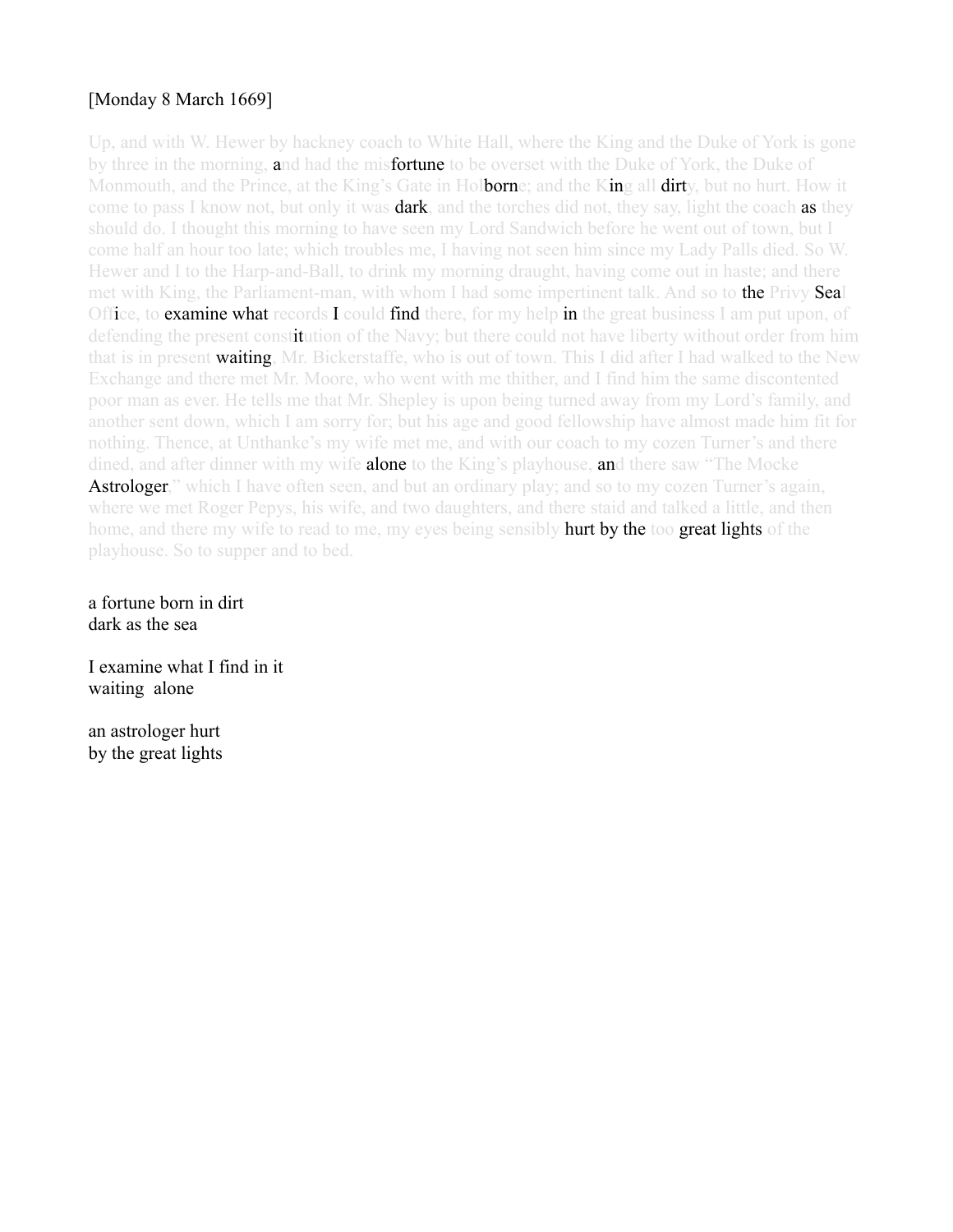# [Tuesday 9 March 1669]

Up, and to the Tower; and there find Sir W. Coventry alone, writing down his journal, which, he tells me, he now keeps of the **material things; up**on which I told him, and he is the only man I ever told it to, I think, that I kept it most strictly these eight or ten years; and I am sorry almost that I told it him, it not being necessary, nor may be convenient to have it known. Here he **showed me** the petition he had sent to the King by my Lord Keeper, which was not to desire any admittance to employment, but submitting himself therein humbly to his Majesty; but prayed the removal of his displeasure, and that he might be set free. He tells me that **my** Lord Keeper did acquaint the King with the substance of it, not shewing him the petition; who answered, that he was disposing of his employments, and when that was done, he might be led to discharge him: and this is what he expects, and what he seems to desire. But by this discourse he was pleased to take occasion to shew me and read to me his account, which he hath kept by him under his **own hand**, of all his discourse, and the King's answers to him, upon the great business of my Lord Clarendon, and how he had first moved the Duke of York with it twice, at good distance, one after another, but without success; shewing me thereby **the simplicity** and reasons of his so doing, and the manner of it; and the King's **accepting** it, telling him that he was not satisfied in his management, and did discover some dissatisfaction against him for his opposing the laying aside of my Lord Treasurer, at Oxford, which was a secret the King had not discovered. And really I was mighty proud to be privy to this great transaction, it giving me great conviction of the noble nature and ends of Sir W. Coventry in it, and considerations in general of the consequences of great men's actions, and the uncertainty of their estates, and other very serious considerations. From this to other discourse, and so to the Office, where we sat all the morning, and after dinner by coach to my cozen Turner's, thinking to have taken the young ladies to a play; but The. was let **blood** to-day; and so my wife and I towards the King's playhouse, and by the way found Betty [Turner], and Bab., and Betty Pepys staying for us; and so took them all to see "Claricilla," which do not please me almost at all, though there are some good things in it. And so to my cozen Turner's again, and there find my Lady Mordaunt, and her sister Johnson; and by and by comes in a gentleman, Mr. Overbury, a pleasant man, who plays most excellently on **the** flagelette, a little one, that sounded as low as one of mine, and mighty pretty. Hence by and by away, and with my wife, and Bab. and Betty Pepys, and W. Hewer, whom I carried all this day with me, to my cozen Stradwick's, where I have not been ever since my brother Tom died, there being some difference between my father and them, upon the account of my cozen Scott; and I was glad of this opportunity of seeing them, they being good and substantial people, and kind, and here met my cozen Roger and his wife, and my cozen Turner, and here, which I never did before, I drank **a glass**, of a pint, I believe, at one draught, of the juice of oranges, of whose peel they make comfits; and here they drink the juice as **wine**, with sugar, and it is very fine drink; but, it being new, I was doubtful whether it might not do me hurt. Having staid a while, my wife and I back, with my cozen Turner, etc., to her house, and there we took our leaves of my cozen Pepys, who goes with his wife and two daughters for Impington tomorrow. They are very good people, and people I love, and am obliged to, and shall have great pleasure in their friendship, and particularly in hers, she being an understanding and good woman. So away home, and there after signing my letters, my eyes being bad, to supper and to bed.

#### material things show me my own hand

the simplicity of it accepting or laying aside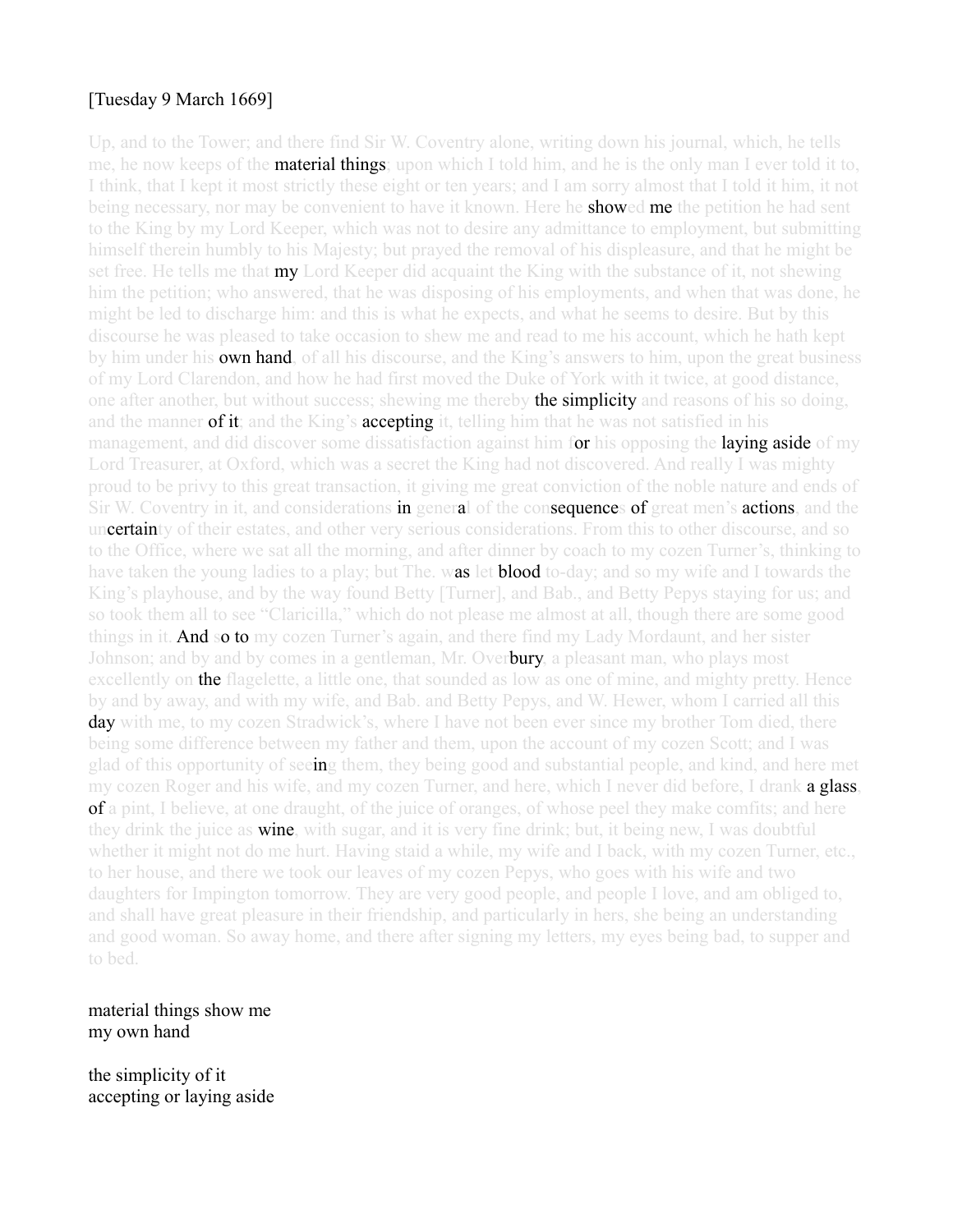in a sequence of actions certain as blood

and o to bury the day in a glass of wine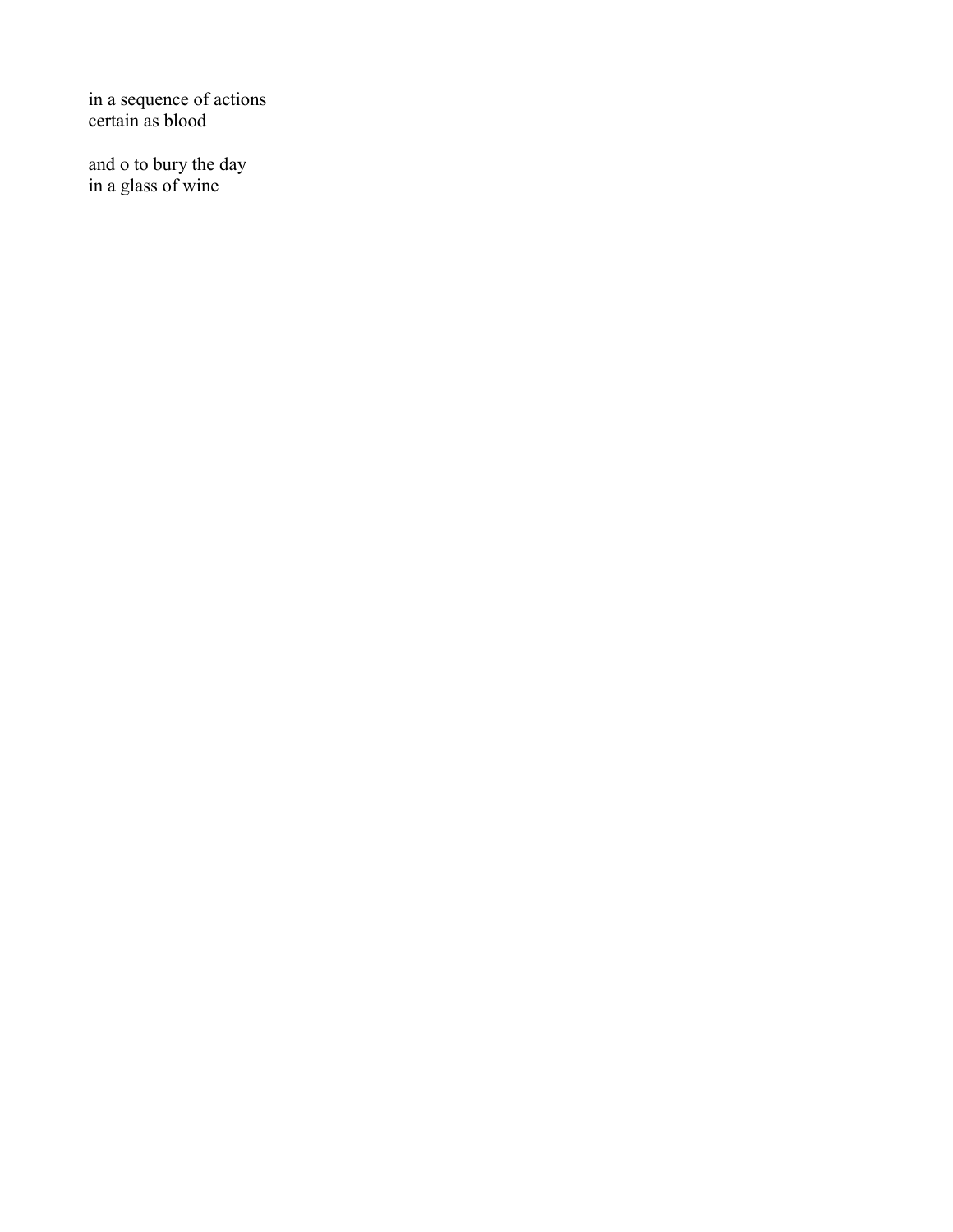#### [Wednesday 10 March 1669]

Up, and by hackney-coach to Auditor Beale's Office, in Holborne, to look for records of the Navy, but he was **out of the way**, and so forced to go next to White Hall, to the Privy **Sea**l; and, after staying a little there, then to Westminster, **where, at the** Exchequer, I met with Mr. Newport and Major Halsey; and, after doing a little business with Mr. Burges, we by water to White Hall, where I made a little stop: and so with them by coach to Temple Bar, where, at the Sugar Loaf we dined, and W. Hewer with me; and there comes a companion of theirs, Colonel Vernon, I think they called him; a merry good fellow, and one that was very plain in cursing the Duke of Buckingham, and discoursing of his designs to ruin us, and that ruin must follow his counsels, and that we are an undone people. To which the others concurred, but not so plain, but all vexed at Sir W. Coventry's being laid aside: but Vernon, he is concerned, I perceive, for my Lord Ormond's being laid aside; but their company, being **all old** cavaliers, were very pleasant to hear how they **swear** and talk. But Halsey, to my content, tells me that my Lord Duke of Albemarle says that W. Coventry being gone, nothing will be well done at the Treasury, and I believe it; but they do all talk as that Duncombe, upon some pretence or other, must follow him. Thence to Auditor Beale's, his house and office, but not to be found, and therefore to the Privy Seale at White Hall, where, with W. Hewer and Mr. Gibson, who met me at the Temple, I spent the afternoon till evening looking over the books there, and did find several things to my purpose, though few of those I designed to find, the books being kept there in no method at all. Having done there, we by water home, and there find my cozen Turner and her two daughters come to see us; and there, after talking a little, I had my coach ready, and my wife and I, they going home, we out to White Chapel to take a little ayre, though yet the dirtiness of the road do prevent most of the pleasure, which should have been from this tour. So home, and my wife to read to me till supper, and to bed.

#### an out-of-the-way sea where the port is a ruin

and we are all old swear at one another must not be found

and therefore the sea where we see the dirtiness of the road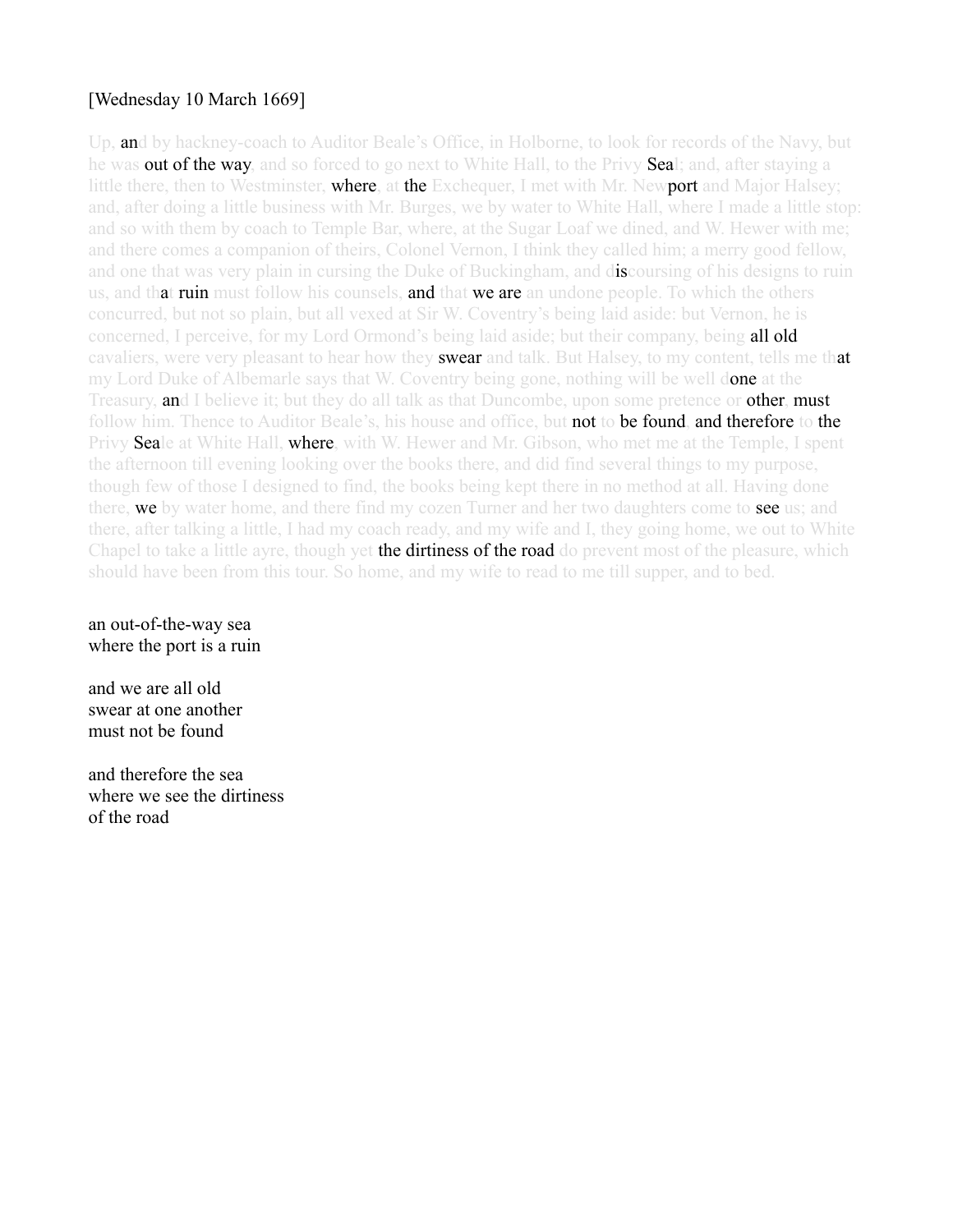## [Thursday 11 March 1669]

Up, and to Sir W. Coventry, to the Tower, where **I walked and talked** with him an hour **alone, from one** good **thing to another**: who tells me that he hears that the Commission is gone down to the King, with **a blank to** fill, for his place in the Treasury: and he believes it will be filled with one of our Treasurers of the Navy, but which he knows not, but he believes it will be Osborne. We walked down to the **Stone** Walk, which is called, it seems, my Lord of Northumberland's walk, being paved by some one of that title, that was **prisoner** there: and at the end of it, there is a piece of iron upon the wall, **with**, his **armes** upon it, **and holes** to put in a peg, **for every** turn that they make upon that walk. So away to the Office, where busy all the morning, and so to dinner, and so very busy all the afternoon, at my Office, late; and then home **tired**, to **supper**, with content with my wife, and so to bed, she pleasing me, though I dare not own it, that she hath hired a chambermaid; but she, after many commendations, told me that she had one great fault, and that was, that she was very **hands**ome, at which I made nothing, but let her go on; but many times to-night she took occasion to discourse of her handsomeness, and the danger she was in by taking her, and **that** she did doubt yet whether it would be fit for her, to take her. But I did assure her of my resolutions to have nothing to do with her maids, but in myself I was glad to have the content to have **a hands**ome one to look on.

I walk and talk alone from one thing to another a blank to be filled

a stone prisoner with arms and holes for every tired supper

and hands that have nothing to do with hands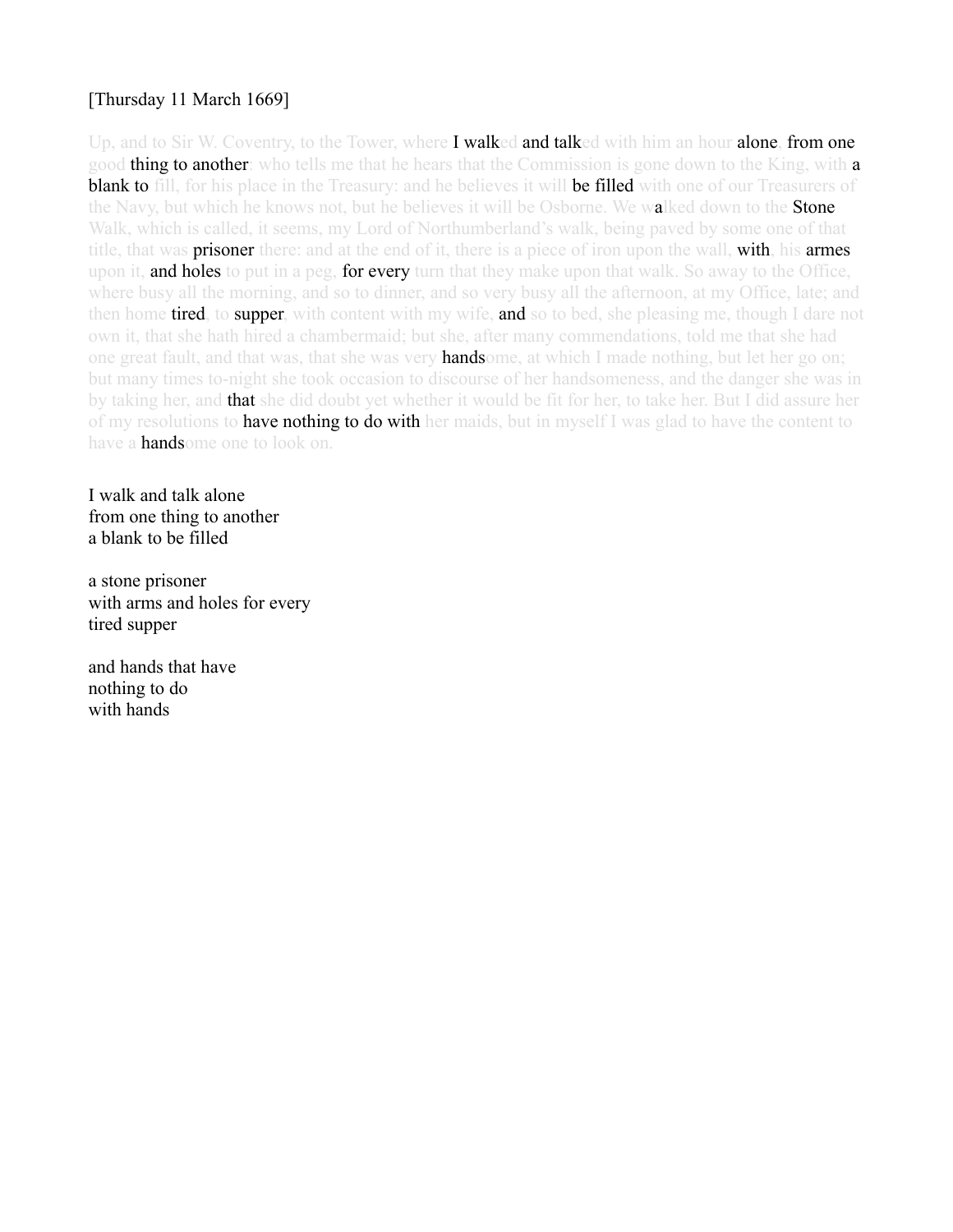#### [Friday 12 March 1669]

Up, and abroad, with my own coach, to Auditor Beale's house, and thence with W. Hewer to his Office, and there with great content spent all the morning looking over the Navy accounts of several years, and the several patents of the Treasurers, which was more than I did hope to have found there. About noon I ended there, to my great content, and giving the clerks there 20s. for their trouble, and having sent for W. Howe to me to discourse with him about the Patent Office records, wherein **I remembered** his brother to be concerned, I took him in my coach with W. Hewer and **myself towards Westminster**; and there he carried me to Nott's, **the** famous bookbinder, that bound for my Lord Chancellor's **library**; and here I did take occasion for curiosity to bespeak **a book to be bound, only that I might** have one of his binding. Thence back to Graye's Inne: and, at the next **do**or, at a cook's-shop of Howe's acquaintance, we bespoke dinner, it being now two o'clock; and in the meantime he carried us into Graye's Inne, to his chamber, where I never was before; and it is very pretty, and little, and neat, as he was always. And so, after a little stay, and looking over a book or two there, we carried a piece of my Lord **Coke** with us, and to our dinner, where, after dinner, he read at **my desire** a chapter in my Lord Coke about perjury, wherein I did learn a good deal touching oaths, and so away to the Patent Office; in Chancery Lane, where his brother Jacke, being newly broke by running in debt, and **growing** an idle rogue, he is forced to hide himself; and W. Howe do look after the Office, and here I did set a clerk to look out some things for me in their books, while W. Hewer and I to the Crowne Offices where we met with several good things that I most wanted, and did take short notes of the dockets, and so back to the Patent Office, and did the like there, and by candle-light ended. And so home, where, thinking to meet my wife with content, after my pains all this day, I find her in her closet, alone, in the dark, in a hot fit of railing against me, upon some news she has this **day** heard of Deb.'s living very fine, and with black spots, and speaking ill words of her mistress, which with good reason might vex her; and the baggage is to blame, but, God knows, **I know** nothing of her, nor **what** she do, nor what becomes of her, though God knows that my **devil** that **is within me** do wish that I could. Yet God I hope will prevent me therein, for I dare not trust myself with it if I should know it; but, what with **my** high words, and slighting it, and then serious, I did at last bring her to very good and kind terms, poor **heart**! and I was heartily glad of it, for I do see there is no man can be happier than myself, if I will, with her. But in her fit she did tell me what **vexed me all** the **night**, that this had put her upon **putting off** her handsome maid and hiring another that was full of the **small** pox, which did mightily vex me, though I said nothing, and do still. So down to supper, and she to read to me, and then with all possible **kindness** to bed.

I remember myself in the library a book to be bound

only I might do a little coke my desire growing into ice

like light on a dark day I know what devil is within me

for my heart vexed me all night putting off some small possible kindness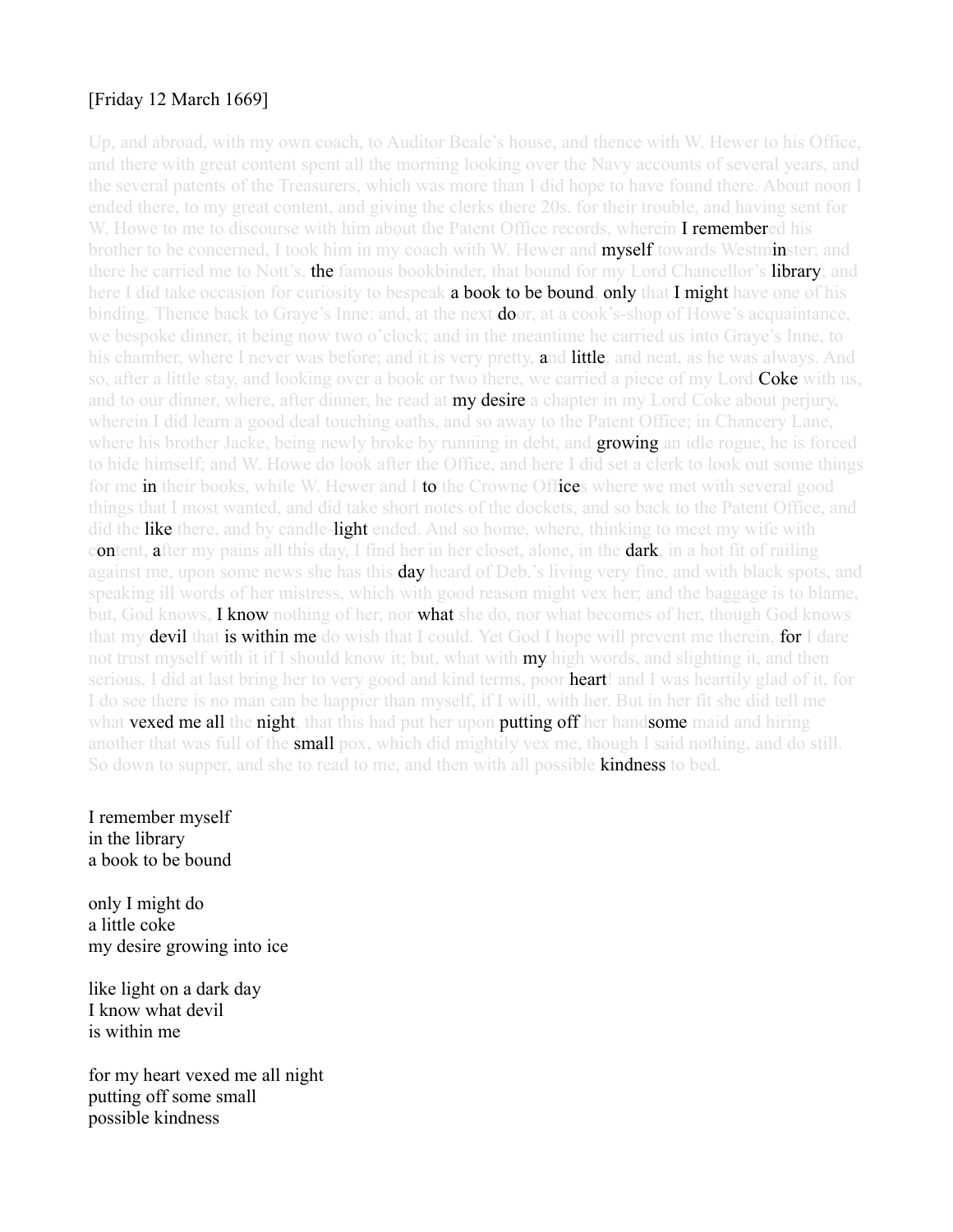# [Saturday 13 March 1669]

Up, and to the Tower, to see Sir W. Coventry, and with him talking of business of the Navy, all alone, an hour, he taking physic. And so away to the Office, where all the morning, and then home to dinner, with my people, and so to the Office again, and there all the afternoon till night, when comes, by mistake, my cozen Turner, and her two daughters, which love such freaks, to eat some anchovies and ham of bacon with me, instead of **noon**, at dinner, **when I expected** them. But, however, I had done my **business** before they come, and so was in good humour enough to be with them, and so home to them to supper, and pretty merry, being pleased to see Betty Turner, which hath something mighty pretty. **But** that which put me in good humour, both at noon and night, is the fancy that  $I$  am this day made a Captain of one of the King's ships, Mr. Wren having this day sent me, the Duke of York's commission to be Captain of "The Jerzy," in order to my being of a Court-martiall for examining the loss of "The Defyance," and other things; which do give me occasion of much mirth, and may be of some use to me, at least I shall get a little money by it for the time I have it; it being designed that I must really be a Captain to be able to sit in this Court. They staid till about eight at night, and then away, and my wife to read to me, and then to bed in mighty good humour, but for my eyes.

night comes at noon when I expected business

but I am made captain of the ship of loss

so at least I shall get a little money by it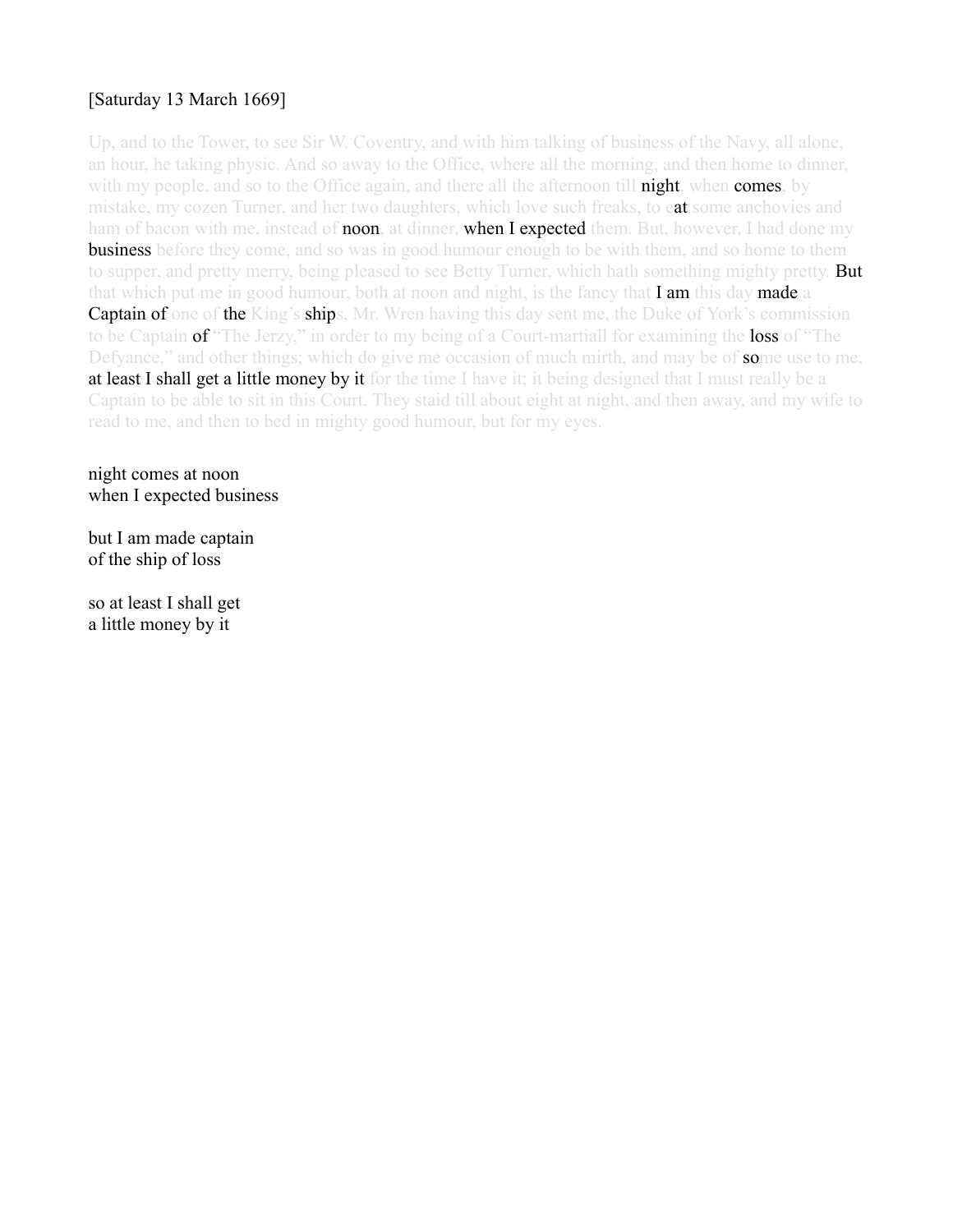## [Sunday 14 March 1669]

(Lord's day). Up, and to my office with Tom, whom I made to read to me the books of Propositions in **the time of** the Grand Commission, which I did read a good part of before church, and then with my wife to church, where I did see my milliner's wife come again, which pleased me; but I durst not be seen to mind her for fear of my wife's seeing me, though the woman I did never speak twenty **words to**, and that but only in her husband's shop. But so fearful I am of discontenting my wife, or giving her cause of jealousy. But here **we** heard a most excellent **good** sermon of Mr. Gifford's, upon the righteousness of Scribes and Pharisees. So **home** to dinner and to work again, and so till dinner, where W. **How**e come and dined with me, and **staid** and read **in my** Lord Cooke upon his chapter of perjury again, which pleased me, and so parted, and I to my office, and there made an end of the **books** of Propositions, which did please me mightily to hear read, they being excellently writ and much to the purpose, and yet so as I think I shall make good use of his defence of our present constitution. About four o'clock took coach to visit my cozen Turner, and I out with her to make a visit, but the lady she went to see was abroad. So back and to talk with her and her daughters, and then home, and she and I to walk in the garden, the first time this year, **the weather** being mighty temperate; and then I to write down my Journall for the last week, my eyes being very bad, and therefore I forced to find a way to use by turns with my tube, one after another, and so home to supper and to bed. Before I went from my office this night I did tell Tom my resolution not **to** keep him after Jane was gone, but shall do well by him, which pleases him; and I think he will presently marry her, and go away out of my house with her.

in the time of words an earful of discontent

we go home and to work again how staid

in my books the weather turns to ink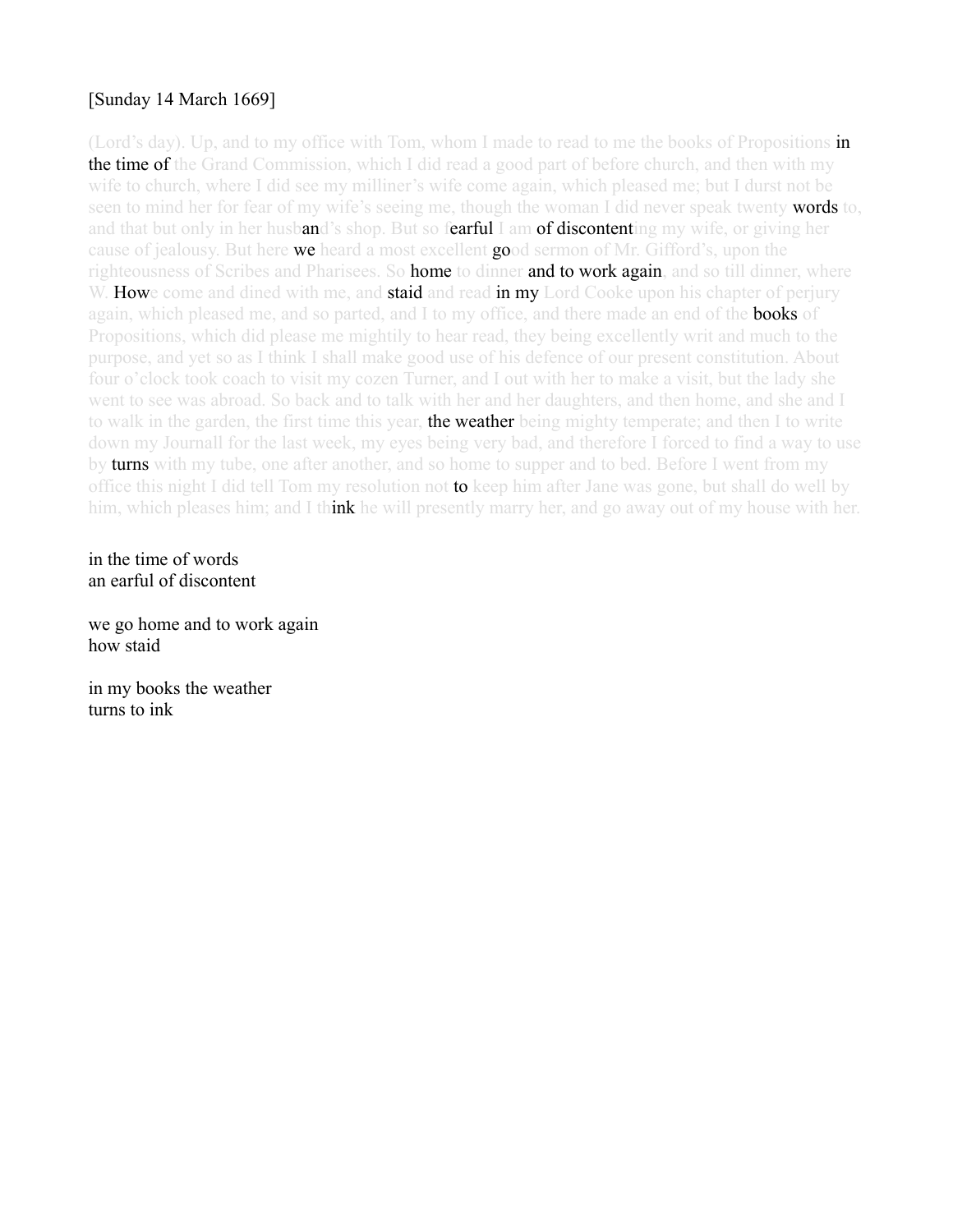# [Monday 15 March 1669]

Up, and by water with W. Hewer to the Temple; and thence to the **Roll**s, where I made inquiry for several rolls, and was soon informed in the manner of it: and so spent **the whole morning** with W. Hewer, he taking little notes in short-hand, while I hired a clerk there to read to me about twelve or more several rolls which I did call for: and it was great pleasure to me to see the method wherein their rolls are kept; that when the Master of the Office, one Mr. Case, do call for them, who is a man that I have heretofore known by coming to my Lord of Sandwich's, he did most readily turn to them. At noon they shut up; and W. Hewer and I did walk to the Cocke, at the end of Suffolke Streete, where I never was, a great ordinary, mightily cried up, and there bespoke a pullett; which while dressing, he and I walked **into** St. James's Park, and thence back, and dined very handsome, with **a** good **soup**, and a pullet, for 4s. 6d, the whole. Thence **back** to the Rolls, and did a little more business: and so by **water to** White Hall, whither. I went to speak with Mr. Williamson, that if he hath any papers relating to the Navy I might see them, which he promises me: and so by **water** home, with great content for **what I** have this day found, having got almost as much as I desire of the history of the Navy, from 1618 to 1642, when the King and Parliament fell out. So home, and did get my wife to read, and so to supper and to bed.

I roll the whole morning into a soup

backwater to whitewater

what I have is almost as much as I desire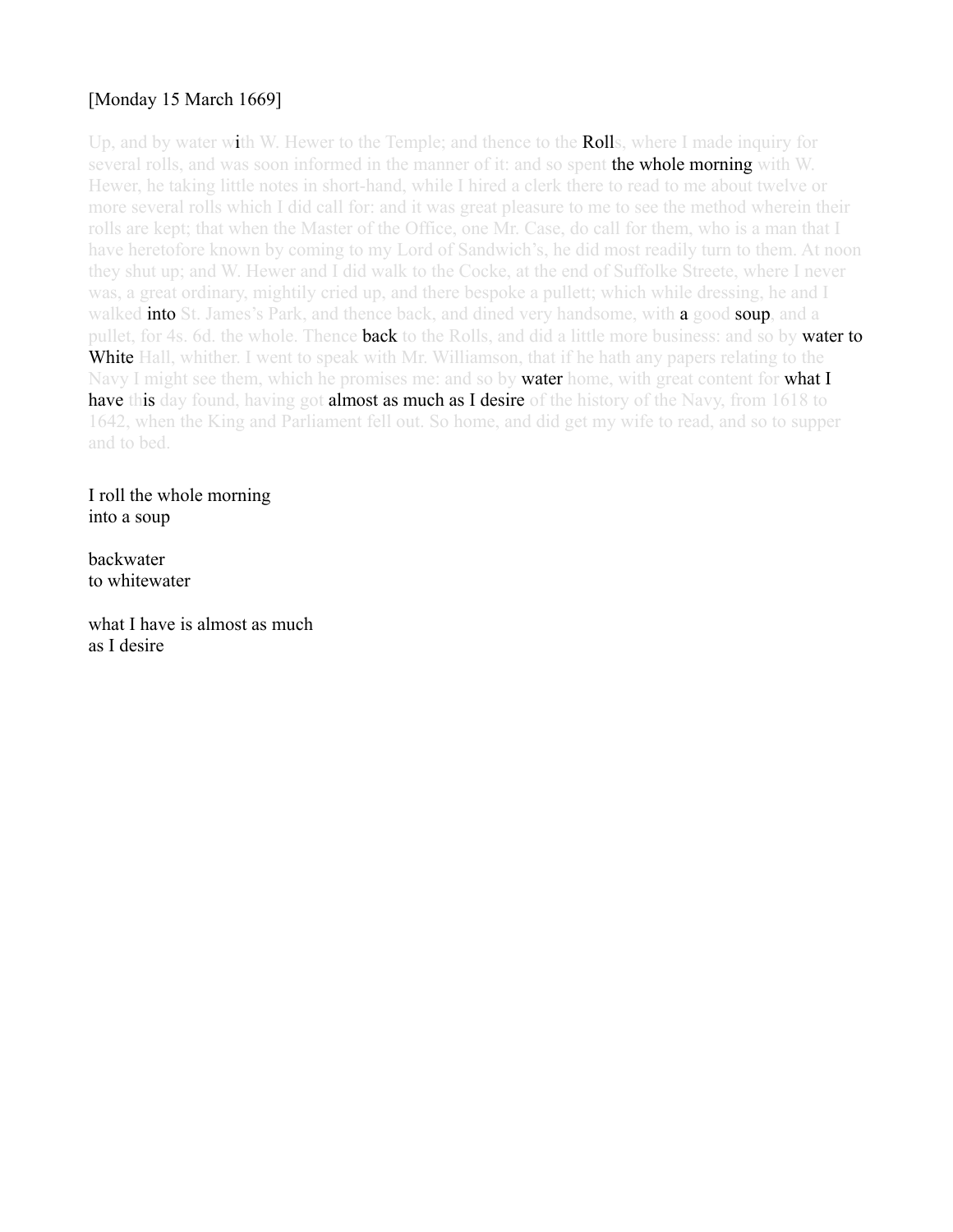# [Tuesday 16 March 1669]

Up, and to the office, after having visited Sir W. Coventry at the Tower, and walked with him upon the **Stone** Walk, alone, till other company come to him, and had very good discourse with him. At noon **home**, where my wife and Jane gone abroad, and Tom, in order to their buying of things **for** their wedding, which, upon my discourse the last night, is now resolved to be done, upon the 26th of this month, the day of my **solemnity** for my cutting of **the stone**, when my cozen Turner **must be** with us. My wife, therefore, not at dinner; and comes to me Mr. Evelyn of Deptford, a worthy good man, and dined with me, but a bad dinner; who is grieved for, and speaks **openly to** me his thoughts of the **time**s, and our ruin approaching; and all by the folly of the King. His business to me was about some ground of his, at Deptford, next to the King's yard: and after dinner we parted. My sister Michell coming also this day to see us, whom I left there, and I away down by water **with** W. Hewer to Woolwich, where I have **no**t been I think more than a year or two, and here I saw, but did not go on board, my ship "The Jerzy," she lying at the wharf under repair. But my business was to speak with Ackworth, about some old things and passages in the Navy, for my information therein, in order to my great business now of stating the history of the Navy. This I did; and upon the whole do find that the late times, in all their management, were not more husbandly than we; and other things of good content to me. His wife was sick, and so I could not see her. Thence, after seeing Mr. Sheldon, I to Greenwich by water, and there landed at the King's house, which goes on **slow**, but is very pretty. I to the Park, there to see the prospect of the hill, to judge of Dancre's picture, which he hath made thereof for me: and I do like it very well: and it is a very pretty place. Thence to Deptford, but staid not, Uthwayte being out of the way: and so home, and then to the **Ship** Tavern, Morrice's, and staid till W. Hewer fetched his uncle Blackburne by appointment to me, to discourse of the business of the Navy in the late times; and he did do it, by giving me a most exact account in writing, of the several turns in the Admiralty and Navy, of the persons employed therein, from the beginning of the King's leaving the Parliament, to his Son's coming in, to my great content; and now I am fully informed in all I at present desire. We fell to other talk; and I find by him that the Bishops must certainly fall, and their hierarchy; these people have got so much ground upon the King and kingdom as is not to be got again from them: and the Bishops do well deserve it. But it is all the talk, I find, that Dr. Wilkins, my friend, the Bishop **of** Chester, shall be removed to Winchester, and be Lord Treasurer. Though this be **foolis**h talk, yet I do gather that he is a mighty rising man, as being a Latitudinarian, and the Duke of Buckingham his great friend. Here we staid talking till 10 at night, where I did never drink before since this man come to the house, though for his pretty wife's sake I do fetch my wine from this, whom I could not nevertheless get para see tonight, though her husband did seem to call for her. So parted here and I home, and to supper and to bed.

#### the stone is no home for solemnity

the stone must be open to time and ruin

approaching the ground with no earhole

green and slow like a ship of fools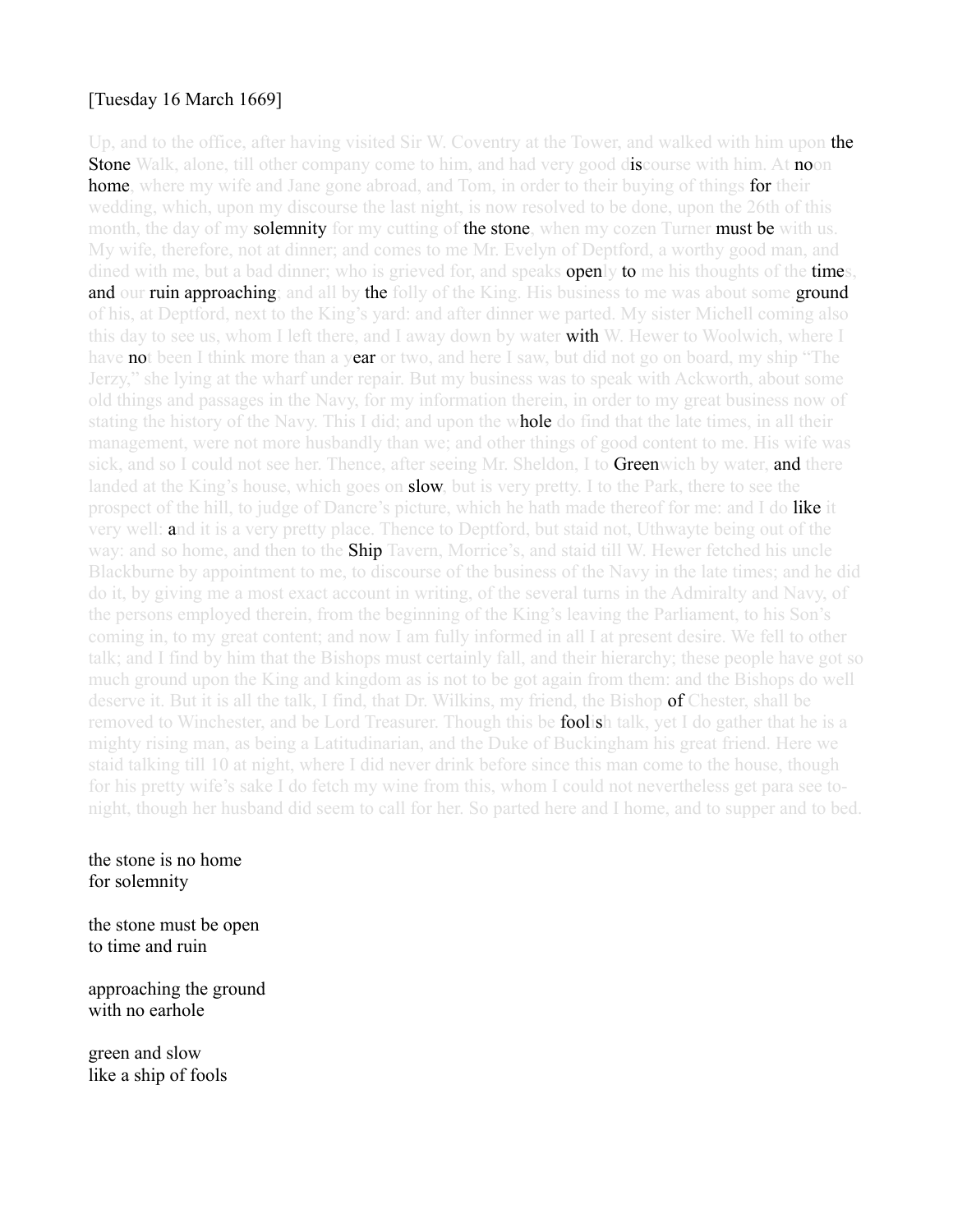# [Wednesday 17 March 1669]

Up, and by water to see Mr. Wren, and then Mr. Williamson, who did shew me the very original bookes of propositions made by the Commissioners for the Navy, in 1618, to my great content; but no other Navy papers he could now shew me. Thence to Westminster by water and to the Hall, where Mrs. Michell do surprize me with the news that **Doll** Lane is suddenly brought to bed at her sister's lodging, and gives it out that she **is married**, but there is no such thing certainly, she never mentioning it before, but I have cause to rejoice that I have not seen her a great while, she having several times desired my company, but I doubt to an evil end. Thence to the Exchequer, where W. Hewer come to me, and after a little business did go by water home, and there dined, and took my wife by a hackney to the **King**'s playhouse, and saw "The Coxcomb," the first time acted, but **an old play**, and a silly one, being **acted** only by the young people. Here met cozen Turner and The. So parted there from them, and home by coach and to my letters at the office, where pretty late, and so to supper and to bed.

a paper doll is married to an evil king

an old play acted only by the young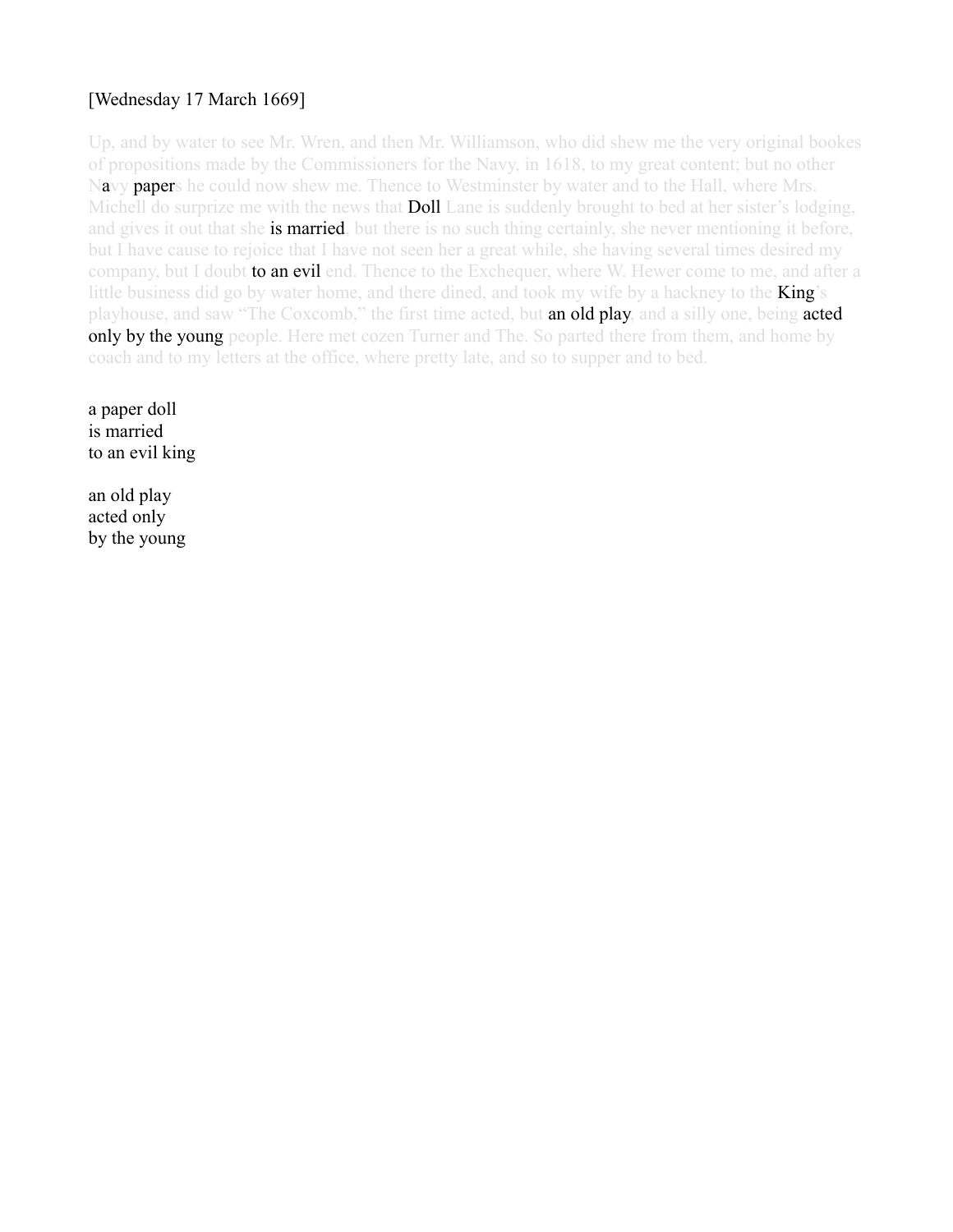# [Thursday 18 March 1669]

Up, and to see Sir W. Coventry, and walked with him a good while in the Stone Walk: and brave discourse about my Lord Chancellor, and his ill managements and mistakes, and several things of the Navy, and thence to the office, where we sat all the morning, and so home to dinner, where my wife **might**y finely dressed, by a maid that she hath **taken**, and is to come to her when Jane goes; and the same she the other day told me of, to be so handsome. I therefore longed to see her, but did not till after dinner, that my wife and I going by coach, she went with **us** to Holborne, where we set her down. She is a mighty proper maid, and pretty comely, but so so; but hath a most pleasing tone of voice, and speaks handsomely, but hath most great hands, and I believe ugly; but very well dressed, and good clothes, and the maid I believe will please me well enough. Thence to visit Ned Pickering and his lady, and Creed and his wife, but the **for**mer abroad, and the latter out of town, gone to my Lady Pickering's in Northamptonshire, upon occasion of the late death of their brother, Oliver Pickering, a youth, that is dead of the smallpox. So my wife and I to Dancre's to see the pictures; and thence to Hyde Park, the first time we were there this year, or ever in our own coach, where with mighty pride rode up and down, and many coaches there; and I thought our horses and coach as pretty as any there, and observed so to be by others. Here staid till night, and so home, and to the office, where busy late, and so home to supper and to bed, with great content, but much business in **my head** of the office, which troubles me.

a coven in stone might take us for dead

and we in our ownwhere might ache to be by others

till night and ice and so home to my head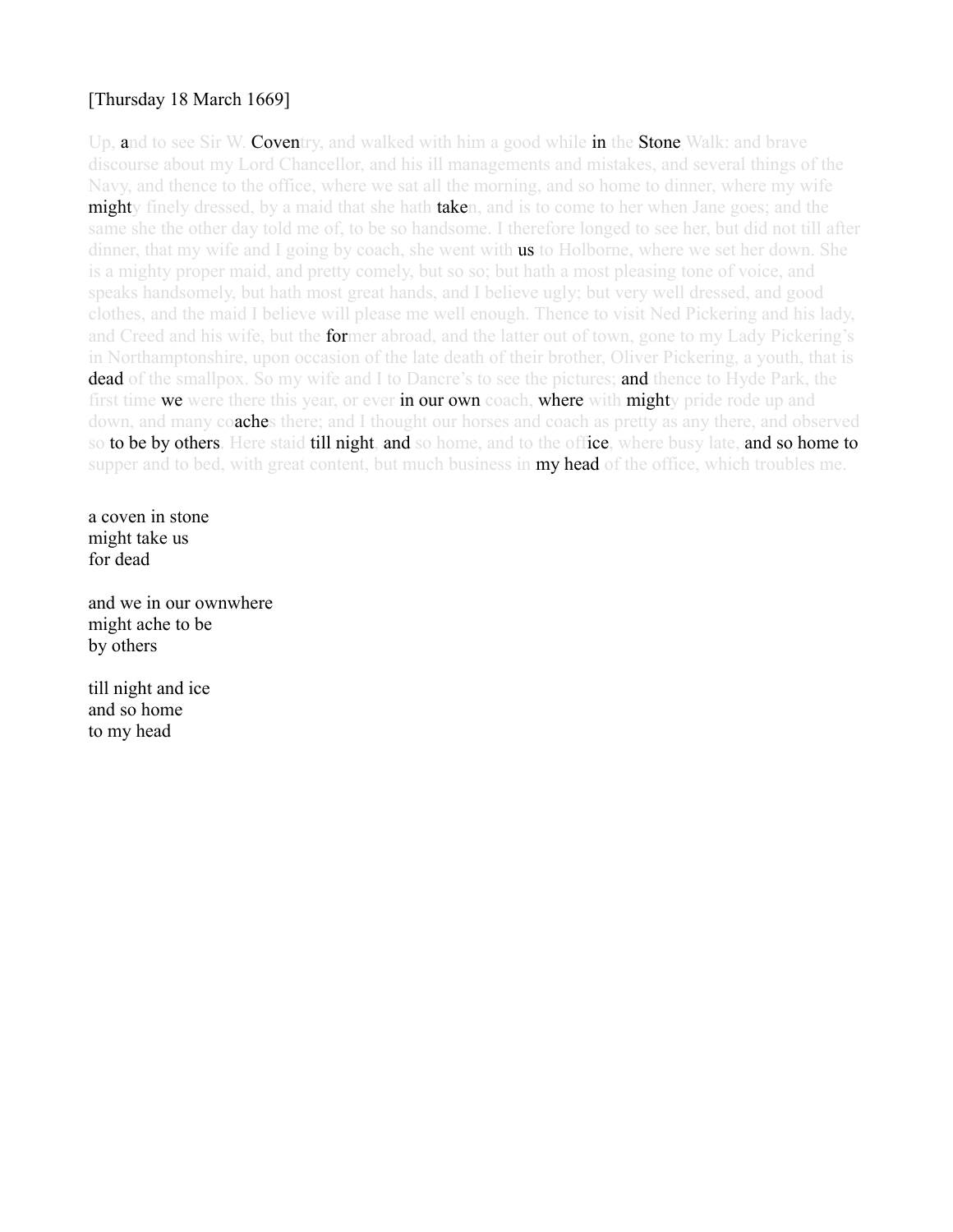#### [Friday 19 March 1669]

Up, and by water to White Hall, there to the Lords of the Treasury, and did some business, and here Sir Thomas Clifford did speak to me, as desirous that I would some time come and confer with him about the Navy, which I am glad of, but will take the direction of the Duke of York before I do it, though  $I$ **would** be glad to do something to secure myself, if I could, in my employment. Thence to the plaisterer's, and took my face, and my Lord Duke of Albemarle's, home with me by coach, they being done to my mind; and mighty glad I am of understanding this way of having the pictures of any friends. At home to dinner, where Mr. Sheres dined with us, but after dinner I left him and my wife, and with Commissioner Middleton and Kempthorne to a Court-martiall, to which, by virtue of my late Captainship, I am called, the first I was ever at; where many Commanders, and Kempthorne president. Here was tried **a** difference between Sir L. Van Hemskirke, the Dutch **Captain** who commands "The Nonsuch," built by his direction, and his Lieutenant; a **drunk**en kind of silly business. We ordered the Lieutenant to ask him pardon, and have resolved to lay before the Duke of York what concerns the Captain, which was striking of his Lieutenant and challenging him to fight, which comes not within any article of the laws martiall. But upon discourse the other day with Sir W. Coventry, I did advise Middleton, and he and I did forbear to give judgment, but after the debate did withdraw into another cabin, the Court being held in one of the yachts, which was on purpose brought up over against St. Katharine's, it being to be feared that this precedent of our being made Captains, in order to the trying of the loss of "The Defyance," wherein we are the proper persons to enquire into the want of instructions while **ships** do lie in harbour, evil use might be hereafter made of the precedent by putting the Duke of Buckingham, or any of these rude fellows that now are uppermost, to make packed Courts, by **Captain**s made on purpose to serve their turns. The other cause was of the loss of "The Providence" at Tangier, where the Captain's being by chance **on shore** may prove very **in**convenient to him, for example's sake, though **the** man be a good man, and one whom, for Nor**wood's** sake, I **would** be kind to; but I will **not** offer any thing to the excusing such a miscarriage. He is at present **confined**, till he can bring better proofs on his behalf of the reasons of his being on shore. So Middleton and I away to the Office; and there I late busy, making my people, as I have done lately, to read Mr. Holland's Discourse of the Navy, and **what other thin**gs I can get to inform me fully in all; and here late, about eight at **night, comes** Mr. Wren to me, who had been at the Tower to Coventry. He come only to see how matters go, and tells me, as a secret, that last night the Duke of York's closet was **broken open**, and his cabinets, and shut again, one of them that the rogue that did it hath left plate and a watch behind him, and therefore they fear that it was only for papers, which looks like a very malicious business in design, to hurt the Duke of York; but they cannot know that till the Duke of York comes to town about the papers, and therefore make no words of it. He gone, I to work again, and then to supper at home, and to bed.

I would cure myself if I could face my thorn

a captain drunk in his cabin over the loss of a ship

a captain on shore in the woods would not sing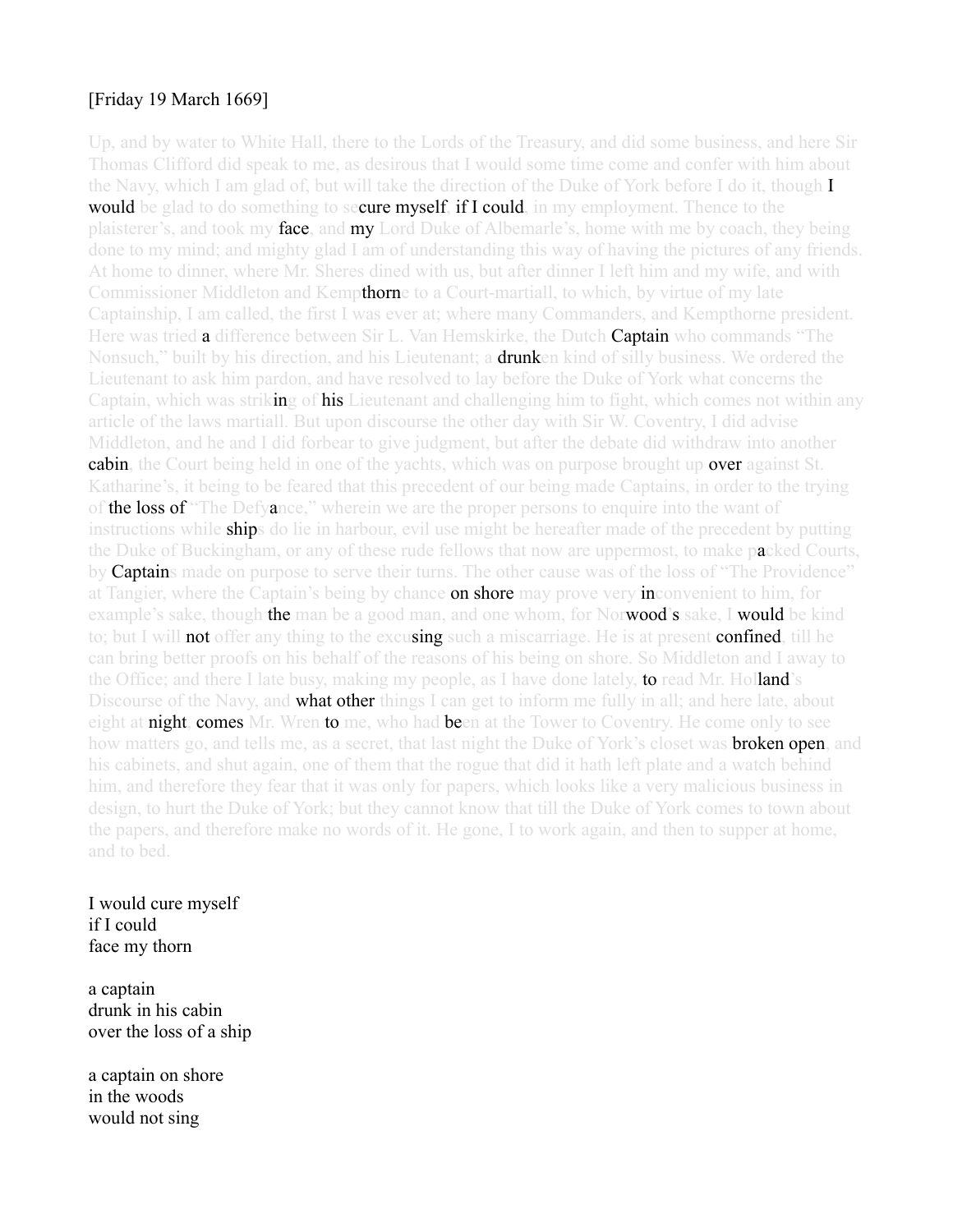confined to land what other night comes to be broken open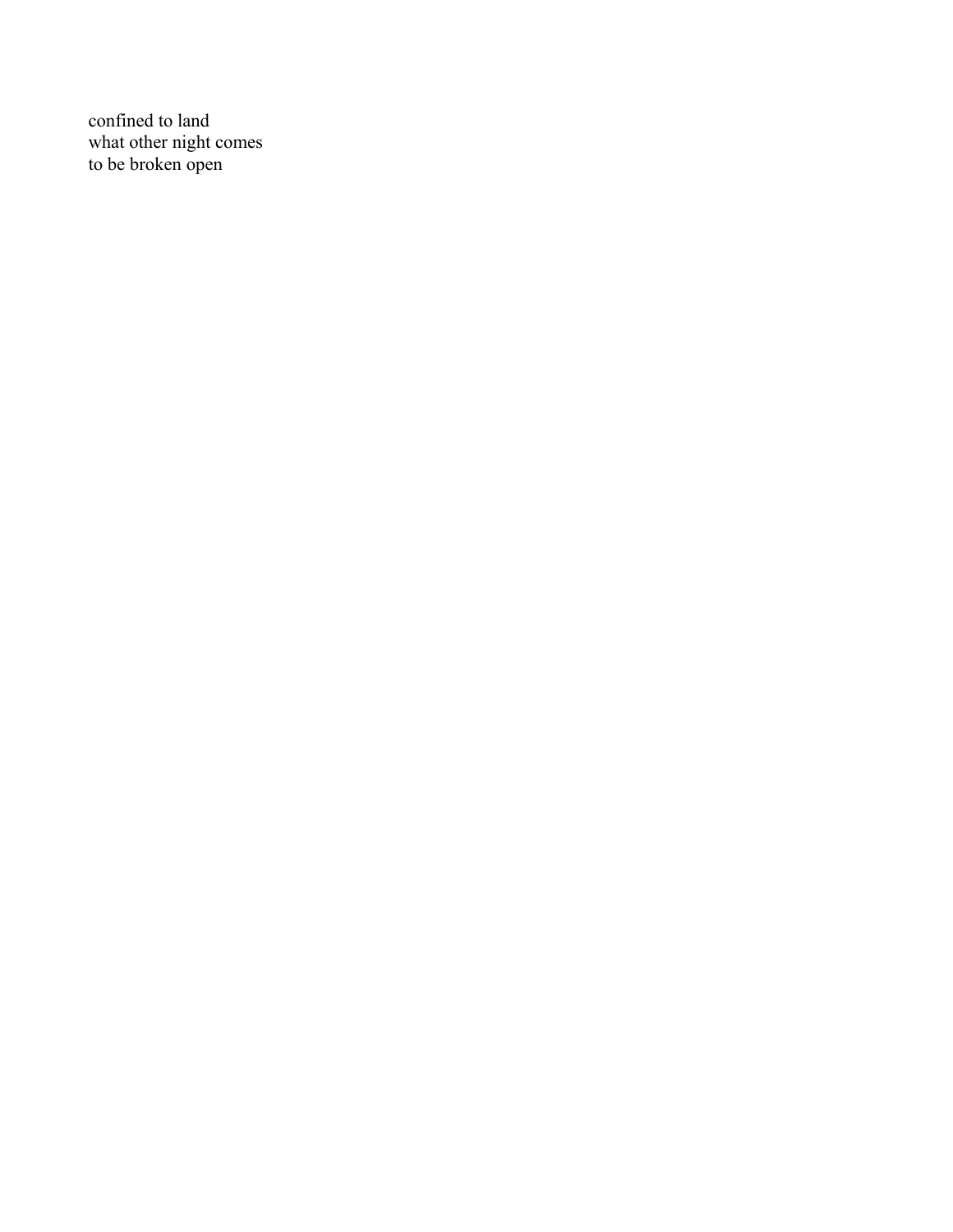# [Saturday 20 March 1669]

Up, and to the Tower, to W. Coventry, and there walked with him alone, on the Stone Walk, till company come to him; and there about the business of the Navy discoursed with him, and about my Lord Chancellor and Treasurer; that they were against the war at first, declaring, as wise men and **state** smen, at first to the King, that they thought it fit to have a **war** with them at some time or other, but that it ought not to be till we found the Crowns of Spain and France together by the eares, the want of which did ruin our **war**. But then he told me that, a great deal before the war, my Lord Chancellor did speak of a **war** with some **heat**, as a thing to be desired, and did it upon a belief that he could with his speeches make the Parliament give what money he pleased, and do what he would, or would make the King desire; but he found himself soon deceived of the Parliament, they having a long time before his removal been cloved with his speeches and good words, and were come to **hate** him. Sir W. Coventry did tell me it, as the wisest thing that ever was said to the King by any statesman of his time, and it was by my Lord Treasurer that is dead, whom, I find, he takes for a very great statesman — that when the King did shew himself forward for passing the Act of Indemnity, he did advise the King that he would hold his hand in doing it, till he had got his power restored, that had been diminished by the late times, and his revenue settled in such a manner as he might depend on himself, without resting upon Parliaments, — and then pass it. But my Lord Chancellor, who thought he could have the command of Parliaments for ever, because for the King's sake they were awhile willing to grant all the King desired, did press for its being done; and so it was, and the King from that time able to do nothing with the Parliament almost.

Thence to the office, where sat all the forenoon, and then home to dinner, and so to the office, where late busy, and so home, mightily pleased with the **news** brought me to-night, that the King and Duke of York are come back this afternoon, and no sooner come, but a **warrant** was sent to the Tower for the releasing Sir W. Coventry; which do put me in some hopes that there may be, in this absence, some accommodation made between the Duke of York and the Duke of Buckingham and; Arlington. So home, to supper, and to bed.

lone stone war

state fit war own pain war old ore war Lord Chance war heat hate war

news night war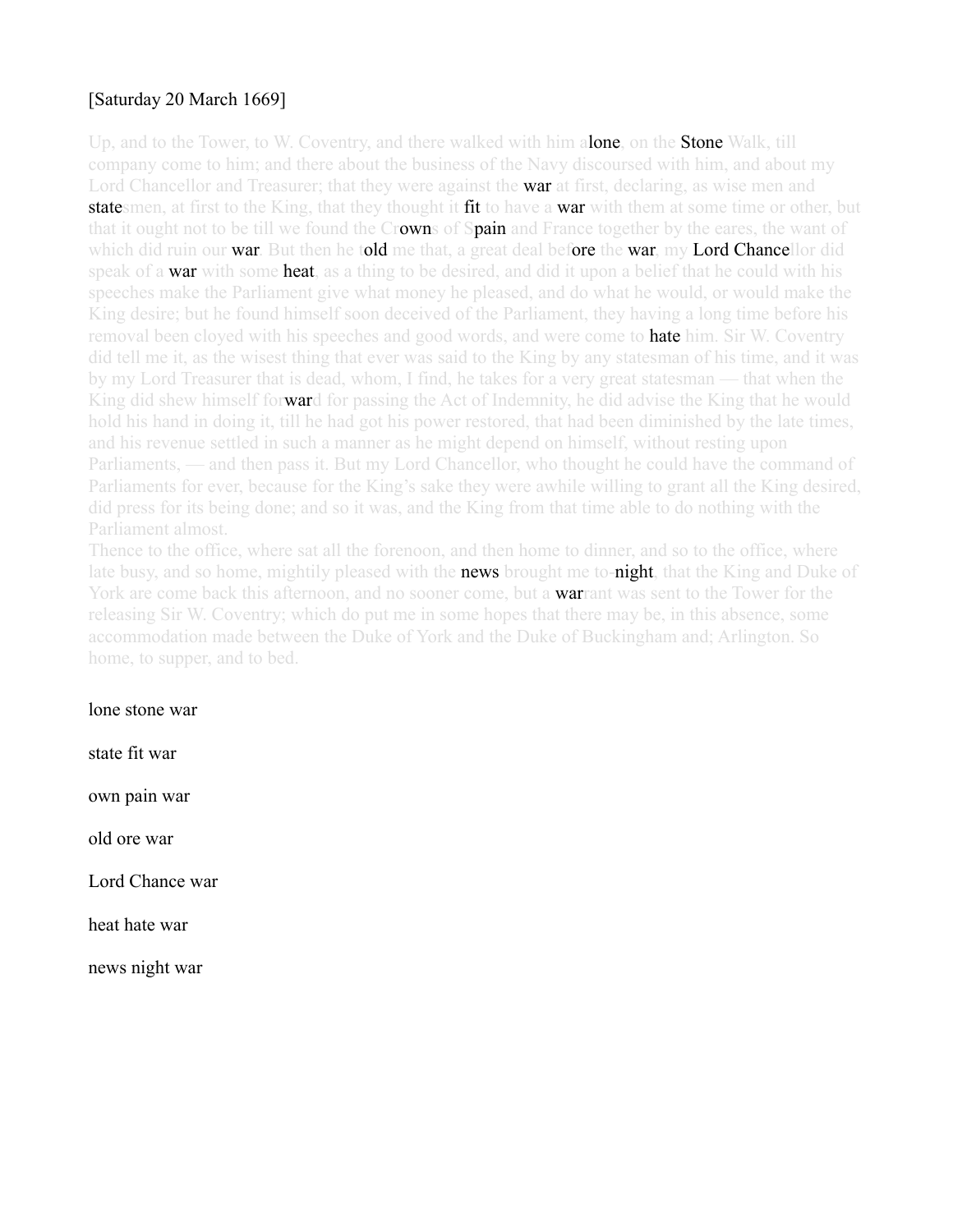# [Sunday 21 March 1669]

(Lord's day). Up, and by water over to Southwarke; and then, not getting a boat, I forced to walk to Stangate; and so over to White Hall, in a scull; where up to the Duke of York's dressing-room, and there met Harry Saville, and understand that Sir W. Coventry is come to his house last night. I understand by Mr. Wren that his friends having, by Secretary Trevor and my Lord Keeper, applied to the King upon his first coming home, and a promise made that he should be discharged this day, my Lord Arlington did anticipate them, by sending a warrant presently for his discharge which looks a little like kindness, or a desire of it; which God send! though I fear the contrary: however, my heart is glad that he is out.

Thence up and down the House. Met with Mr. May, who tells me the story of his being put by Sir John Denham's place, of Surveyor of the **King**'s Works, who it seems, is lately **dead**, by the unkindness of the Duke Buckingham, who hath brought in Dr. Wren: though, he tells me, he hath been his servant for twenty years together in **all his** wants and dangers, saving him from want of **bread** by his care and **management**, and with a promise of having his help in his advancement, and an engagement under his hand for 1000l, not yet paid, and yet the Duke of Buckingham so ungrateful as to put him by: which is an ill thing, though Dr. Wren is a worthy man. But he tells me that the King is kind to him, and hath promised him a pension of 300l. a-year **out of the Work**s; which will be of more content to him than the place, which, under their present wants of money, is a place that disobliges most people, being not able to do what they desire to their lodgings.

Here meeting with Sir H. Cholmly and Povy, that tell me that my Lord Middleton is resolved in the Cabal that he shall not go to Tangier; and that Sir Edward Harlow [Harley], whom I know not, is propounded to go, who was Governor of Dunkirke, and, they say, a most worthy brave man, which I shall be very glad of.

So by water (H. Russell coming for me) home to dinner, where W. Howe comes to dine with me; and after dinner propounds to me my lending him 5001, to help him to purchase a place — the Master of the Patent Office, of Sir Richard Piggott. I did give him a civil answer, but shall think twice of it; and the more, because of the changes we are **like** to have in the Navy, which will not make it fit for me to divide the little I have left more than I have done, God knowing what my condition is, I having not attended, and now not being able to examine what my state is, of my accounts, and being in the world, which troubles me mightily.

He gone, I to the office to enter my journall for a week.

News is lately come of the Algerines taking 3000l. in money, out of one of our Company's East India ships, outward bound, which will certainly make the war last; which I am sorry for, being so poor as we are, and broken in pieces.

At night my wife to read to me, and then to supper, where Pelling comes to see and sup with us, and I find that he is assisting my wife in getting a licence to our young people to be married this Lent, which is resolved shall be done upon Friday next, my great day, or feast, for my being cut of the stone. So after supper to bed, my eyes being very bad.

an ark in a white room like the heart in a king

dead for all his anger bread

and management so ungrateful as to put a wren out of work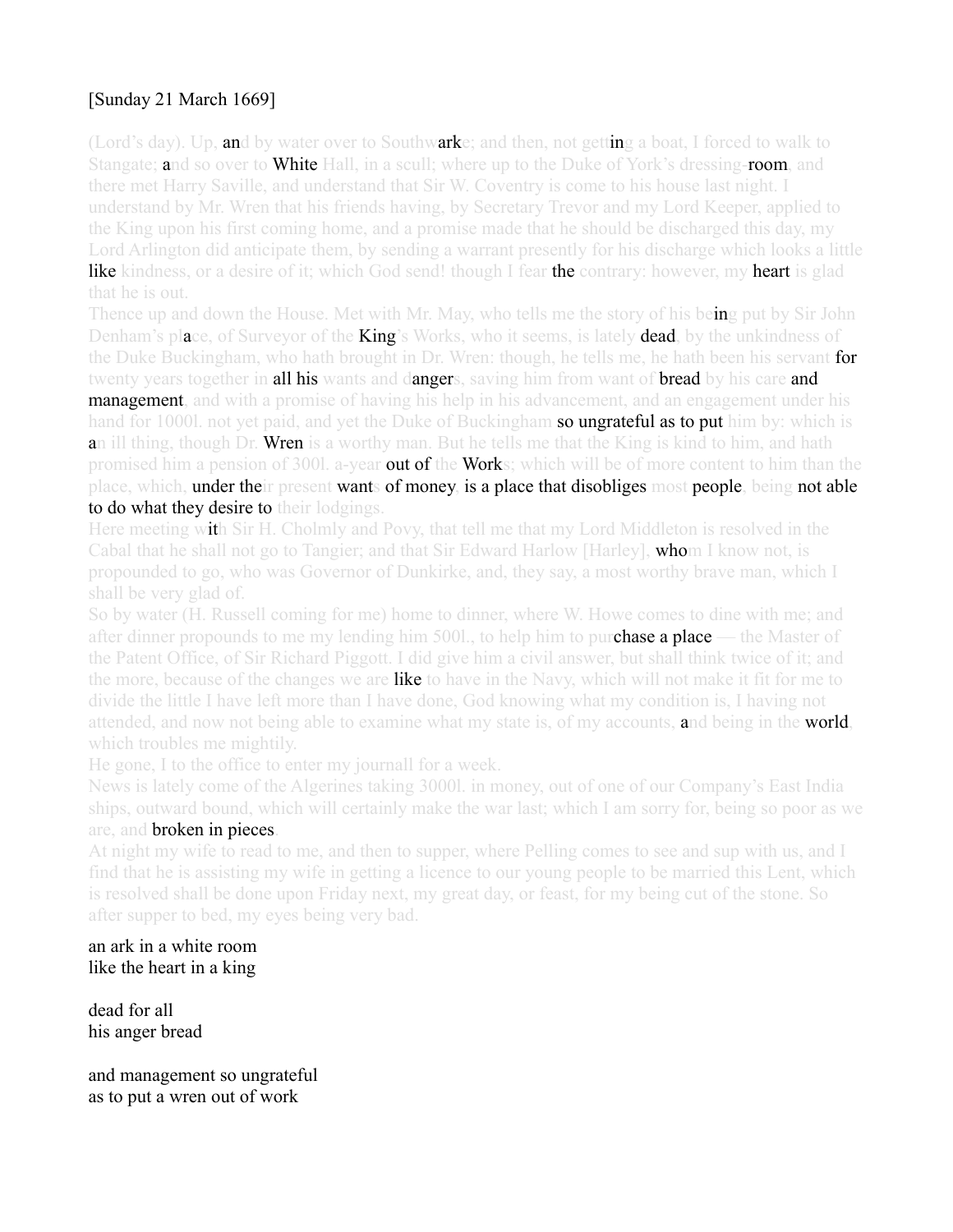under the want of money is a place that disobliges

people not able to do what they desire to it

who chase a place like a world broken in pieces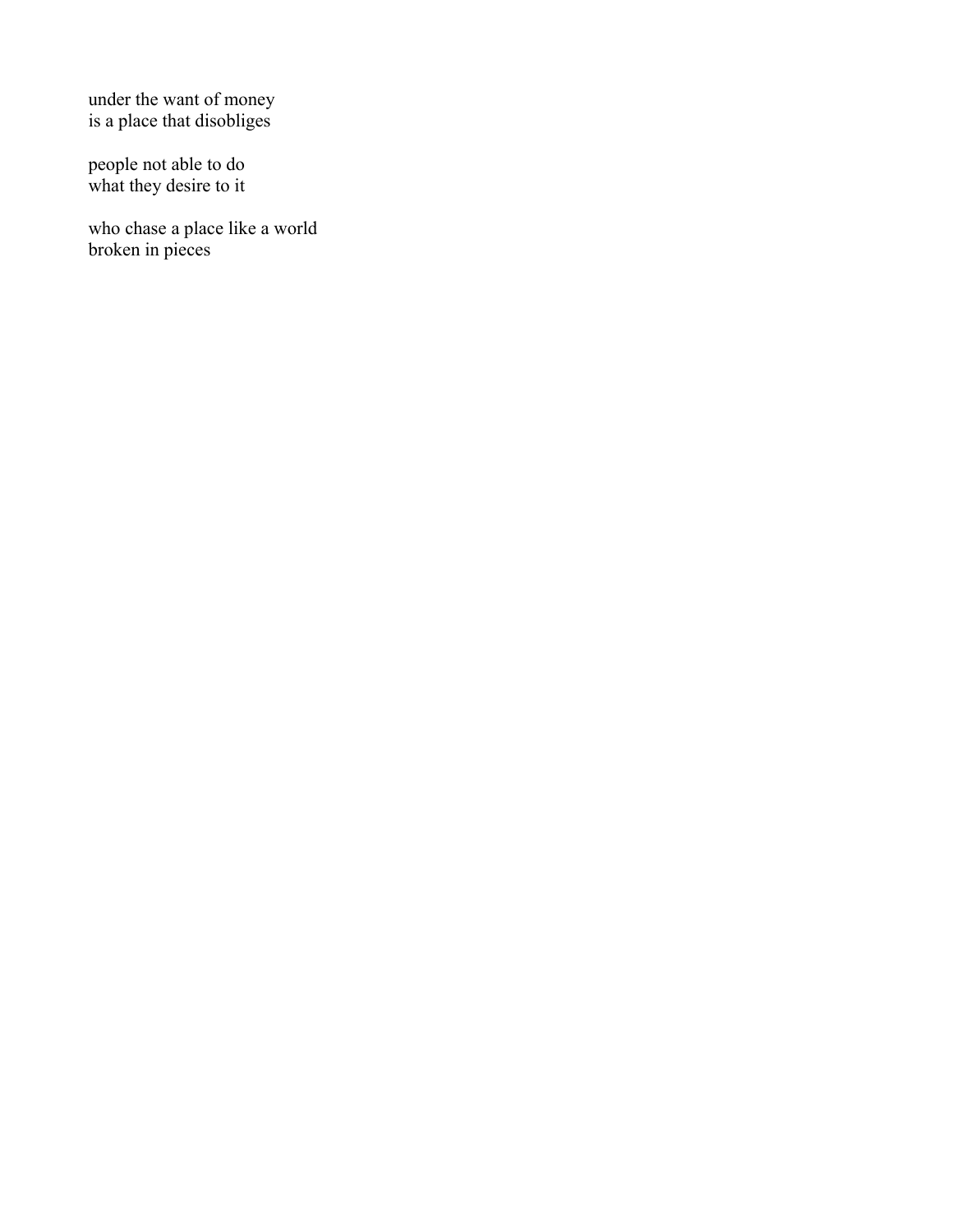## [Monday 22 March 1669]

Up, and by water, with W. Hewer, to White Hall, there to attend the Lords of the Treasury; but, before they sat, I did make a step to see Sir W. Coventry at his house, where, I bless God! he is come again; but in my way I met him, and so he took me into his coach and carried me to White Hall, and there set me down where he ought not — at least, he hath not yet leave to come, nor hath thought fit to **ask** it, hearing that Henry Saville is not only denied to **kiss** the King's hand, but the King, being asked it by the Duke of York, did deny it, and directed that the Duke shall not receive him, **to wait** upon him in his chamber, **till further orders**. Sir W. Coventry told me that **he** was going to visit Sir John Trevor, **who** hath been kind to him; and he shewed me a long list of all his friends that he **must** this week make visits to, that **come** to visit him in the Tower; and seems mighty well satisfied with his being out of business, but I **hope** he will not long be so; at least, I do believe that all must **go to wrack** if the King do not come to see the want of such a servant. Thence to the Treasury-Chamber, and there all the morning to my great grief, put to do Sir G. Downing's work of dividing the Customes for this year, between the Navy, the Ordnance and Tangier: but it did so trouble my eyes, that I had rather have given 20l. than have had it to do; but I did thereby oblige Sir Thomas Clifford and Sir J. Duncombe, and so am glad of the opportunity to recommend myself to the former for the latter I need not, he **loving** me well already. At it till noon, here being several of my brethren with me but doing nothing, but I all. But this day I did also represent to our Treasurers, which was read here, a state of the charge of the Navy, and what the expence of it this year would **like**ly be; which is done so as it will appear well done and to my honour, for so the Lords did take it: and I oblige the Treasurers by doing it, at their request. Thence with W. Hewer at noon to Unthanke's, where my wife stays for me and so to the Cocke, where there was no room, and thence to King Street, to several **cook's** shops, where nothing to be had; and at last to the corner shop, going down Ivy Lane, by my Lord of Salisbury's, and there got a good dinner, my wife, and W. Hewer, and I: and after dinner she, with her coach, home; and he and I to look over my papers for the East India Company, against the afternoon: which done, I with them to White Hall, and there to the Treasury-Chamber, where the East India Company and three Councillors pleaded against me alone, for three or four hours, till seven at night, before the Lords; and the Lords did give me the **conquest** on behalf of the King, but could not come to any conclusion, the Company being stiff: and so I think we shall go to law with them. This done, and my eyes mighty bad with this day's work, I to Mr. Wren's, and then up to the Duke of York, and there with Mr. Wren did propound to him my going to Chatham to-morrow with Commissioner Middleton, and so this week to make the pay there, and examine the business of "The Defyance" being lost, and other businesses, which I did the rather, that I might be out of the way at the wedding, and be at a little liberty myself for a day, or two, to find a little pleasure, and give my eyes a little ease. The Duke of York mightily satisfied with it; and so away home, where my wife troubled at my being so late abroad, poor woman! though never more busy, but I satisfied her; and so begun to put things in order for my journey to-morrow, and so, after supper, to bed.

ask a kiss to wait till further orders

he who must come in hope will go to wrack

see all the grief put to work loving

like a cook's conquest of the eyes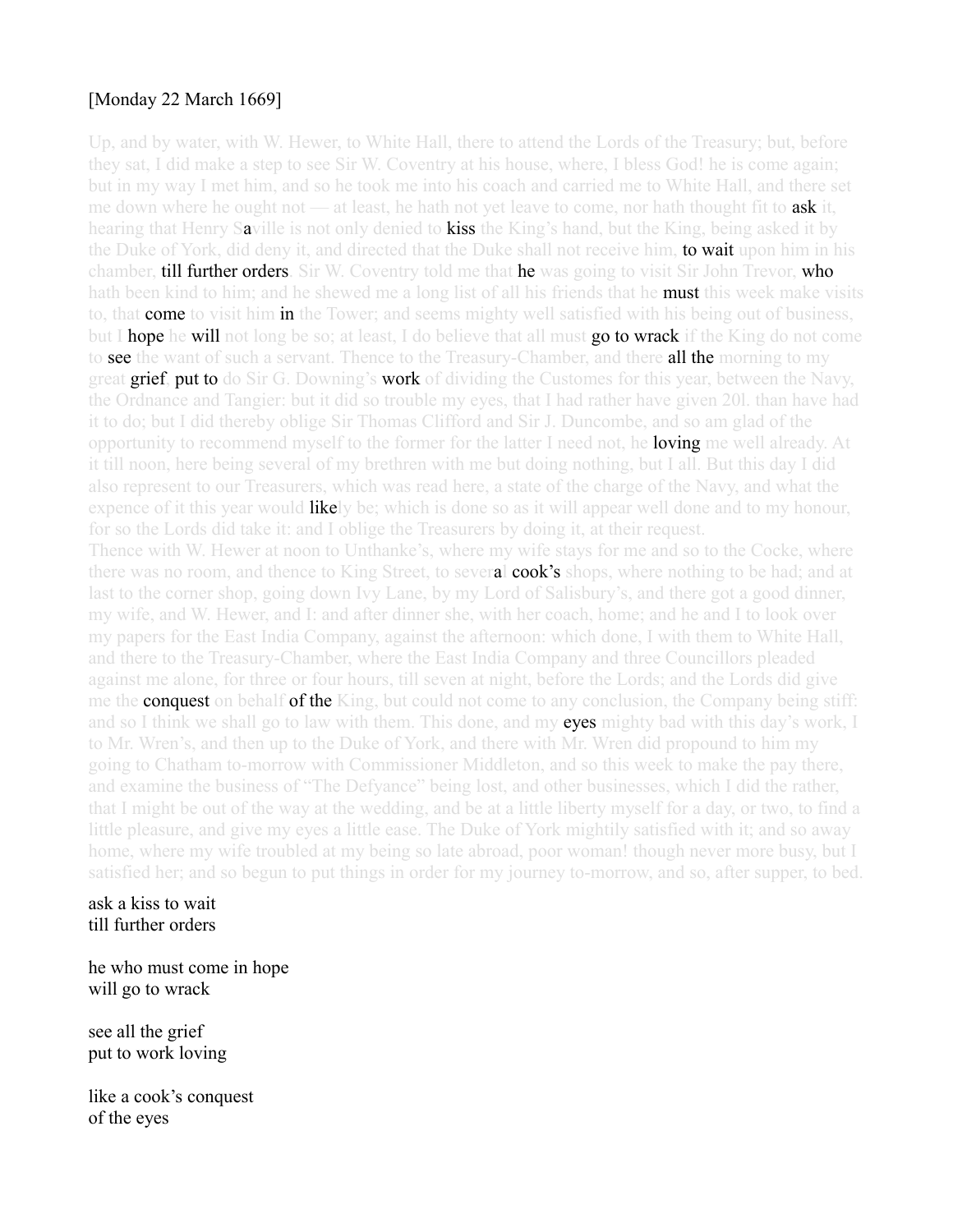# [Tuesday 23 March 1669]

Up, and to my office to do a little business there, and so, my things being all ready, I took coach with Commissioner Middleton, Captain Tinker, and Mr. Huchinson, a hackney coach, and over the bridge, and so out towards Chatham, and; dined at Dartford, where we staid an hour or two, it being a cold day; and so on, and got to Chatham just at **night**, with very good discourse by the way, but mostly of matters of religion, wherein Huchinson his vein lies. After supper, we fell to talk of spirits and apparitions, whereupon many pretty, particular **stories** were told, so as to make me almost afeard to lie alone, but for shame I could not help it; and so to bed and, being sleepy, fell soon to rest, and so rested well.

the bridge out we stayed a cold night

our way a vein of spirits and apparitions

stories old as fear am I not asleep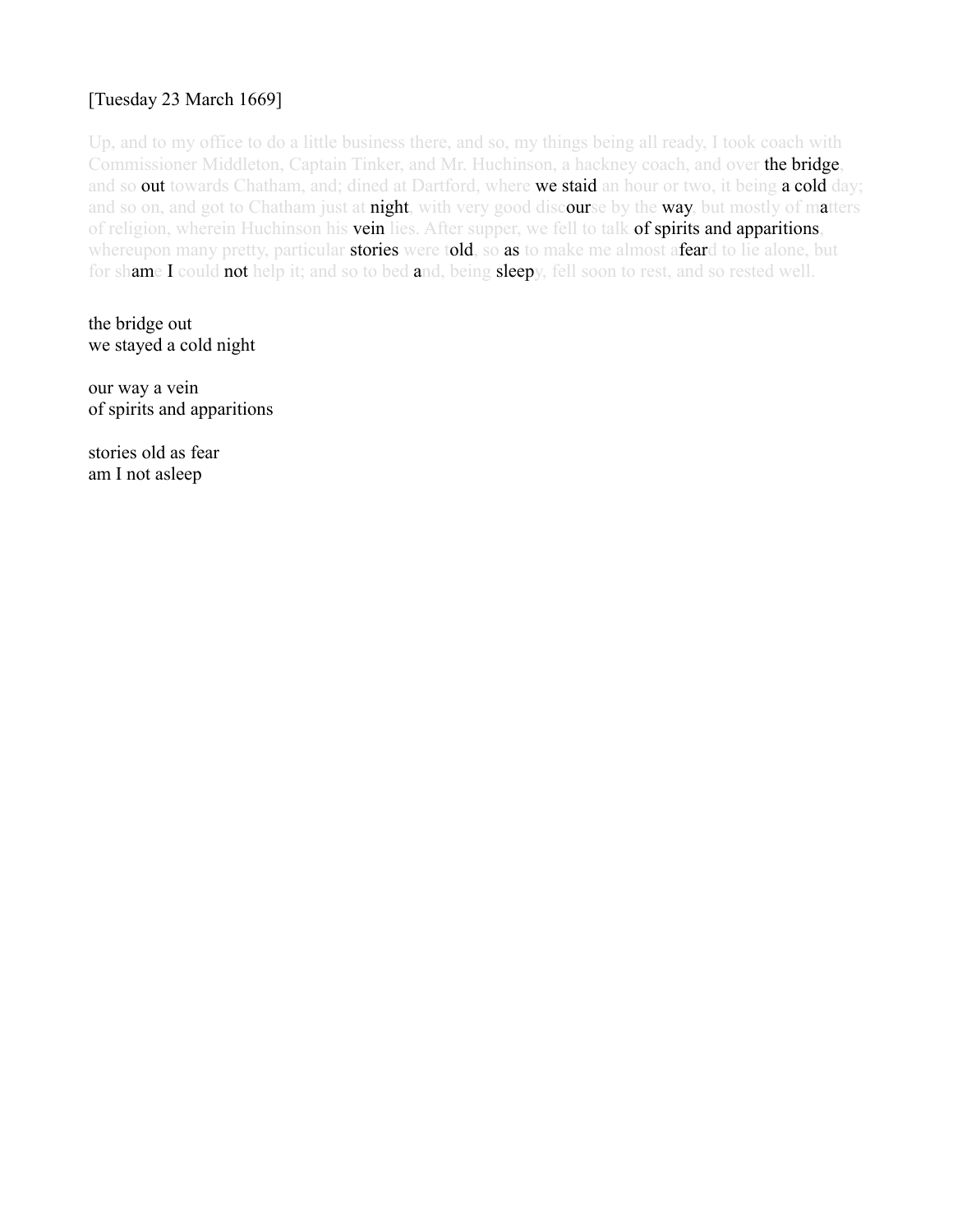#### [Wednesday 24 March 1669]

Up, and walked abroad in the garden, and find that Mrs. Tooker has not any of her daughters here as I expected and so walked to the yard, leaving Middleton at the pay, and there I only walked up and down the yard, and then to **the Hill**-House, and there did give order for the coach to be made ready; and got Mr. Gibson, whom I carried with me, to go with me and Mr. Coney, **the surge**on, towards Maydston which I had a mighty mind to see, and took occasion, in my way, at St. Margett's, to pretend **to call** to see Captain Allen to see whether Mrs. Jowles, his daughter, was there; and there his wife come to the door, he being at London, **an**d through a window, I spied Jowles, but took no notice of her but made excuse till night, **and then promise**d to come and see Mrs. Allen again, and so away, it being **a** mighty cold and windy, but clear day; and had the pleasure of seeing the Medway running, winding up and down mightily, and a very fine country; and I went a little out of the way to have visited Sir John Bankes, but he at London; but here I had a sight of his seat and house, the outside, which is an old abbey just like Hinchingbroke, and as good at least, and mighty finely placed by the river; and he keeps the grounds about it, and walls and the house, very handsome: I was mightily pleased with the sight of it. Thence to Maydstone, which I had a mighty mind to see, having never been there; and walked all up and down the town, and up to the top of the steeple, and had a noble view, and then down again: and in the town did see an old man beating of flax, and did step into the barn and give him money, and saw that piece of husbandry which I never saw, and it is very pretty: in the street also I did buy and send to our inne, the Bell, **a dish of fresh fish**. And so, having walked all round the town, and found it very pretty, as most towns I ever saw, though not very big, **and people** of good fashion in it, we to our inne to dinner, and had a good dinner; and after dinner a barber come to me, and there **trimmed** me, that I might be clean against night, to go to Mrs. Allen. And so, staying till about four o'clock, we set out, I alone in the coach going and coming; and in our way back, I 'light out of the way to see a Saxon monument, as they say, of a King, which is three **stones standing upright**, and a great round one lying on them, of great bigness, although not so big as those on Salisbury Plain; but certainly it is a thing of great **antiquity**, and I mightily glad to see it; it is near to Aylesford, where Sir John Bankes lives. So homeward, and stopped again at Captain Allen's, and there 'light, and sent the coach and Gibson home, and I and Coney staid; and there comes to us Mrs. Jowles, who is a very fine, proper lady, as most I know, and well dressed. Here was also a gentleman, one Major Manly, and his wife, neighbours; and here we staid, and drank, and talked, and set Coney and him to play while Mrs. Jowles and I to talk, and there had all our old stories up, and there I had the liberty to salute her **of**ten, and pull off her glove, where her hand mighty moist, and she mighty free in kindness to me, and je do not at **all doubt** that I might have had that that I would have desired de elle had I had time to have carried her to Cobham, as she, upon my proposing it, was very willing to go, for elle is a whore, that is certain, but a very brave and comely one. Here was a pretty cozen of hers come in to supper also, of a great fortune, daughter-inlaw to this Manly, mighty pretty, but had now such a cold, she **could not speak**. Here mightily pleased with Mrs. Jowles, and did get her to the street door, and there to her su breasts, and baiser her without any force, and credo that I might have had all else, but it was not time nor place. Here staid till almost twelve at night, and then with a lanthorn from thence walked over **the fields, as dark as pitch, and** mighty cold, and snow, to Chatham, and Mr. Coney with great kindness to me: and there all in bed before I come home, and so I presently to bed.

on a walk up a hill the urge to call in an owl

and promise it a cold wind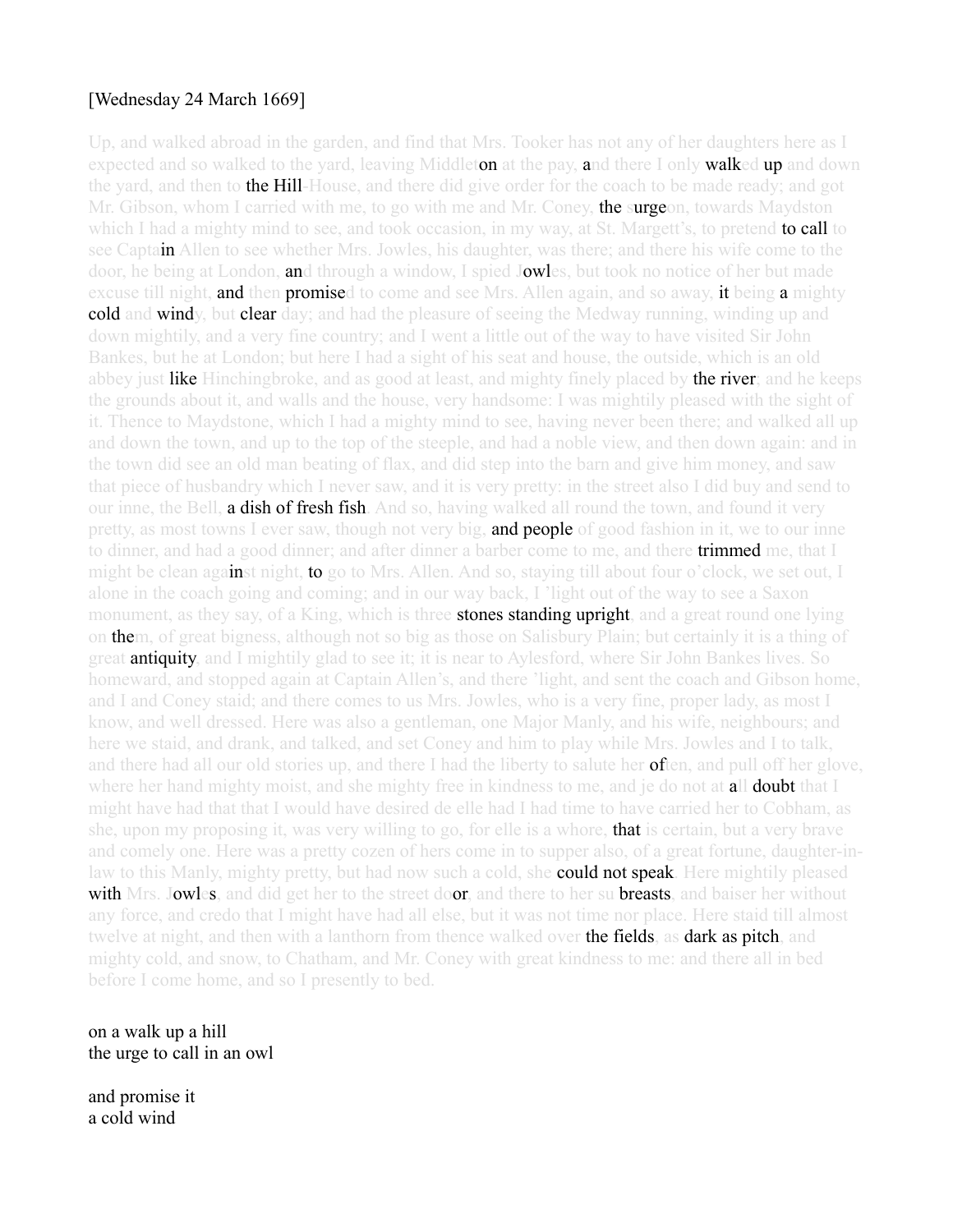clear like the river a dish of fresh fish

and people trimmed into stones standing upright

the antiquity of a doubt that could not speak

with owls or breasts the fields dark as pitch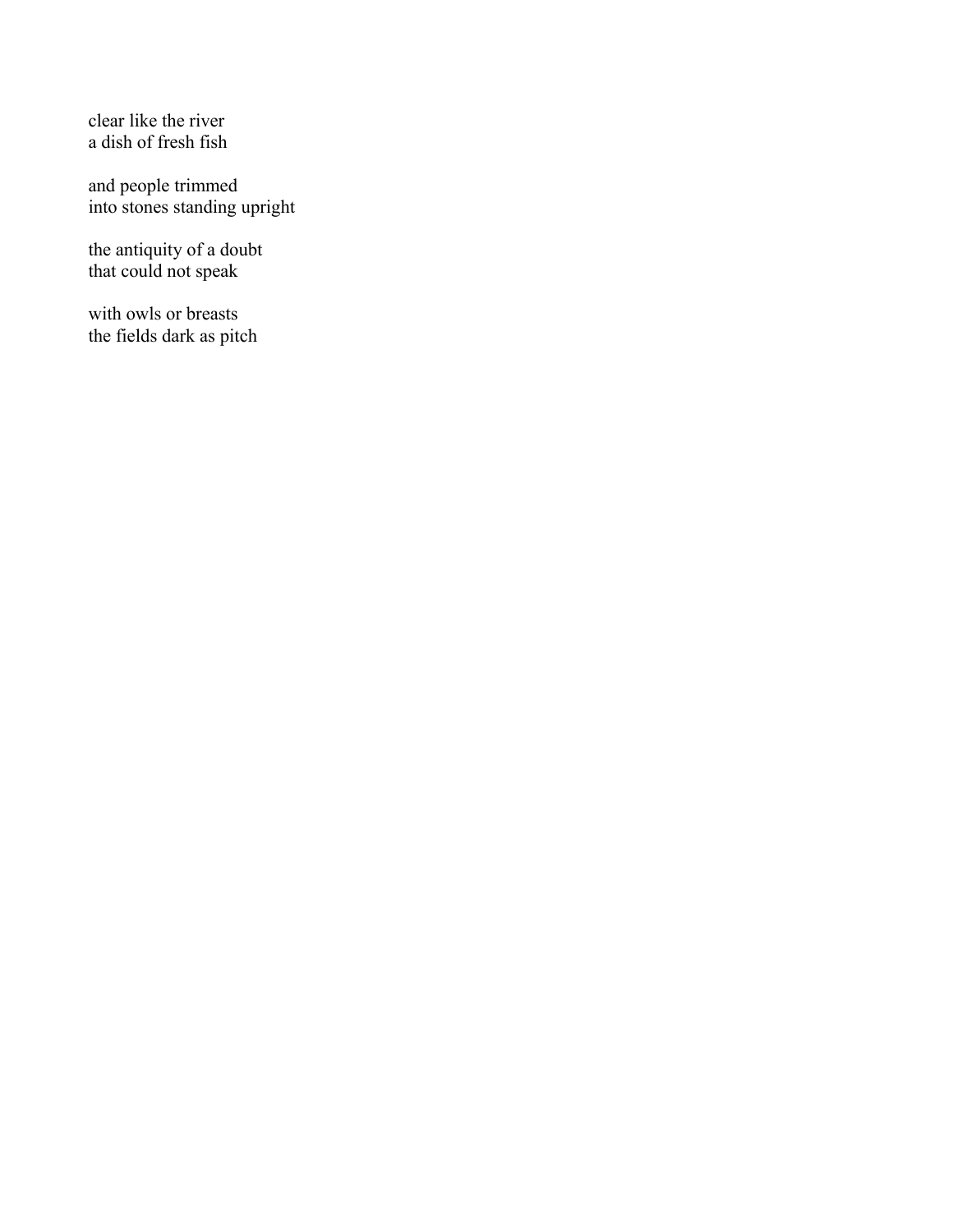# [Thursday 25 March 1669]

Up, and by and by, about eight o'clock, come Rear-Admiral Kempthorne and **seven Captains** more, by the Duke of York's order, as we expected, to hold the Court-martiall about the loss of "The Defyance;" and so presently we by boat to "The Charles," which lies over against Upnor Castle, and there we fell to the business; and there I did manage the **business**, the Duke of York having, by special order, directed them to take the assistance of Commissioner Middleton and me, forasmuch as there might be need of advice in what relates to the government of the ships in harbour. And so I did lay the law open to them, and rattle the Master Attendants out of their wits almost; and made the trial last till seven at night, not eating a bit all the day; only when we had done examination, and I given my **thoughts** that the neglect of the Gunner of the ship was as great as I thought any neglect could be, which might by the law deserve **death**, but Commissioner Middleton did declare that he was against **giving** the sentence of death, we withdrew, as not being of the Court, and so left them to do what they pleased; and, while they were debating it, the Boatswain of the ship did bring us out of the kettle a piece of hot salt beef, and some brown bread and brandy; and there we did make a little meal, but so good as I never would desire to eat **better** meat while I **live, only** I would have cleaner dishes. By and by they had done, and called us down from the quarterdeck; and there we find they do sentence that the Gunner of "The Defyance" should stand upon "The Charles" three **hour**s with his fault writ upon his breast, and with a halter about his neck, and so be made incapable of any office. The truth is, the man do seem, and is, I believe, a good man; but his neglect, in trusting a girl to **carry fire into** his cabin, is not to be pardoned. This being done, we took boat and home; and there a good supper was ready for us, which should have been our dinner. The Captains, desirous to be at London, went away presently for **Graves**end, to get thither by this night's tide; and so we to supper, it having been a great snowy and mighty cold, foul day; and so after supper to bed.

#### seven businessmen rattle out their seven thoughts

death giving them what they please

a piece of hot salt beef some brown bread and brandy

and we make little but desire better

live only an hour

carry fire into our graves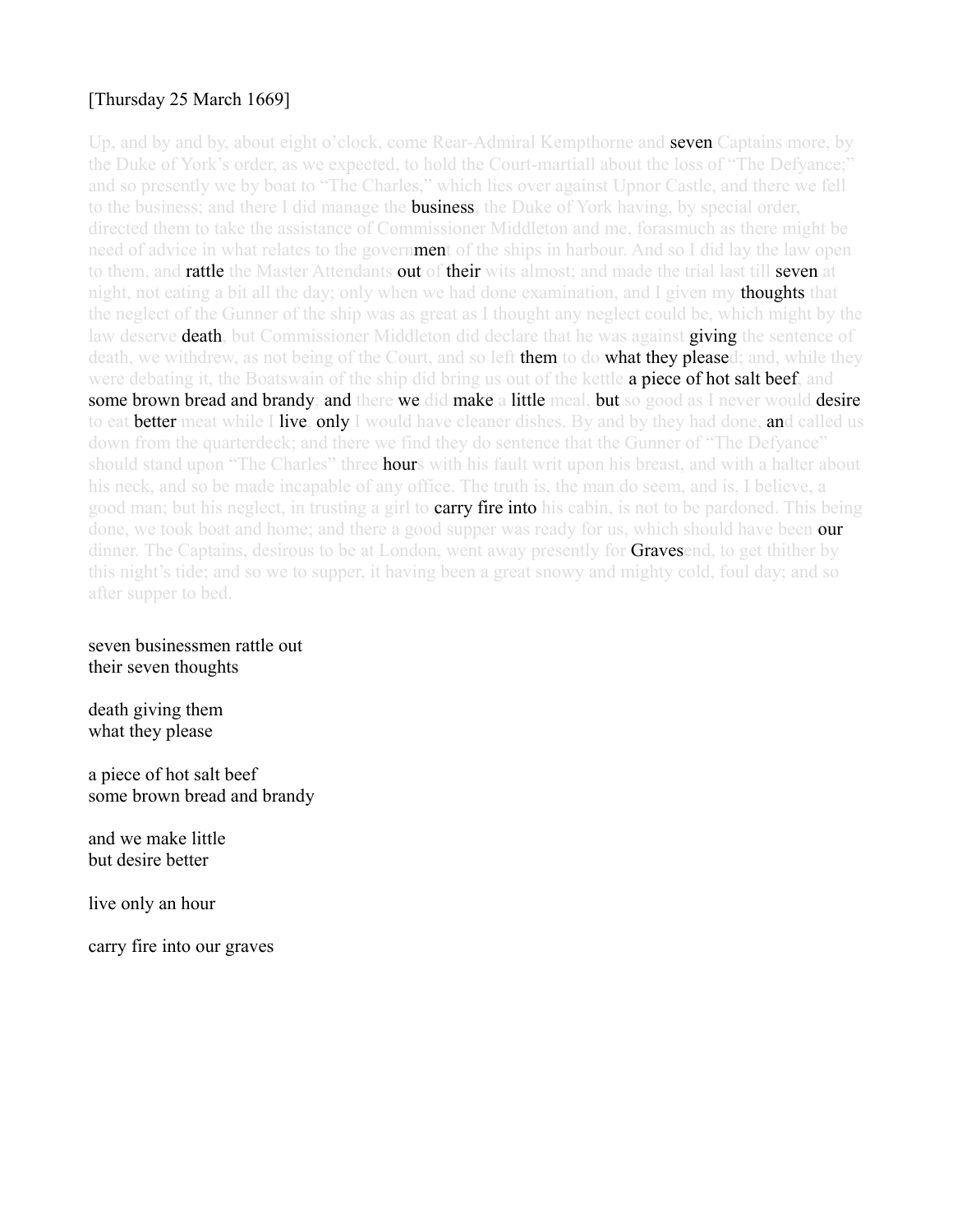# [Friday 26 March 1669]

Up, and with Middleton all the morning at the Docke, looking **over** the storehouses and Commissioner Pett's house, in order to Captain Cox's coming to live **there** in his stead, as Commissioner. But it is a mighty pretty house; and pretty to see how every thing is said to be out of repair for this new man, though 101. would put it into as good condition in every thing as it ever was in, so free every **body** is **of** the King's money.

By and by to Mr. Wilson's, and there drank, but did not see his wife, nor any woman in the yard, and so to dinner at the Hill-House; and after dinner, till eight at night, close, Middleton and I, examining the business of Mr. Pett, about selling a boat, and **we** find him a very knave; and some other **quarrel**s of his, wherein, to justify himself, he hath made complaints of others. This being done, we to supper, and so to talk, Commissioner Middleton being mighty good company upon a journey, and so to bed, thinking how merry my people are at this time, putting Tom and Jane to bed, being to have been married this day, it being also my feast for my being cut of the stone, but how many years I do not remember, but I think it to be about ten or eleven.

over the body of a hill

we quarrel on a journey

think how people are at a feast of stone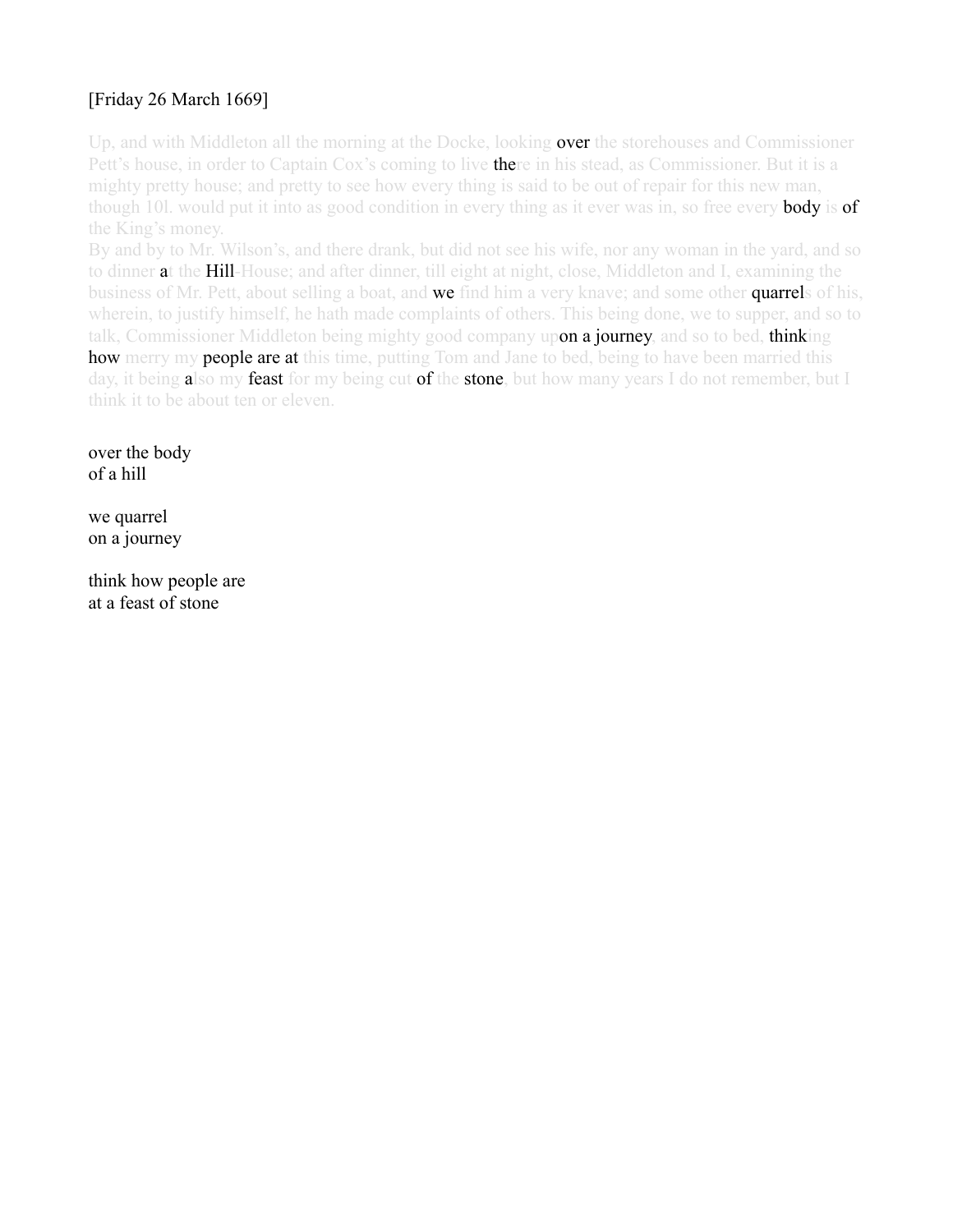# [Saturday 27 March 1669]

Up, and did a little business, Middleton and I, then; **after drinking a** little buttered ale, he and Huchinson and I took coach, and, exceeding merry in talk, to Dartford: Middleton finding stories of his own life at Barbadoes, and up and down at Venice, and elsewhere, that are mighty pretty, and worth hearing; and he is a strange good companion, and droll upon the road, more than ever I could have thought to have been in him. Here **we** dined and met Captain Allen of Rochester, who dined with us, and so went on his journey homeward, and we by and by took coach again and got home about six at night, it being all the morning as cold, snowy, windy, and rainy day, as any in the whole winter past, but pretty clear in the afternoon. I find all well, but my wife abroad **with** Jane, who was married yesterday, and I to the office busy, till by and by my wife comes home, and so home, and there hear how merry they were yesterday, and I glad at it, they being **married**, it seems, very **hands**omely, at Islington; and dined at the old house, and lay **in our blue** chamber, with much company, and **wonder**ful merry. The Turner and Mary Batelier bridesmaids, and Talbot Pepys and W. Hewer bridesmen. Anon to supper and to bed, my head a little troubled with the muchness of the business I have upon me at present. So to bed.

after drinking where are we

as windy as winter but with married hands

in our blue wonder bed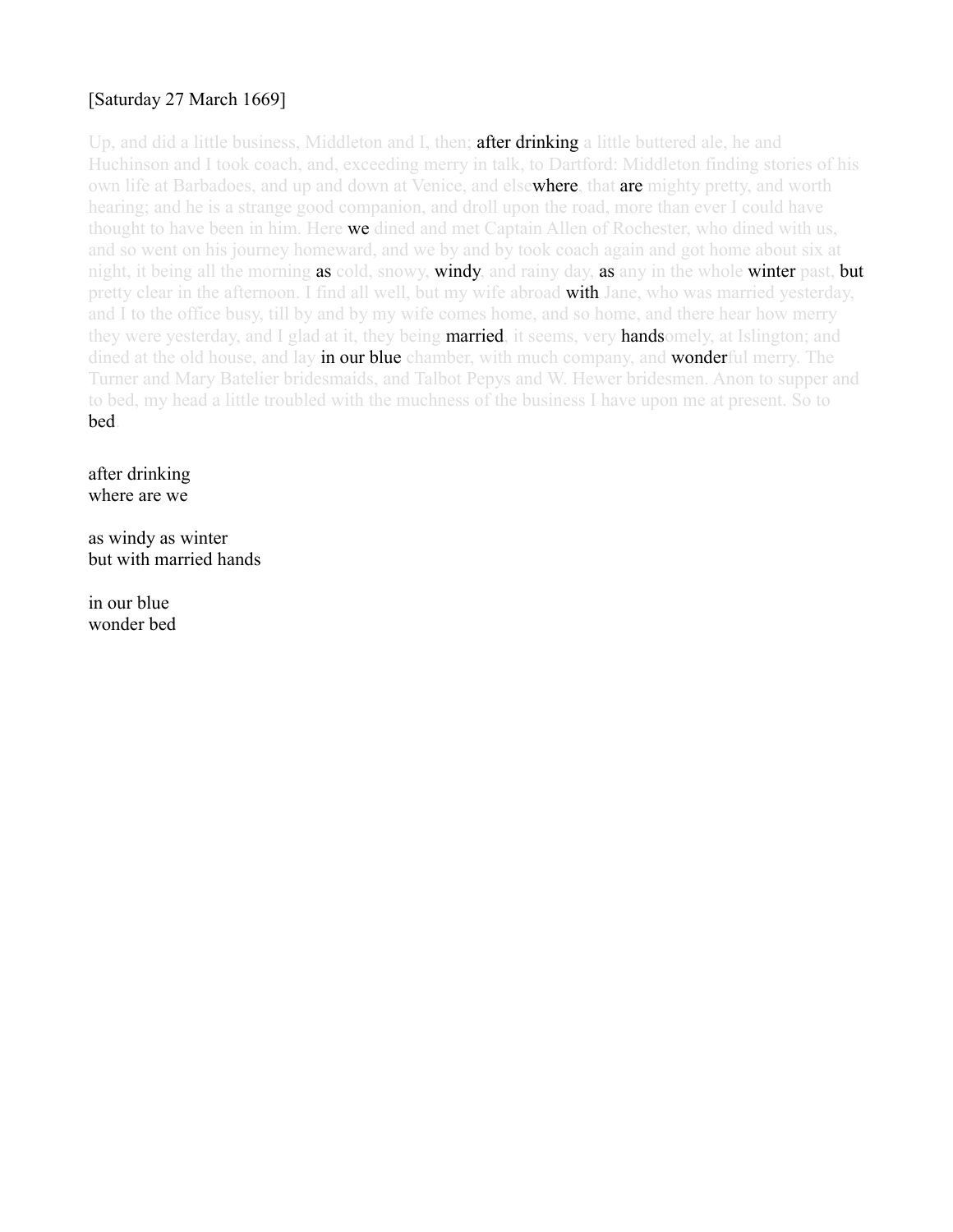# [Sunday 28 March 1669]

(Lord's day). Lay long talking with pleasure with my wife, and so up and to the Office with Tom, who looks mighty smug upon his marriage, as Jane also do, both of whom I did give joy, and so Tom and I at work at the Office all the morning, till dinner, and then dined, W. Batelier with us; and so after dinner to work again, and sent for Gibson, and kept him also till eight at night, doing much business. And so, that being done, and my journal writ, my eyes being very bad, and every day worse and worse, I fear: but I find it most certain that stronge drinks do make my eyes sore, as they have done heretofore always; for, when I was in the country, when my eyes were at the best, their stronge beere would make my eyes sore.

So home to supper, and by and by to bed.

who looks at the morning with eight eyes

every day a worse fear to make up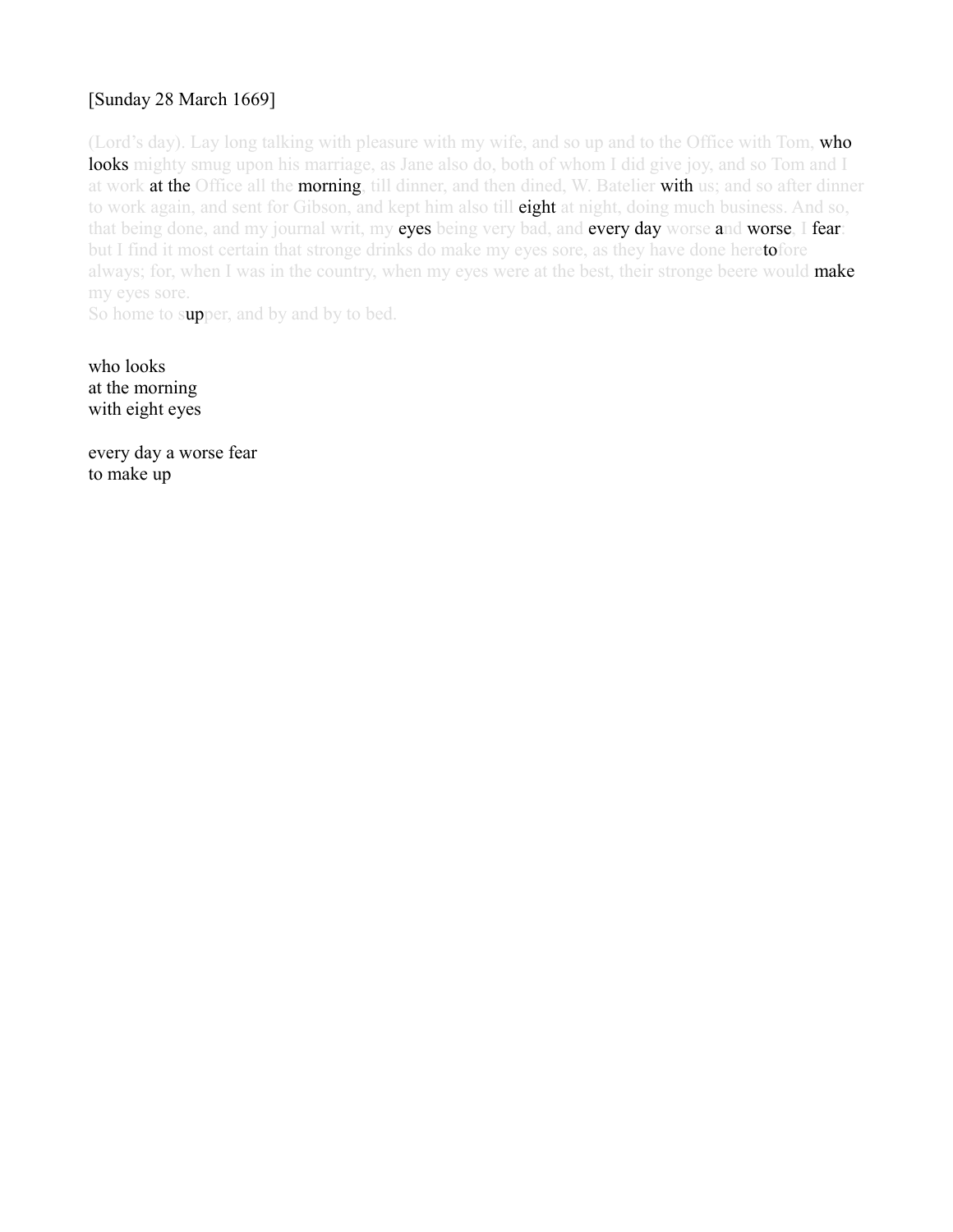#### [Monday 29 March 1669]

Up, and by water to White Hall; and there to the Duke of York, to shew myself, after my journey to Chatham, but did no business to-day with him: only after gone from him, I to Sir T. Clifford's; and there, after an hour's waiting, he being alone in his closet, I did speak with him, and give him the account he gave me to draw up, and he did like it very well: and then fell to talk of the business of the Navy and giving me good words, did fall foul of the constitution, and did then discover his **thought**s, that Sir J. Minnes was too old, and so was Colonel Middleton, and that my Lord Brouncker did mind his **mathematics** too much. I did not give much encouragement to that of **finding** fault with my fellowofficers; but did stand up for the constitution, and did say that what faults there were in our Office would be found not to arise from the constitution, but from the **failures** of the officers in whose hands it was. This he did seem to give good ear **to**; but did give me of myself very good words, which pleased me well, though I shall not **build upon** them any thing. Thence home; and after dinner by water with Tom down to **Green**wich, he reading to me all the way, coming and going, my collections out of the Duke of York's old manuscript of the Navy, which I have bound up, and do please me mightily. At Greenwich I come to Captain Cocke's, where the house full of company, at the **burial** of James Temple, who, it seems, hath been dead these five days. Here I had a very good ring, which I did give my wife as soon as I come home. I spent my time there walking **in the garden**, talking with James Pierce, who tells me that he is certain that the Duke of Buckingham had been with his wenches all the time that he was **absent**, which was all the last week, nobody knowing where he was. The great talk is of the King's being hot of late against Conventicles, and to see whether the Duke of Buckingham's being returned will turn the King, which will make him very popular: and some think it is his plot to make the King thus, to shew his power in the making him change his mind. But Pierce did tell me that the King did certainly say, that he that took one stone from the Church, did take two from his Crown. By and by the corpse come out; and I, with Sir Richard Browne and Mr. Evelyn, in their coach to the church, where Mr. Plume preached. But I, in the midst of the sermon, did go out, and walked all alone, round to Deptford, thinking para have seen the wife of Bagwell, which I did at her door, but I could not conveniently go into her house, and so lost my labour: and so to the King's Yard, and there my boat by order met me; and home, where I made my boy to finish the reading of my **manuscript**, and so to supper and to bed. My new chamber-maid, that comes in the room of Jane; is come, Jane and Tom lying at their own lodging this night: the new maid's name is Matt, a proper and very comely maid; so as when I was in bed, the thought de ella did make me para hazer in mi mano. This day also our cookmaid Bridget went away, which I was sorry for; but, just at her going she was found to be a thief, and so I was the less trouble for it; but now our whole house will, in a manner, be new which, since Jane is gone, I am not at all sorry for, for that my late differences with my wife about poor Deb. will not be remembered. So **to be**d after supper, and to **sleep** with great content.

#### I hew myself raw like a thought in mathematics

#### finding failures to build upon

green as a burial in the garden

absent as a lost manuscript going to a thief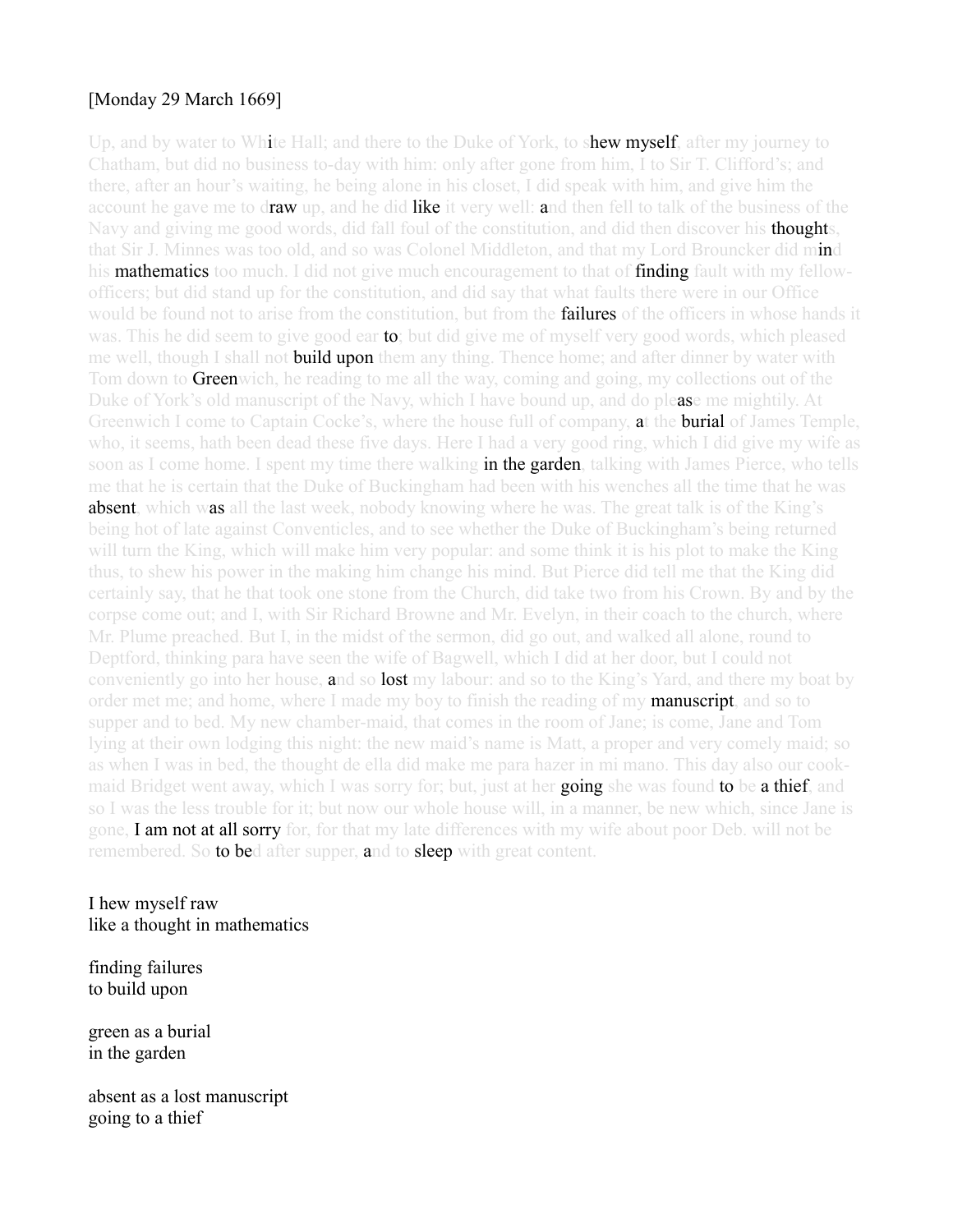I am not at all sorry to be asleep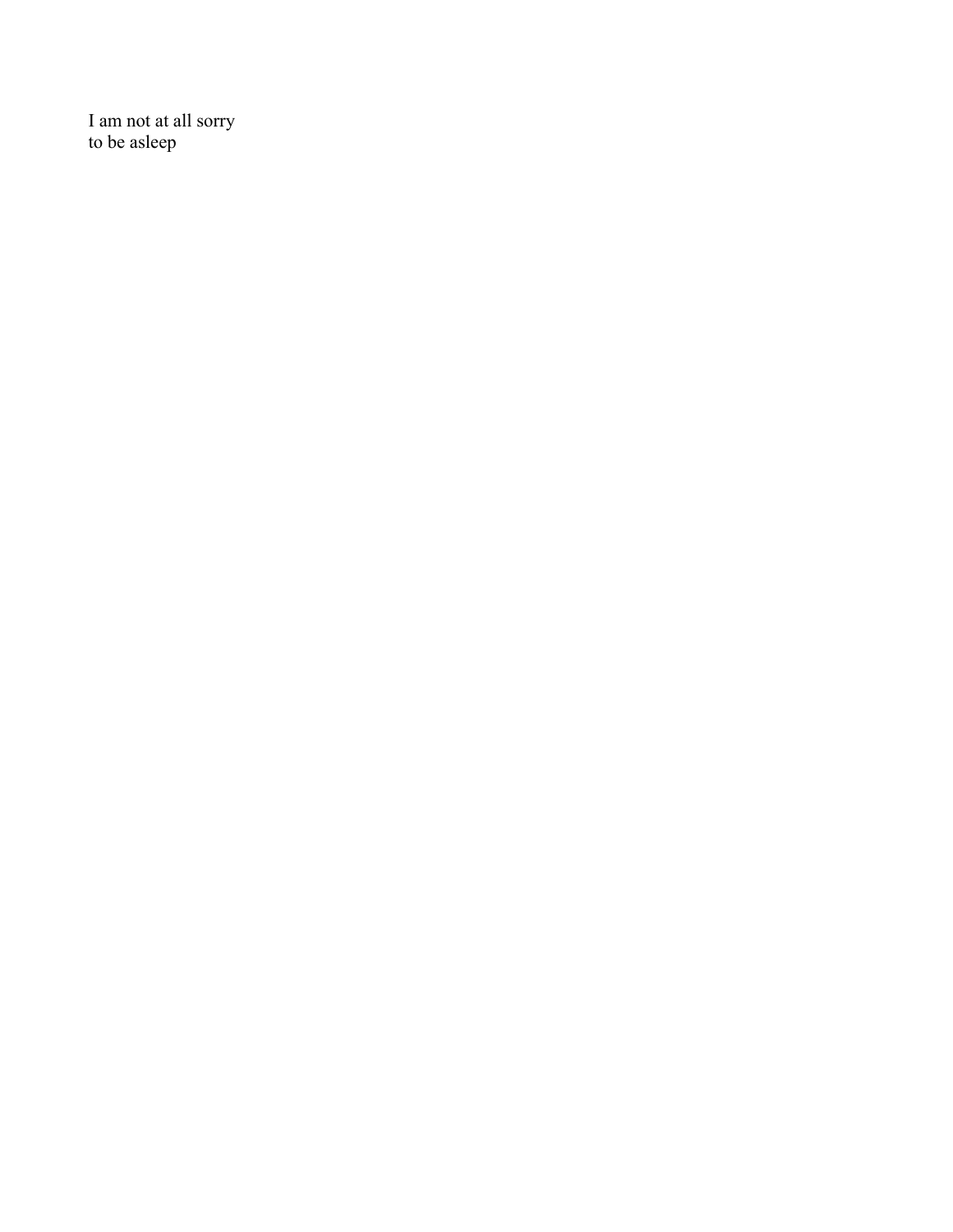# [Tuesday 30 March 1669]

Up, and to Sir W. Coventry, to see and discourse with him; and he tells me that he hath lately been with my Lord Keeper, and had much discourse about the Navy; and particularly he tells me that he finds they are divided **touching** me and my Lord Brouncker; some are for removing; and some for keeping us. He told my Lord Keeper that it would cost the King 10,000l. before he hath made another as fit to serve him in the Navy as I am; which, though I believe it is true, yet I am much pleased to have that character given me by W. Coventry, whatever be the success of it. But I perceive they do think that I know too much, and shall impose upon whomever shall come next, and therefore must be removed, though he tells me that Sir T. Clifford is inclined well enough to me, and Sir T. Os**born**e; by what I have lately done, I suppose. This news do a little trouble me, but yet, when I consider it, it is but what I ought not to be much troubled for, considering my incapacity, **in** regard **to** my eyes, to continue long at this work, and this when I think of and talk with my wife do make me the less troubled for it. After some talk of the business of the navy more with him, I away and to the Office, where all the morning; and Sir W. Pen, the first time that he hath been here since his **being** last sick, which, I think, is two or three months; and I think will be the last that he will be here as one of the Board, he now inviting us all to dine with him, as a parting dinner, on Thursday next, which I am glad of, I am sure; for he is a very villain. At noon home to dinner, where, and at the office, all the afternoon, troubled at what I have this morning heard, at least my mind **full** of thoughts upon it, and so at night after supper to bed.

try to see the sea touching us all

whoever shall come next must be born

into this work this way of being full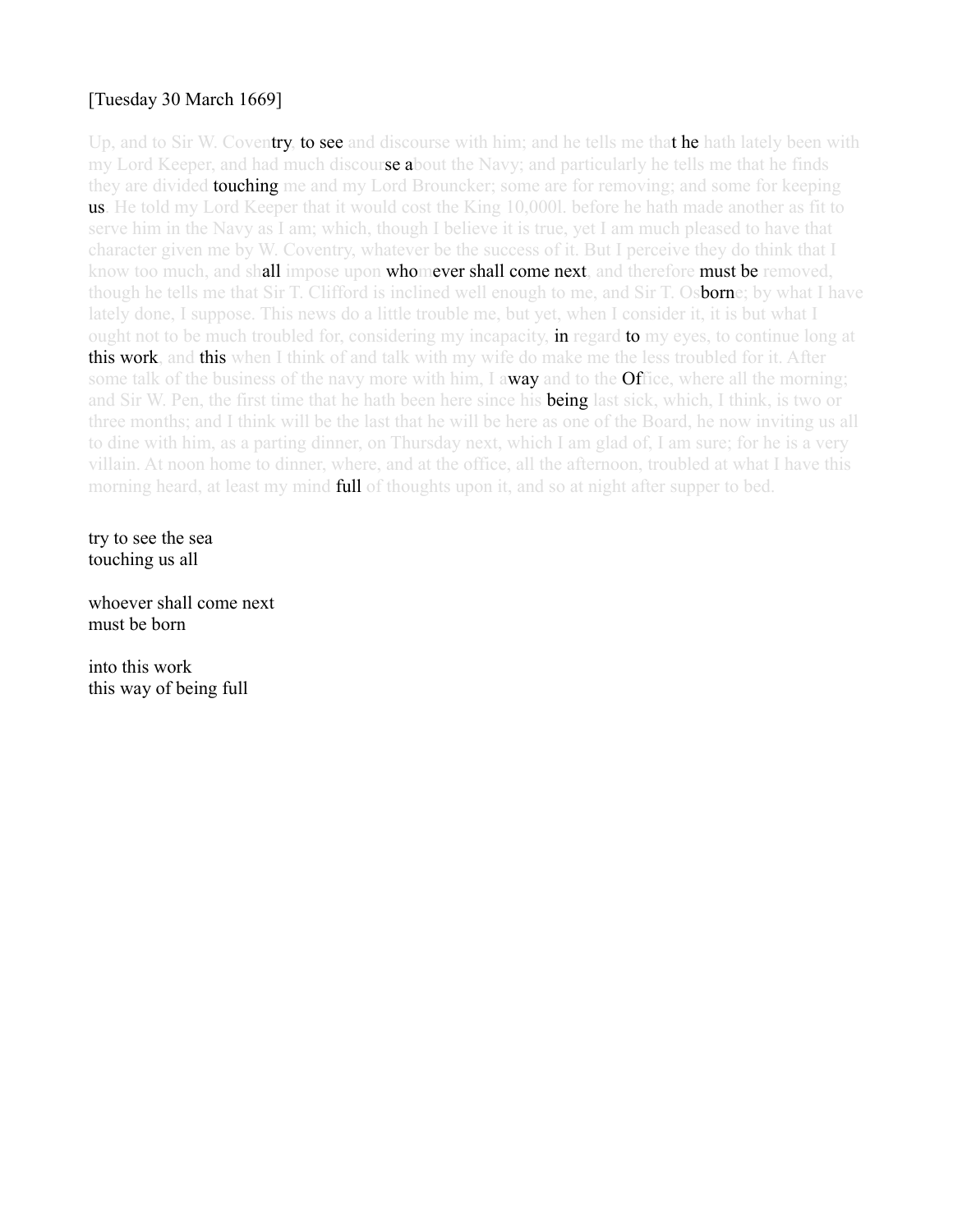#### [Wednesday 31 March 1669]

Up, and by water to Sir W. Coventry's, there to talk with him about business of the Navy, and received from him direction what to advise the Duke of York at this time, which was, to submit and give way to the King's naming a man or two, that the people about him have a mind **should** be brought into the Navy, and perhaps that may stop their fury in running further against the whole; and this, he believes, will do it. After much discourse with him, **I walked out with** him into St. James's Park, where, being afeard to be seen with him, he having not leave yet to kiss the King's hand, but notice taken, as I hear, of all that go to him, I did take the pretence of my attending the Tangier Committee, to take my leave, though to serve him I should, I think, **stick** at nothing. At the Committee, this morning, my Lord Middleton declares at last his being ready to go, as soon as ever money can be made ready to pay the garrison: and so I have **or**ders to get money, but how soon I know not.

Thence home, and there find Mr Sheres, for whom I find my moher of late to **talk with** mighty kindness; and particularly he hath shewn himself to be **a poet**, and that she do mightily value him for. He did not stay to dine with us, but we to dinner; and then, in the afternoon, my wife being very well dressed by her new maid, we abroad, to make a visit to Mrs. Pickering; but she abroad again, and so we never yet saw her. Thence to Dancre's, and there, saw our pictures which **are** in doing; and I did choose a view of Rome instead of Hampton Court; and mightily pleased I shall be in them. Here were Sir Charles Cotterell and his son bespeaking something; both ingenious men. Thence my wife and I to the Park; and pretty store of company; and so home with great content the month, my mind in pretty good content for **all things**, but the designs **on foot** to bring alterations in the Office, which troubles me.

should I walk with a stick or talk with a poet road to road we are all things on foot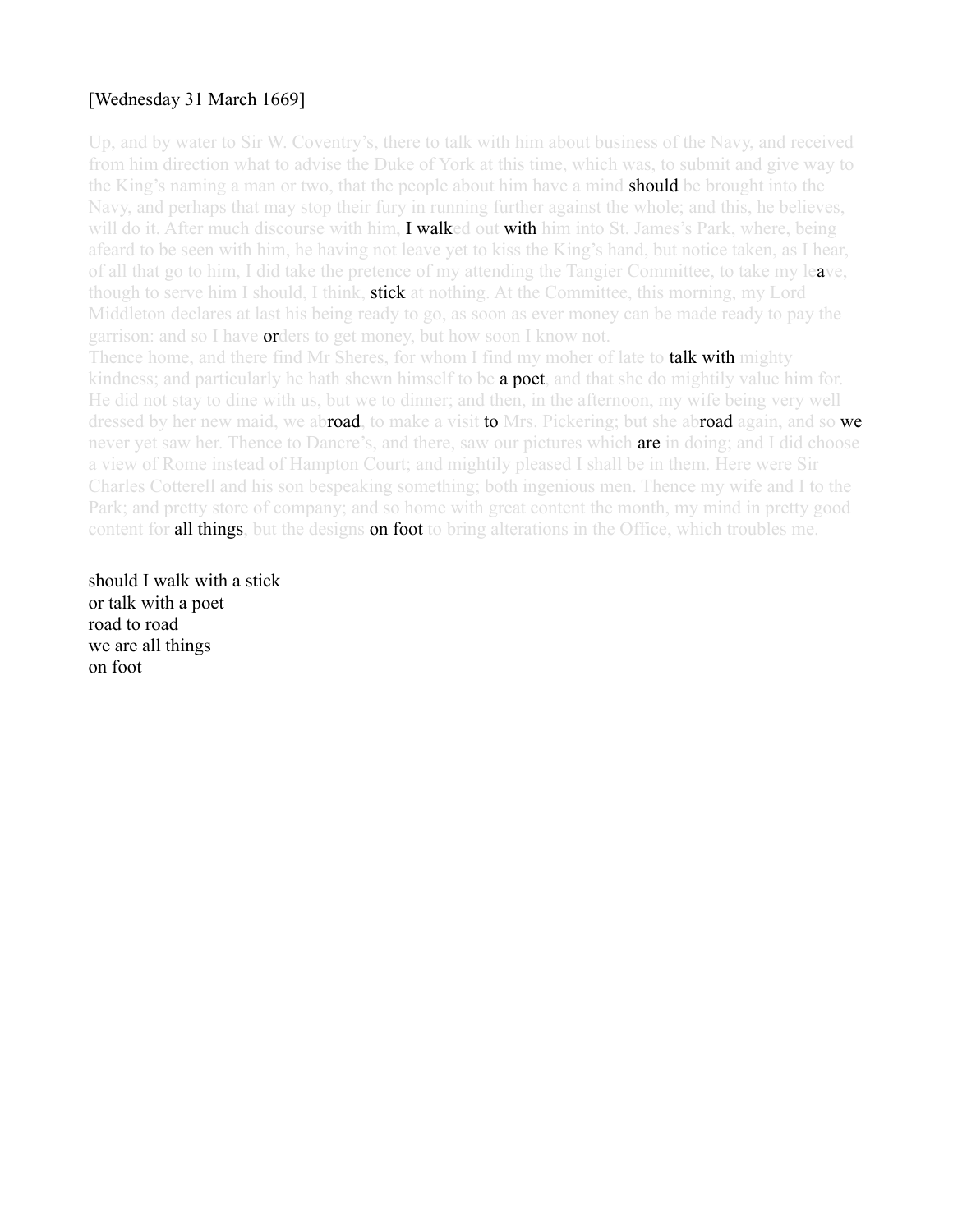# [Thursday 1 April 1669]

Up, and with Colonel Middleton, at the desire of Rear-Admiral Kempthorne, the President, for our assisting them, to the Court-martiall on board a yacht in the River here, to try the business of the Purser's complaints, Baker against Trevanion, his Commander, of "The Dartmouth." But, Lord! to see what wretched doings there were among all the Commanders to ruin the Purser, and defend the Captain in all his rogueries, be it to the prejudice of the King or Purser, no good man could bear! I confess I was pretty high, which did not at least the **you**ng gentlemen Commander like; and Middleton did the like. But could not bring it to any issue this day, sitting till two o'clock; and therefore we being sent for, went to Sir W. Pen's by invitation to dine; where my wife was, and my Lord Brouncker and his mistress, and Sir J. Minnes and his niece; and here **a bad dinner**, and little mirth, I being little pleased with my host. However, I made myself sociable; and so, after dinner, my wife and I, with my Lord Brouncker and his mistress, they set us down at my cozen Turner's, and there we staid awhile and talked; and particularly here we met with Dr. Ball, the Parson of the Temple, who did **tell me** a great many pretty stories about the manner of the Parsons being paid for their preaching at Paul's heretofore, and now, and the ground of the Lecture, and heretofore the names of the founders thereof, which were many, at some 5s., some 6s. per annum towards it: and had their names read in the pulpit every **sermon** among those holy persons that the Church do order a collect for, giving God thanks for. By and by comes by my desire Commissioner Middleton's coach and horses for us, and we went with it towards the Park, thinking to have met The. Turner and Betty, but did not; so turned back again to their lodging, and there found them and Mr. Batelier, and there, after a little talk, we took leave, and carry Batelier home with us. So to supper, and so to bed.

#### a mouth on you like a clock at a bad dinner

tell me pretty stories about arson

preach to me a sermon on holy war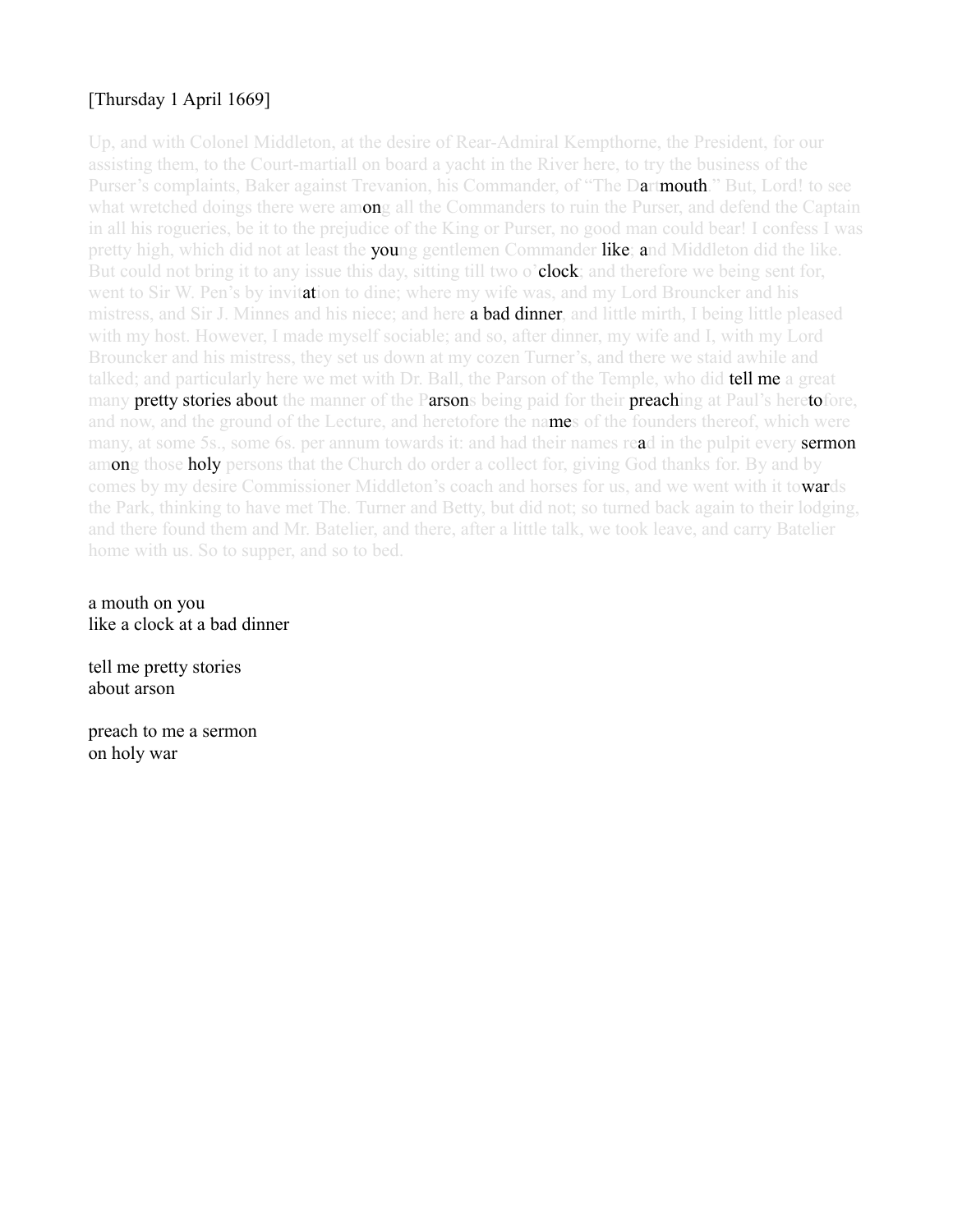# [Friday 2 April 1669]

Up, and by water to White Hall, and there with the Office attended the Duke of York, and staid in White Hall till about noon, and so with W. Hewer to the Cocke, and there he and I dined alone with great content, he **reading** to me, for my memory's sake, my late collections of the history of the Navy, that I might represent the same by and by to the Duke of York; and so, after dinner, he and I to White Hall, and there to the Duke of York's lodgings, whither he, by and by, by his appointment come: and alone with him an hour in his closet, telling him mine and W. Coventry's advice touching the present posture of the Navy, as the Duke of Buckingham and the rest do now labour to **make changes** therein; and that it were best for him to suffer the King **to** be satisfied with the bringing in of a man or two which they desire. I did also give the Duke of York a short account of the history of the Navy, as to our Office, wherewith he was very well satisfied: but I do find that he is pretty stiff against their bringing in of men against his mind, as the Treasures were, and particularly against Child's coming in, because he is a merchant. After much discourse with him, we parted; and [he to] the Council, while I staid waiting for his telling me when I should be ready to give him a written account of the administration of the Navy. This caused me to wait the whole afternoon, till night. In the mean time, stepping to the Duchess of York's side to speak with Lady Peterborough; I did see the **you**ng Duchess, a little **child** in hanging sleeves; dance most finely, so as almost to ravish me, her ears were so good: taught by a Frenchman that did heretofore teach the King, and all the King's children, and the Queen-Mother herself, who do **still** dance well. Thence to the council door **and** Mr. Chevins took **me in** to the back stairs, and they with his friend, Mr. Fowkes, for whom he is very solicitous in some things depending in this **Office**, he did make me, with some others that he took in (among others, Alderman Backwell), eat a **pickled** herring, the largest I ever saw, and drink variety of **wines till** I was almost merry; but I did keep in good tune; and so, after the Council was up, I home; and there find my wife not yet come home from Deptford, where she hath been all this day to see her mother, but she come and by, and so to talk, and supper, and to bed. This night I did bring home from the King's potticary's, in White Hall by Mr. Cooling's direction, a water that he says did him mighty good for his eyes. I pray God it may do me good; but, by his description, his disease was the same as mine, and this do encourage me to use it.

reading for memory's sake a history of the present

I make changes to it you a child still

and me in an office pickled in wine and rage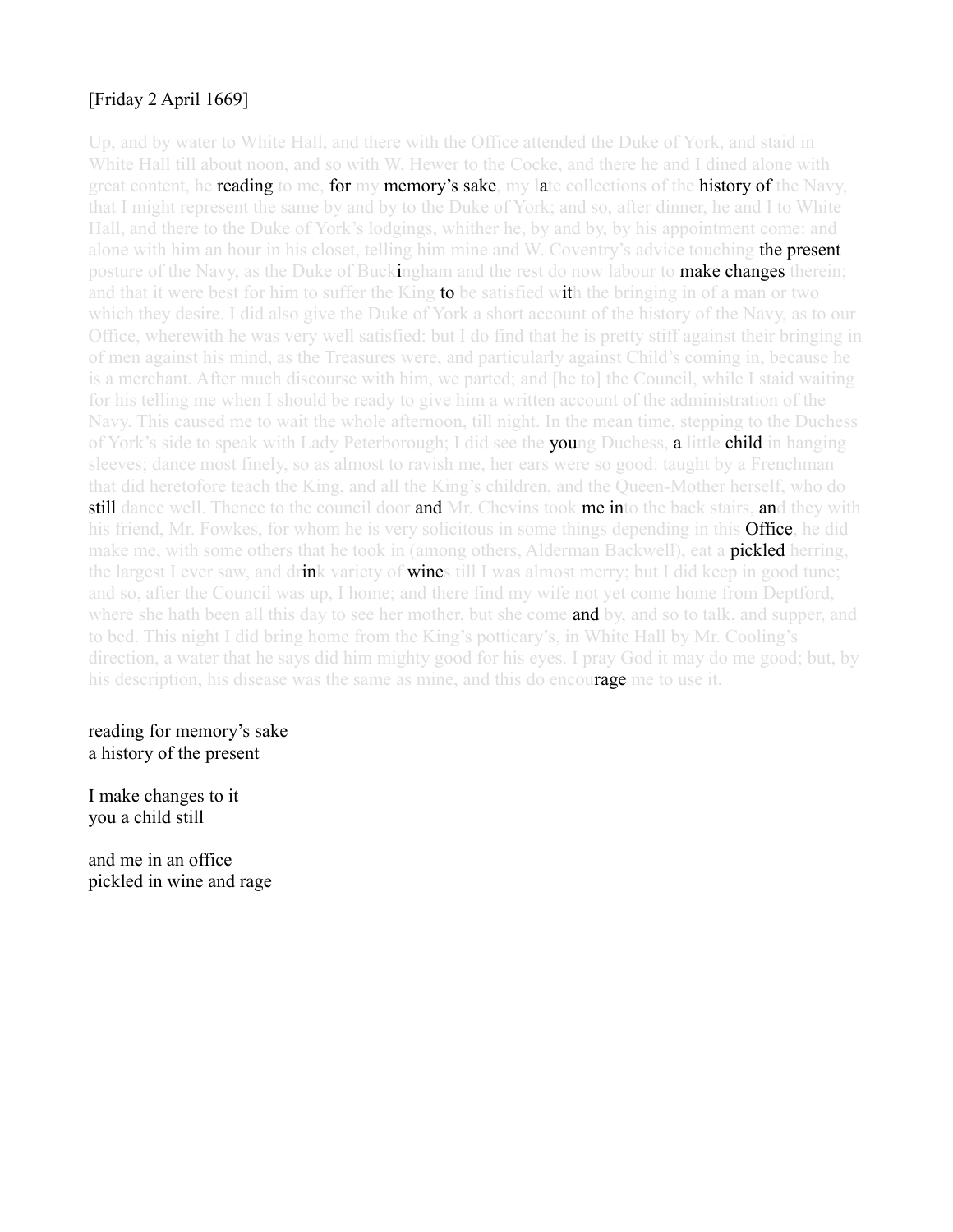# [Saturday 3 April 1669]

Up, and to the Council of War again, with Middleton: but the proceedings of the Commanders so devilishly bad, and so professedly partial to the Captain, that I could endure it no longer, but took occasion to pretend business at the Office, and away, and Colonel Middleton with me, who was of the same mind, and resolved to declare our minds freely to the Duke of York about it. So to the office, where we sat all the morning. Then home to dinner, and so back to the office, where busy late till night, and so home to supper and to bed.

a war the devil could endure no longer

took us away in our minds

out of where we sat in an office at home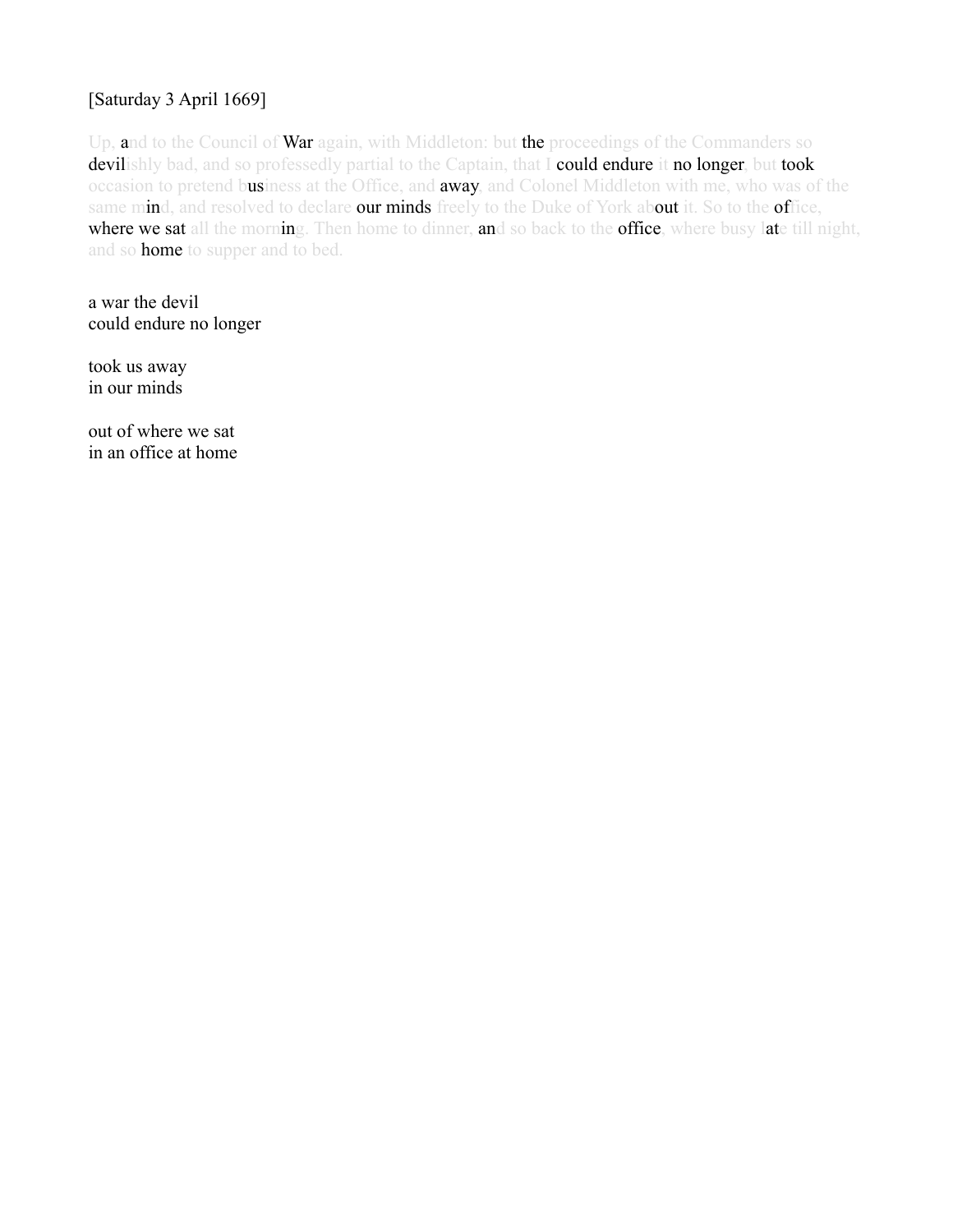# [Sunday 4 April 1669]

(Lord's day). Up, and to church, where Alderman Backewell's wife, by my invitation with my head, come up with her mother, and sat with us, and after sermon I did walk with them home, and there left them, and home to dinner, and after dinner with Sir J. Minnes and T. Middleton to White Hall, by appointment; and at my Lord Arlington's the Office did attend the King and **Cabal**, to discourse the further quantity of victuals fit to be declared for, which was 2,000 men for six months; and so without more ado or stay, there, hearing **no news but** that Sir Thomas Allen is to be expected every hour at home with his fleete, or **news of** his being gone back to Algier, and so home, where got my wife to read to me; and so after supper to bed. The Queen-Mother hath been of late mighty ill, and some fears of her death.

to church with my head with wit with a white cabal fit to be red

with no news but news of the mother of death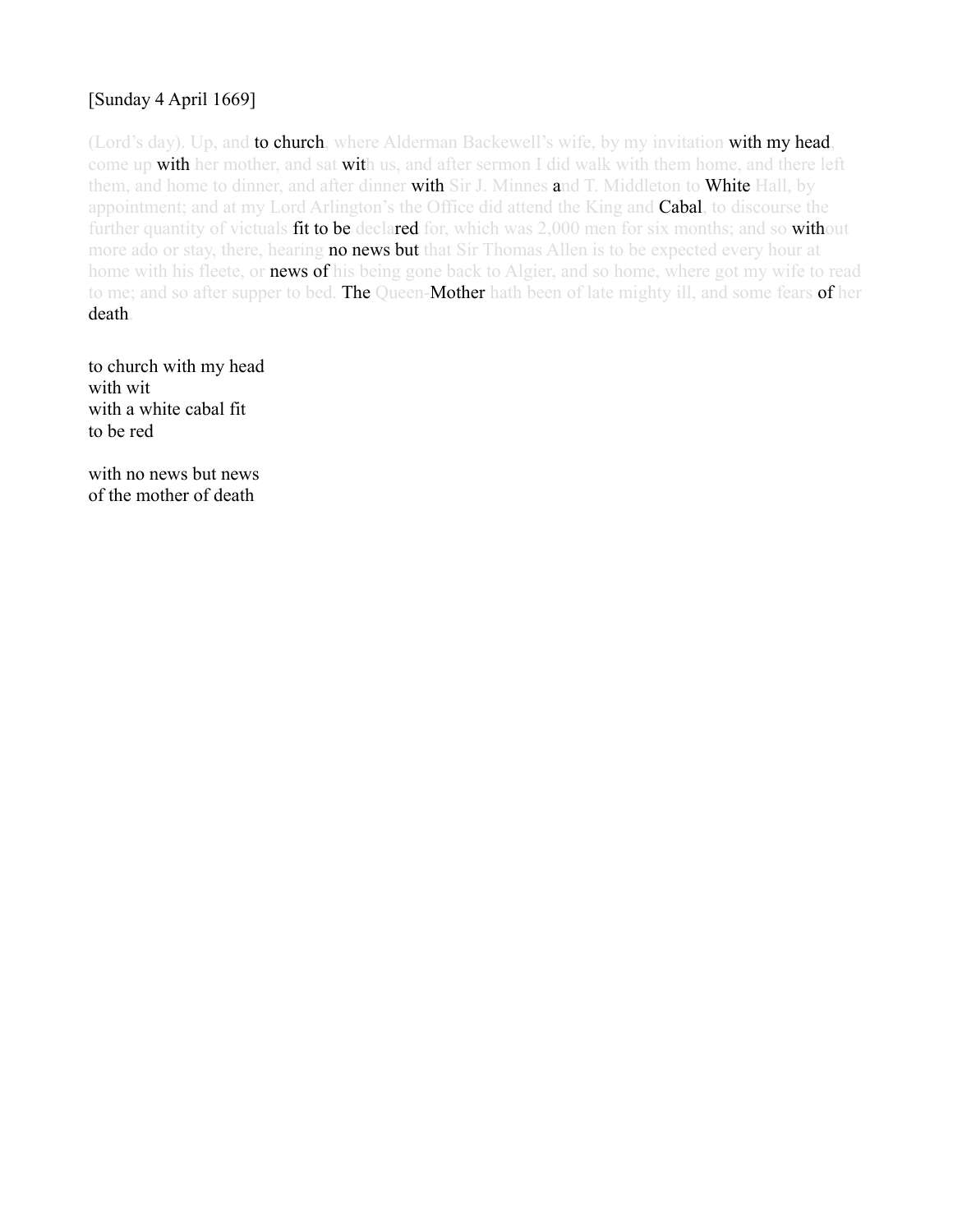# [Monday 5 April 1669]

Up, and by coach, it being very cold, to White Hall, expecting a meeting of Tangier, but it did not. But, however, did wait there all the morning, and, among other things, I spent a little time with Creed **walking in the garden**, and talking about our Office, and Child's coming in to be a Commissioner; and, being his friend, I did think he might do me a kindness to learn of him what the Duke of Buckingham and the faction do design touching me, and to instil good words concerning me, which he says, and I believe he will: and it is but necessary; for I have not a mind indeed at this time to be put out of my Office, if I can make any shift that is honourable to keep it; but I will not do it by **deserti**ng the Duke of York. At noon by appointment comes Mr. Sheres, and he and I to Unthanke's, where my wife stays for us in our coach, and Betty **Turn**er with her; and we to the Mulberry Garden, where Sheres is to treat us with a Spanish Olio, by a cook of his acquaintance that is there, that was with my Lord in Spain: and without any other company, he did do it, and mighty nobly; and the Olio was indeed a very noble dish, such as I never saw better, or any more of. This, and the discourse he did give us of Spain, and description of the Escuriall, was a fine treat. So we left other good things, that would keep till night, for a collation; and, with much content, took coach again, and went five or six miles towards Branford, the Prince of Tuscany, who **comes** into England only to spend money and see our country, comes into the town to-day, and is much expected; and we met him, but the coach passing by apace, we could not see much of him but he seems a very jolly and good comely man. By the way, we overtook Captain Ferrers upon his fine Spanish **horse**, and he is a fine horse indeed; but not so good, I think, as I have seen some. He did ride by us most of the way, and with us to the Park, and there left us, where we passed the evening, and meeting The. Turner, Talbot, W. Batelier, and his sister, in a coach, we anon took them with us to the Mulberry Garden; and there, after a walk, to supper upon what was left at noon; and very good; only Mr. Sheres being taken suddenly ill for a while, did spoil our mirth; but by and by was well again, and we mighty merry: and so broke up, and left him at Charing Cross, and so calling only at my cozen Turner's, away home, mightily pleased with the day's work, and this day come another new mayd, for a middle mayd, but her name I know not yet; and, for a cookmaid, we have, ever since Bridget went, used a **black**moore of Mr. Batelier's, Doll, who **dresses** our meat mighty well, and we mightily pleased with her. So by and by to bed.

walking in the desert I turn thin

night comes as a horse as a cross as the day's black dress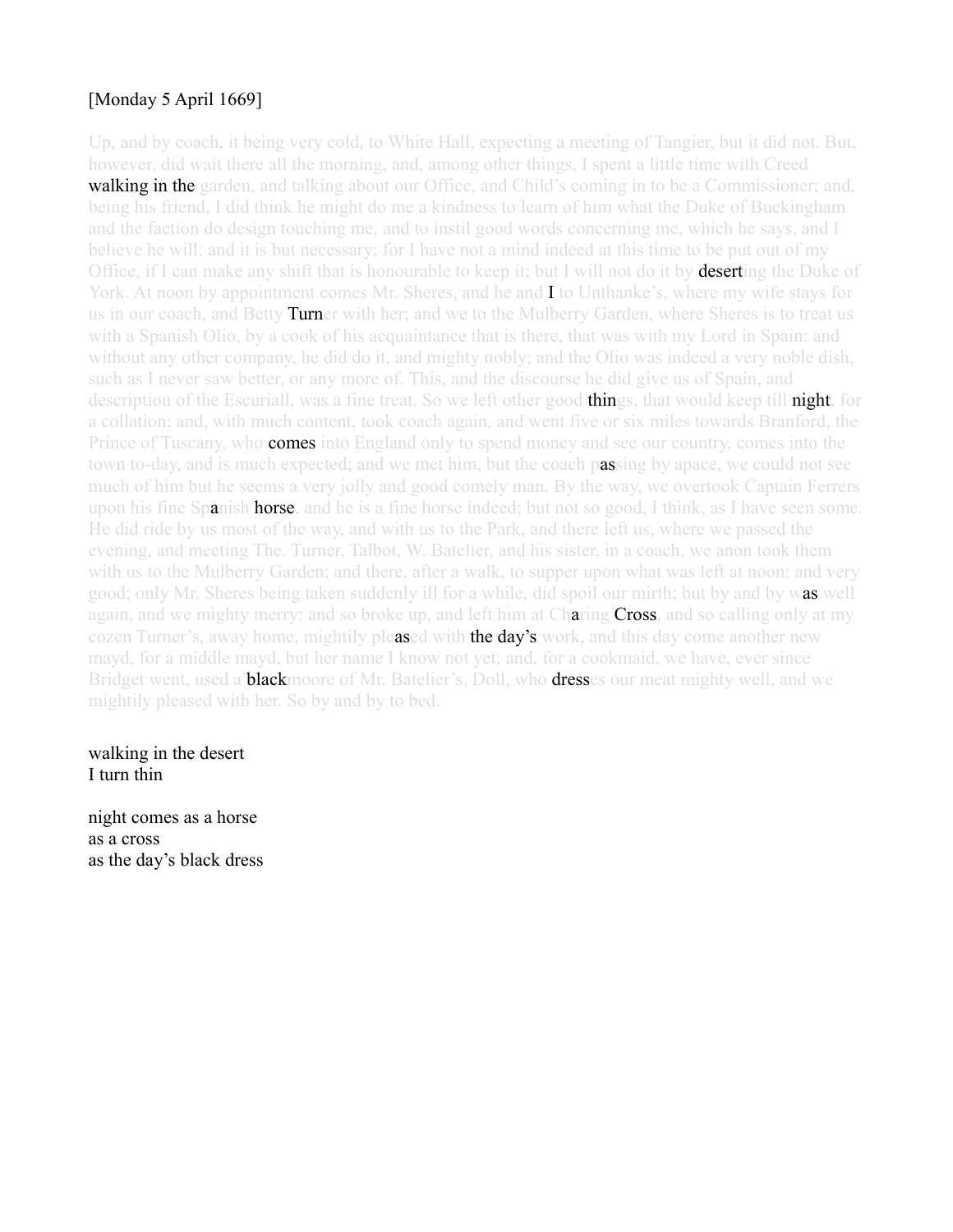# [Tuesday 6 April 1669]

Up, and to the Office, and thence to the Excise Office about some business, and so back to the office and sat till late, and thence to Mr. Batelier's to dinner, where my cozen Turner and both her daughters, and Talbot Pepys and my wife, and a mighty fine dinner. They at dinner before I come; and, when I had dined, I away home, and thence to White Hall, where the Board waited on the Duke of York to discourse about the disposing of Sir Thomas Allen's fleete, which is newly come home to Portsmouth; and here Middleton and I did in plain terms acquaint the Duke of York what we thought and had observed in the late Court-martiall, which the Duke did give ear to; and though he thinks not fit to revoke what is already done in this case by a Court-martiall, yet **it shall bring forth some** good laws in the behaviour of Captains to their under Officers for the **time to come**. Thence home, and there, after a while at the Office, I home, **and** there come home my wife, who hath

been with Batelier's late, and been **dancing with** the company, at which I seemed a little troubled, not being sent for thither myself, but I was not much so, but went to bed well enough pleased.

in the atelier of the mouth I serve the ear

it shall ring for some time to come

and me dancing with any little trouble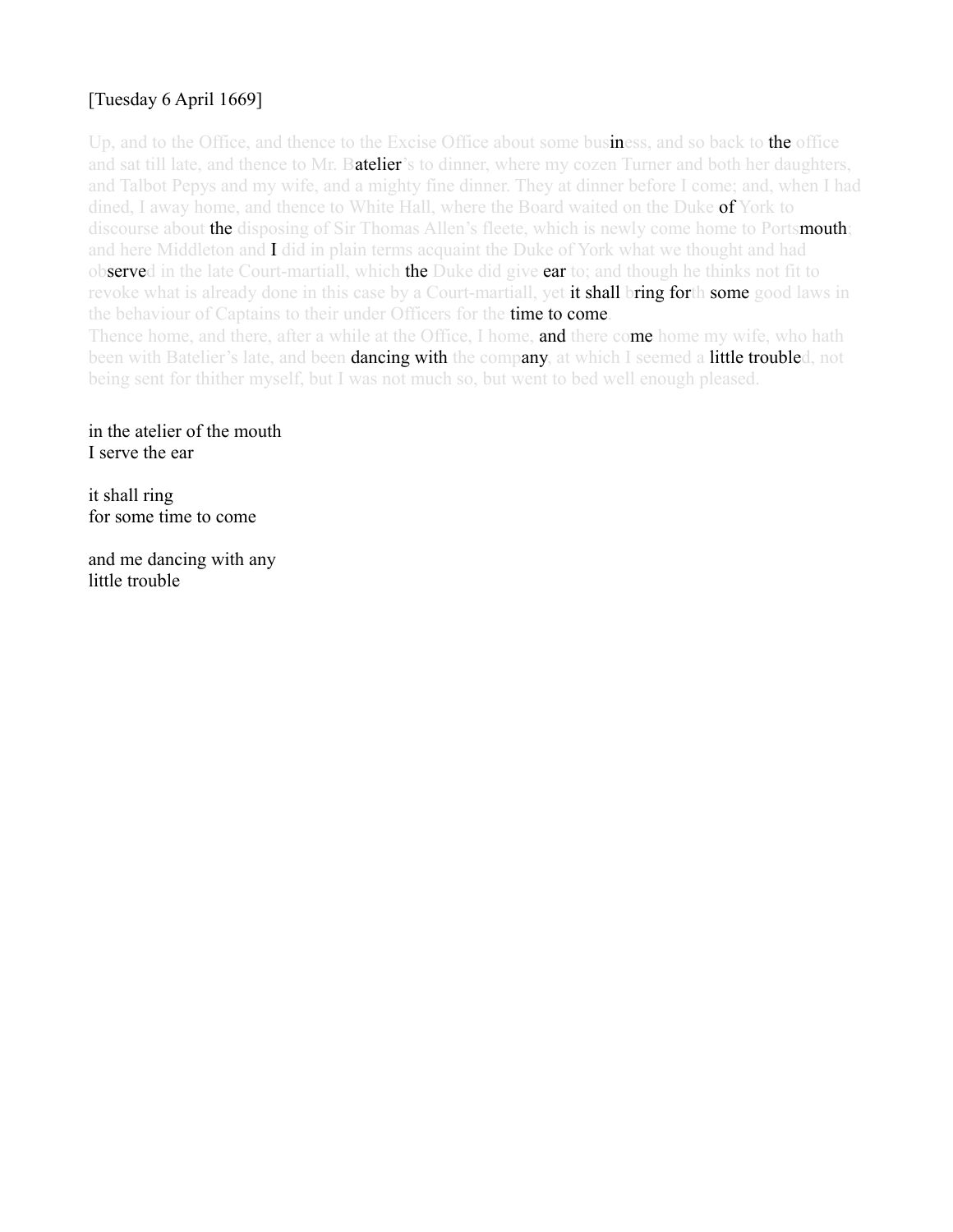### [Wednesday 7 April 1669]

Up, and by coach to my cozen Turner's, and invited them to dine at the Cocke to-day, with my wife and me; and so to the Lords of the Treasury, where all the morning, and settled matters to their liking about the assignments on the Customes, between the Navy Office and Victualler, and to that end spent most of the morning there with D. Gawden, and thence took him to the Cocke, and there left him and my clerk Gibson together evening their reckonings, while I to the New Exchange to talk with Betty, my little sempstress; and so to Mrs. Turner's, to call them to dinner, but my wife not come, I back again, and was **overtaken by** a porter, with a message from my wife that she was ill, and could not come to us: so I back again to Mrs. Turner's, and find them gone; and so back again to the Cocke, and there find Mr. Turner, Betty, and Talbot Pepys, and they dined with myself Sir D. Gawden and Gibson, and mighty merry, this house being **famous for** good meat, and particularly pease-porridge and after dinner broke up, and they away; and I to the Council-Chamber, and there heard the great complaint of the City, tried against the gentlemen of the Temple, for the late riot, as they would have it, when my Lord Mayor was there. But, upon hearing the whole business, the City was certainly to blame to charge them in this manner as with **a riot**: but the King and Council did forbear to determine any thing it, till the other business of the title and privilege be decided which is now under dispute at law between them, whether Temple be within the liberty **of** the City or no. But I, sorry to see the City so ill advised as to complain in a thing where their proofs were so weak. Thence to my cousin Turner's, and thence with her and her daughters, and her sister Turner, I carrying Betty in my lap, to Talbot's cham**be**r at the Temple, where, by agreement, the poor rogue had a pretty dish of anchovies and sweetmeats for them; and hither come Mr. Eden, who was in his mistress's disfavour ever since the other night that he come in thither **fuddled**, when we were there. But I did make them friends by my buffoonery, and bringing up a way of spelling their names, and making Theophila spell Lamton, which The. would have to be the name of Mr. **Eden**'s mistress, and mighty merry we were till late, and then I by coach home, and so to bed, my wife being ill of those, but well enough pleased with my being with them. This day I do hear that Betty Turner is to be left at school at Hackney, which I am mightily pleased with; for then I shall, now and then, see her. She is pretty, and a girl for that, and her relations, I love.

#### the evening overtaken by age

and famous for sin the city a riot of roofs

o my befuddled friends ringing up Eden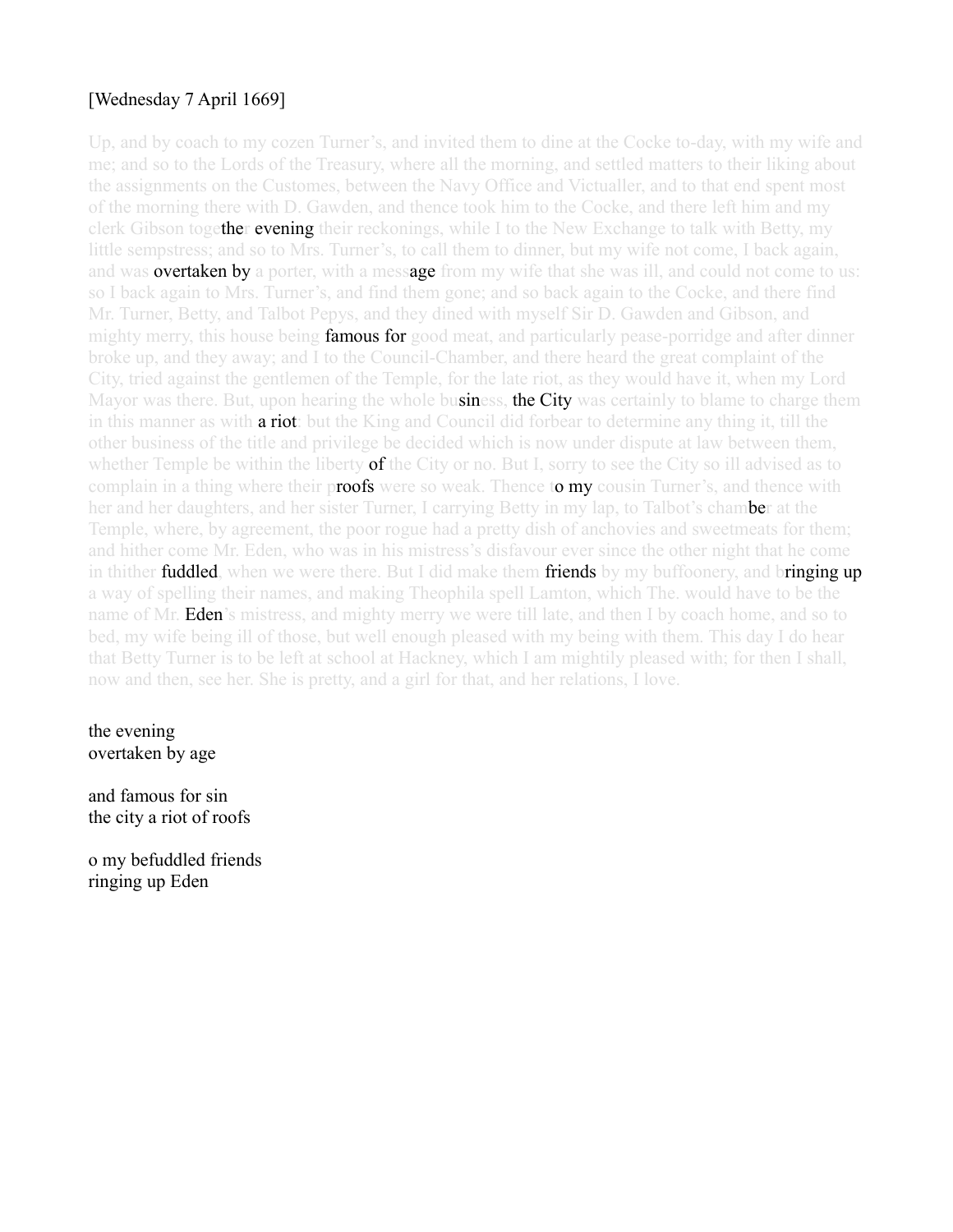## [Thursday 8 April 1669]

Up, and to White Hall, to the King's side, to find Sir T. Clifford, where the Duke of York come and found me, which I was sorry for, for **fear** he should think I was **making friends** on that side. But I did put it off the best I could, my being there: and so, by and by, had opportunity alone to shew Sir T. Clifford the fair account I had drawn up of the Customes, which he liked, and seemed mightily pleased with me; and so away to the Excise-Office, to do a little business there, and so to the Office, where all the morning. At noon home to dinner, and then to the office again till the evening, and then with my wife by coach to Islington, to pay what we owe there, for the late dinner at Jane's wedding; and so round by Kingsland **and Hogsden** home, pleased with my wife's singing with me, by the way, and so to the office again a little, and then home to supper and to bed.

Going this afternoon through Smith**field**. I did see a coach **run over** the coachman's neck, and stand upon it, and yet the man rose up, and was well after it, which I thought a wonder.

I fear making friends like a hog in a little home field

run over the rose which I thought a wonder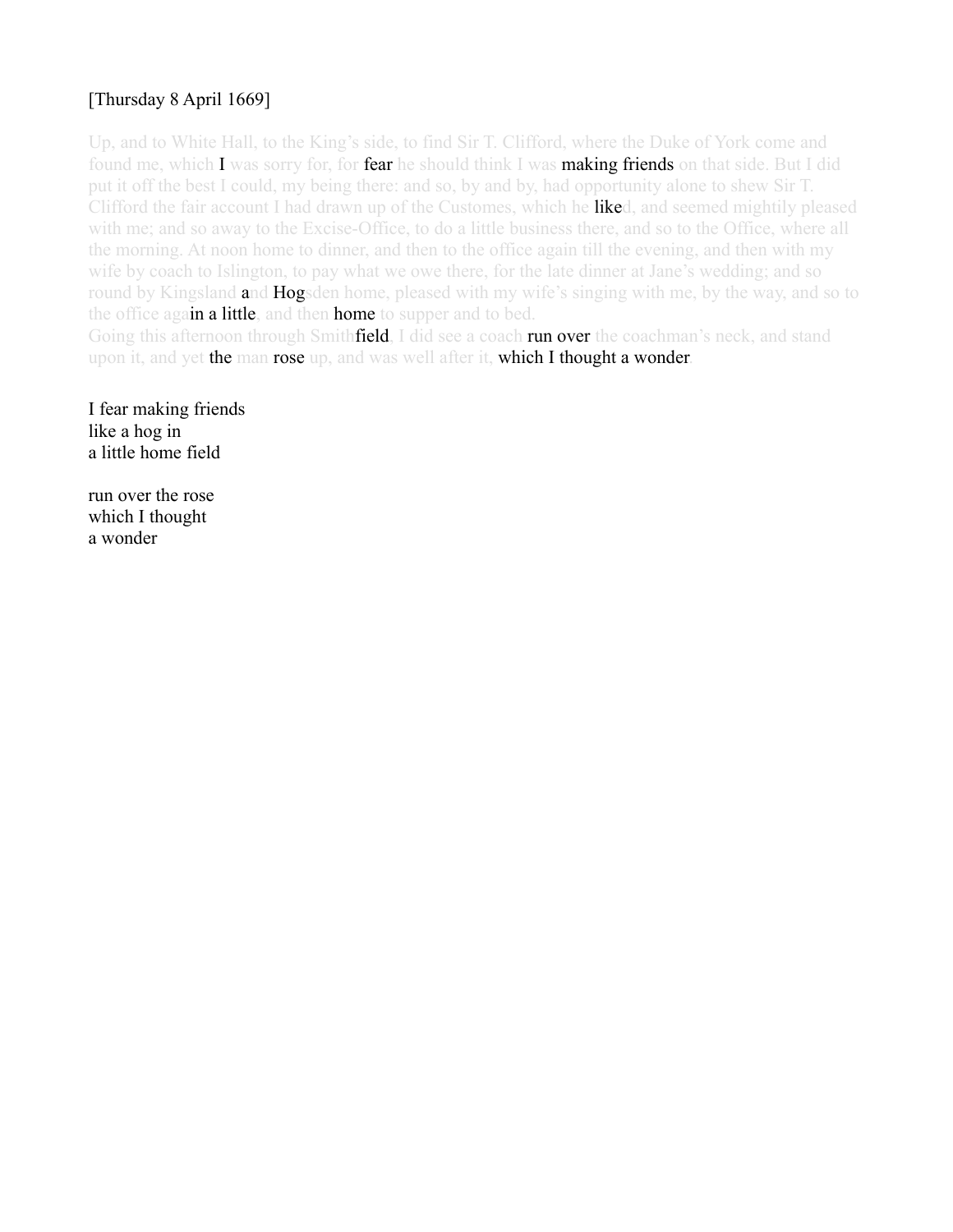## [Friday 9 April 1669]

Up, and by water to White Hall, and there, with the Board, attended the Duke of York, and Sir Thomas Allen with us (who come to town yesterday); and it is resolved another fleete shall go to the Streights forthwith, and he command it. But his coming home is mighty hardly talked on by the merchants, for leaving their ships there to the mercy of the Turks: but of this more in my White-Booke. Thence out, and slipped out by water to Westminster Hall and there thought to have spoke with Mrs. Martin, but she was not there, nor at home. So back again, and with W. Hewer by coach home and to dinner, and then to the **of**fice, and out again with W. Hewer to the Excise-Office, and to several places; among others, to Mr. Fay**thorne's**, to have seen an instrument **which** he was said to have, for drawing perspectives, but he had it not: but here I did see his work-house, and the best things of his doing he had by him, and so to other places among others to Westminster Hall, and I took occasion **to make** a step to Mrs. Martin's, the first time I have been with her since her husband went last to sea, which is I think a year since; but yo did now hazer con ella **what** I would, though she had ellos upon her, but yo did algo. But, Lord! to hear how sillily she tells the story of her sister Doll's being a widow and lately brought to bed; and her husband, one Row**land** Powell, **drowned**, that was **at sea** with her husband, but by chance dead at sea, cast away — when, God knows, she hath played the whore, and **is** sillily forced at this time, after she was brought to bed, to forge this story.

Thence **calling** at several places by the home, and there to the office, and then **home** to supper and to bed.

who shall go into my book of thorns

which wing is best to make the first and last

what land drowned at sea is calling me home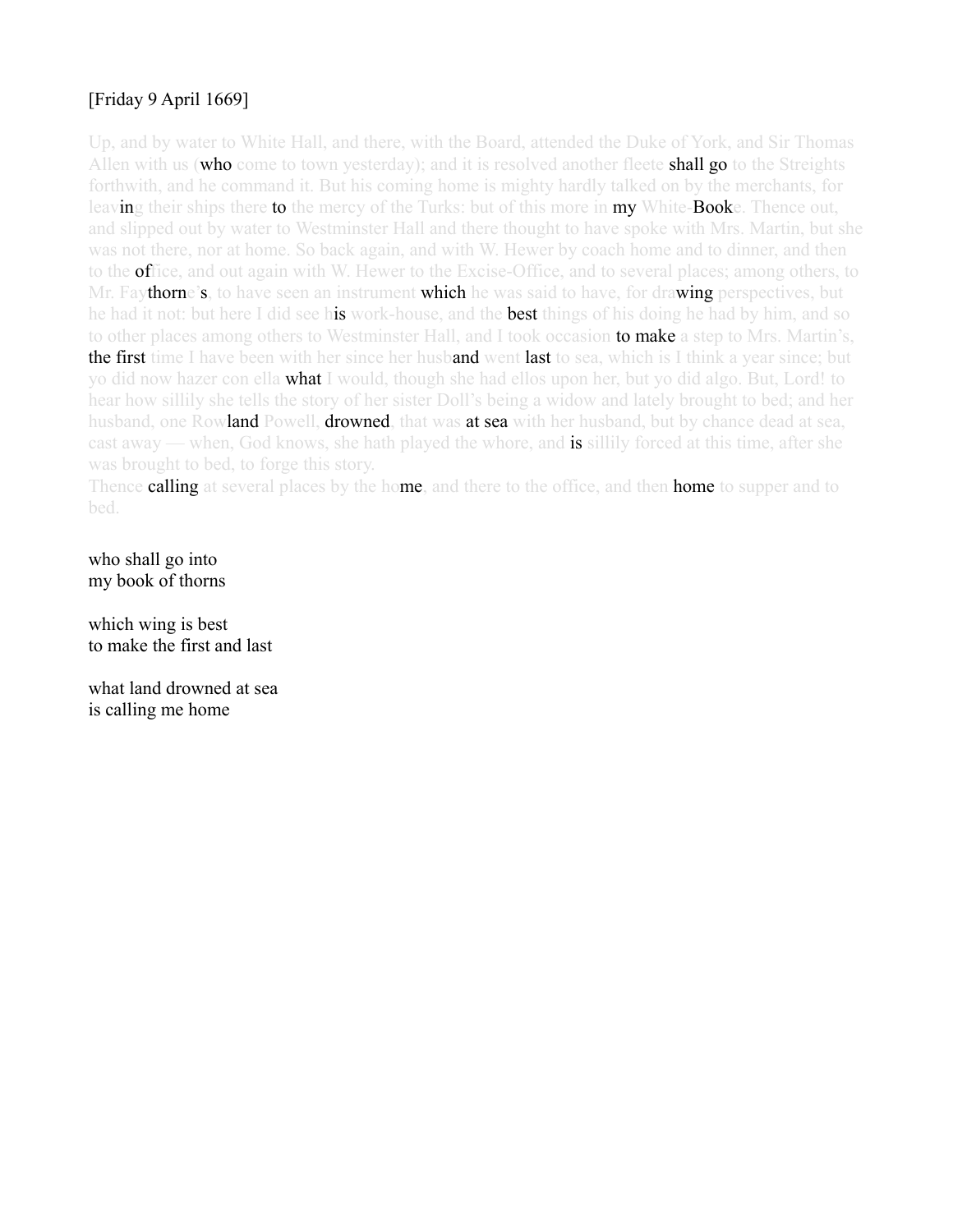#### [Saturday 10 April 1669]

Up, and to the Excise-Office, and thence to White Hall a little, and so back again to the 'Change, but nobody there, it being over, and so walked home to dinner, and after dinner comes Mr. Seymour to visit me, a talking fellow: but I hear by him that Captain Trevanion do give it out **every** where, that I did overrule the whole Court-martiall against him, as long as I was there; and perhaps I may receive, this time, some wrong by it: but I care not, for what I did was out of my desire of doing justice. So the office, where late, and then home to supper and to bed.

an off-white body becomes

our every overrule our perhaps this time

but not out of desire just ice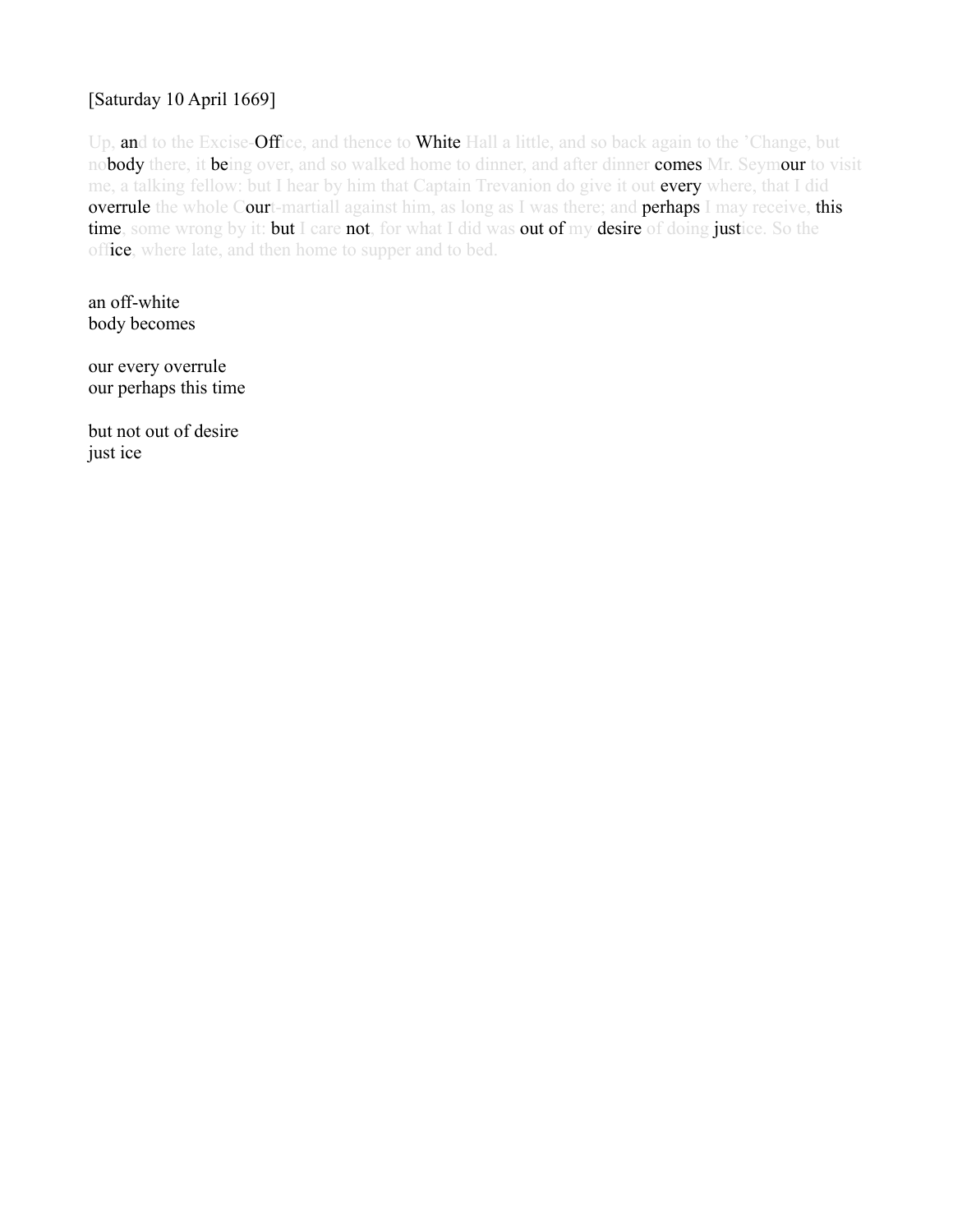### [Sunday 11 April 1669]

(Lord's day. Easter day). Up, and to Church; where Alderman Backewell's wife, and **mother**, and boy, and another gentlewoman, did come, and sit **in our** pew; but no women of our own there, and so there was room enough. Our Parson made a dull sermon, and so home to dinner; and, after dinner, my wife and I out by coach, and Balty with us, to Loton, the **landscape**-drawer, a Dutchman, living in St. James's Market, but there saw no good pictures. But by accident he did direct us to a painter that was then in the house **with** him, a Dutchman, newly come over, **one** Evarelst, who took us to his lodging close by, and did shew us a little **flower-pot** of his doing, the finest thing that ever, I think, I saw in my life; the drops of dew hanging on the leaves, so as I was forced, again and again, to put my finger to it, **to feel** whether **my eyes** were deceived or no. He do ask 701, for it: I had the vanity to bid him 201; but a better picture I never saw in my whole life; and it is worth **going** twenty miles **to see** it. Thence, leaving Balty there, I took my wife to St. James's, and there carried her to **the Queen**'s Chapel, the first time I ever did it; and heard excellent musick, but not so good as by accident I did hear there yesterday, as I went through the Park from White Hall to see Sir W. Coventry, which I have forgot to set down in my journal yesterday. And going out of the Chapel, I did see the Prince of Tuscany come out, a comely, black, fat man, in a mourning suit; and my wife and I did see him this afternoon through a window in this **Chapel**. All that Sir W. Coventry yesterday did tell me new was, that the King would not yet give him leave to come to kiss his hand; and he do believe that he will not in a great while do it, till those about him shall see fit, which I am sorry for.

Thence to the Park, my wife and I; and here Sir W. Coventry did first see me and my wife in a coach of our own; and so did also this night the Duke of York, who did eye my wife mightily. But I begin to **doubt** that my being so much seen in **my own** coach at this time, may be observed to my prejudice; but I must venture it now. So home, and by night home, and so to my office, and there set down my **journal**, with the help of my left eye through my tube, for fourteen days' past; which is so much, as, I hope, I shall not run in arrear again, but the badness of my eyes do force me to it. So home to supper and to bed.

moth in our room a dull landscape with one flower pot

\*

the finest life drops of dew hanging on the leaves

\*

a finger to feel my eyes going to see the queen

\*

black man in a mourning suit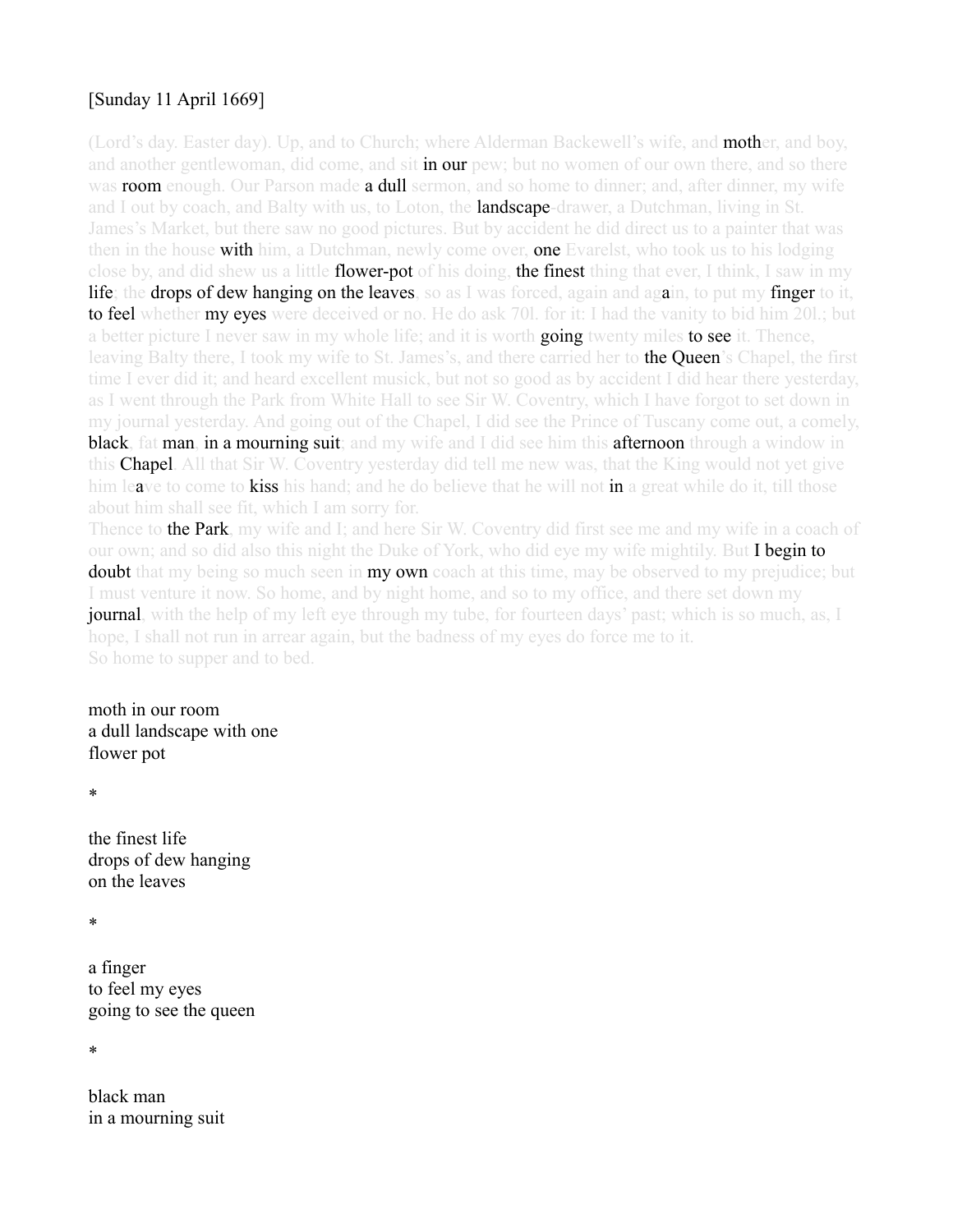afternoon chapel

\*

a kiss in the park— I begin to doubt my own journal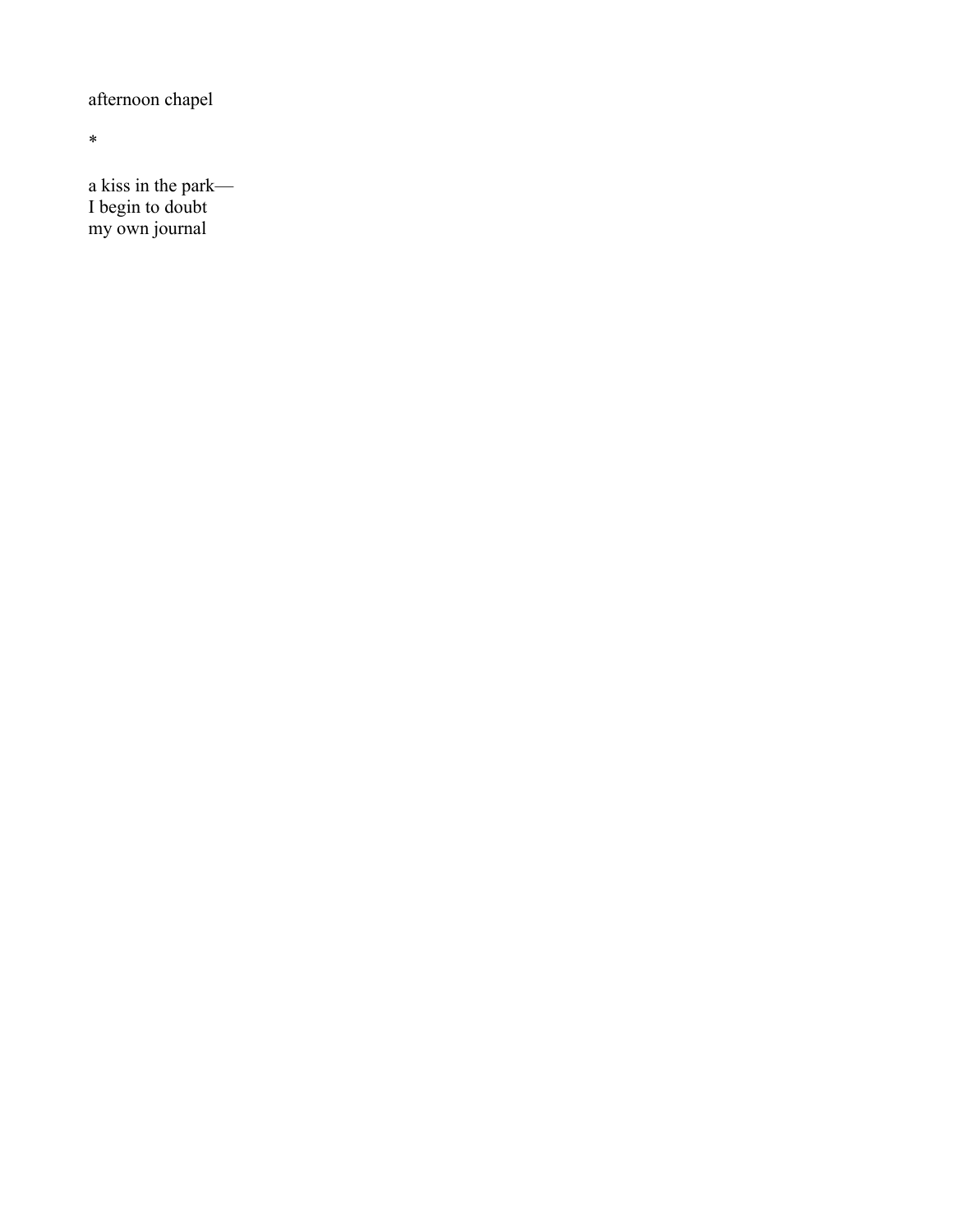#### [Monday 12 April 1669]

Up, and by water to **White** Hall, where I of the whole Office attended the Duke of York at his meeting with Sir Thomas Allen and several **flag-officers**, to consider of the manner of managing the war with Algiers; and, it being a thing I was wholly **silent in**, I did only observe; and find that; their manner of discourse on this weighty affair was very mean and disorderly, the Duke of York himself being the man that I thought spoke most to the purpose. Having done here, I up and down the house, talking with this man and that, and: then meeting Mr. Sheres, took him to see the fine **flower-pot** I saw yesterday, and did again offer 20l. for it; but he [Verelst] insists upon 50l.. Thence I took him to St. James's, but there was no musique, but so walked to White Hall, and, by and by to my wife at Unthanke's, and with her was Jane, and so to the Cocke, where they, and I, and Sheres, and Tom dined, my wife having a great desire to eat of their soup made of pease, and dined very well, and thence by water to the Bear-Garden, and there happened to sit by Sir Fretcheville Hollis, who is still full of his vain-glorious **and** prophane talk. Here we saw a prize fought between a soldier and country fellow, one Warrell, who promised **the** least in his looks, and performed the most of valour in his boldness and evenness of mind, and smiles in all he did, that ever I saw and we were all both deceived and **infinitely** taken with him. He did soundly beat the soldier, and cut him over the head. Thence back to White Hall, mightily pleased, all of us, with **this** sight, and particularly this fellow, as a most extraordinary man for his temper and evenness in fighting. And there leaving Sheres, we by our own coach home, and after sitting an hour, **thrumming** upon my viall, and singing, I to bed, and left my wife to do something to a waistcoat and petticoat she is to wear to-morrow.

This evening, coming home, we overtook Alderman Backewell's coach and his lady, and followed them to their house, and there made them the first visit, where they received us with extraordinary civility, and owning the obligation. But I do, contrary to my expectation, find her something a proud and vain-glorious woman, in telling the number of her servants and family and expences: he is also so, but he was ever of that strain. But here he showed me the model of his houses that he is going to build in Cornhill and Lumbard Street; but he hath purchased so much there, that it looks like a little town, and must have cost him a great deal of money.

white flag silent as a flower

a soup made of water and the infinite

all this thrumming in the corn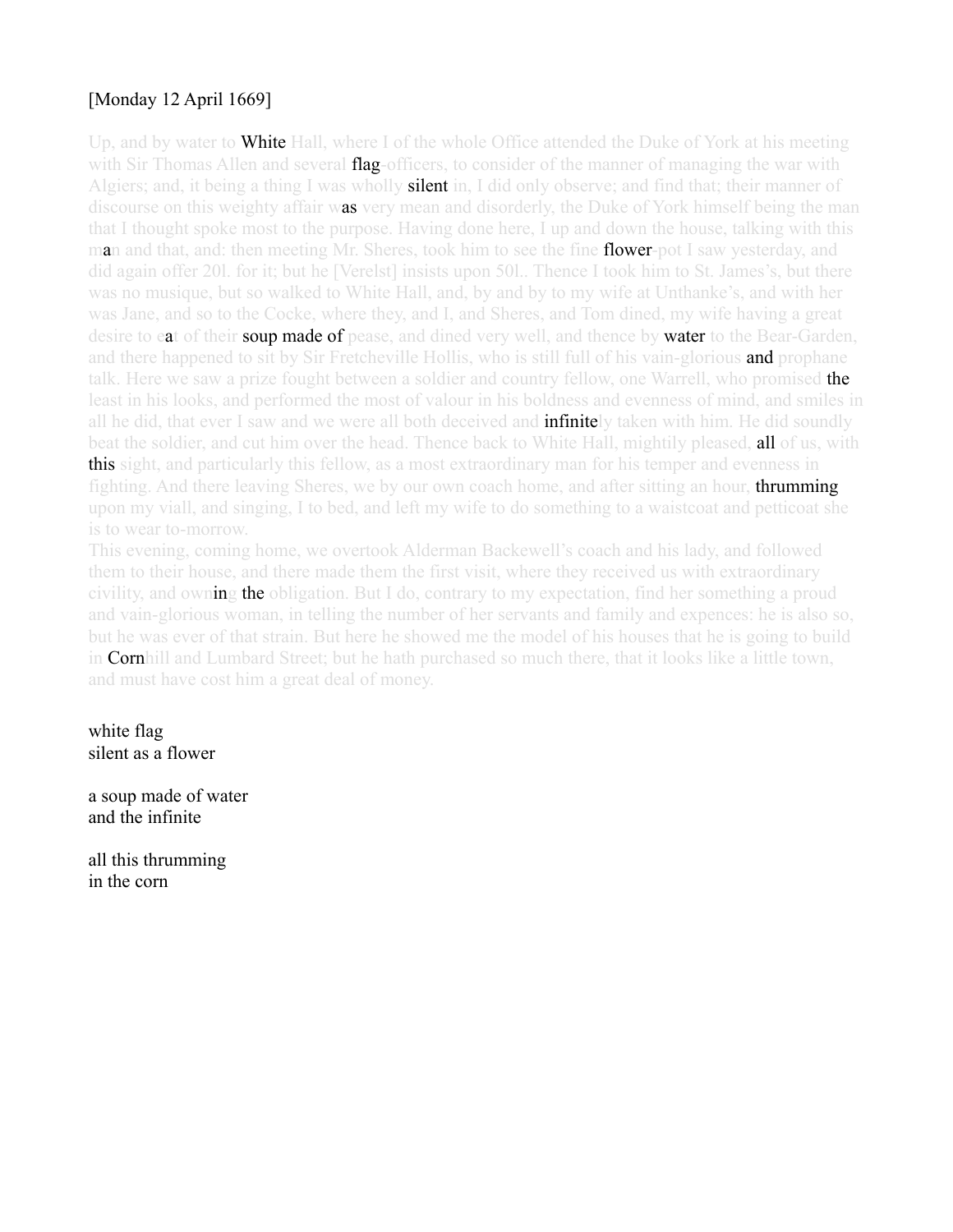#### [Tuesday 13 April 1669]

Up, and at the Office a good while, and then, my wife going down the River to spend the day with her mother **at** Deptford, I abroad, and first to the milliner's in Fen**church** Street, over against Rawlinson's, and there, meeting both him and her in the shop, I bought a pair of gloves, and fell to talk, and found so much freedom that I stayed there the best part of the morning till towards noon, with great pleasure, it being a holiday, and then against my will away and to the 'Change, where I left W. Hewer, and I by hackney-coach to the **Spittle**, and heard a piece of a dull **sermon** to my Lord Mayor and Aldermen, and thence saw them all take horse and ride away, which I have not seen together many a-day; their wives also went in their coaches; and, indeed, the sight was mighty pleasing. Thence took occasion to go back to this milliner's, whose name I now understand to be Clerke; and there, her husband inviting me up to the balcony, to see the sight go by to dine at Clothworker's-Hall, I did go up and there saw it go by: and then; there being a good piece of cold roast beef upon the tables and one Margetts, a young merchant that lodges there, and is likely to marry a sister of hers, I staid and eat, and had much good conversation with her, who hath the vanity to talk of her great friends and father, one Wingate, near Welling;, that hath been a Parliament-man. Here also was Stapely: the rope-merchant, and dined with us; and, after spending most of the afternoon also, I away home, and there sent for W. Hewer, and he and I by **water** to White Hall to look among other things, for Mr. May, to unbespeak his dining with me to-morrow. But here being in **the court-yard**, God would have it, I spied Deb., which made my heart and head to work, and I presently could not refrain, but sent W. Hewer away to look for Mr. Wren (W. Hewer, I perceive, did see her, but whether he did see me see her I know not, or suspect my sending him away I know not, but **my heart** could not hinder me), and I run after her and two women and a man, more ordinary people, and she in her old clothes, and after hunting a little, find them in the lobby of the chapel below stairs, and there I observed she endeavoured to avoid me, but I did speak to her and she to me, and did get her pour dire me ou she demeurs now, and did charge her para say nothing of me that I had vu elle, which she did promise, and **so** with my heart **full of** surprize and disorder I away, and meeting with Sir H. Cholmley walked into the Park with him and back again, looking to see if I could spy her again in the Park, but I could not. And so back to White Hall, and then back to the Park with Mr. May, but could see her, no more, and so with W. Hewer, who I doubt by my countenance might see some disorder in me, we home by water, and there I find Talbot Pepys, and Mrs. Turner, and Betty, come to invite us to dinner on Thursday; and, after drinking, I saw them to the water-side, and so back home through Crutched Friars, and there saw Mary Mercer, and put off my hat to her, on the other side of the way, but it being a little **dark**ish she did not, I think, know me well, and so to my office to put my **papers** in order, they having been removed for my closet to be made clean, and so home to my wife, who is come home **from** Deptford. But, **God** forgive me, I hardly know how to put on confidence enough **to** speak as **innocent**, having had this passage to-day with Deb., though only, God knows, by accident. But my great pain is lest God Almighty shall suffer me to find out this girl, whom indeed I love, **and** with a bad amour, but I will **pray** to God to give me grace to **for**bear it. So home to supper, where very sparing in my discourse, not giving occasion of any enquiry where I have been to-day, or what I have done, and so without any trouble to-night more than my fear, we to bed.

at church the meeting of love and spittle

sermon like a conversation with water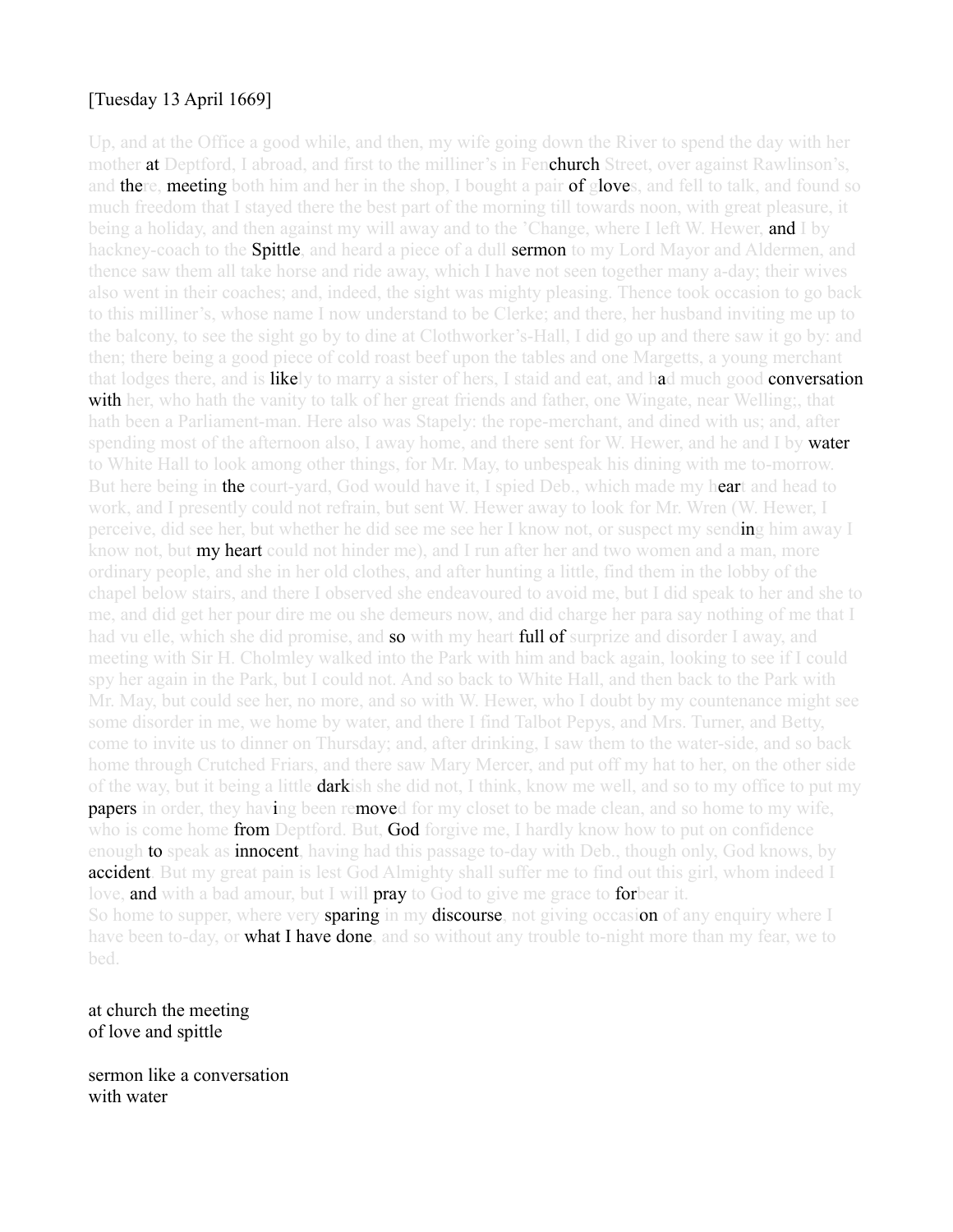the ear in my heart so full of dark papers

I move from God to innocent accident

and pray for sparing discourse on what I have done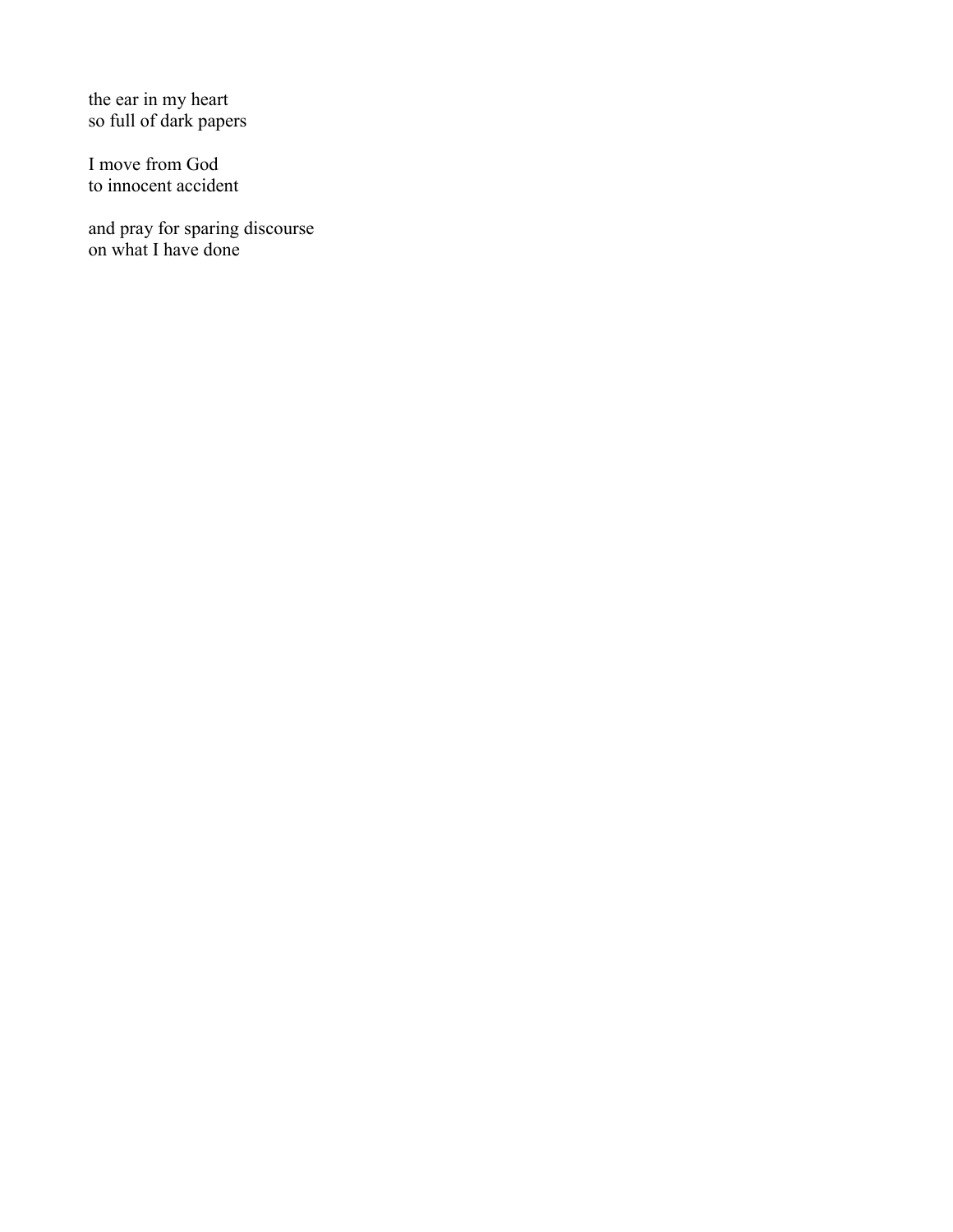### [Wednesday 14 April 1669]

Up, and with W. Hewer to White Hall, and **there I did speak** with the Duke of York, the Council **sitting** in the morning, and it was to direct me to have my business ready of the Administration of the Office against Saturday next, when the King would have a hearing of it. Thence home, W. Hewer with me, and then out with my own coach to the Duke of York's play-house, and there saw "The Impertinents," a play which pleases me well still; but it is with great trouble that I now see a play, because of my eyes, the light of the candles making it very troublesome to me. After the play my wife and I towards the Park, but it being too late we to Creed's, and there find him and her [his wife] together alone, in their **new** house, where I never was before, they lodging before at the next door, and a pretty house it is; but I do not see that they intend to keep any coach. Here they treat us like strangers, quite according to the **fashion** — nothing **to** drink or eat, which is a thing that will spoil our ever having any acquaintance with them; for we **do continue the old** freedom and kindness of England to all our friends. But they do here talk mightily of my Lady Paulina **making a** very good end, and being mighty religious in her lifetime; and hath left many good notes of sermons and **religion**; wrote with her own hand, which nobody ever knew of; which I am glad of; but she was always a peevish lady. Thence home, and there to talk and to supper and to bed, all being very safe as to my seeing of poor Deb. yesterday.

the peak sitting in the morning light

new like a fashion to continue the old

making a religion with her own body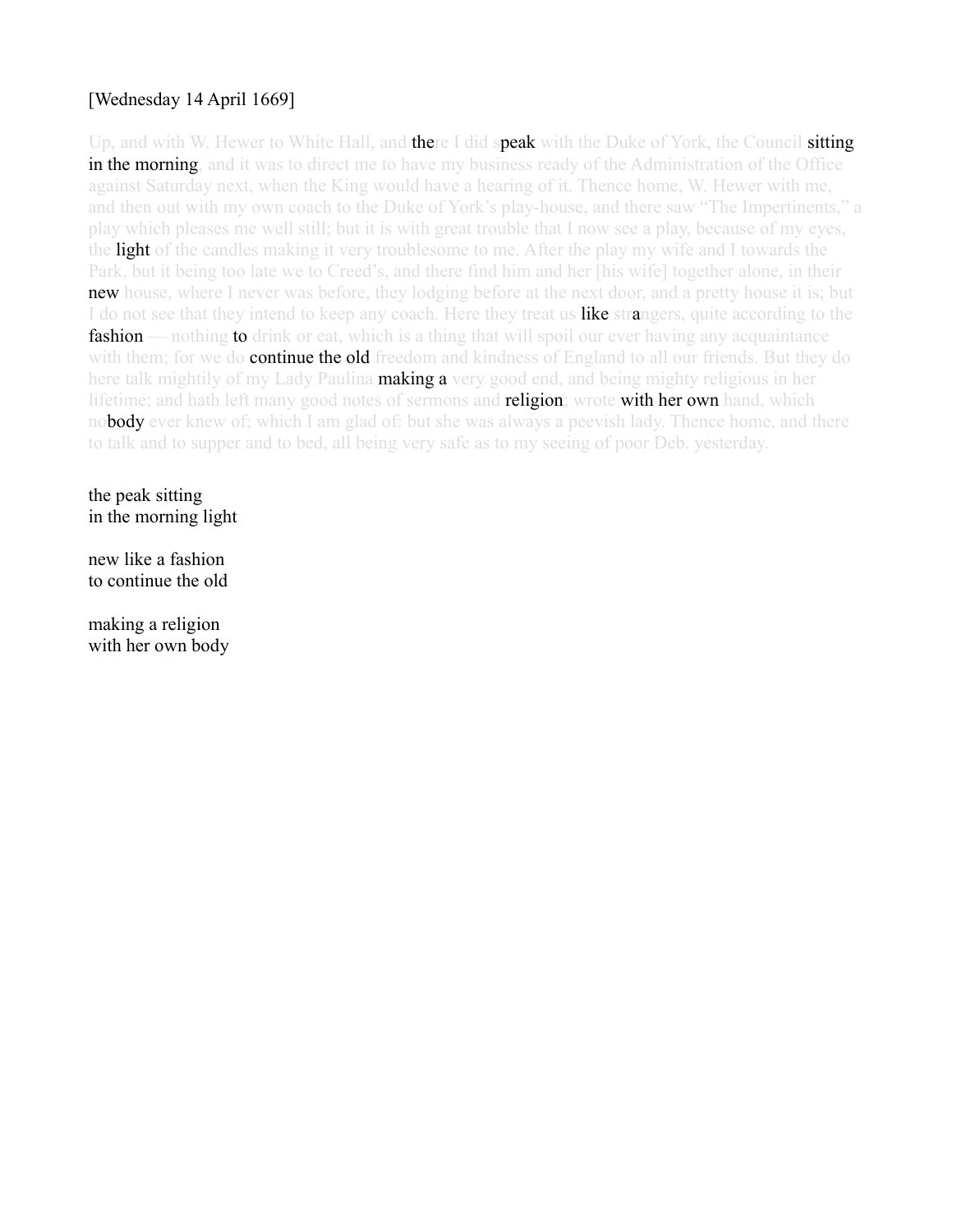#### [Thursday 15 April 1669]

Up, and to the office, and thence before the office sat to the Excise Office with W. Hewer, but found some occasion to go another way to the Temple upon business, and I by Deb.'s direction did know whither in Jewen Street to direct my hackney coachman, while  $\bf{I}$  staid in the coach in Aldgate Street, to go thither just to enquire whether Mrs. **Hunt**, her aunt, was in town, who brought me **word** she was not; thought this was as much as I could do at once, and therefore went away troubled **through** that I could do no more but to the office I must go and did, and there all the morning, but coming thither I find Bagwell's wife, who did give me a little note into my hand, wherein I find her para invite me para meet her in Moor**fields** this noon, where I might speak with her, and so after the office was up, my wife being gone before by invitation to my cozen Turner's to dine, I to the place, and there, after walking up and down by **the windmill**s. I did find her and talk with her, but it being holiday and the place full of people, we parted, leaving further discourse and doing to another time. Thence I away, and through Jewen Street, my mind, God knows, running that way, but stopped not, but going down Holborne hill, by the Conduit, I did see Deb. on foot going **up the hill**. I saw her, and she me, but she made no stop, but seemed unwilling to speak **to** me; so I away on, but **then stopped and 'light**, and after her and overtook her at the end of Hosier lane in Smithfield, and without standing in the street desired her to follow me, and I led her into a little blind alehouse within the walls, and there she and I alone fell to **talk and** baiser la and **toke**r su mammailles, but she mighty coy, and I hope modest; but however, though with great force, did hazer ella par su hand para tocar mi thing, but ella was in great pain para be brought para it. I did give her in a paper 20s., and we did agree para meet again in the Hall at Westminster on Monday next; and so giving me great hopes by her carriage that she continues modest and honest, we did there part, she going home and I to Mrs. Turner's, but when I come back to the **place where I** left my coach it was gone, I having staid too long, which did trouble me to abuse the poor fellow, so that taking another coach I did direct him to find out the fellow and send him to me. At my cozen Turner's I find they are gone all to dinner to Povy's, and thither I, and there they were all, and W. Batelier and his sister, and had dined; but I had good things brought me, and then all up and down the house, and mightily pleased to see the fine rooms: but, the truth is, there are so many bad pictures, that to me make the good ones lose much of the pleasure in seeing them. The. and Betty Turner in new **flowered** tabby gowns, and so we were pretty merry, only **my fear up**on me for what I had newly done, do keep my content in. So, about five or six o'clock, **away**, and I took my wife and the two Bateliers, and carried them homeward, and W. Batelier 'lighting, I carried the women round by Islington, and so down Bishopsgate Street home, and there to talk and sup, and then to bed.

#### I hunt a word through fields where the wind is born

up the hill to the stoplight red and blind

all alone to talk and toke in a paper nest

back to the place where I flowered my fear away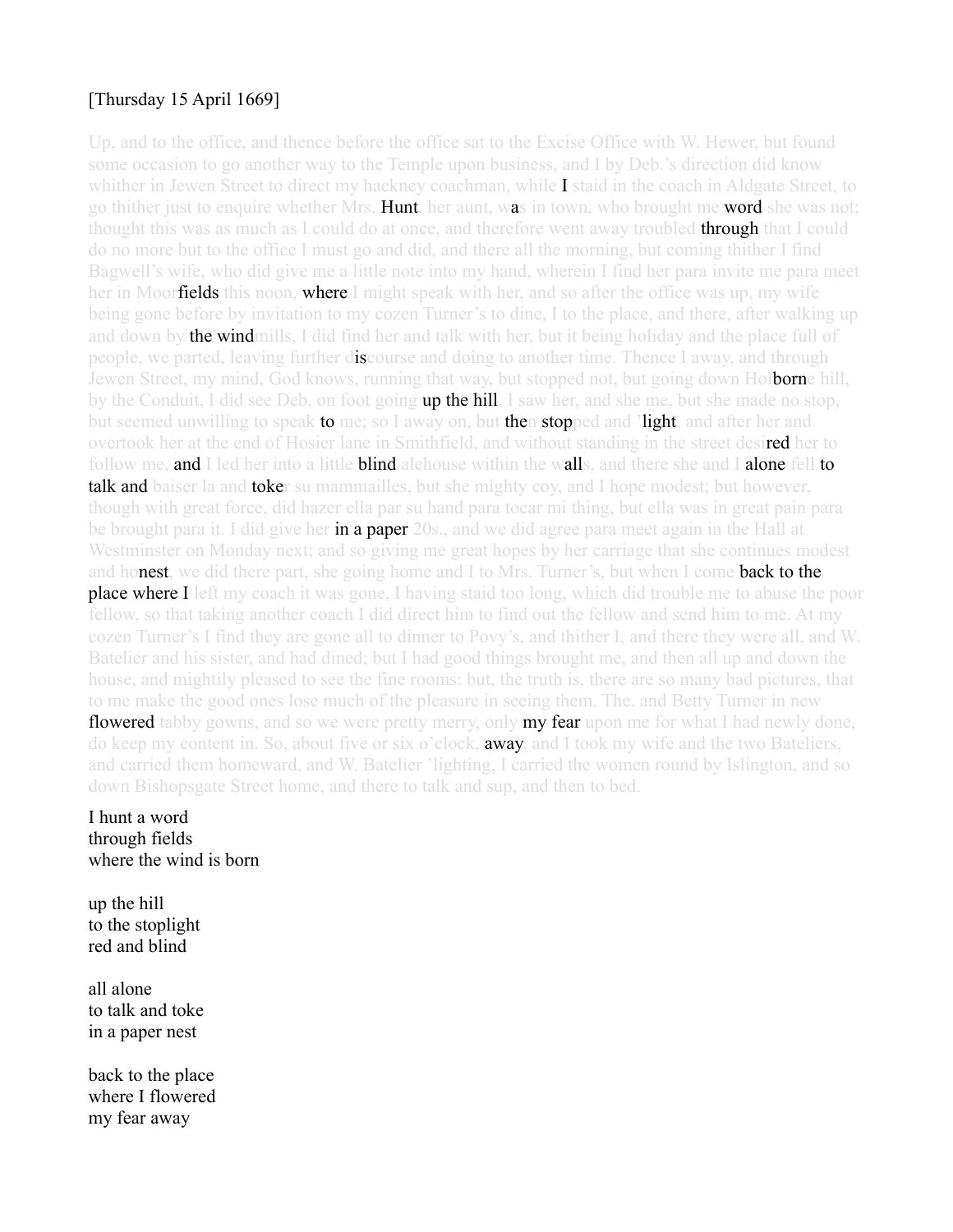### [Friday 16 April 1669]

Up, and to my chamber, where with Mr. Gibson all the morning, and there by noon did almost finish what I had to write about the Administration of the Office to present to the Duke of York, and my wife being gone abroad with W. Hewer, to see the new play to-day, at the Duke of York's house, "Guzman," I dined alone with my people, and in the afternoon away by coach to White Hall; and there the Office attended the Duke of York; and being despatched pretty soon, and told that we should not wait on the King, as intended, till Sunday, I thence presently to the Duke of York's playhouse, and there, in on the road the 18d. seat, did get room to see almost three acts of the play; but it seemed to me but very **ordinary**. After the play done, I into the pit, and there find my wife and W. Hewer; and Sheres got to them, which, so jealous is my nature, did trouble me, though my judgment tells me there is no hurt in it, on neither side; but here I did meet with Shadwell, the **poet, who**, to my great wonder, do tell me that my Lord of [Orrery] did write this play, trying what he could do in comedy, since his heroique plays could do no more **wonders**. This do trouble me; for it is as mean a thing, and so he says, as hath been upon the stage a great while; and Harris, who hath no part in it, did come to me, and told me in discourse that he was glad of it, it being a play that will not take. Thence home, and to my business at the office, to finish it, but was in great pain **about yesterday still**, lest my wife should have sent her porter to enquire anything, though for my heart I cannot see it possible how anything could be **discovered of it**, but yet such is fear as to render me full of doubt and disgust. At night to supper and to bed.

on the road a king in the present or

an ordinary poet who wonders about yesterday still

how anything could be discovered of it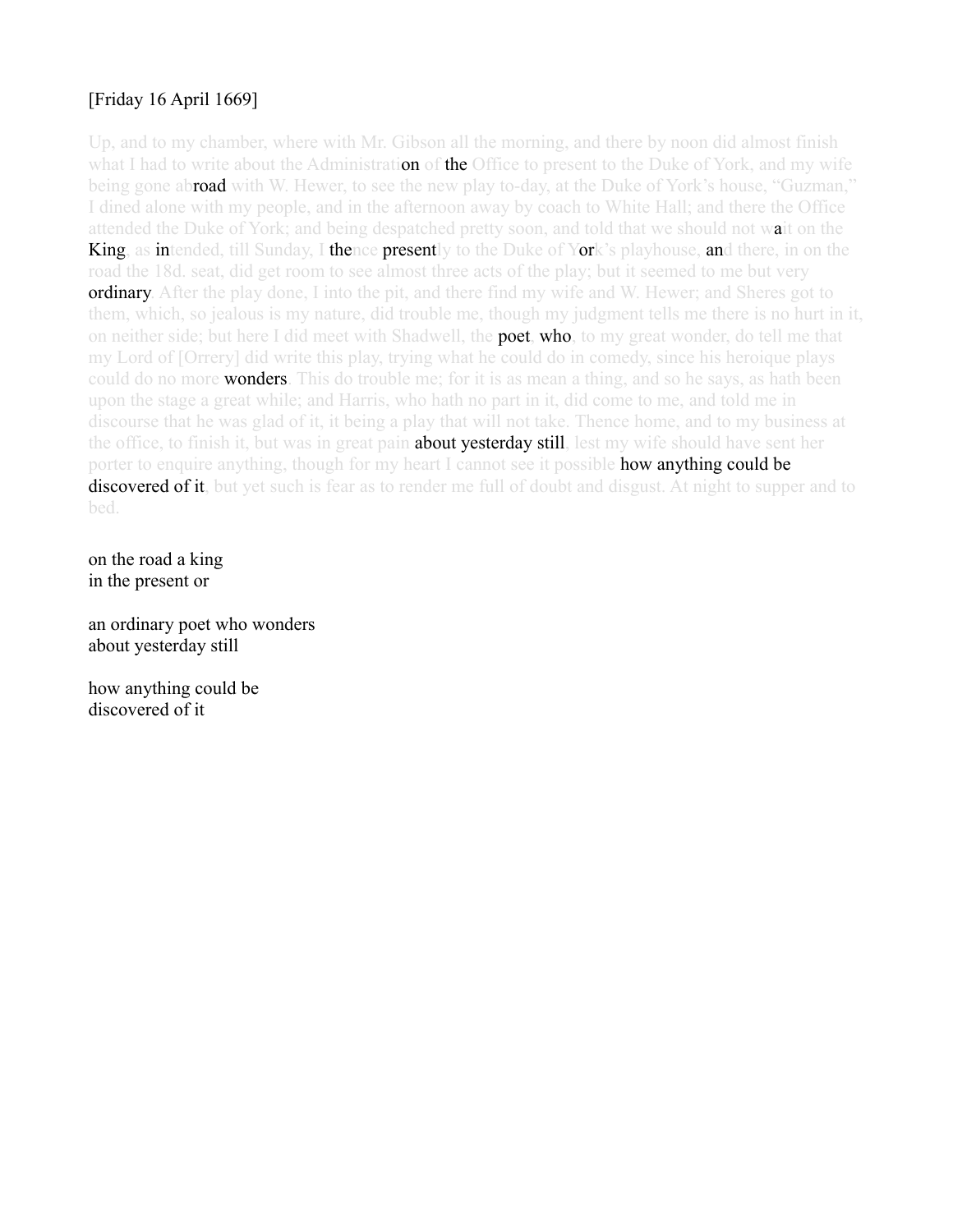#### [Saturday 17 April 1669]

Up, and to the office, where all **the morning**. At noon at home to dinner, and there find Mr. Pierce, the surgeon, and he dined with us; and there hearing that "The Alchymist" was acted, we did go, and took him with us to the King's house; and it is still a good play, having not been acted for two or three years before; but I do miss Clun, for the Doctor. But more my eyes will not **let me** enjoy the pleasure I used to have in a play. Thence with my wife in hackney to Sir W. Coventry's, who being **go**ne to the Park we drove after him, and there met him coming **out**, and followed him home, and there sent my wife to Unthanke's while I spent an hour with him **reading over first my draught** of the Administration of the Navy, which he do **like** very well; and so fell to talk of other things, and among the rest of the story of his late disgrace, and how basely and in what a mean manner the Duke of Buckingham hath proceeded against him — not like a man of honour. He tells me that the King will not give other answer about his coming to kiss his hands, than "Not yet." But he says that this that he desires, of kissing the King's hand, is only to show to the world that he is not discontented, and not in any desire to come again into play, though I do perceive that he speaks this with less earnestness than heretofore: and this, it may be, is, from what he told me lately, that the King is offended at what is talked, that he hath declared himself desirous not to have to do with any employment more. But he do tell me that the leisure he hath yet had do not at all begin to be **burdens** ome to him, he knowing **how to** spend his time with content to himself; and that he hopes shortly to contract his expence, so as that he shall not be under any straits in that respect neither; and so seems to be in very good condition of content.

Thence I away over the Park, it being now night, to White Hall, and there, in the Duchess's chamber, do find the Duke of York; and, upon my offer to speak with him, he did **come** to me, and withdrew to his closet, and there did hear and approve my paper of the Administration of the Navy, only did bid me alter these words, "upon the rupture between the late King and the Parliament," to these, "the beginning of the late Rebellion;" giving it me as but reason to shew that it was with the Rebellion that the Navy was put by out of its old good course, into that of a Commission. Having done this, we fell to other talk; he with great confidence telling me how matters go among our adversaries, in reference to the Navy, and that he thinks they do begin to flag; but then, beginning to talk in general of the excellency of old constitutions, he did bring out of his cabinet, and made me read it, an extract out of a book of my late Lord of Northumberland's, so **prophetic of the** business of Chatham, as is almost **miraculous**. I did desire, and he did give it me to copy out, which pleased me mightily, and so, it being late, I away and to my wife, and by hackney; home, and there, **my eyes** being **weary with** reading **so much**: but yet not so much as I was a**fear**d they would, we home to supper and to bed.

#### the morning is with us for years let me go out

reading over my draft like a nest of burdens

how to become a prophet of the miraculous

my eyes weary with so much fear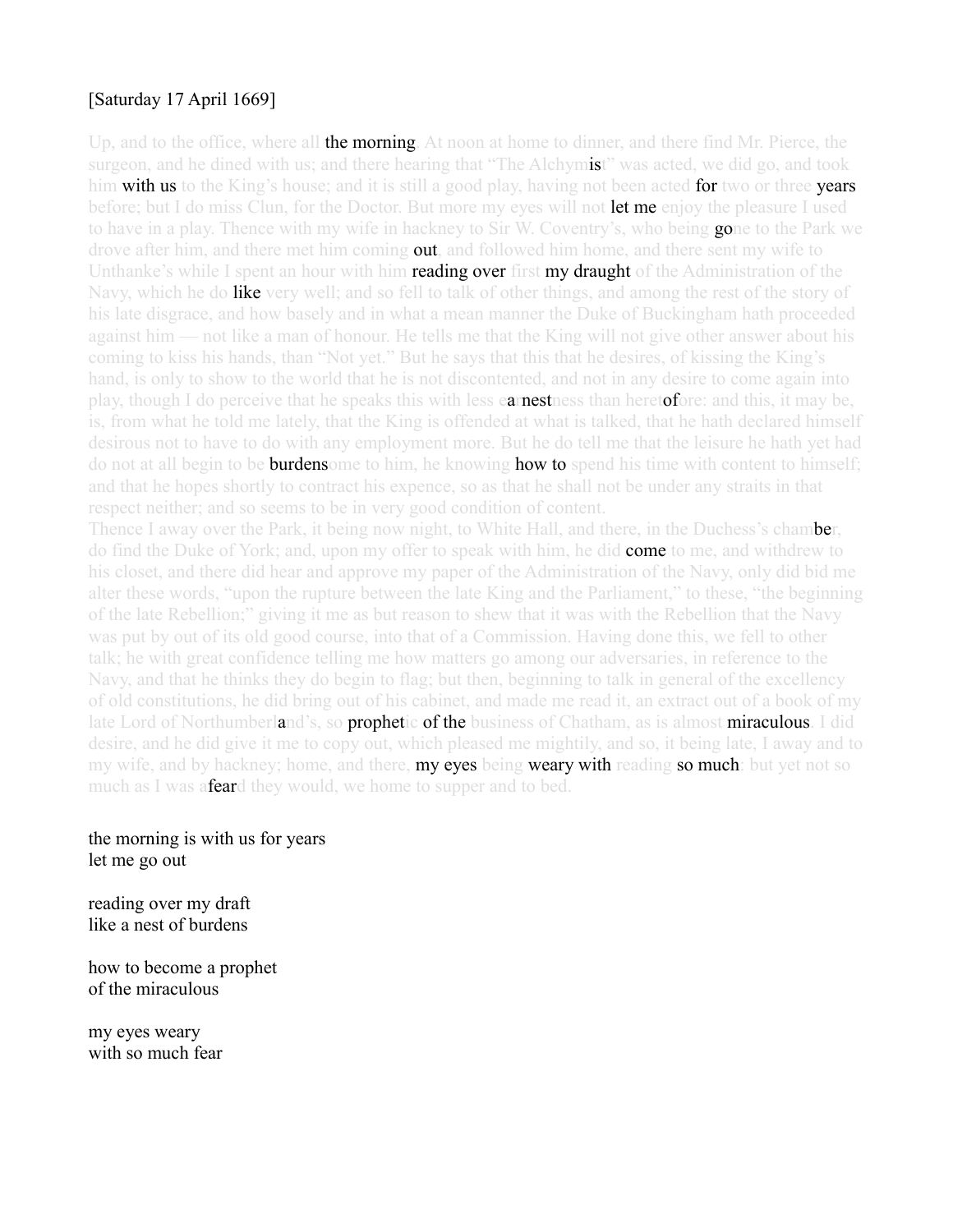### [Sunday 18 April 1669]

(Lord's day). Up, and all the morning till 2 o'clock at my Office, with Gibson and Tom, about drawing up fair my discourse of the Administration of the Navy, and then, Mr. Spong being come to dine with me, I in to dinner, and then out to my Office again, to examine the fair draught; and so borrowing Sir J. Minnes's coach, he going with Colonel Middleton, I to White Hall, where **we all met** and did sign it and then to my Lord Arlington's, where the King, and the Duke of York, and Prince Rupert, as also Ormond and the two Secretaries, with my Lord Ashly and Sir T. Clifton was. And there, by and by, being called in, Mr. Williamson did read over our paper, which was **in a** letter to the Duke of York, bound up in a book with the Duke of York's **Book of Instructions**. He read it well; and, after **read**, we were bid to withdraw, nothing being at all said to it. And by and by we were called in again, and nothing said to that business; but another begun, about the state of this year's action, and our wants of money, as I had stated the same lately **to** our Treasurers; which I was bid, and did largely, and with great content, **open**. And having so done, we all withdrew, and left them to debate our supply of money; to which, being called in, and referred to attend on the Lords of the Treasury, we all departed. And I only staid in the House till the Council rose; and then to the Duke of York, who in the Duchess's chamber come to me, and told me that the book was there left with my Lord Arlington, for any of the Lords to view that had a mind, and to prepare and present to the King what they had to say in writing, to any part of it, which is all we can desire, and so that rested. The Duke of York then went to other talk; and by and by comes the Prince of Tuscany to visit him, and the Duchess; and I find that he do still remain incognito, and so intends to do all the time he stays here, for avoiding trouble to the King and himself, and expence also to both.

Thence I to White Hall Gate, thinking to have found Sir J. Minnes's coach staying for me; but, not being there, and this being the first day of rain we have had many a day, the streets being as dusty as in **summer**, I forced to walk to my cozen Turner's, and **there find** my wife newly gone home, which vexed me, and so I, having **kisse**d and taken leave **of** Betty, who goes to Putney to school to-morrow, I walked through the **rain** to the Temple, and there, with much ado, got a coach, and so home, and there to supper, and Pelling comes to us, and after much talk, we parted, and to bed.

wing to wing we all met up

in a book of instructions read to an open rose

on a street dusty as summer the kiss of rain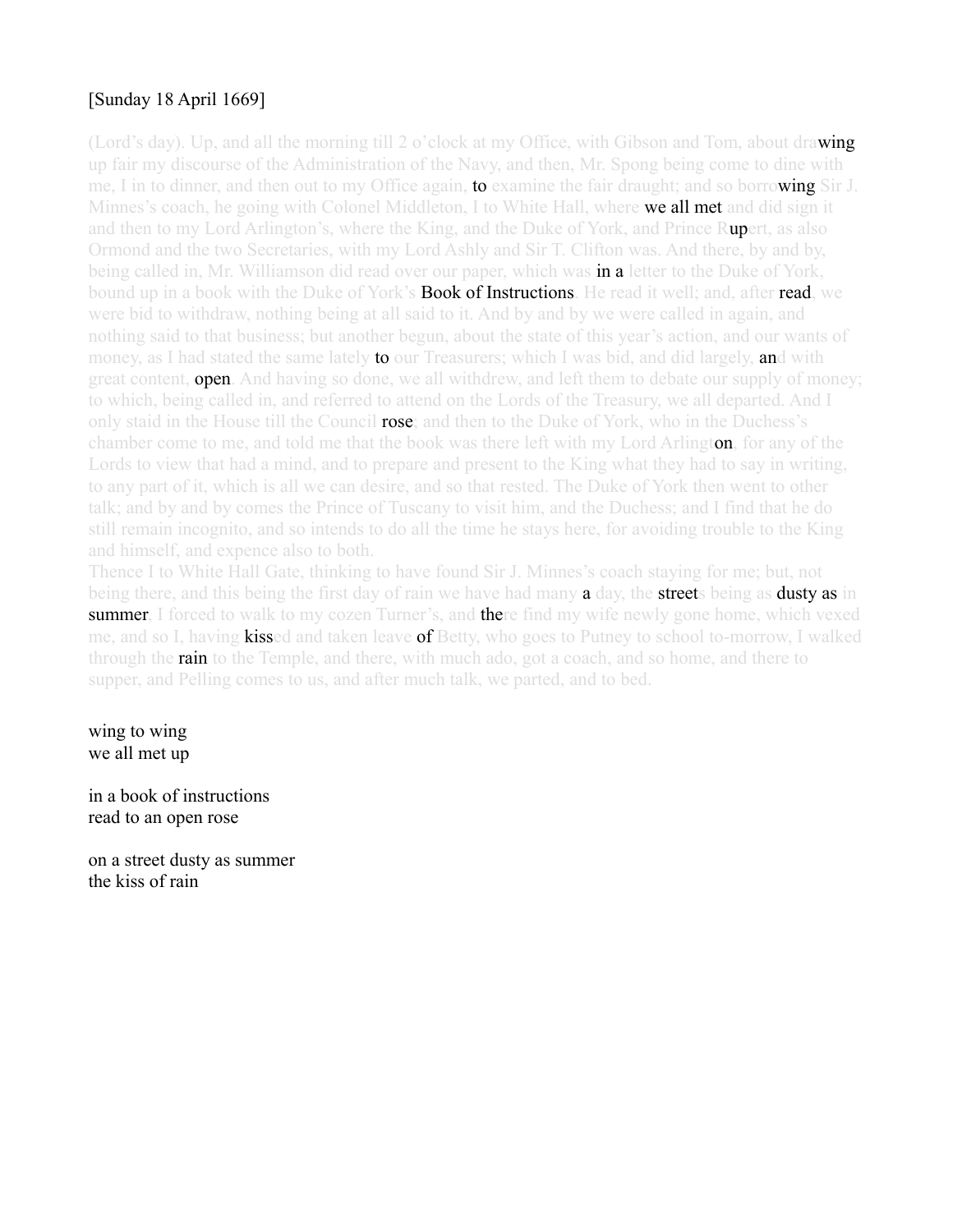#### [Monday 19 April 1669]

Up, and with Tom (whom, with his wife, I, and my wife, had this morning taken occasion to tell that I did intend to give him 401, for himself, and 201, to his wife, towards their setting out in **the world**, and that my wife would give her 20l. more, that she might have as much to begin with as he) by coach to White Hall, and there having set him work in the Robe Chamber, to write something for me, I to Westminster Hall, **and there walke**d from 10 o'clock to past 12, expecting to have met Deb., but whether she had been there before, and missing me went away, or is prevented **in** coming, and hath no mind to come to me (the last whereof, as being most pleasing, as shewing most modesty, I should be most glad of), I know not, but she not then **appearing**, I being tired with walking went home, and my wife being all day at Jane's, helping her, as she said, to cut out linen and other things belonging to her new condition, I after dinner out again, and, calling for **my** coach, which was at the coachmaker's, and hath been for these two or three days, to be **new painted**, and the **window-frame**s gilt **a**gainst **May-day**, went on with my hackney to White Hall, and thence by water to Westminster Hall, and there did beckon to Doll Lane, now Mrs. Powell, as she would have herself called, and went to her sister Martin's lodgings, the first time I have been there these eight or ten months, I think, and her sister being gone to Portsmouth to her husband, I did stay and talk and drink with Doll and **haze**r ella para tocar mi thing; and yo did the like para her, but [did] not the thing itself, having not opportunity enough; and so away, and to White Hall, and there took my own coach, which was now come, and so away home, and there to do business, and my wife being come home we to talk and to sup, there having been nothing yet like discovery in my wife of what hath lately passed with me about Deb., and so with great content to bed.

the world I work and walk in

appearing out my new painted window frame

a May-day haze thin like the self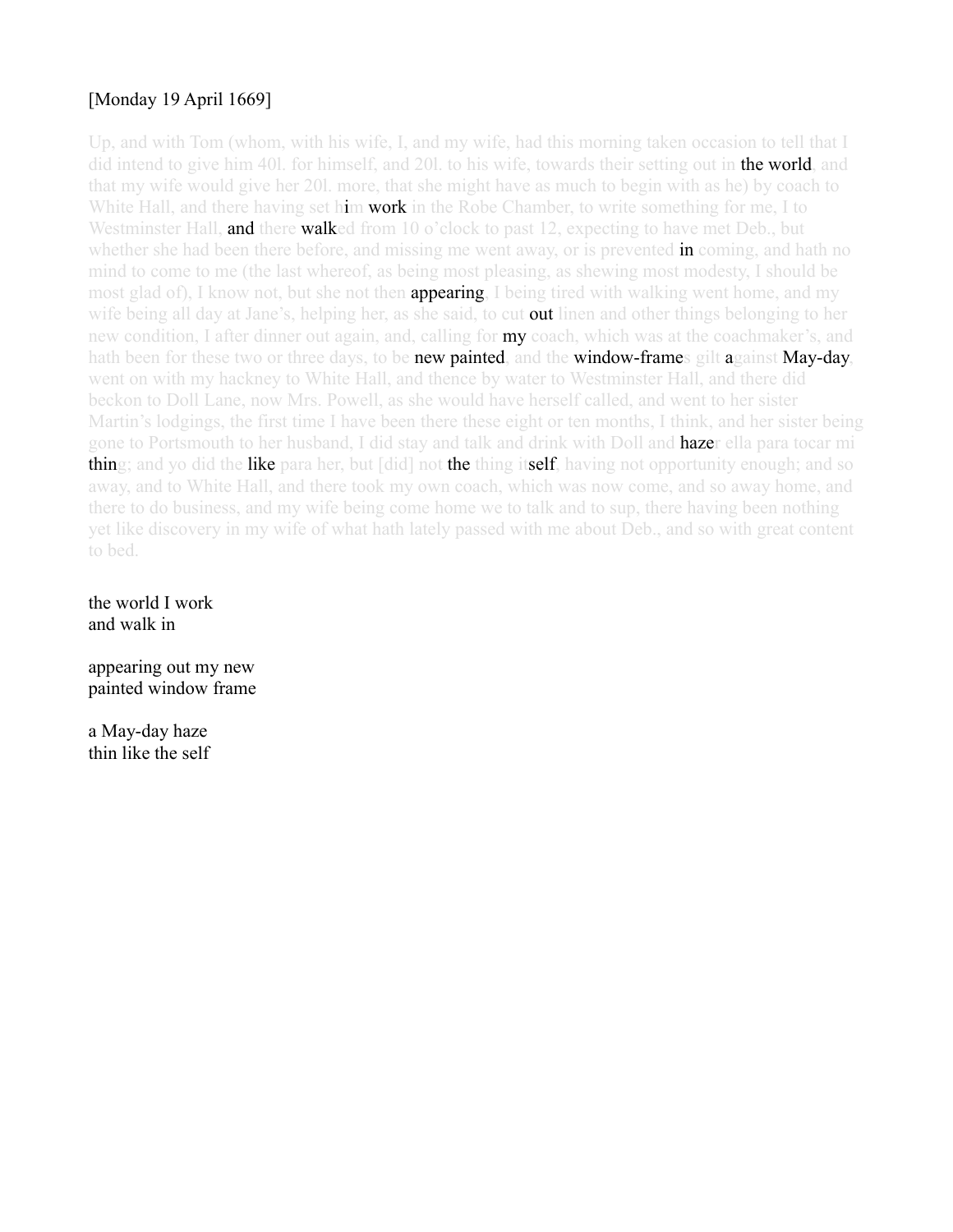#### [Tuesday 20 April 1669]

Up; and to the Office, and my wife abroad with Mary Batelier, with our own coach, but borrowed Sir J Minnes's coachman, that so our own might stay at home, to attend at dinner; our family being mightily disordered by our little boy's falling sick the last night; and we fear it will prove the small-pox. At noon comes my guest, Mr. Hugh May, and with him Sir Henry Capell, my old Lord Capel's son, and Mr. Parker; and I had a pretty dinner for them; and both before and after dinner **had excellent discourse**; and shewed them my closet and my Office, and the method of it to their great content; and more extraordinary, manly discourse and opportunity of shewing myself, and learning from others, I have not, in ordinary discourse, had in my life, they being all persons of worth, **but** especially Sir H. Capell, whose being a Parliament-man, and hearing my discourse in the Parliament-house, hath, as May tells me, given him along desire to know and discourse with me. In the afternoon we walked to the Old Artillery-Ground near the Spitalfields, where I never was before, but now, by Captain Deane's invitation, did go to see his new gun tryed, this being the place where the Officers of the Ordnance do try all their great guns; and when we come, did find that the trial **had** been made; and they going away with extraordinary report of the proof of his gun, which, from the shortness and bigness, they do call Punchinello. But I desired Colonel Legg to stay and give us a sight of her performance, which he did, and there, in short, against a gun more than as long and as heavy again, and charged with as much powder again, she carried the same **bullet** as strong to the mark, and nearer and above the mark at a **point** blank than theirs, and is more easily managed, and recoyles no more than that, which is a thing so extraordinary as to be admired for the happiness of his invention, and to the great regret of the old Gunners and Officers of the Ordnance that were there, only Colonel Legg did do her much right in his report of her. And so, having seen this great and first experiment, we all parted, I seeing my guests into a hackney coach, and myself, with Captain Deane, taking a hackney coach, did go out towards Bow, and went as far as Stratford, and all the way talking of this invention, and he offering me a third of the profit of the invention; which, for aught I know, or do at present think, may prove matter considerable to us: for either the King will give him a reward for it, if he keeps it to himself, or he will give us a patent to make our profit of it: **and** no doubt but it will be of profit to merchantmen and others, to have **guns** of the same force at half the charge. This was our talk: and then to **talk of other things**, of the Navy in general: and, among other things, he did tell me that he do hear how the Duke of Buckingham hath a spite at me, which I knew before, but value it not: and he tells me that Sir T. Allen is not my friend; but for all this I am not much troubled, for I know myself so usefull that, as I believe, they will not part with me; so I thank God my condition is such that I can retire, and be **able to** live with comfort, though not with abundance. Thus we spent the evening with extraordinary good discourse, to my great content, and so home to the Office, and there did some business, and then home, where my wife do come home, and I vexed at her staying **out** so late, but she tells me that she hath been at home with M. Batelier a good while, so I made nothing of it, but to supper and to bed.

the night and I had excellent discourse

but the gun had a bullet to point with

and guns talk of other things

able to undance the evening out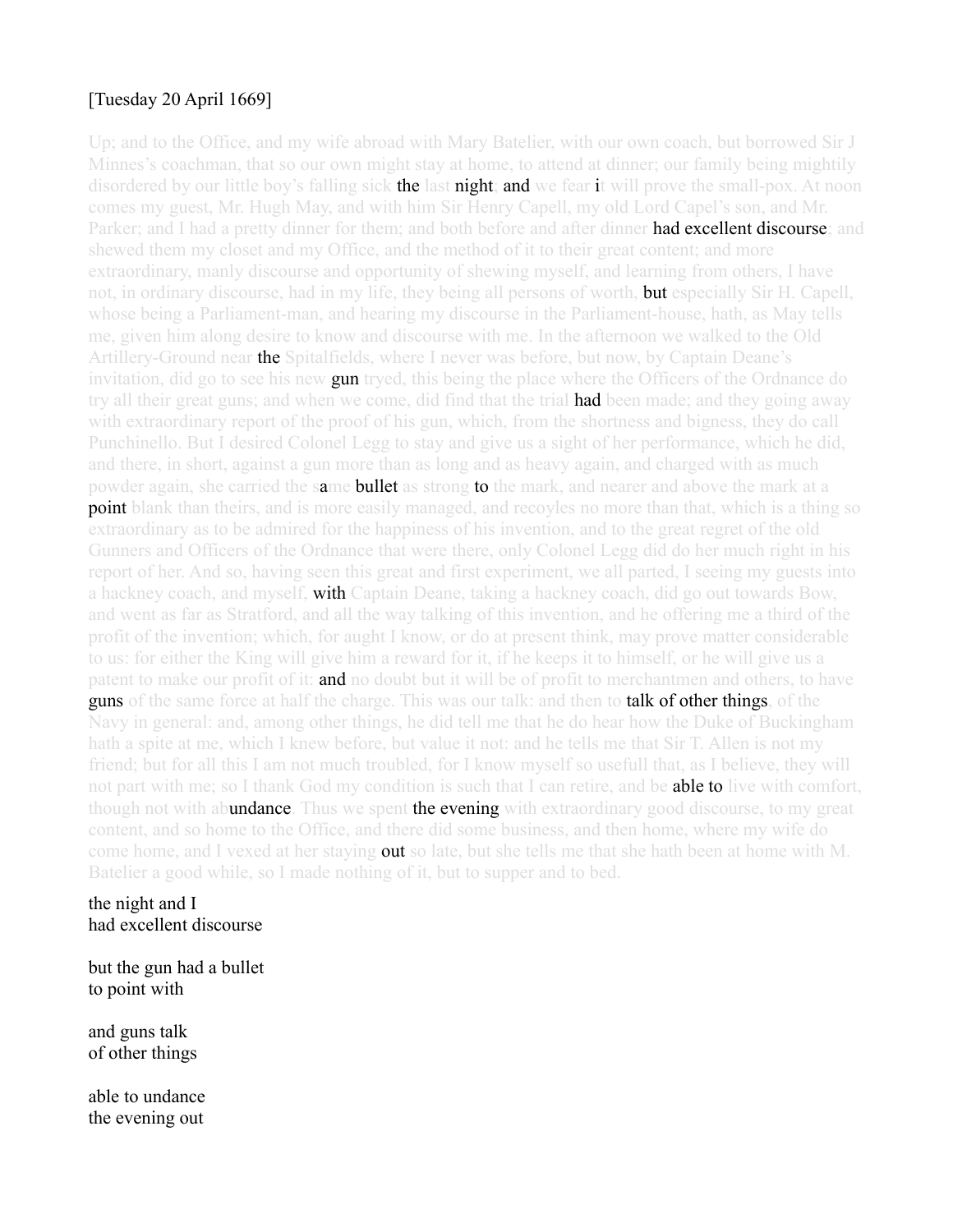#### [Wednesday 21 April 1669]

Up; and with my own coach as far as the Temple, and thence sent it to my cozen Turner, **who**, to ease her own horses, that are going with her out of town, do borrow mine to-day. So I to Auditor **Wood's**, and there **to** meet, and met my Lord Bellassis upon some business of his accounts, and having done that did thence go to St. James's, and attended **the** Duke of York a little, being the first time of my waiting on him at St. James's this **summer**, whither he **is** now newly **gone** and thence walked to White Hall; and so, by and by, to the Council-Chamber, and heard a remarkable cause pleaded between **the Farmers** of the Excise of Wiltshire, in complaint against the justices of Peace of Salisbury: and Sir H. Finch was for the former. But, Lord! to see how he did **with his admirable eloquence order** the matter, is not to be conceived almost: so pleasant a thing it is to hear him plead. Then at noon by coach home, and thither by and by comes cozen Turner, and The., and Joyce, in their riding-**clod**: they being come from their lodgings to her husbands chamber, at the Temple, and there do lie, and purpose to go out of town on Friday next; and here I had a good dinner for them. After dinner by water to White Hall, where the Duke of York did meet our Office, and went with us to the Lords Commissioners of the Treasury; and there we did go over all the business of the state I had drawn up, of this year's action and expence, which I did do to their satisfaction, and convincing them of the necessity of providing more money, if possible, for us. Thence the Duke of York being gone, I did there stay walking with Sir H. Cholmly in the Court, talking of news; where he told me, **that** now the great design of the Duke of Buckingham is to prevent the meeting, since he cannot bring about with the King the dissolving, of this Parliament, that the King may not need it; and therefore my Lord St. Albans is hourly expected with great offers of a million of money, to buy our breach with the Dutch: and this, they do think, may tempt the King to take the money, and thereby be out of a necessity of calling the Parliament again, which **these people** dare not **suffer** to meet again: but this he doubts, and so do I, that it will be to the ruin of the nation if we fall out with Holland. This we were discoursing when my boy comes to tell me that his mistress was at the Gate with the coach, whither I went, and there find my wife and the whole company. So she, and Mrs. Turner, and The., and Talbot, in mine: and **Joy**ce, W. Batelier, and I, in a hackney, to Hyde Park, where I was ashamed to be seen; but mightily pleased, though troubled, with a **drunken** coachman that did not remember when we come to 'light, where it was that he took us up; but said at Hammersmith, and thither he was carrying of us when we come first out of the Park. So I carried them all to Hercules-Pillars, and there did treat them: and so, about ten at night, parted, and my wife, and I, and W. Batelier, home; and he gone, we to bed.

who are woods to us the summer is gone to the farmers

I bury a finch with eloquence clod that I am

these people suffer ruin and sing with joy drunken pillars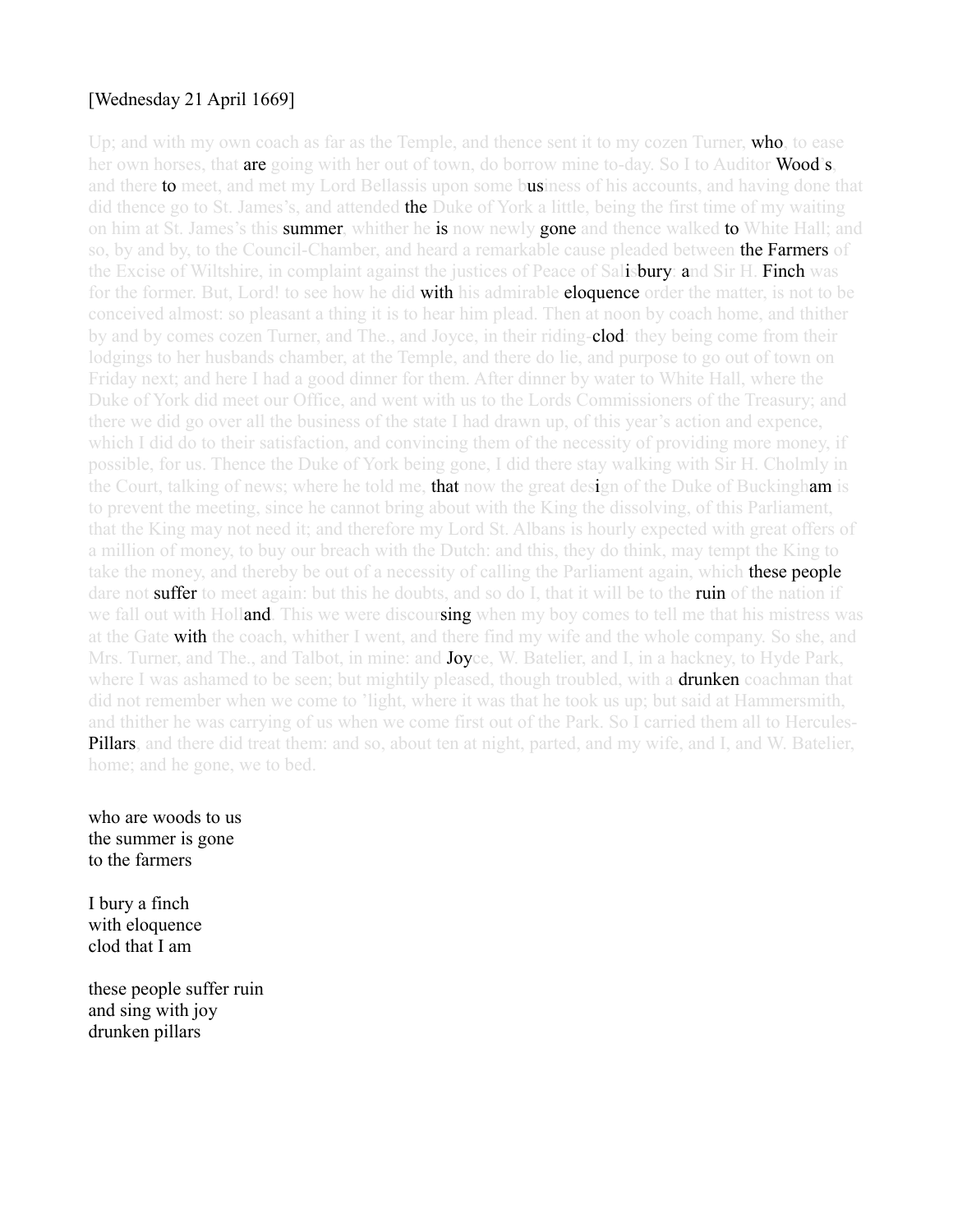## [Thursday 22 April 1669]

Up, and to the Office, where all the morning. At noon home to **dinner**, and Captain Deane with us; and very good discourse, and particularly about my getting a book for him to draw up his whole theory of shipping, which, at my desire, he hath gone far in, and hath shewn me what he hath done therein, to admiration. I did give him a **Parallel**ogram, which he is mightily taken with; and so after dinner **to the** Office, where all the afternoon till **night** late, and then home. Vexed at my wife's not being come home, she being gone again abroad with M. Batelier, and come not home till ten at night, which vexed me, so that I to bed, and lay in pain awake till past one, and then to sleep.

dinner and a book in which I go far

parallel to the night road I lay awake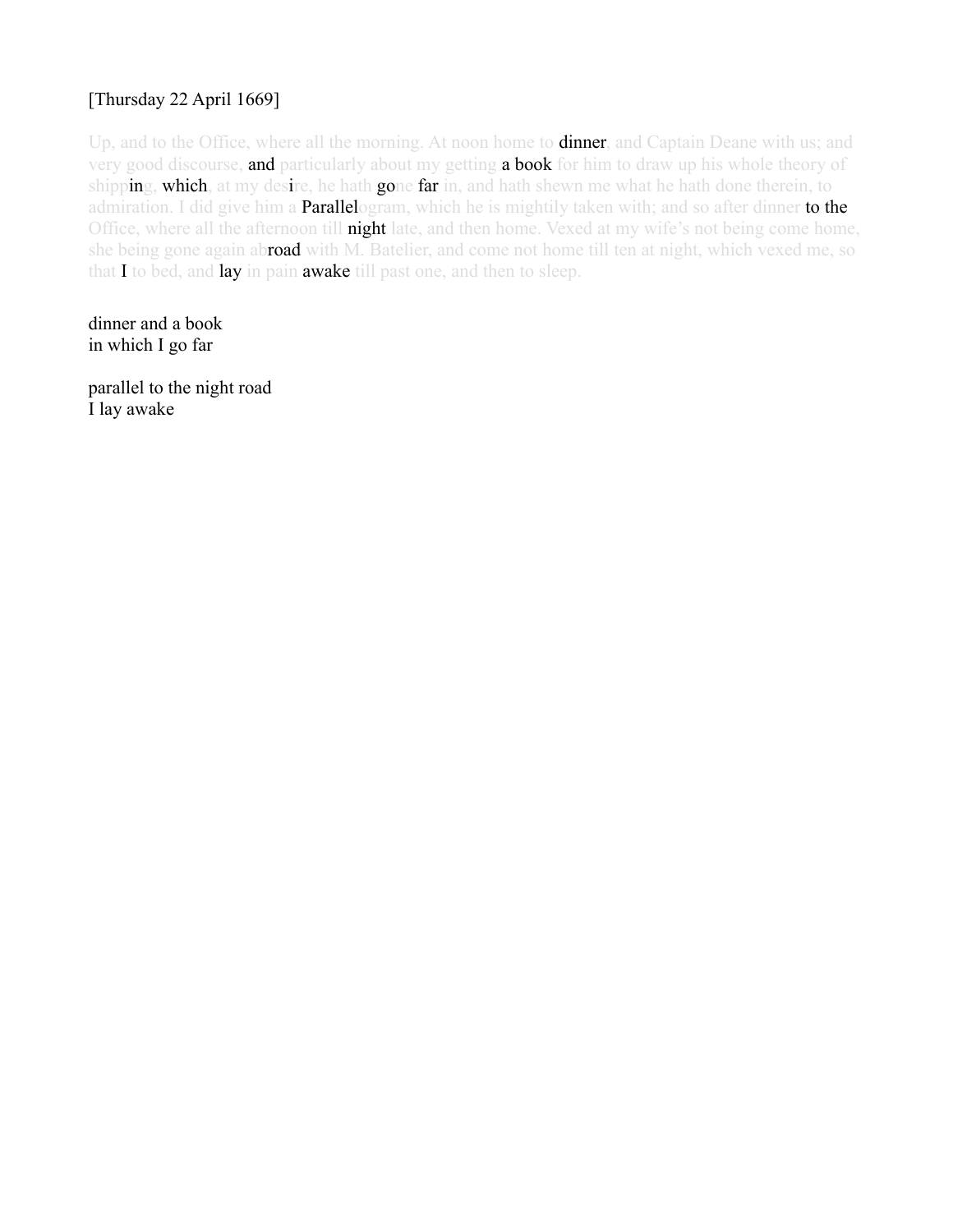### [Friday 23 April 1669]

Going to **rise**, without saying anything, my wife stopped me; and, after **a little angry** talk, did tell me how she spent all day yesterday with M. Batelier and her sweetheart, and seeing a play at the New Nursery, which is set up at the house in Lincoln's Inn **Field**s, which was formerly **the** King's house. So that I was mightily pleased again, and **rose** a with great content; and so by water to White Hall, and there to the Council-Chamber, and heard two or three causes: among others, **that** of the complaint of Sir Philip Howard and Watson, the inventors, as they pretend, of the business of varnishing and lackerworke, against the Company of Painters, who take upon them to do the same thing; where I saw a great instance of the weakness of a **young** Counsel not **used to** such an audience, against the Solicitor-General and two more able Counsel used to it. Though he had the right of, his side, and did prevail for what he pretended to against the rest, yet it was with much disadvantage and hazard. Here, also I heard Mr. Papillion make his defence to the King, against some complaints of the Farmers of Excise; but it was so weak, and done only by his own **seek**ing, that it was to his injury more than profit, and made his case the worse, being ill managed, and in a cause against the King. Thence at noon, the Council rising, I to Unthanke's, and there by agreement met my wife, and with her to the Cocke, and did give her a dinner, but yet both of us but in an ill humour, whatever was the matter with her, but thence to the King's playhouse, and saw "The Generous Portugalls," a play that pleases me better and better every time we see it; and, I thank God! it did not trouble my eyes so much as I was afeard it would. Here, by accident, we met Mr. Sheres, and yet I could not but be troubled, because my wife do so delight to talk of him, and to see him. Nevertheless, we took him with us to our Mercer's, and to the Exchange, and he helped me to choose a **summer-sui**t of coloured camelott, coat and breeches, and a flowered tabby vest very rich; and so home, where he took his leave, and down to **Green**wich, where he hath some friends; and I to see Colonel Middleton, who hath been ill for a day or two, or three; and so home to supper, and to bed.

I rise a little angry heart in the field

the rose that you used to seek all summer

I am a flower here green for a day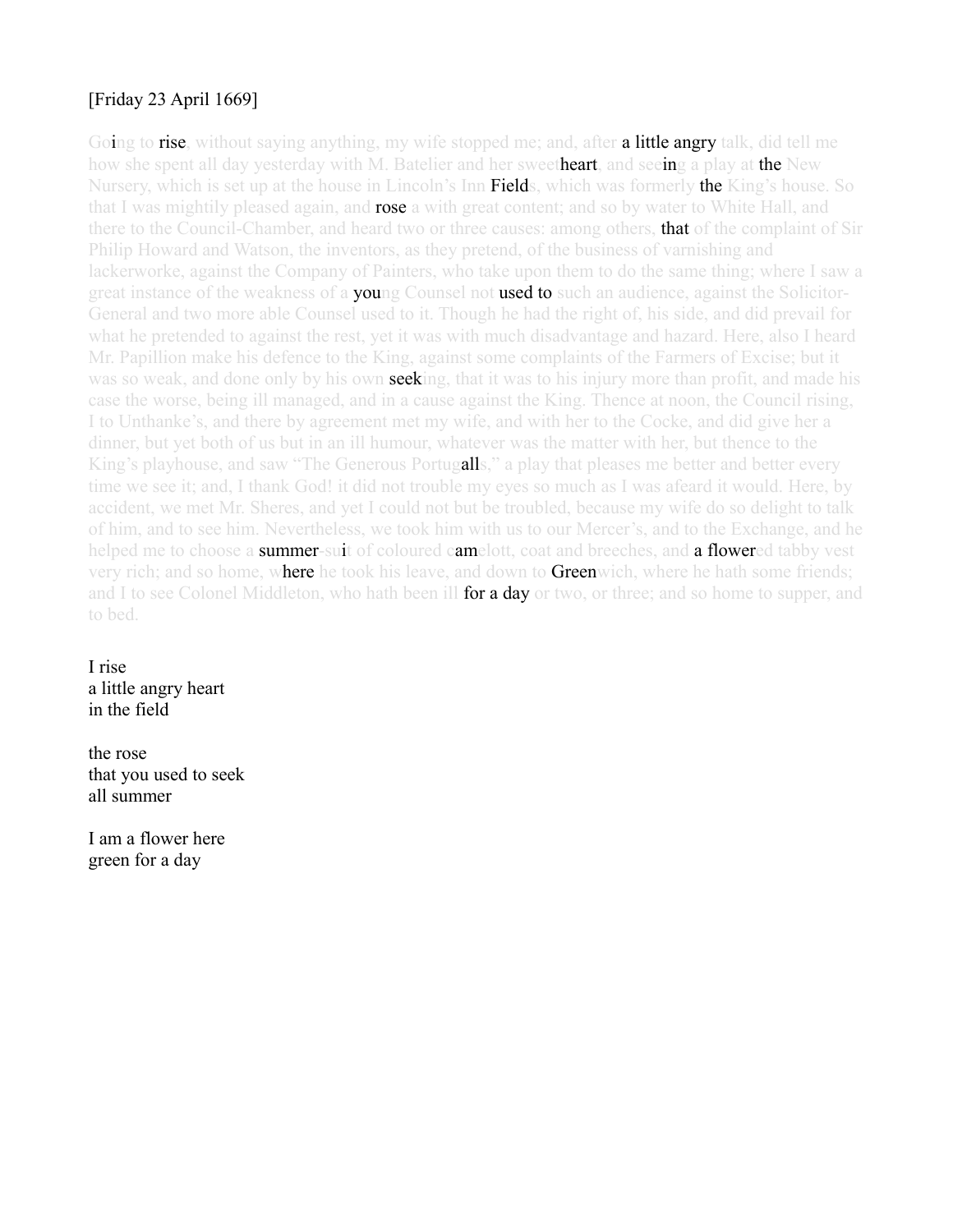#### [Saturday 24 April 1669]

Up, and to the **office, where** all the morning, and at noon home to dinner, Mr. Sheres dining with us by agreement; and **my** wife, which troubled me, mighty careful to have a **handsome** dinner for him; but yet I see no reason to be troubled at it, he being a very civil and worthy man, I think; but only it do seem to imply some **little** neglect of me.

After dinner to the King's **house**, and there saw "The General" revived — a good play, that pleases me well, and thence, our coach coming for us, we parted and home, and I busy late at the **of**fice, and then home to supper and to bed. Well pleased to-night to have Lead, the vizard-maker, bring me home my **vizard**, with a tube fastened in it, which, I think, will do my business, at least in a great measure, for the easing of my eyes.

office where my hands bled ink little house of lead

bring me my vizard my tin eyes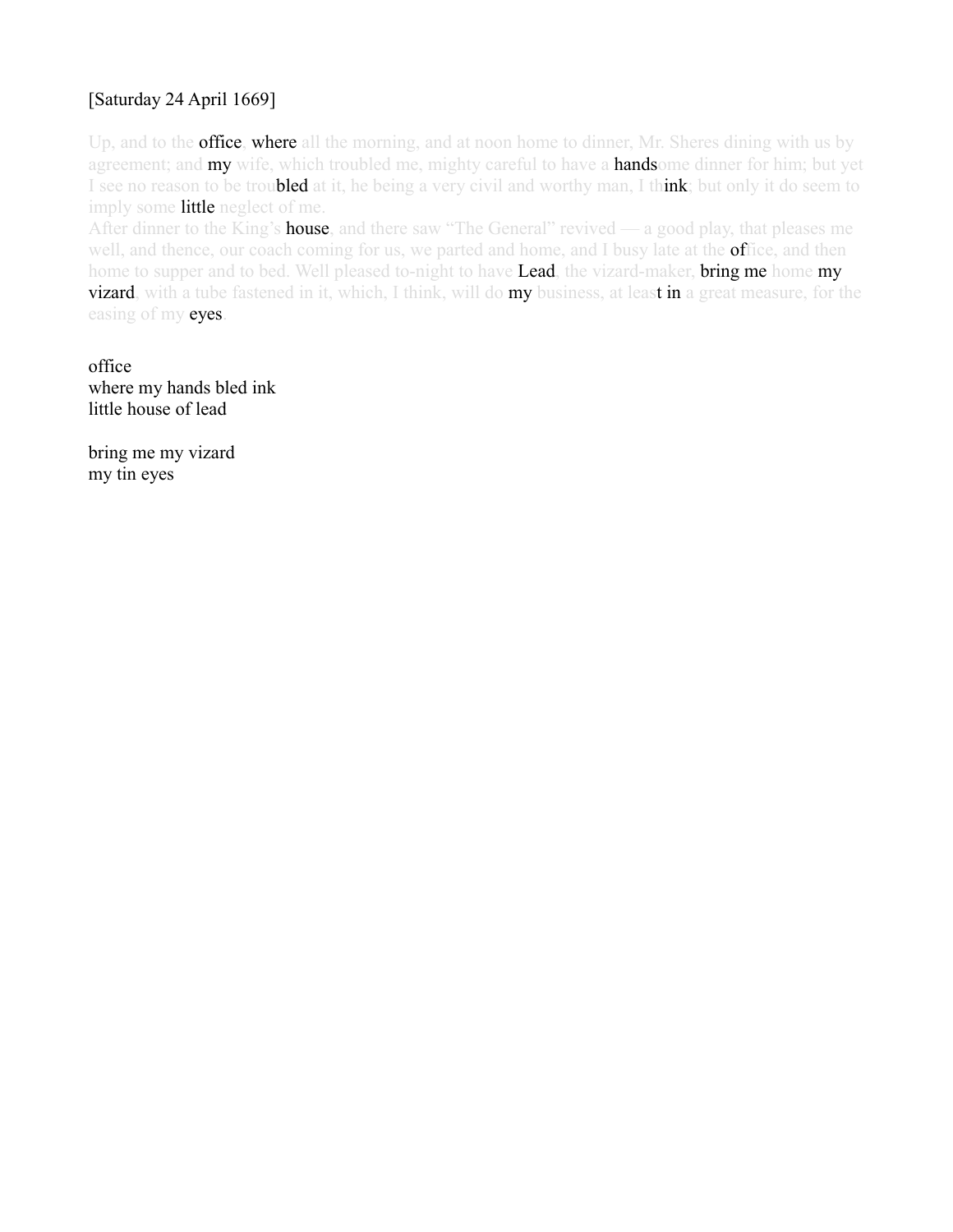# [Sunday 25 April 1669]

(Lord's day). Up, and to my Office awhile, and thither comes Lead with my vizard, with a tube fastened **within both eyes**; which, with the help which he prompts me to, of a glass in the tube, do content me mightily. So to church, where a stranger made **a dull sermon**, but I mightily pleased to **look** upon Mr. Buckworth's **little** pretty **daughters**, and so home to dinner, where W. Howe come and dined with us; and then I to my **Office**, he being gone, to write down my journal for **the last** twelve **days**: and did it with the help of my vizard and tube fixed to it, and do find it mighty manageable, but **how** helpfull to my eyes this trial will shew me.

So abroad with my wife, in the afternoon, to the Park, where very much company, and **the weather** very pleasant. I carried my wife to the Lodge, the first time this year, and there in our coach eat a cheesecake and drank a **tankard of milk**. I showed her this day also first the Prince of Tuscany, who was in the Park, and many very fine ladies, and so home, and after supper to bed.

within both eyes a dull look

little daughters of the last days

how is the weather in a tankard of milk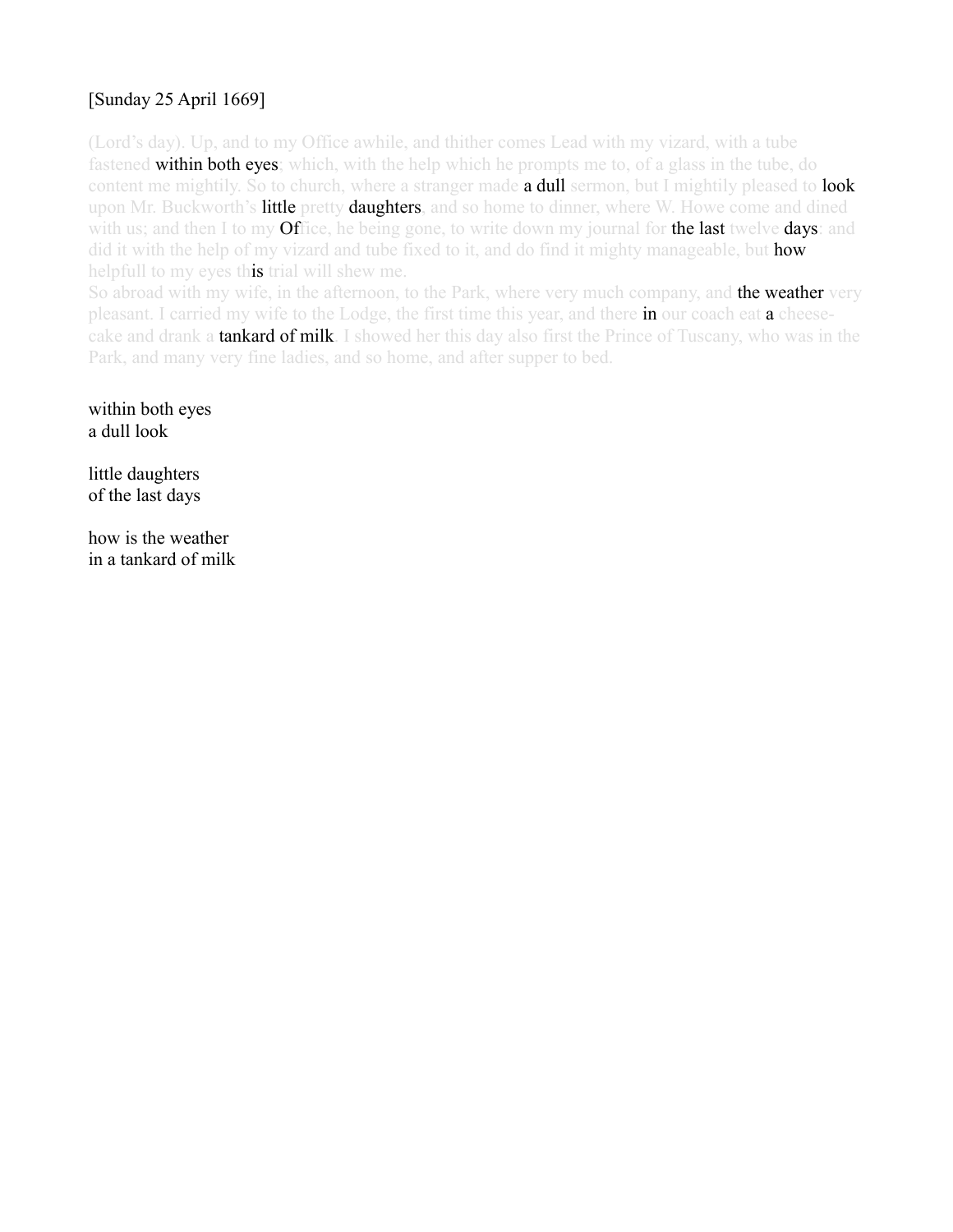#### [Monday 26 April 1669]

Up, having lain long, and then by coach with W. Hewer to the Excise Office, and so to Lilly's, the Varnisher; who is lately **dead**, and his wife and brother keep up the trade, and there I left my French prints to be put on boards:, and, while I was there, a fire burst out in a chimney of a house over against his house, but it was with a gun quickly put out. So to White Hall, and did a little business there at the Treasury chamber, and so homeward, calling at the laceman's for some lace for my new suit, and at my tailor's, and so home, where to dinner, and Mr. Sheres dined, with us, who come hither to-day to teach my wife the rules of perspective; but I think, upon trial, he thinks it too hard to teach her, being **ignorant** of the principles of lines. After dinner comes one Colonel Macnachan, one that **I see** often at Court, a Scotchman, but know him not; **only** he brings me a letter from my Lord Middleton, who, he says, is in great distress for 5001, to relieve my Lord Morton with, but upon, **what account I know not**; and he would have me advance it without order upon his pay for Tangier, which I was **astonished at**, but had **the grace** to deny him with an excuse. And so he went away, leaving me a little troubled that I was thus driven, on a sudden, to do any thing herein; but Creed, coming just now to see me, he approves of what I have done. And then to talk of general matters, and, by and by, Sheres being gone, my wife, and he, and I out, and I set him down at Temple Bar, and myself and wife went down the Temple upon seeming business, only to put him off, and just at the Temple gate I spied Deb. with another gentlewoman, and Deb. winked on me and smiled, but undiscovered, and I was glad to see her. So my wife and I to the 'Change, about **things** for her; and here, at Mrs. Burnett's shop, I am told by Betty, who was **all undressed**, of a great fire happened in Durham-Yard last night, burning the house of one Lady Hunger**ford**, who was to come to town to it this night; and so **the** house is burned, new **furnished**, by carelessness of the girl sent to take off a candle from a bunch **of** candles, which she did by burning it off, and left the rest, as is supposed, on **fire**. The King and Court were here, it seems, and stopped the fire by blowing up of the next house.

The King and Court went out of town to Newmarket this morning betimes, for a week. So home, and there to my chamber, and got my wife to read to me a little, and so to supper and to bed. Coming home this night I did call at the coachmaker's, and do resolve upon having the standards of my coach gilt with this new sort of varnish, which will come but to 40s.; and, contrary to my expectation, the doing of the biggest coach all over comes not to above 6l., which is [not] very much.

dead ignorant I see only what I know not

astonished at the grace in undiscovered things

all undressed for the fur of fire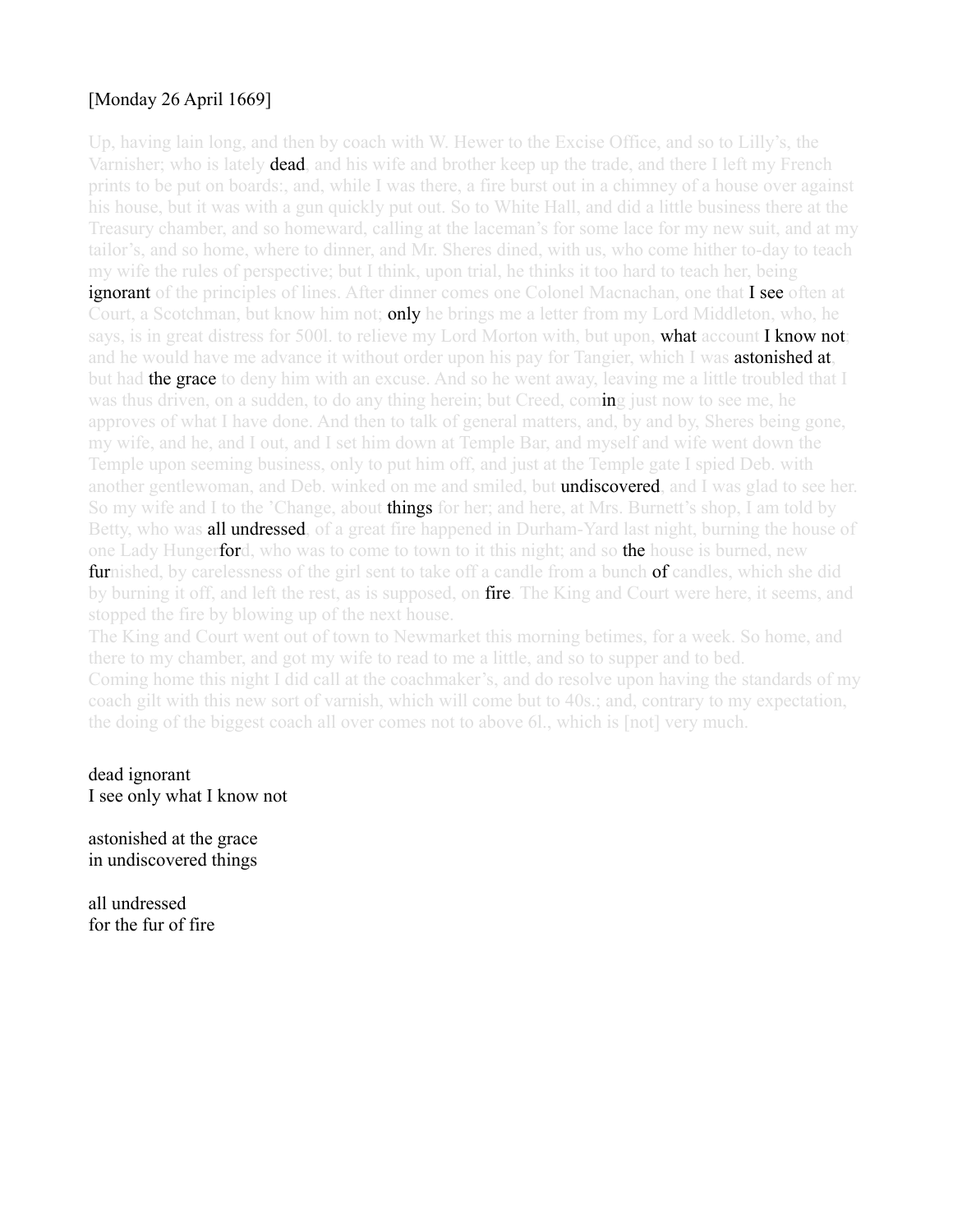## [Tuesday 27 April 1669]

Up, and to the Office, where all the morning. At noon home to dinner, and then to the Office again, where the **afternoon** busy till late, and then home, and got my wife to read to me in the Nepotisme, which is very pleasant, and so to supper and to bed. This afternoon was brought to me a fresh Distringas upon the score of the Tangier accounts which vexes me, though I hope it will not turn to my wrong.

all afternoon in the pot supper is a fresh string of Xs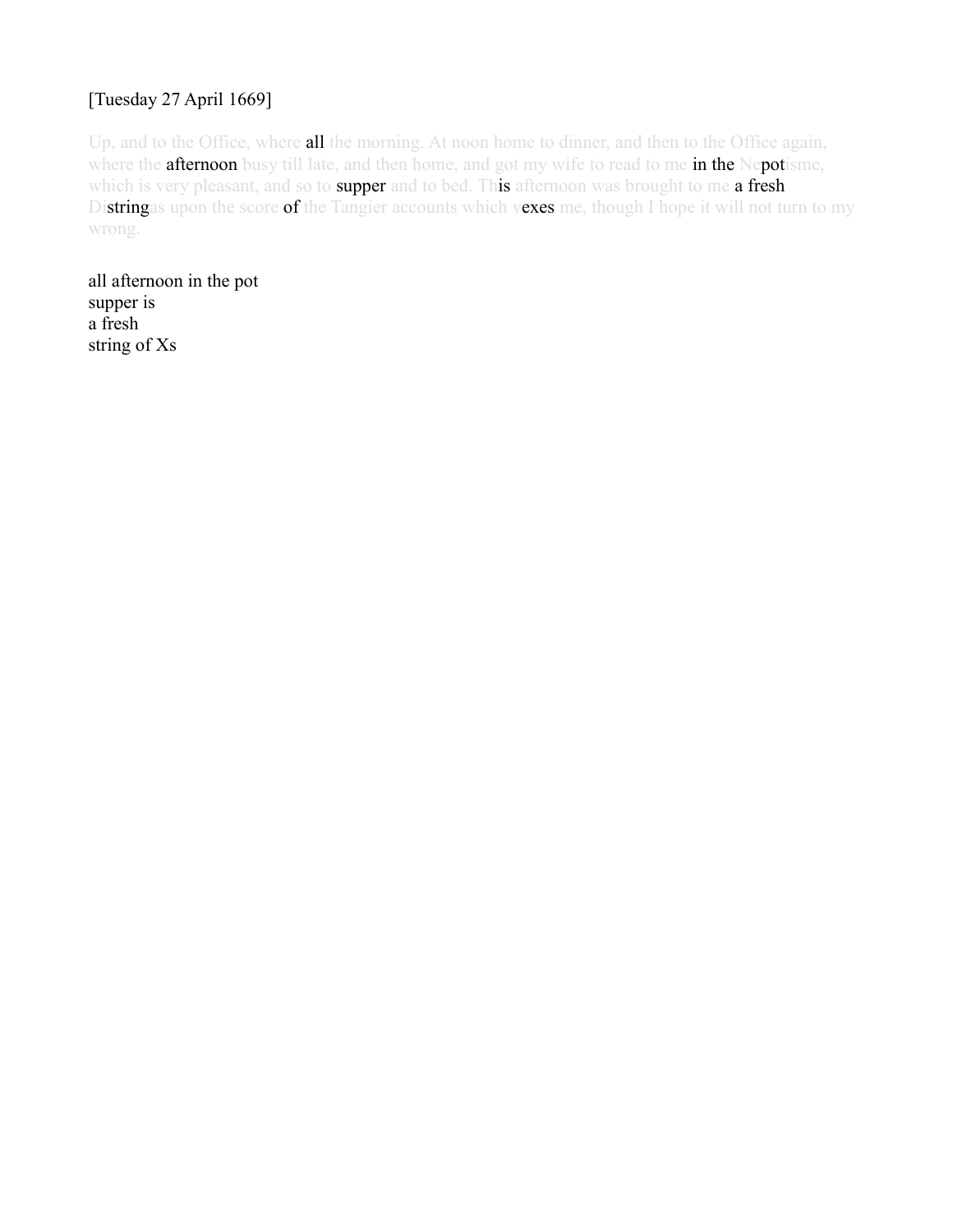#### [Wednesday 28 April 1669]

Up, and was called upon by Sir H. Cholmly to discourse about some accounts of his, of Tangier: and then other talk; and I find by him that it is brought almost effect (the late endeavours of the Duke of York and Duchess, the Queen-Mother, and my Lord St. Albans, together with some of the contrary **faction**, my Lord Arlington), that for a sum **of mone**y we shall enter into a league with the King of France, wherein, he says, my Lord Chancellor is also concerned; and that he **believes** that, in the doing hereof, it is meant that he shall come again, and that this sum of money will so help the King that he will not need the Parliament; and that, **in** that regard it will be forwarded by the Duke of Buckingham and his faction, who dread the Parliament. But hereby we must leave the Dutch, and that I **doubt** will undo us; and Sir H. Cholmly says he finds W. Coventry do think the **like. Lady Castle**mayne is instrumental in this matter, and, he say never more great **with** the King than she is **no**w. But this a thing that will make the Parliament and **kingdom** mad, and will turn **to** our ruine: for with this money the King shall **wanton away his time in** pleasures, and think nothing of the main till it be too late. He gone, I to the office, where busy till noon, and then home to dinner, where W. Batelier dined with us, and pretty merry, and so I to the office again.

This morning Mr. Sheres sent me, in two **volumes**, Mariana his History of Spaine, in Spanish, an excellent book; and I am much obliged for it to him.

a faction of one in my cell believes

in doubt like a castle with no king

to wanton away his time in volumes of pain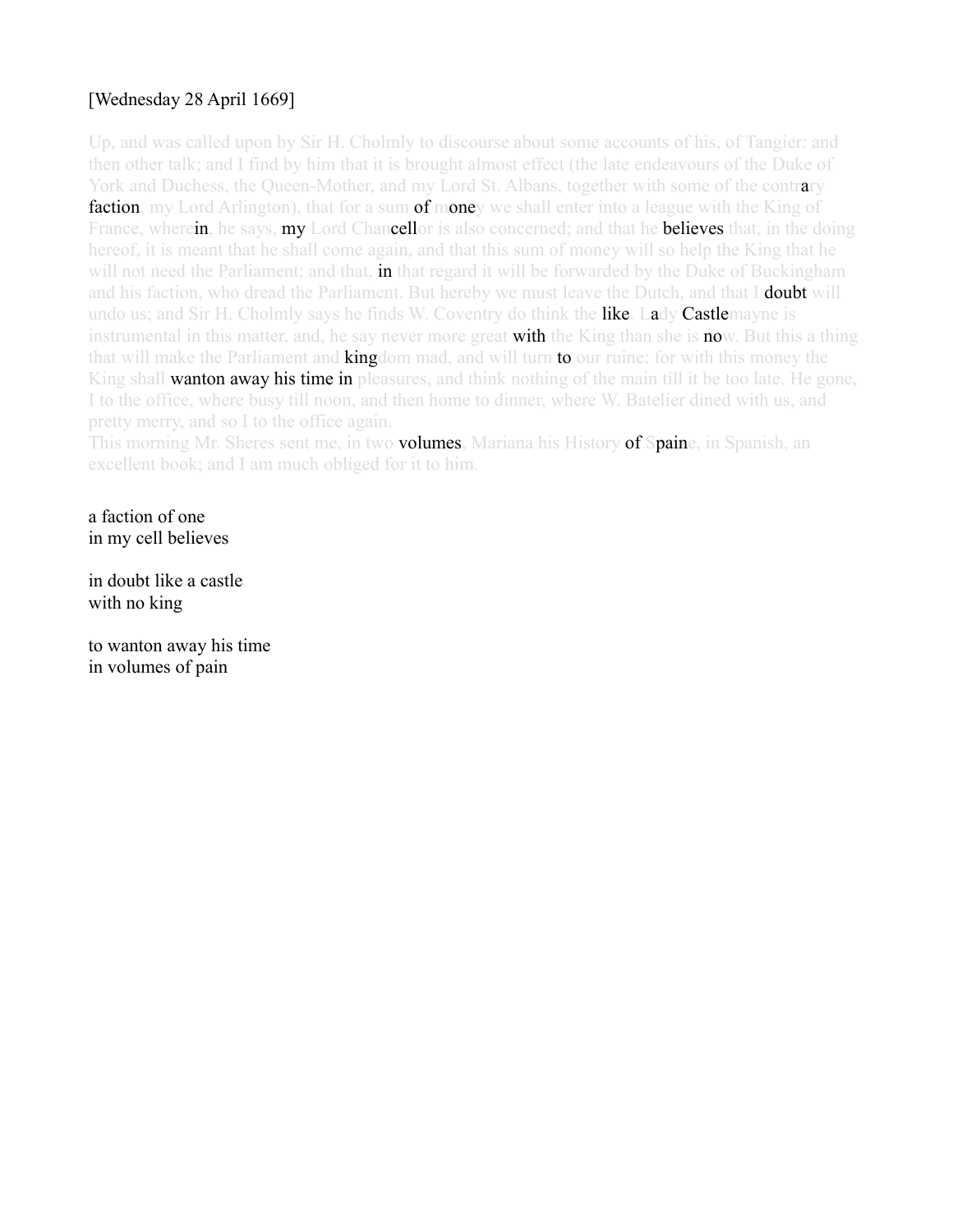#### [Thursday 29 April 1669]

Up, and to the Office, where all the **morning**, and at noon dined at home, and then to the Office again, there to despatch as much business as I could, that I might be at liberty to-morrow to look after my many things that I have to do, against May-day. So at night home to supper and to bed.

morning ice patch I might be many things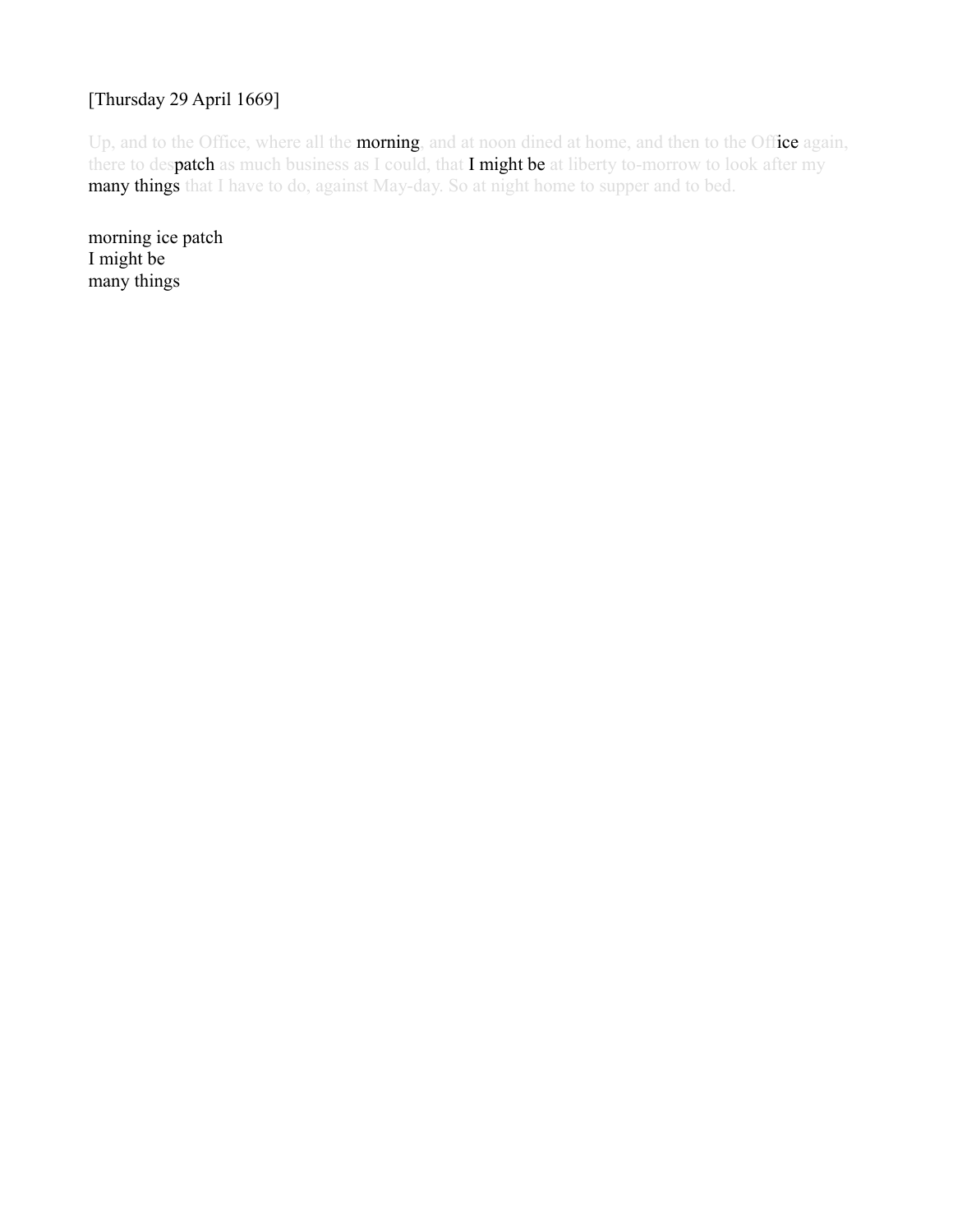#### [Friday 30 April 1669]

Up, and by coach to the coachmaker's: and there I do find a great many ladies sitting in the body of a coach that must be ended by **to-morrow**: they were my Lady Marquess of Winchester, Bellassis, and other great ladies; eating of bread and butter, and drinking ale. I to my coach, which is silvered over, but no varnish yet laid on, so I put it in a way of doing; and myself about other business, and particularly to see Sir W. Coventry, with whom I talked a good while to my great content; and so to other places — among others, to my tailor's: and then to the belt-maker's, where my belt cost me 55s., of the colour of my new suit; and here, understanding that the mistress of the house, an oldish woman in a hat hath some **water** good for the eyes, she did dress me, making my eyes smart most horribly, and did give me a little **glass** of it, which I will use, and hope it will do me good. So to the cutler's, and there did give Tom, who was with me all **day** a sword cost me 12s, and a belt of my owne; and set my own silver-hilt sword a-gilding against to-morrow.

This morning I did visit Mr. Oldenburgh, and did see the instrument for perspective made by Dr. Wren, of which I have one **making** by Browne; and the sight of this do please me mightily. At noon my wife come to me at my tailor's, and I sent her home and myself and Tom dined at Hercules' Pillars; and so about our business again, and particularly to Lilly's, the varnisher about my prints, whereof some of them are pasted upon the boards, and to my full content. Thence to the frame-maker's one Morris, in Long Acre, who shewed me several forms of frames to choose by, which was pretty, in little bits of mouldings, to choose by. This done, I to my coach-maker's, and there vexed to see **nothing** yet done to my coach, at three in the afternoon; **but** I set it in doing, and stood by it till eight **at night**, and saw the painter varnish which is pretty to see how every doing it over do make it more and more **yellow**; and it dries as fast in the sun as it can be laid on almost; and most coaches are, now-a-days done so, and it is very pretty when laid on well, and not pale, as some are, even to shew the silver. Here I did make the workmen drink, and saw my coach **cleaned and oyled**; and, **staying among poor people** there in the alley, did hear them call their fat child Punch, which pleased me mightily that word being become a word of **common** use for all that is thick and short. At night home, and there find my wife hath been making herself clean against to-morrow; and, late as it was, I did send my coachman and horses to fetch home the coach to-night, and so we to supper, myself most weary with walking and standing so much, to see all things fine against to-morrow, and so to bed. God give a **blessing** to it! Meeting with Mr. Sheres, he went with me up and down to several places, and, among others, to buy a perriwig, but I bought none; and also to Dancre's, where he was about my picture of Windsor, which is mighty pretty, and so will the prospect of Rome be.

tomorrow is the color of the water in my glass

and today is an instrument for perspective

a wren making her home on my acre of nothing

but at night the yellow sun is cleaned and oiled

staying among poor people as a common blessing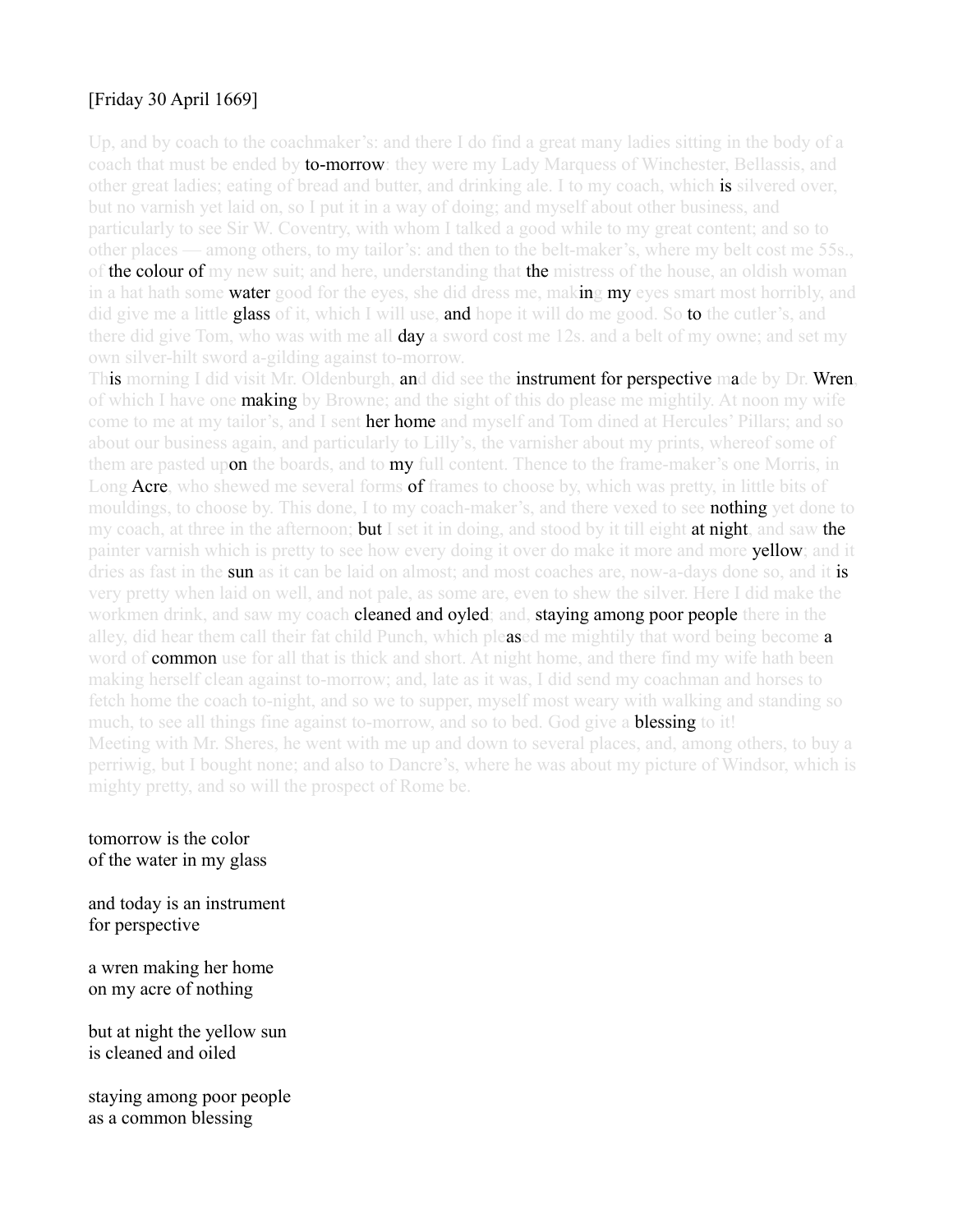#### [Saturday 1 May 1669]

Up betimes. Called up by **my** tailor, and there first put on a **summer suit this** year; but it was not my fine one of flowered tabby vest, and coloured camelott tunique, because it was too fine with the gold lace at the hands, that I was afeard to be seen in it; but put on the stuff suit I made the last year, which is now repaired; **an**d so did go to the Office in it, and sat all the morning, the day looking as if it would be fowle. At noon home to dinner, and there find my wife extraordinary fine, with her flowered tabby gown that she made two years ago, now laced exceeding pretty; and, indeed, was fine all over; and mighty earnest to go, though the day was very lowering; and she would have me put on my fine suit, which I did. And so anon we went alone through the town with our new liveries of serge, and the horses' manes and tails tied with red ribbons, and the standards there gilt with varnish, and all clean, and **green** refines, that people did mightily look upon us; and, the truth is, I did not see any coach more pretty, though more gay, than ours, all the day. But we set out, out of humour — I because Betty, whom I expected, was not come to go with us; and my wife that I would sit on the same seat with her, which she likes not, being so fine: and she then expected to meet Sheres, which we did in the Pell Mell, and, against my will, I was forced to take him into the coach, but was sullen all day almost, and little complaisant: the day also being unpleasing, though the **Park full of** coaches, but **dusty and wind**y, and cold, and **now and then a** little **dribbling rain; and,** what made it worst, there were **so many** hackney**coaches** as spoiled the sight of the gentlemen's; and so we had little pleasure. But here was W. Batelier and his sister in a borrowed coach by themselves, and I took them and we to the lodge; and at the door did give them a syllabub, and other things, cost me 12s., and pretty merry. And so back to the coaches, and there till the evening, and then home, leaving Mr. Sheres at St. James's Gate, where he took leave of us for altogether, he; being this night to set out for Portsmouth post, in his way to Tangier, which troubled my wife mightily, who is mighty, though not, I think, too fond of him. But she was out of humour all the evening, and I vexed at her for it, and she did not rest almost all the night, so as in the night I was **forced; to take her and hug her** to put her to rest. So home, and after a little supper, to bed.

my summer suit is a fine flowered vest

red as an owl at dinner green like a little park

full of dust and wind now and then a dribbling rain

and so many aches I am forced to take and hug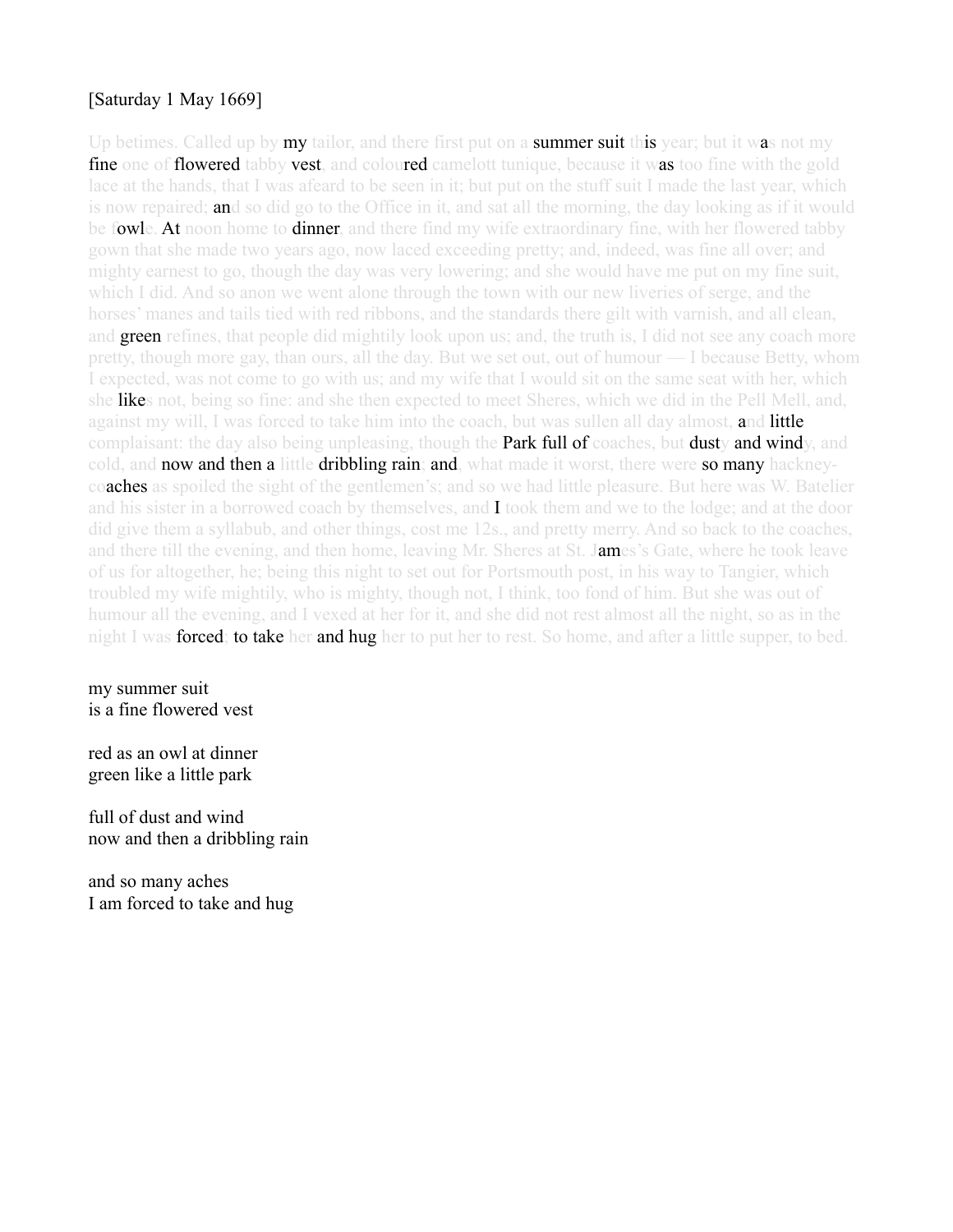## [Sunday 2 May 1669]

(Lord's day). Up, and by water to White Hall, and there visit my Lord Sandwich, who, after about two months' **absence** at Hinchingbroke, come to town last night. I saw him, and very kind; and I am glad he is so, I having not wrote to him all the time, my eyes indeed not letting me. Here with Sir Charles Herbert, and my Lord Hinchingbroke, and Sidney, we looked upon the picture of Tangier, designed by Charles Herbert, and drawn by Dancre, which my Lord Sandwich admires, as being **the truest** picture that ever he's saw in his life: and it is indeed very pretty, and I will be at the cost of having one of them. Thence with them to White Hall, and there **walked out the sermon**, with one or other; and then saw the Duke of York after sermon, and he **talked** to me a little; and so **away** back by water home, and after dinner got my wife to read, and then by coach, she and I, to the Park, and there spent the evening with much pleasure, it proving **clear after a little shower**, and we mighty fine as vesterday, and people mightily pleased with our coach, as I perceived; but I had not on my fine suit, being really afeard to wear it, it being so fine with the gold lace, though not gay. So home and to supper, and my wife to read, and Tom, my Nepotisme, and then to bed.

absence is the truest life

and I will be the cost of having one

I walk the talk away by the evening

clear after a little shower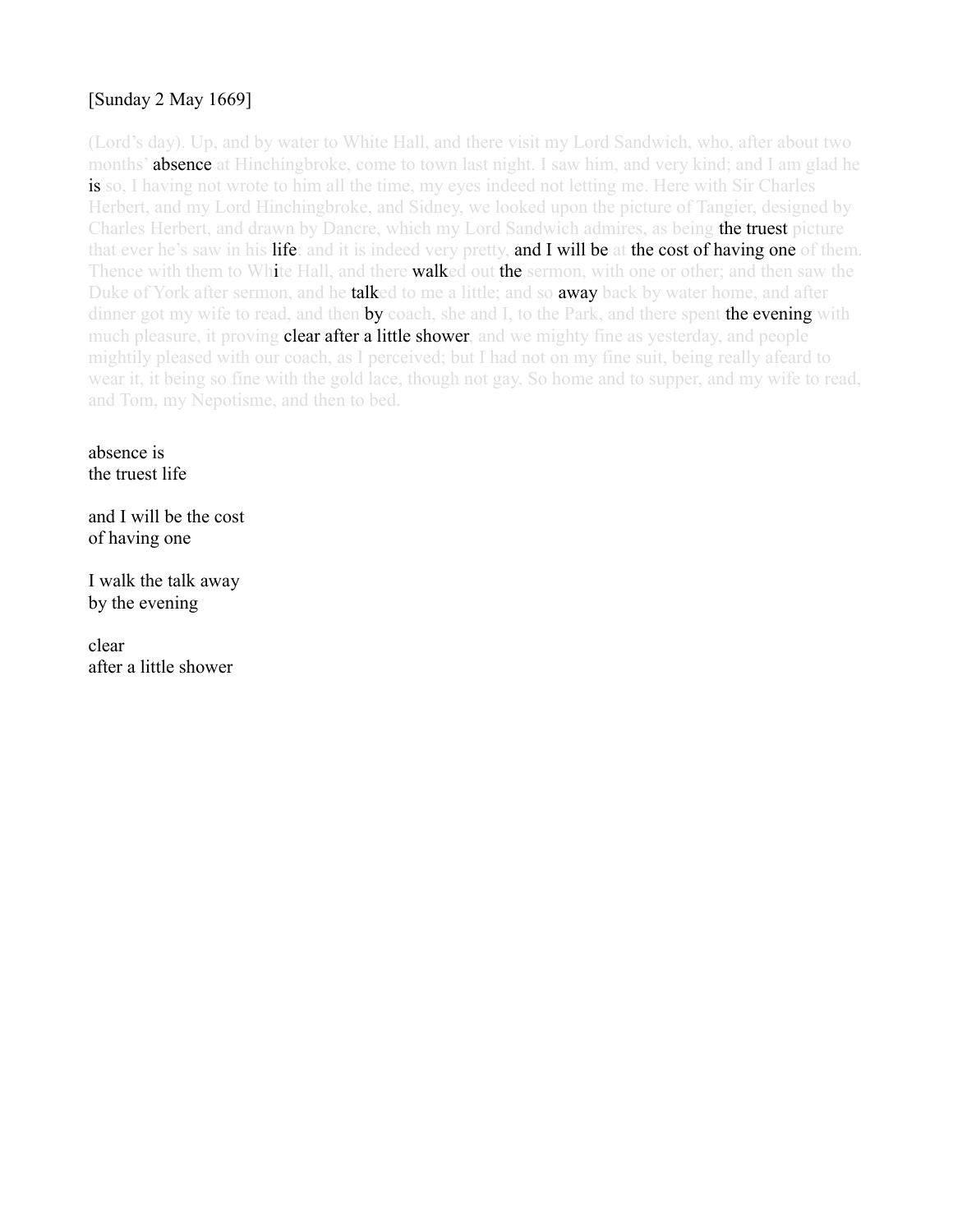## [Monday 3 May 1669]

Up, and by coach to my Lord Brouncker's, where Sir G. Carteret did meet Sir J. Minnes and me, to discourse upon Mr. Deering's business, who was directed, in the time of the **war**, to provide pro**visions** at Hamburgh, by Sir G. Carteret's direction; and now G. Carteret is afeard to own it, it being done without written order. But by our meeting we do all **begin to** recollect enough to preserve Mr. Deering, I think, which, poor silly man! I shall be glad of, it being too much he should suffer for endeavouring to serve us.

Thence to St. James's, where the Duke of York was playing in the Pell Mell; and so he called me to him most part of the time that he played, which was an hour, and talked **alone** to me; and, among other things, tells me how the King will not yet be got to name anybody in the room of Pen, but puts it off for three or four **days**; from whence he do collect that they are **brewing** something for the Navy, but what he knows not; but I perceive is vexed that things should go so, and he hath reason; for he told me that it is likely they will do in this as in other things — resolve first, and consider it and the fitness of it afterward.

Thence to White Hall, and met with Creed, and I took him to the Harp and Balls, and there drank a cup of ale, he and I alone, and discoursed of matters; and I perceive by him that he makes no doubt but that all will turn to the **old religion**, for these **people cannot hold things in their hands**, nor prevent its coming to that; and by his discourse fits himself for it, and would **have** my Lord Sandwich do so, too, and me. After a little talk with him, and particularly about **the ruinous** condition **of** Tangier, which I have **a** great **mind** to lay before the Duke of York, before it be too late, but dare not, because **of** his great kindness to Lord Middleton, we parted, and I homeward; but called at Povy's, and there he stopped me to dinner, there being Mr. Williamson, the Lieutenant of the Tower, Mr. **Child**e, and several others. And after dinner, Povy and I together to talk of Tangier; and he would have me move the Duke of York in it, for it concerns him particularly, more than any, as being the head of us; and I do think to do it. Thence home, and at the office busy all the afternoon, and so to supper and to bed.

war visions begin to devour us

alone in a room for days brewing like an old religion

people cannot hold things in their hands

have the ruin of a mind of a child once more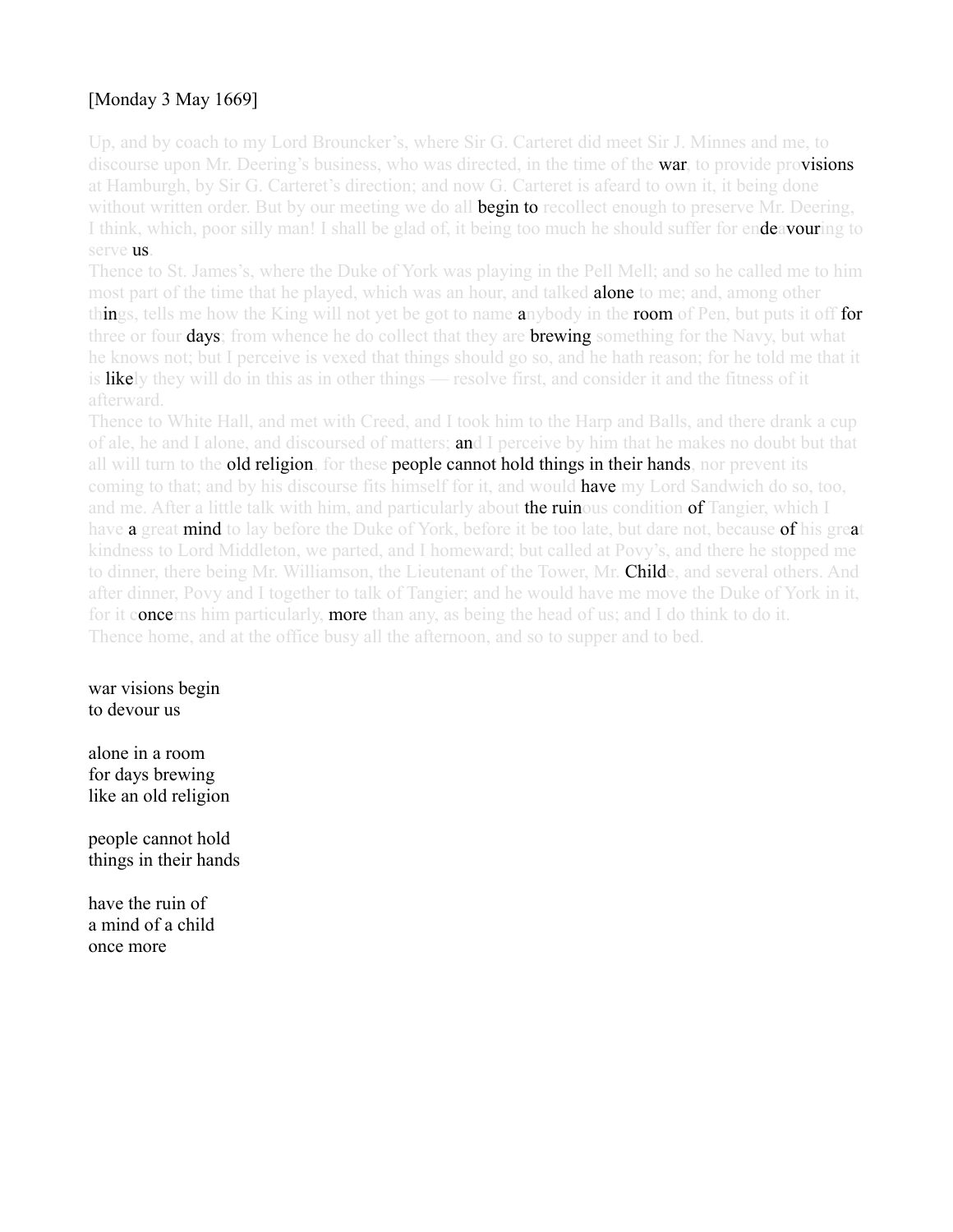## [Tuesday 4 May 1669]

Up, and to the office, and then my wife being gone to see her mother at Deptford, I before the office sat went to the Excise Office, and thence being alone stepped into Duck Lane, and thence tried to have sent a porter to Deb.'s, but durst **no**t trust him, and therefore having bought a **book to satisfy** the bookseller for my stay there, a 12d. book, Andronicus of Tom Fuller, I took coach, and at the end of Jewen Street next Red Cross Street I sent the coachman to her lodging, and understand she is gone for Greenwich to one Marys's, a tanner's, at which I was glad, hoping to have opportunity to find her out; and so, in great fear of being seen, I to the office, and there all the morning, dined at home, and **present**ly after dinner comes home my wife, who I believe is jealous of my spending the day, and I had very good fortune in being at home, for if Deb. had been to have been found it is **for**ty to one but I had been abroad, God forgive me. So the afternoon at the office, and at night walked with my wife in the garden, and my Lord Brouncker with us, who is **new**ly come to W. Pen's lodgings; and by and by comes Mr. Hooke; and my Lord, and he, and I into my Lord's **lodging**s, and there discoursed of many fine things in philosophy, to my great content, and so home to supper and to bed.

no book to satisfy my red or green ear

the present is my tune for the night

in my new lodging a fine tent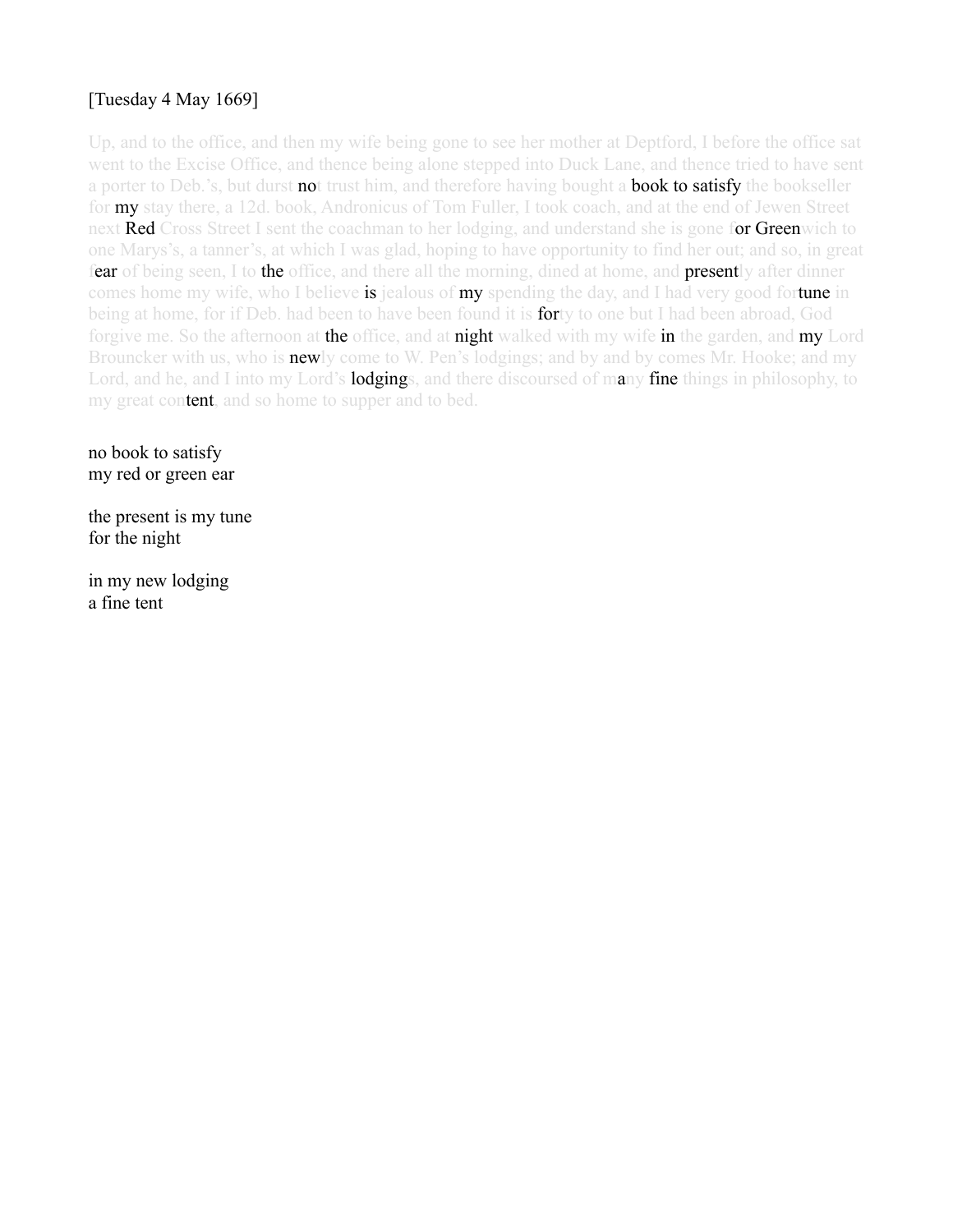#### [Wednesday 5 May 1669]

Up, and thought to have gone with Lord Brouncker to Mr. Hooke this morning betimes; but my Lord is taken ill of the gout, and says his new lodgings have infected him, he never having had **any symptoms** of it till now. So walked to Gresham College, to tell Hooke that my Lord could not come; and so left word, he **being abroad, and I** to St. James's, and thence, with the Duke of York, to White Hall, where the Board waited on him all the morning: and so at noon with Sir Thomas Allen, and Sir Edward Scott, and Lord Carlingford, to the Spanish Embassador's, where I dined the first time. The Olio not so good as Sheres's. There was **at the table** himself and a Spanish Countess, a good, comely, and witty lady three Fathers and us. Discourse good and pleasant. And here was an Oxford scholar in a Doctor of Law's gowne, sent from the College where the Embassador lay, when the Court was there, to salute him before his return to Spain: This man, though **a gentle sort of scholar**, yet sat like a fool for want of French or Spanish, but [knew] only Latin, which he spoke like an Englishman to one of the Fathers. And by and by he and I to talk, and the company very merry **at my** defending Cambridge against Oxford: and I made much use of my French and Spanish here, to my great content. But the **dinner** not extraordinary at all, either for quantity or quality. Thence home, where my wife ill of those upon the maid's bed, and troubled at my being abroad. So I to the office, and there till night, and then to her, and she read to me the Epistle of Cassandra, which is very good indeed; and the better to her, because recommended by Sheres. So to supper, and to bed.

time is a symptom of being and I am all in on it

at the table as a gentle sort of scholar

I poke at my dinner read the Epistle of Cassandra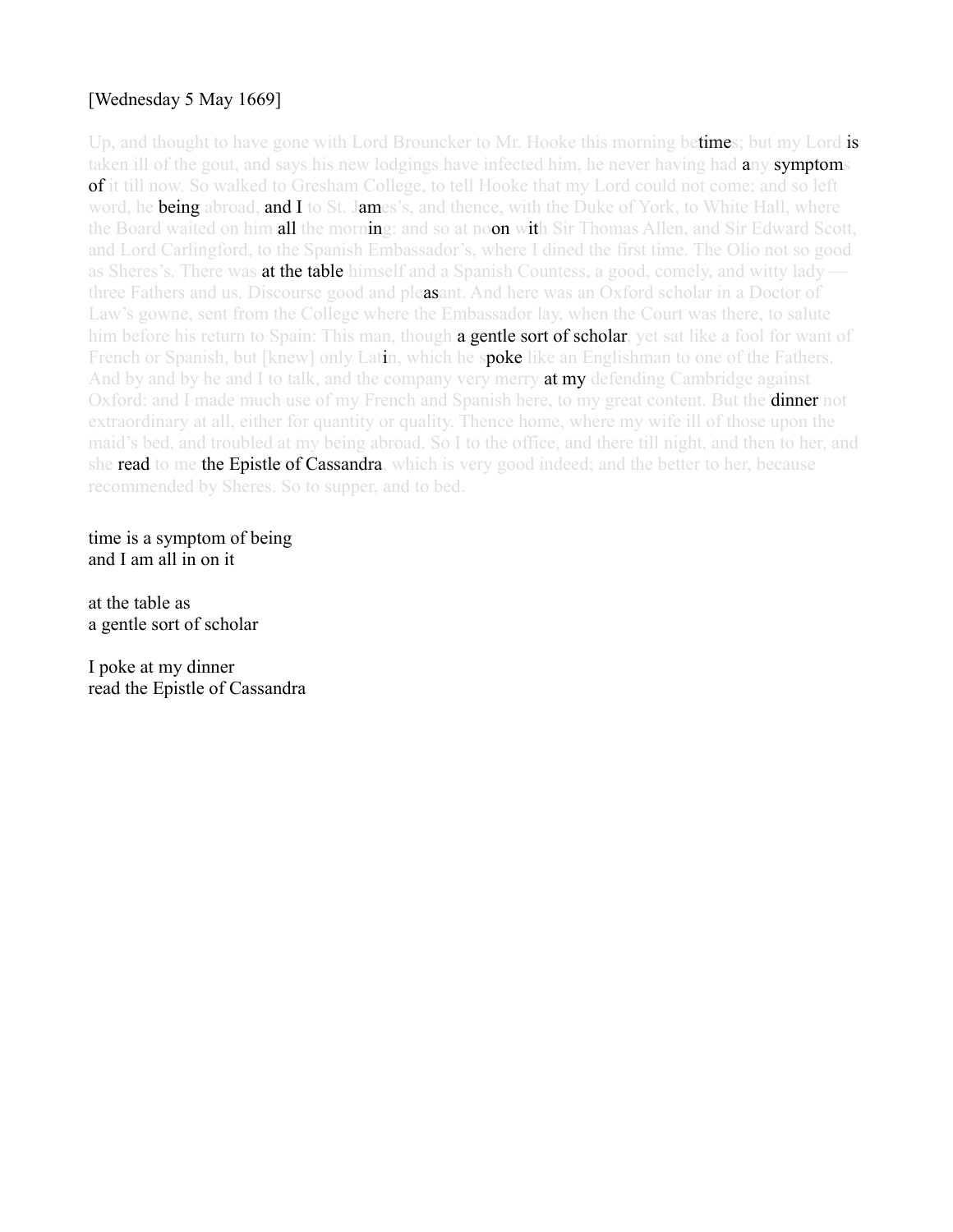#### [Thursday 6 May 1669]

Up, and by coach to Sir W. Coventry's, but he gone out. I by **water back to** the Office, and there all the morning; then to dinner, and then to the Office again, and anon with my wife by coach to take the ayre, it being a noble day, as far as the Greene Man, mightily pleased with our journey, and our condition of doing it in our own coach, and so home, and to walk in the garden, and so to supper and to bed, my eyes being bad with writing my journal, part of it, to-night.

water back to ice and ice to air

being no green man I journey in our own garden

a bed in our part of night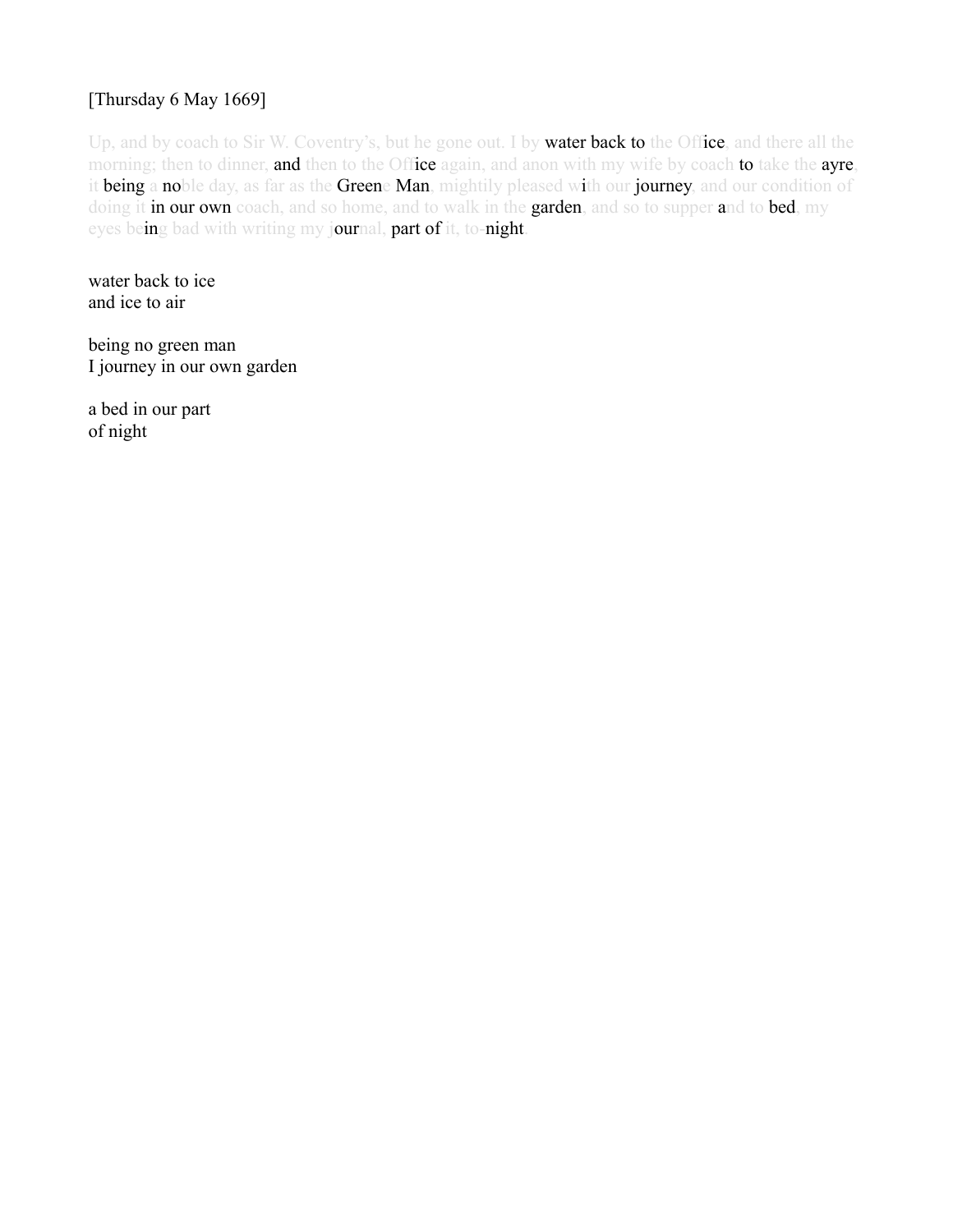## [Friday 7 May 1669]

Up, and by coach to W. Coventry's; and there to talk with him a great deal with great content; and so to the Duke of York, having a great mind to speak to him about Tangier; but, when I come to it, his interest for my Lord Middleton is such that I dare not.

So to the Treasury chamber, and then walked home round by the Excise Office, having by private vows last night in prayer to God Almighty cleared my mind for the present of the thoughts of going to Deb. at Greenwich, which I did long after.

I passed by Guildhall, which is almost finished, and saw a poor **labour**er carried by, I think, dead with a fall, as many there are, I hear.

So home to dinner, and then to the office a little, and so to see my Lord Brouncker, who is a little ill **of** the gout; and there Madam Williams told me that she heard that my wife was going into France this **year**, which I did not deny, if I can get time, and I pray God I may. But I wondering how she come to know it, she tells me a woman that my wife spoke to for a maid, did tell her so, and that a lady that desires to go thither would be glad to go in her company. Thence with my wife abroad, with our coach, most pleasant weather; and to Hackney, and into **the marsh**es, where I never was before, and thence round about to Old Ford and Bow; and **coming through the** latter home, there being some young gentlewomen at a **door, and I seeming not to know who** they were, my wife's jealousy told me presently that I knew well enough it was that **damned** place where Deb. dwelt, which made me swear very angrily that it was false, as it was, and I carried [her] back again to see the place, and it proved not so, so I continued out of humour a good while at it, she being willing to be friends, so I was by and by, saying no more of it. So home, and there met with **a letter from** Captain Silas Taylor, and, with it, his written copy of a play that he hath wrote, and intends to have acted. — It is called "The Serenade, or Disappointment," which I will read, not believing he can make any good of that kind. He did once offer to show Harris it, but Harris told him that he would judge by one Act whether it were good or no, which is indeed a foolish saying, and we see **them** out themselves in the choice of a play after they have read the whole, it being sometimes found not fit to act above three times; nay, and some that have been refused at one house is found a good one at the other. This made Taylor say he would not shew it him, but is **angry**, and hath carried it to the other house, and he thinks it will be acted there, though he tells me they are not yet agreed upon it. But I will find time to get it read to me, and I did get my wife to begin a little to-night in the garden, but not so much as I could make any judgment of it. So home to supper and to bed.

I rest on the green labor of the year

wondering at the marsh coming through the door and seeming not to know who I am

a letter from the elves in angry ink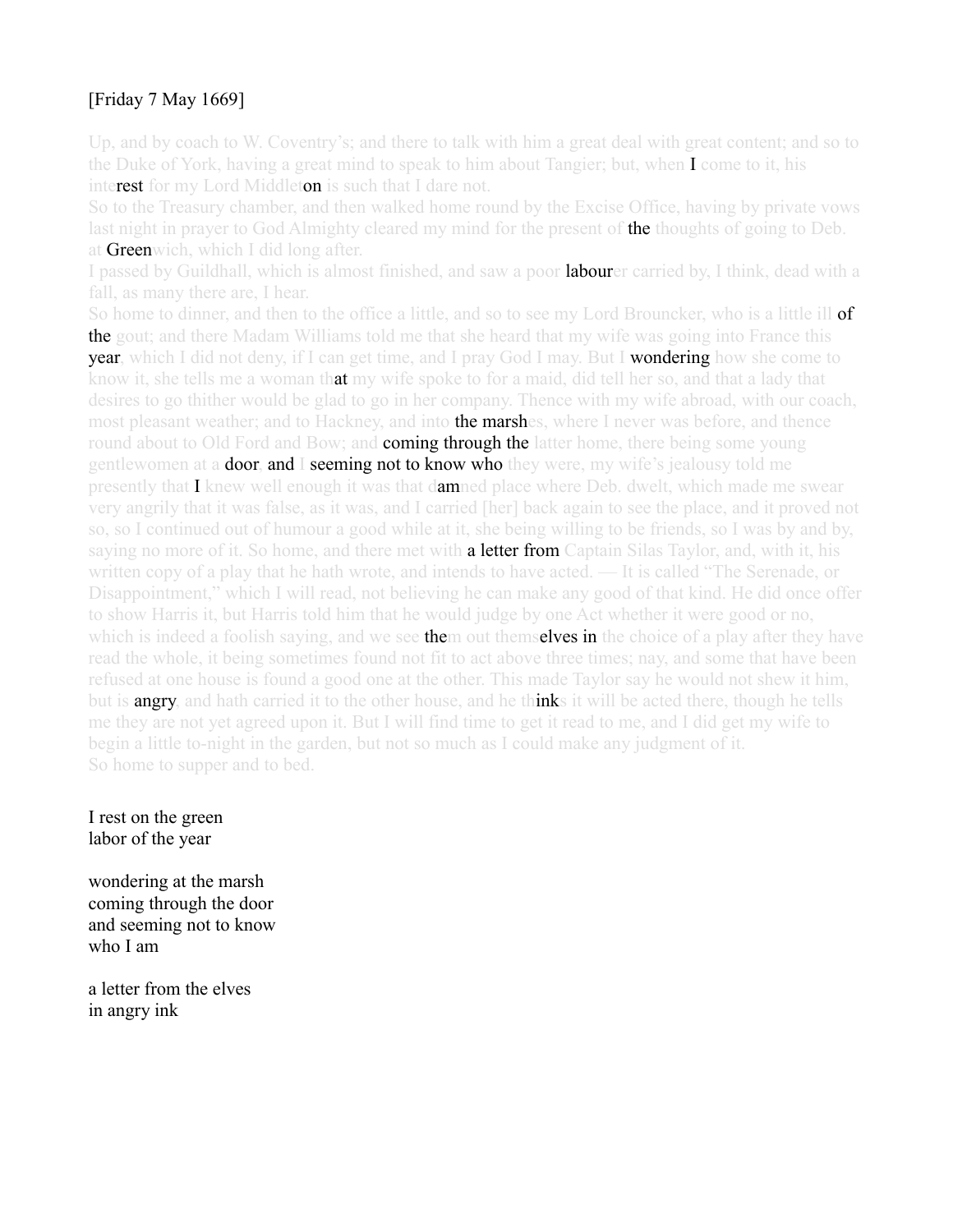## [Saturday 8 May 1669]

Up, and to the Office, and there comes Lead to me, and at last my vizards are done, and glasses got to put in and out, as I will; and I think I have brought it to the utmost, both for easiness of using and benefit, that I can; and so I paid him 15s. for **what** he hath done now last, in the finishing them, and they, I **hope, will** do me a great deal of ease.

At the Office all the morning, and this day, the first time, did **alter my** side of the table, after above eight years sitting on that next the fire. But now I am not able to bear the light of the windows in my eyes, I do begin there, and I did sit with much more content than I had done on the other side for a great while, and in winter the fire will not trouble my back.

At noon home to dinner, and after dinner all the afternoon **within**, with Mr. Hater, Gibson, and W. Hewer, reading over and d**rawing** up new things in the Instructions of Commanders, which will be good, and I hope to get them confirmed by the Duke of York, though I perceive nothing will effectually perfect them but to look over the whole body of the Instructions, of all the Officers of a ship, and make them all perfect together. This **be**ing done, **comes** my bookseller, and brings me home bound my collection of papers, about my Addresse to the Duke of York in August, which makes me glad, it being that which shall do me more right many years hence than, perhaps, all I ever did in my life: and therefore I do, both for my own and the King's sake, value it much.

By and by also comes Browne, the mathematical instrument maker, **an**d brings me home my **instrument** for perspective, made according to the description of Dr. Wren's, in the late Transactions; and he hath made it, I think, very well, and that, that **I believe** will do the thing, and therein gives me great content; but have I fear all the content that must be received by my eyes is almost lost. So to the office, and there late at business, and then home to supper and to bed.

what hope will alter my years now

I am not able to bear the light of the windows

or in winter the fire within

so raw hope becomes an instrument for wrens

and I believe in all that must be lost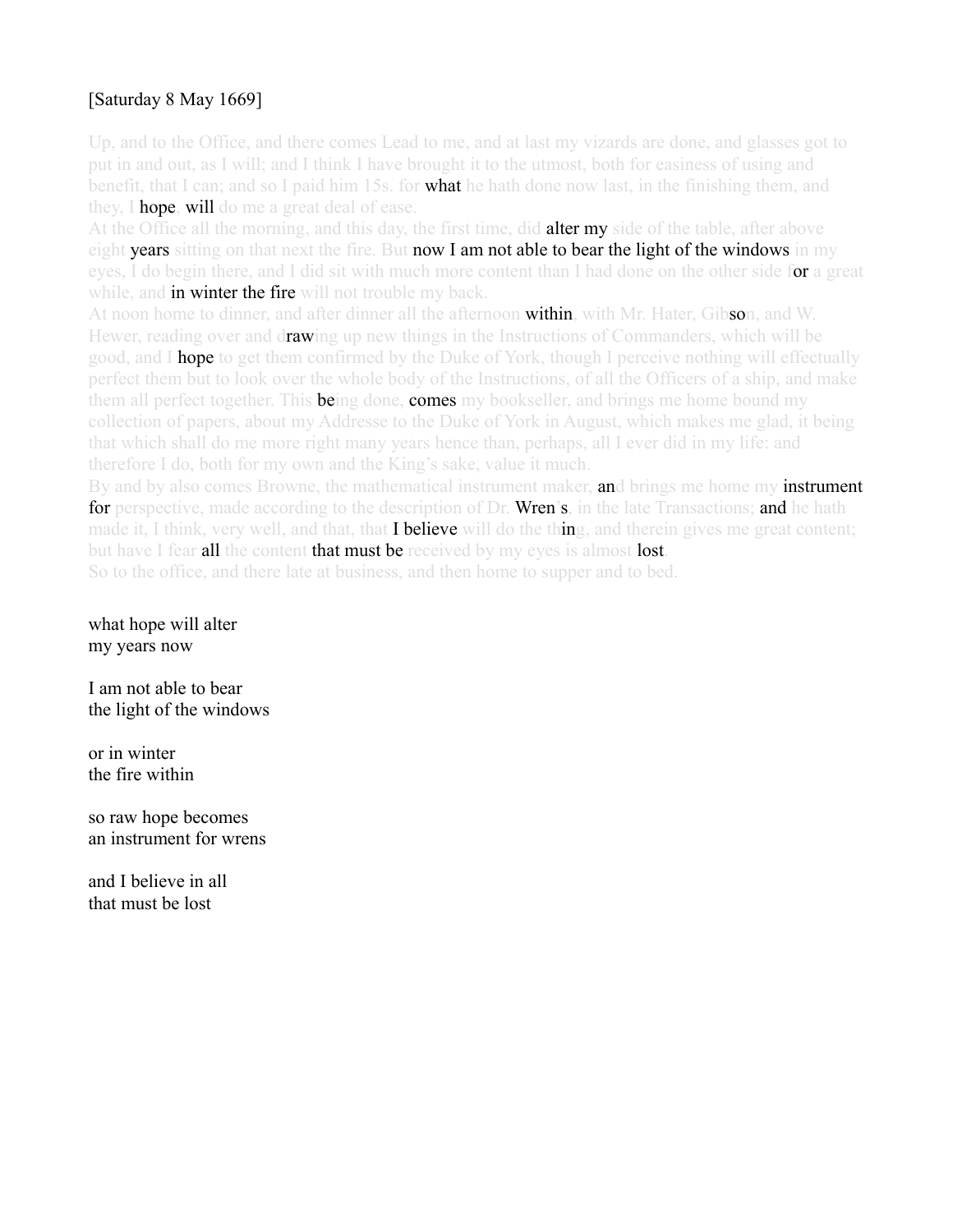## [Sunday 9 May 1669]

(Lord's day). Up; and, after **dressing in my best suit** with gold trimming, I to the Office, and there with Gibson and Tom finishing against to-morrow my notes upon Commanders' **Instructions**; and, when church-time, **to** church with my wife, leaving them at **work**. Dr. Mills preached a dull sermon, and so we home to dinner; and thence by coach to St. Andrew's, Holborne, thinking to have heard Dr. Stillingfleete preach, but we could not get a place, and so to St. Margaret's, Westminster, and there heard a sermon, and did get a place, the first we have heard there these many years, and here at a distance I saw Betty Michell, but she is become much a plainer woman than she was a girl. Thence towards the Park, but too soon to go in, so went on to Knightsbridge, and there eat and drank **at "The** World's End," where we had good things, and then back to the Park, and there till night, being fine weather, and much company, and so home, and after supper to bed. This day I first left off both my waistcoats by day, and my waistcoat by night, it being very hot weather, so hot as to make me break out, here and there, in my hands, which vexes me to see, but is good for me.

dressing in my best instructions

to work at the world's end

a thin nightcoat by day and my waistcoat at night

hot so hot out here in my hands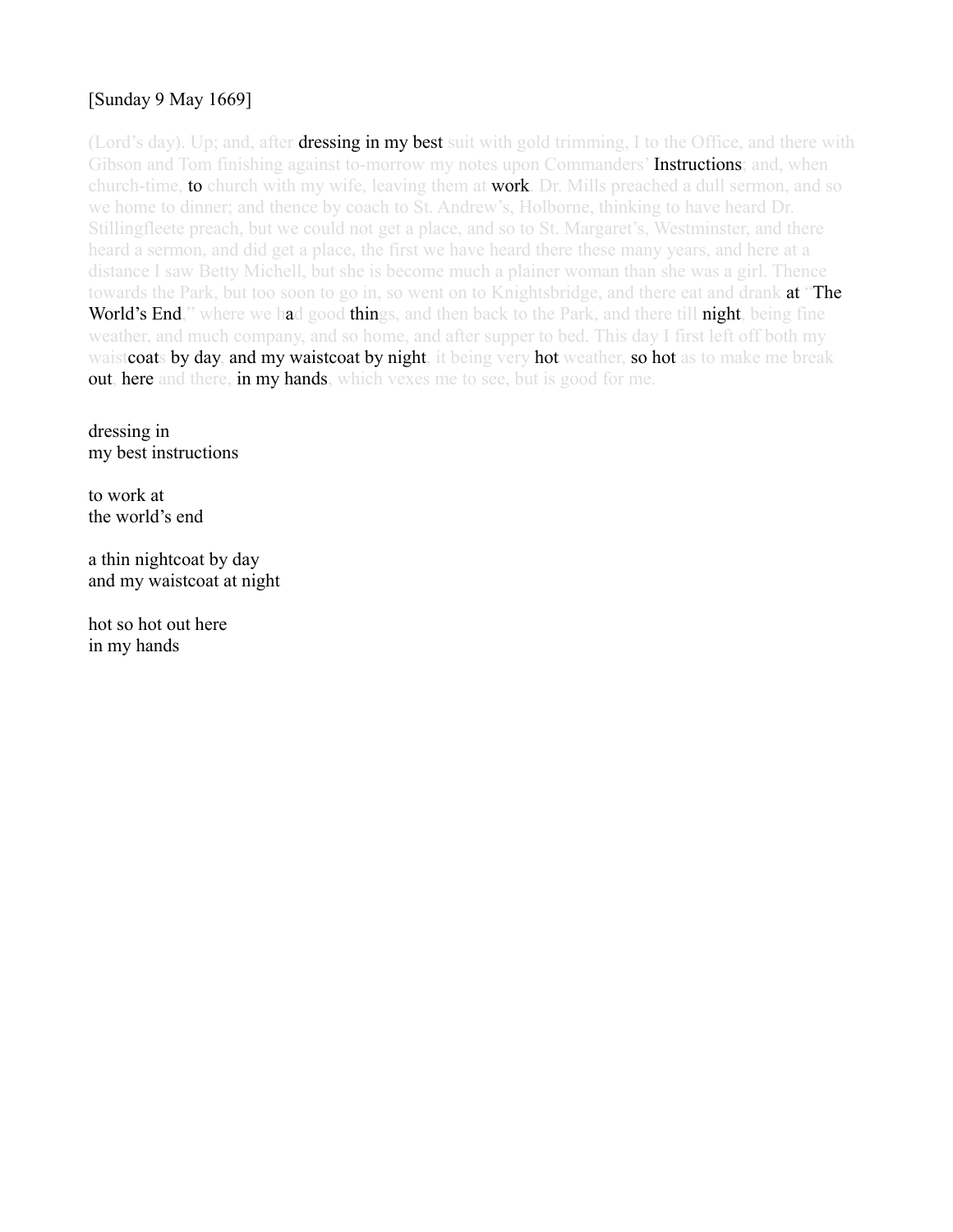#### [Monday 10 May 1669]

Troubled, about three in the morning, with my wife's calling her maid up, and rising herself, to go with her coach abroad, to gather May-dew, which she did, and I **troubled** for it, for fear of any hurt, going abroad so betimes, happening to her; but I to **sleep** again, and she come home about six, and to bed again all well, and I up and with Mr. Gibson **by** coach to St. James's, and thence to White Hall, where the Duke of York met the Office, and there discoursed of several things, particularly the Instructions of Commanders of ships. But here happened by chance a discourse of the Council of Trade, against which the Duke of York is mightily displeased, and particularly Mr. Child, against whom he speaking hardly, Captain Cox did second the Duke of York, by saying that he was talked of for an unfayre dealer with masters of ships, about freight: to which Sir T. Littleton very hotly and foolishly replied presently, that he never heard any honest man speak ill of Child; to which the Duke of York did make **a** smart reply, and was angry; so as I was sorry to hear it come so far, and that I, by seeming to assent to Cox, might be observed too much by Littleton, though I said nothing aloud, for this must breed great heartburnings. After this meeting done, the Duke of York took the Treasurers into his closet to chide them, byas Mr. Wren tells me; for that **my** Lord Keeper did last **night** at the Council say, when no**body was** ready to say any thing against the constitution of the Navy, that he did believe the Treasurers of the Navy had something to say, which was very foul on their part, to be parties against us. They being gone, Mr. Wren [and I] took boat, thinking to dine with my Lord of Canterbury; but, when we come to Lambeth, the gate **was shu**t, which is strictly done at twelve o'clock, and nobody comes in afterwards: so we **lost** our labour, and therefore back to White Hall, and thence walked my boy Jacke with me, to my Lord Crew, whom I have not seen since he was sick, which is eight months ago, I think and there dined with him: he is mightily broke. **A stranger a country** gentleman, was with him: and he pleased with my discourse accidentally about the decay of gentlemen's families in the country, telling us that the old rule was, that a family might remain fifty miles from London one **hundred years**, one hundred miles from London two hundred years, and so farther, or nearer London more or less years. He also told us that he hath heard his father say, that in his time it was so rare for a country gentleman to come to London, that, when he did come, he used to make his will before he set out.

Thence: to St. James's, and there met the Duke of York, who told me, with great content, that he did now think he should master our adversaries, for that the King did tell him that he was satisfied in the constitution of the Navy, but that it was well to give these people leave to object against it, which they having not done, he did give order to give warrant to the Duke of York to direct Sir Jeremy Smith to be a Commissioner of the Navy in the room of Pen; which, though he be an impertinent fellow, yet I am glad of it, it showing that the other side is not so strong as it was: and so, in plain terms, the Duke of York did tell me, that they were **every day losing ground**; and particularly that he would take care to keep out Child: at all which I am glad, though yet I dare not think myself secure, as the King may yet be wrought upon by these people to bring changes in our Office, and remove us, ere it be long. Thence I to White Hall, and there took boat to Westminster, and **to** Mrs. Martin's, who is not come to town from her husband at Portsmouth. So drank only at Cragg's with Doll, and so to the Swan, and there baiser a new maid that is there, and so to White Hall again, to a Committee of Tangier, where I see all things going to rack in the business of the Corporation, and consequently in the place, by Middleton's

Thence walked a little with Creed, who tells me he hears how fine my horses and coach are, and advises me to a**void** being noted for it, which I was vexed to hear taken notice of, it being what I feared and Povy told me of my gold-lace sleeves in the Park yesterday, which vexed me also, so as to resolve never to appear in Court with them, but presently to have them taken off, as it is fit I should, and so to **my** wife at Unthanke's, and coach, and so called at my tailor's to that purpose, and so home, and after a little walk in the garden, home to supper and to **bed**.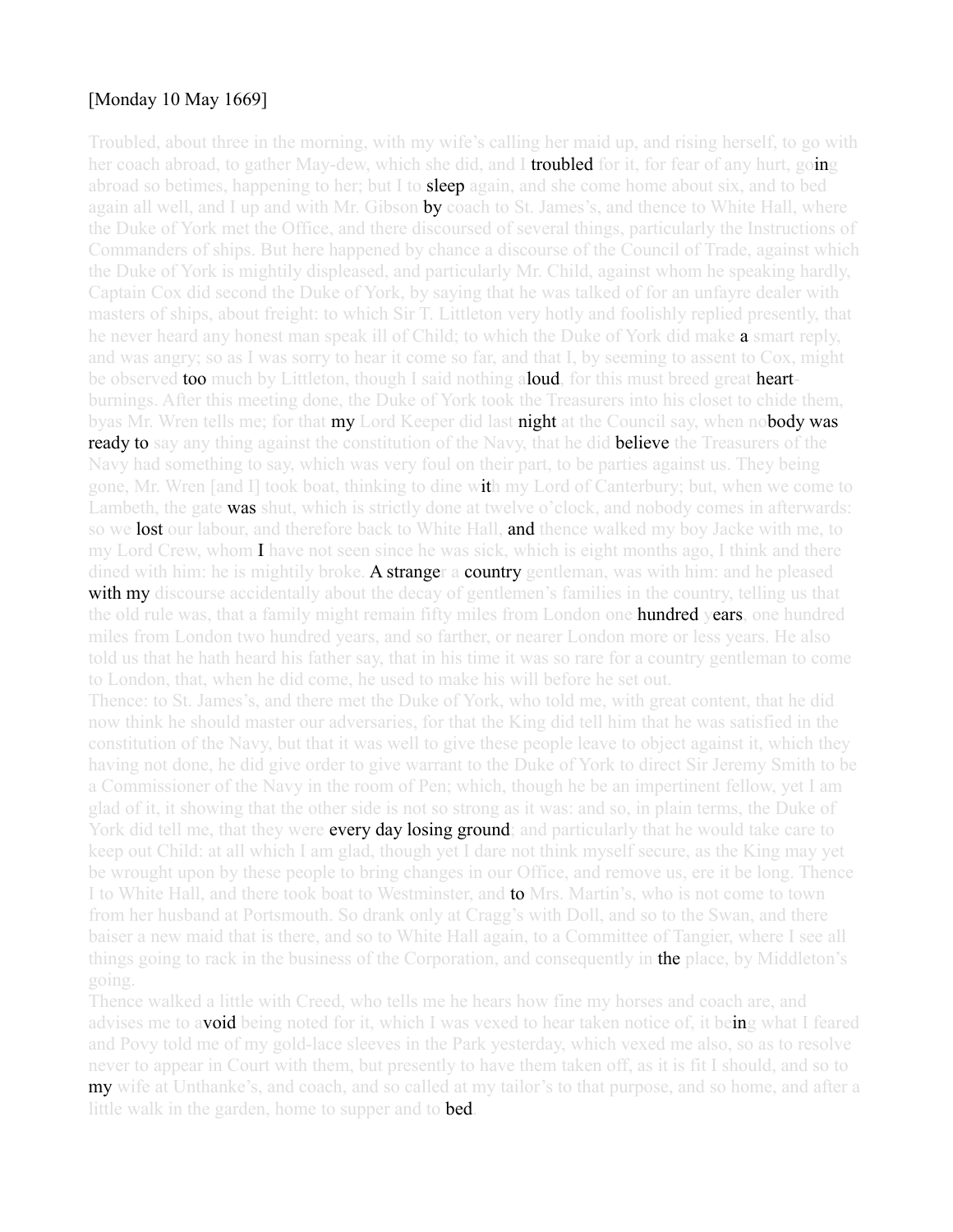troubled in sleep by a too-loud heart

my night body was ready to believe

it was lost and I a strange country

with my hundred ears every day losing ground

to the void in my bed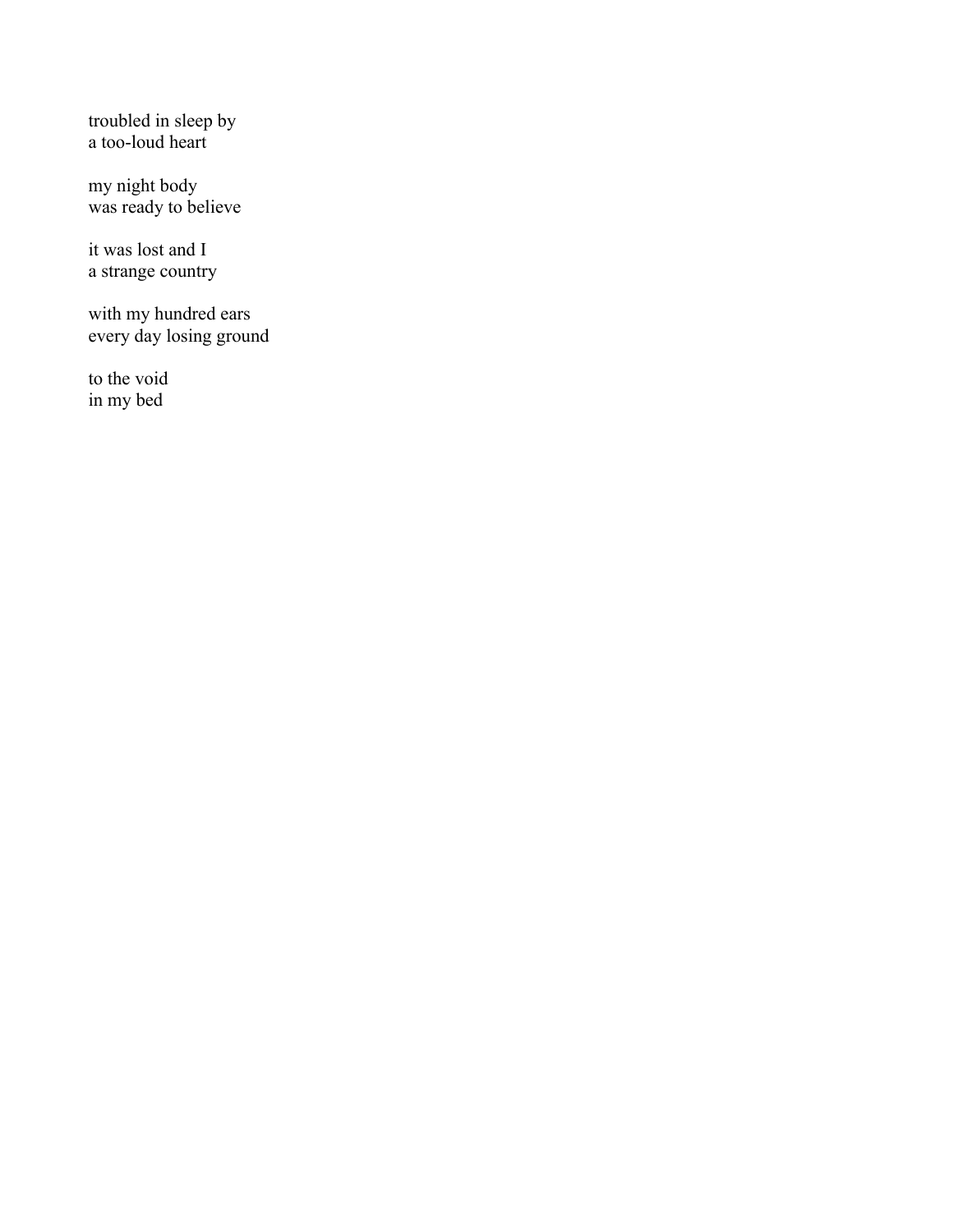# [Tuesday 11 May 1669]

My wife again up by four o'clock, to go to gather **May**-dew; and so back home by seven, to bed, and by and by I up and to the office, where all the **morning**, and dined at noon at home with my people, and so all the afternoon. In the evening my wife and I all **alone, with the** boy, by water, up as **high** as Putney almost, with the **tide**, and back again, neither staying going nor coming; but talking, and singing, and reading a foolish copy of verses upon my Lord Mayor's entertaining of all the **bachelor**s, designed in praise to my Lord Mayor, and so home and to the office a little, and then home to bed, my eyes being bad.

Some trouble at Court for fear of the Queen's miscarrying; she being, as they all conclude, far gone with child.

May morning alone with the high tide my bachelor eye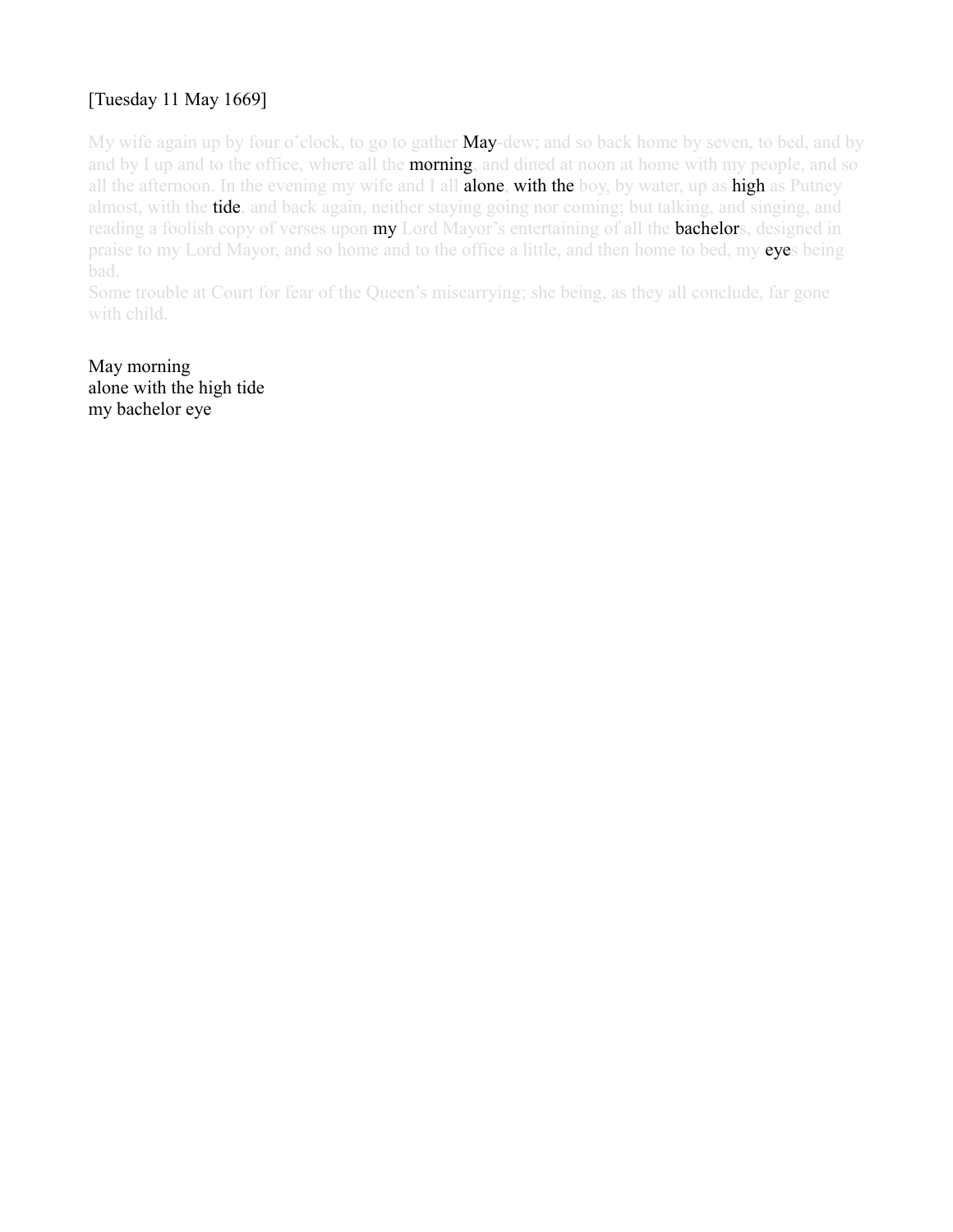## [Wednesday 12 May 1669]

Up, and to Westminster Hall, where the term is, and this the first day of my being there, and here by chance met Roger Pepys, come to town the last night:  $\bf{I}$  was glad to see him. After some talk with him and others, and among others Sir Charles **Harbord a**nd Sidney Montagu, the latter of whom is to set out to-morrow towards Flanders and Italy, I invited them to dine with me to-morrow, and so to Mrs. Martin's lodging, who come to town last night, and there je did hazer her, she having been a month, I think, at Portsmouth with her husband, newly come home from the Streights. But, Lord! how silly the woman talks of her great entertainment there, and how all the gentry come to visit her, and that she believes her husband is worth 6 or 700l., which nevertheless I am glad of, but I doubt they will spend it a fast. Thence home, and after dinner my wife and I to the Duke of York's playhouse, and there, in the side balcony, over against the musick, did hear, but not see, a new play, the first day acted, "The Roman" Virgin," an old play, and but ordinary, I thought; but the trouble of my eyes with the light of the candles did almost kill me.

Thence to my Lord Sandwich's, and there had a promise from Sidney to come and dine with me tomorrow; and so my wife and I home in our coach, and there find my brother John, as I looked for, come to town from Ellington, where, among other things, he tell me the first news that my [sister Jackson] is with **child**, and far gone, which I know not whether it did more trouble or please me, having no great care for my friends to have children; though I love other people's. So, glad to see him, we to supper, and so to bed.

I harbor a war in my music

an ordinary yes can kill a child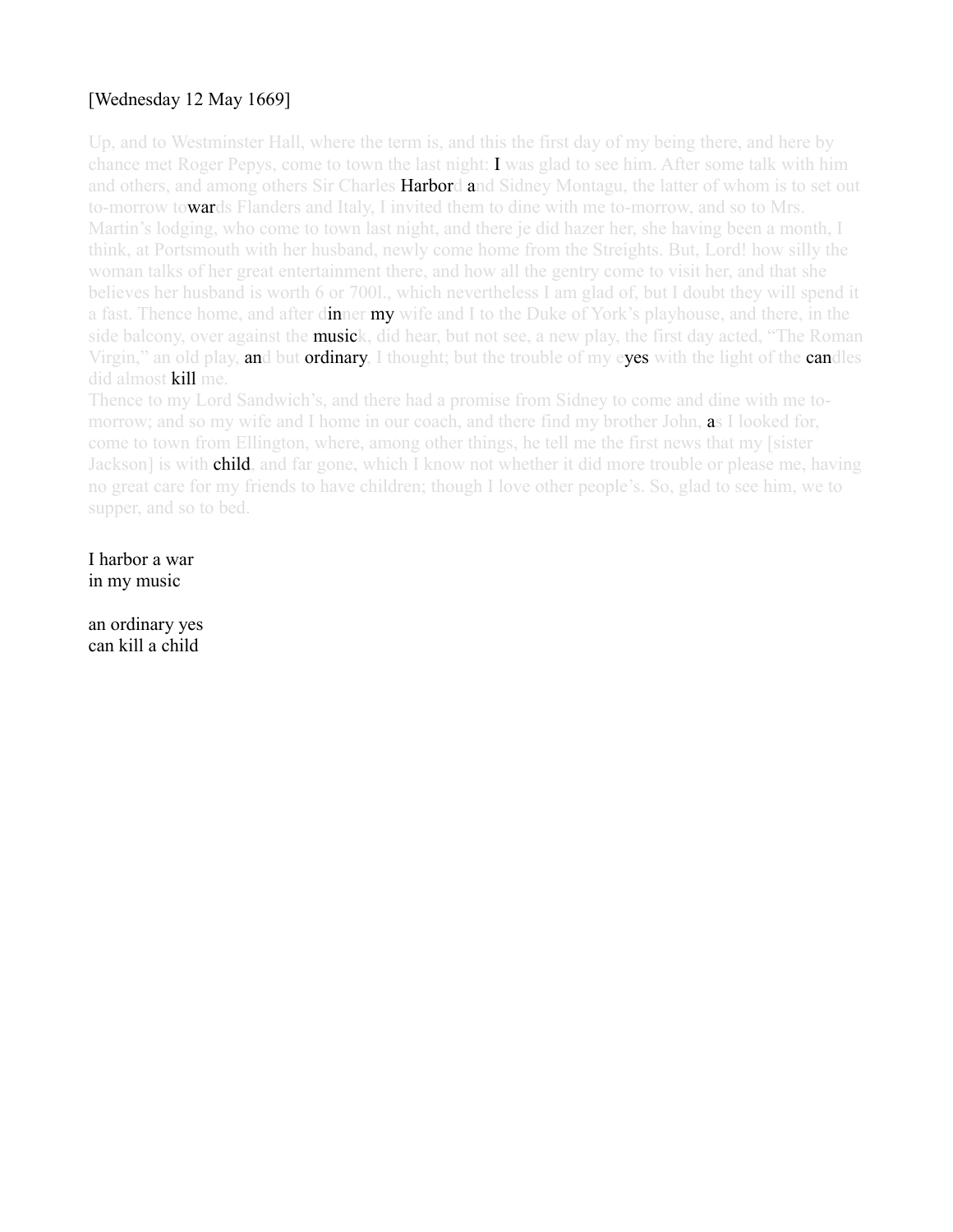#### [Thursday 13 May 1669]

Up, and to the office, where all the morning, it being a rainy foul day. But at noon comes my Lord Hinchingbroke, and Sidney, and Sir Charles Harbord, and Roger Pepys, and dined with me; and had a good dinner, and very merry with us all the afternoon, it being a farewell to Sidney; and so in the evening they away, and I to my business at the Office and so to supper, and talk with my brother, and so to bed.

where the morning rain comes in a farewell in bed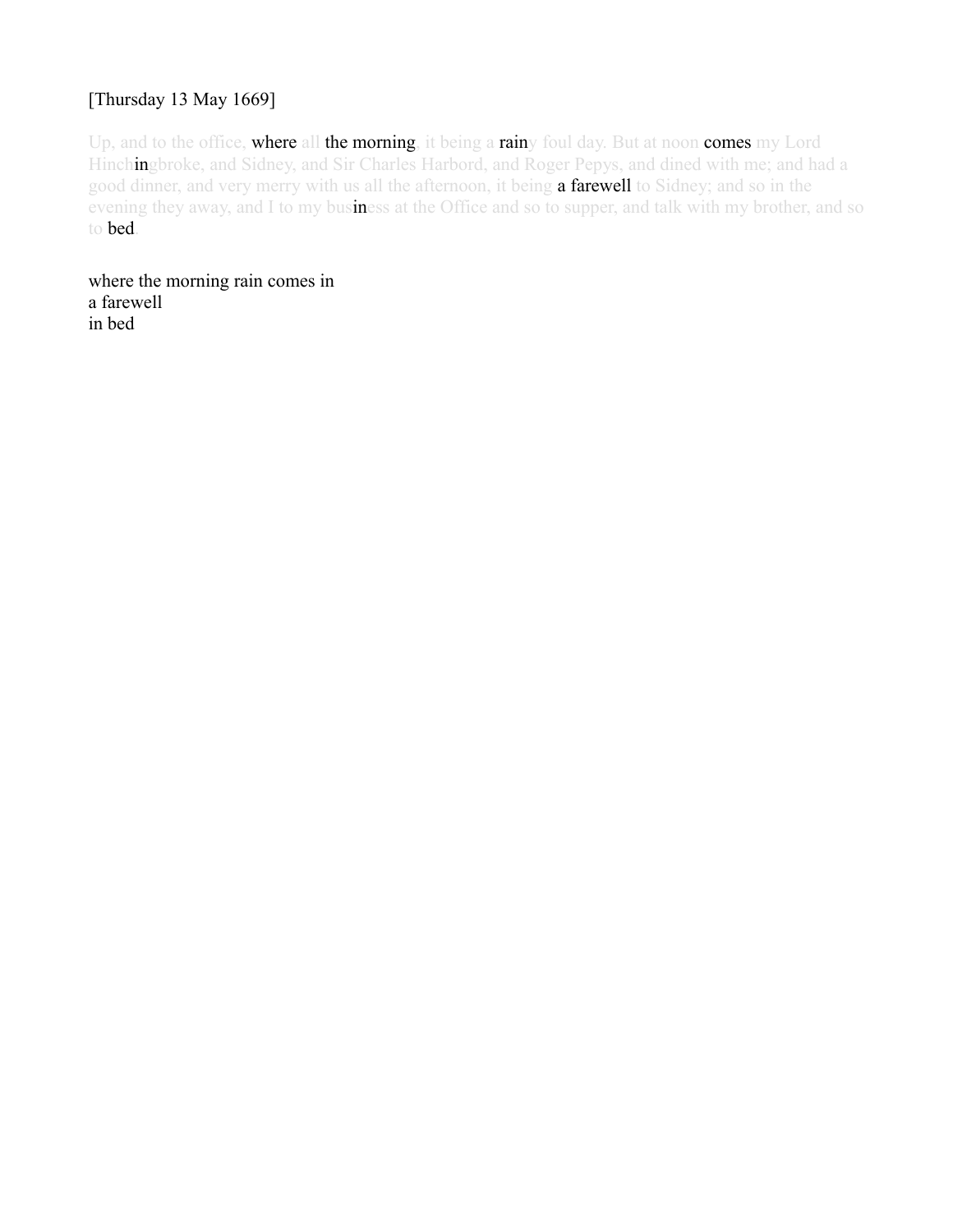## [Friday 14 May 1669]

Up, and to St. James's to the Duke of York, and thence to **White** Hall, where we met about office business, and then at noon with Mr. Wren to Lambeth, to dinner with the Archbishop of Canterbury; the first time I was ever there and I have long longed for it; where a noble house, and well **fur**nished with good pictures and furniture, and noble attendance in good order, and great deal of company, though an ordinary day; and exceeding great cheer, no where better, or so much, that ever I think I saw, for an ordinary table: and the Bishop mighty kind to me, particularly desiring my company another time, when less company there. Most of the company gone, and I going, I heard by a gentleman of a sermon that was to be there; and so I staid to hear it, thinking it serious, till by and by the gentleman told me it was a mockery, by one Cornet Bolton, a very gentleman-like man, that behind a chair did pray and preach like a Presbyter Scot that ever I heard in my life, with all the possible imitation in grimaces and voice. And his text about the hanging up their harps upon the willows: and a serious good sermon too, exclaiming against Bishops, and crying up of my good Lord Eglinton, a **till it** made us **all burst**; but I did wonder to have the Bishop at this time to make himself sport with things of this kind, but I perceive it was shewn him as a rarity; and he took care **to** have the room-door shut, but there were about twenty gentlemen there, and myself, **infinitely** pleased with the **novelty**.

So over to White Hall, to a little Committee of Tangier; and thence walking in the Gallery, I met Sir Thomas Osborne, **who**, to my great content, did of his own accord fall into discourse with me, with so much professions of value and respect, placing the whole virtue of the Office of the Navy upon me, and that for the Comptroller's place, no man in England was fit for it but me, when Sir J. Minnes, as he says it is necessary, is removed: but then he **knows** not what to do for a man in my place; and in discourse, though I have no mind to the other, I did bring in Tom Hater to be the fittest man in **the world for it**, which he took good notice of. But in the whole I was mightily pleased, reckoning myself now fifty per cent. securer in my place than I did before think myself to be. Thence to Unthanke's, and there find my wife, but not **dressed**, which vexed me, because going to the Park, it being a most pleasant day after **yesterday's** rain, which lays all the **dust**, and most people going out thither, which vexed me. So home, sullen; but then my wife and I by water, with my brother, as high as Fulham, talking and singing, and playing the rogue with the Western barge-men, about the women of Woolwich, which mads them, an so back home to supper and to bed.

white fur on the willows

till it all burst into infinite novelty

who knows the world for it

dressed in yesterday's dust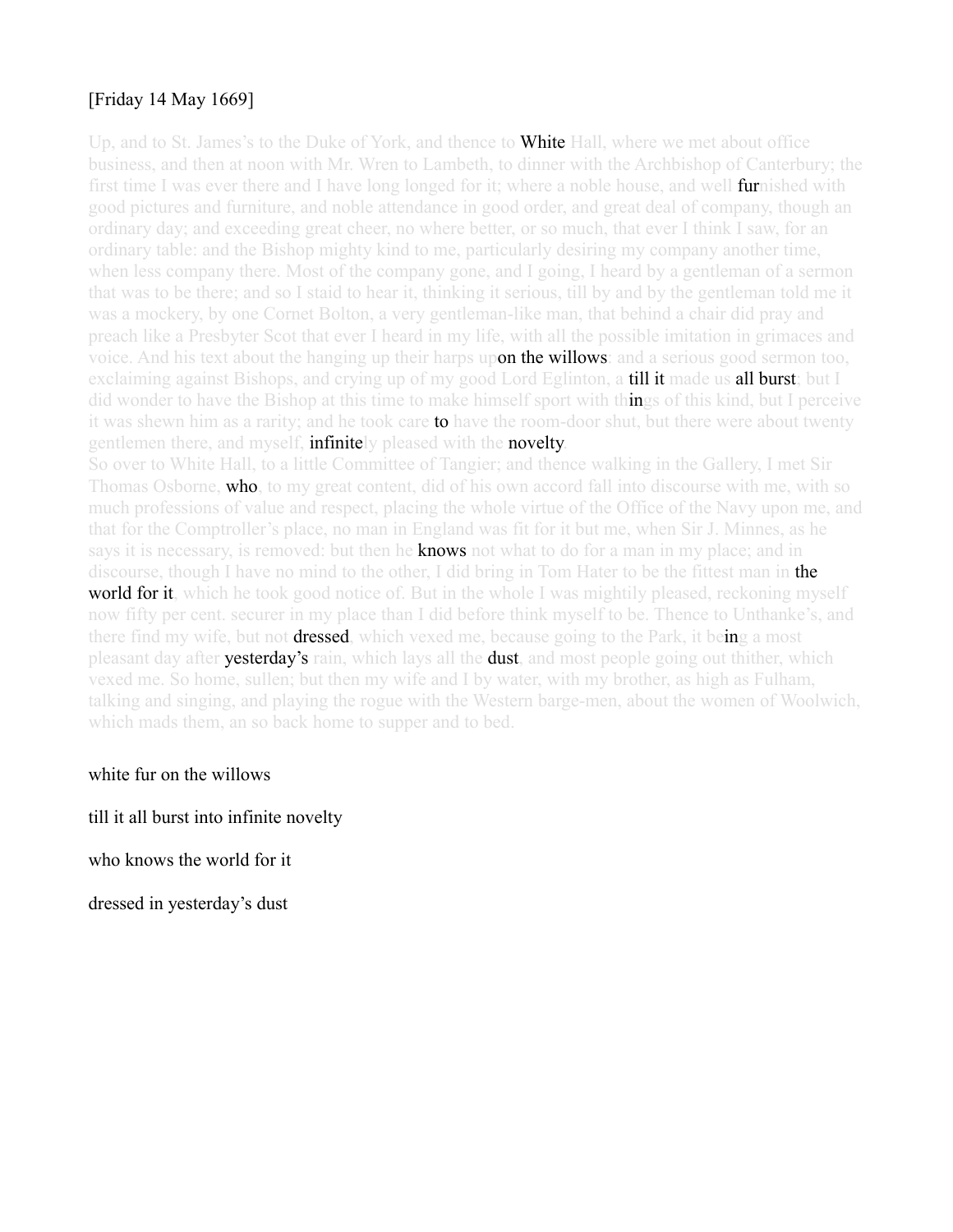## [Saturday 15 May 1669]

Up, and at the Office all the morning. Dined at **home** and Creed with me home, and I did discourse about evening some reckonings with him in the afternoon; but I could not, for my eyes, do it, which troubled me, and vexed him that I would not; but yet we were friends, I advancing him more without it, and so to walk all the afternoon together in the garden; and I perceive still he do expect a change in our matters, especially as to religion, and fits himself for it by professing himself for it in his discourse. He gone, I to my business at my Office, and so at night home to supper, and to bed.

home is a reckoning with my eyes

which exed out all the garden

and still expect a change in one night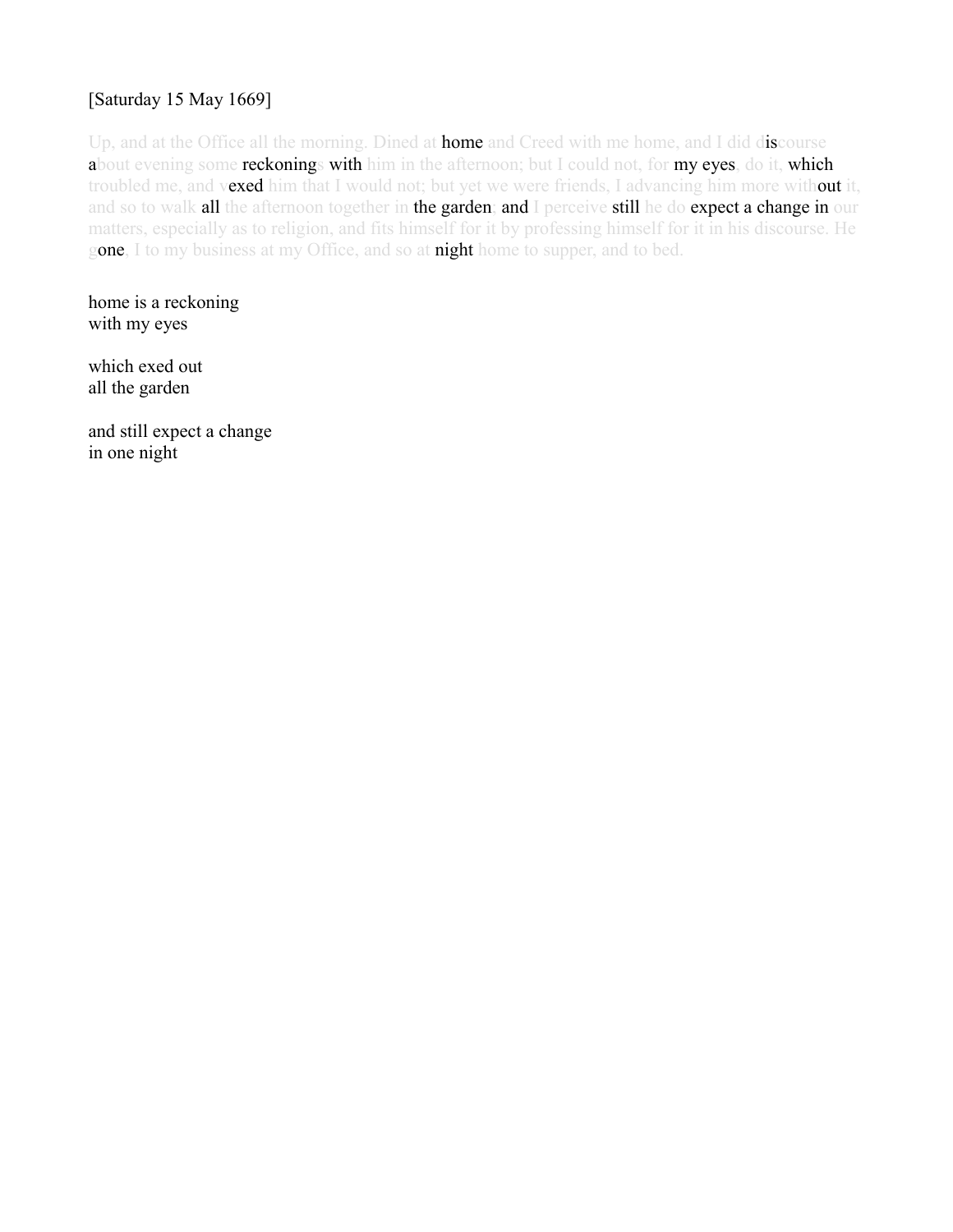## [Sunday 16 May 1669]

(Lord's day). My wife and I at **church**, our **pew filled with** Mrs. Backewell, and six more that she brought with her, which vexed me at her confidence. Dined at home and W. Batelier with us, and I all the afternoon drawing up a foul draught of my petition to the Duke of York, about my eyes, for leave to spend three or four months out of the Office, drawing it so as to give occasion to a voyage abroad which I did, to my pretty good liking; and then with my wife to Hyde Park, where a good deal of company, and good weather, and so home to supper and to bed.

church pew filled with her confidence

and my eye on the wing

a voyage in good company and me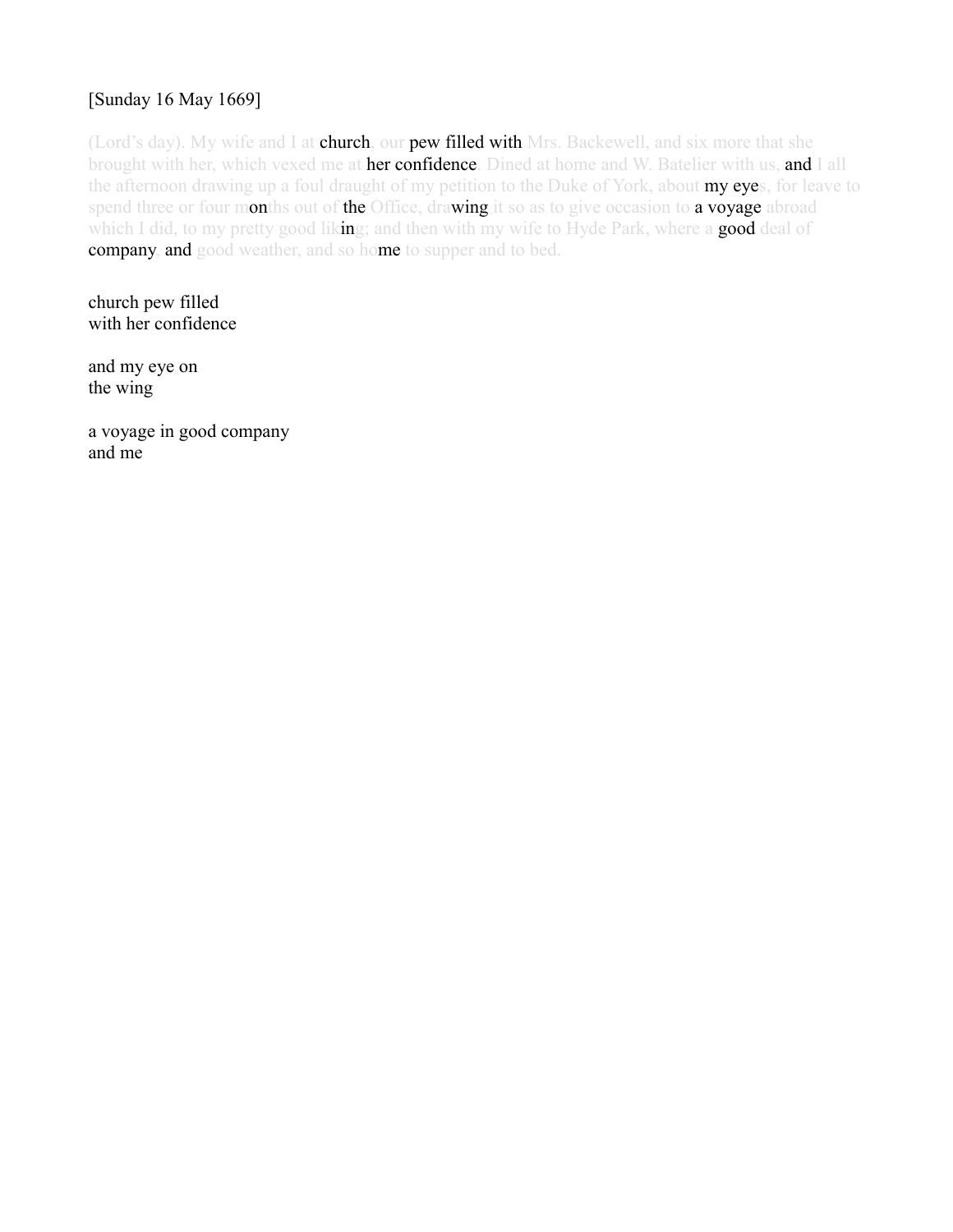## [Monday 17 May 1669]

Up, and to several places doing business, and then home to dinner, and then my wife and I and brother John by coach to the King's playhouse, and saw "The Spanish Curate" revived, which is a pretty good play, but **my eyes** troubled **with seeing** it, mightily. Thence carried them and Mr. Gibson, who met me at my Lord Brouncker's with a fair copy of my **petition**, which I thought to shew the Duke of York this night, but could not, and therefore carried them to the Park, where they had never been, and so home to supper and to bed.

Great the news now of the French taking St. Domingo, in Spaniola, from the Spaniards, which troubles us, that they should have it, and have the honour of taking it, when we could not.

up to my eyes with seeing

I petition the night to be the news now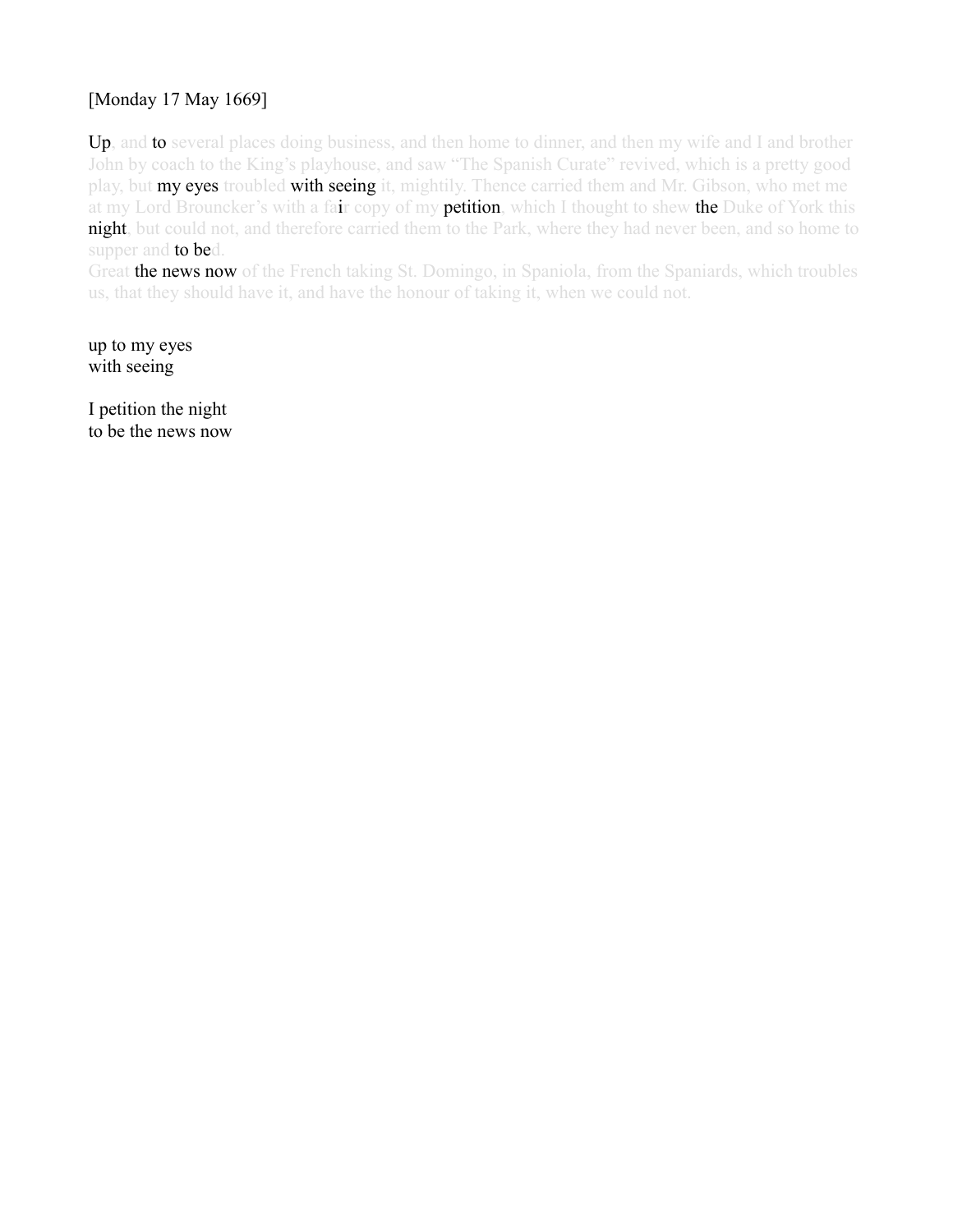## [Tuesday 18 May 1669]

Up, and to St. James's and other places, and then to the office, where all the morning. At noon home and dined in my wife's chamber, she being much troubled with the tooth-ake, and I staid till a surgeon of hers come, one Leeson, who hath formerly drawn her mouth, and he advised her to draw it: so I to the Office, and by and by word is **come that** she hath drawn it, which pleased me, it being well done. So I home, to comfort her, and so back to the office till night, busy, and so home to supper and to bed.

noon in my tooth

an urge is come that raw being to comfort me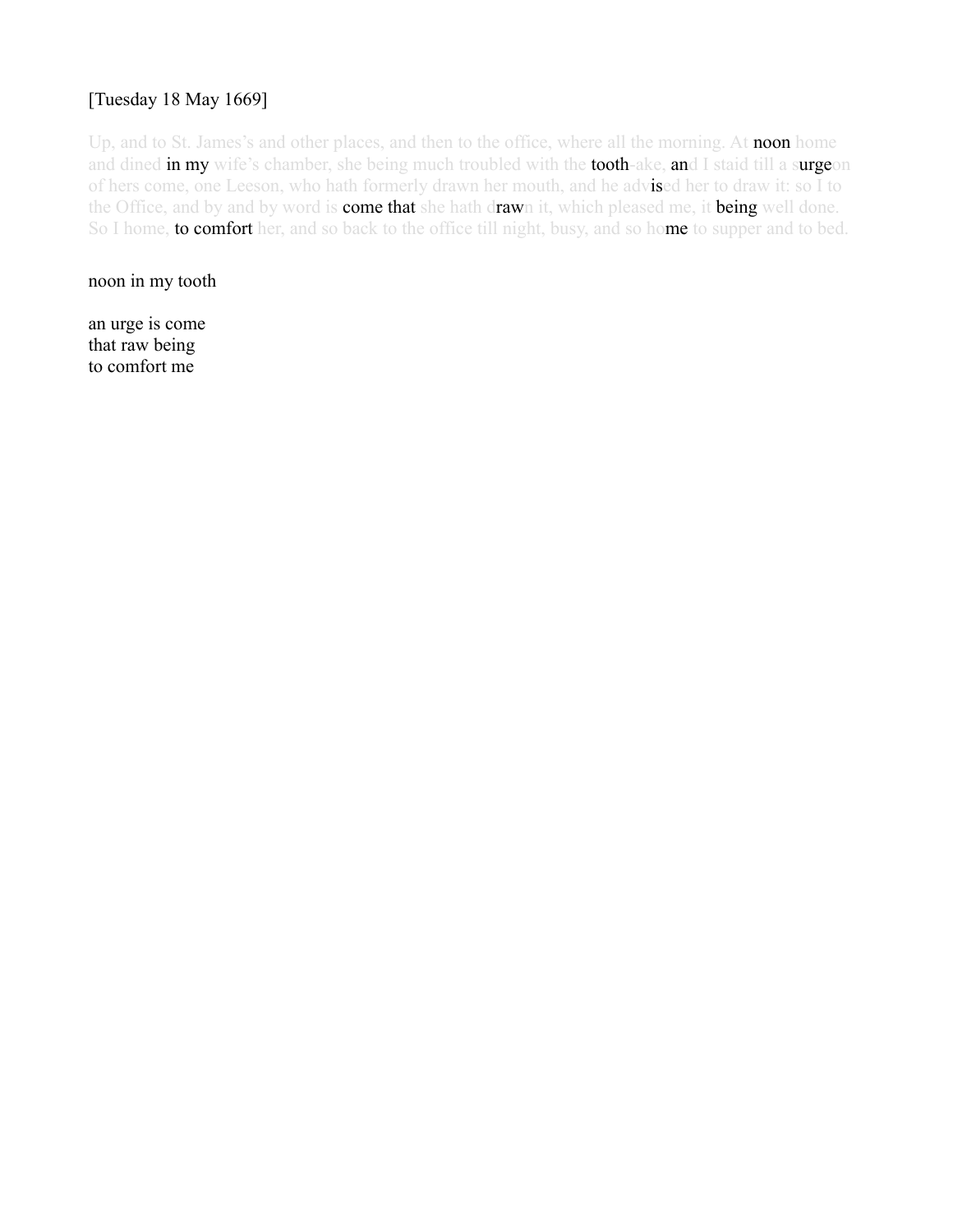## [Wednesday 19 May 1669]

With my coach to St. James's; and there finding the Duke of York gone to muster his men, in Hyde Park, I alone with my boy thither, and there saw more, **walking** out of my coach as other gentlemen did, of a soldier's trade, than ever I did in my life: the men being mighty fine, and their Commanders, particularly the Duke of Monmouth; but me-thought their trade but very easy as to the mustering of their men, and the men but indifferently ready to perform what was commanded, in the handling of their arms.

Here the news was first talked of Harry Killigrew's being **wounded** in nine places last night, by footmen, in the highway, going from the Park in a hackney-coach towards Hammersmith, to his house at Turnham Greene: they being supposed to be my Lady Shrewsbury's men, she being by, in her coach with six horses; upon an old grudge of his saying openly that he had lain with her.

Thence by and by to White Hall, and there I waited upon the King and Queen all dinner-time, in the Queen's lodgings, she being in her white pinner and apron, like a woman with child; and she seemed handsomer plain so, than dressed. And by and by, dinner done, I out, and to walk in the Gallery, for the Duke of York's coming out; and there, meeting Mr. May, he took me down about four o'clock to Mr. Chevins's lodgings, and all alone did get me a dish of cold chickens, and good wine; and I dined like a prince, being before very hungry and **empty**. By and by the Duke of York comes, and readily took me to his closet, and received my petition, and discoursed about my eyes, and pitied me, and with much kindness did give me his consent to be absent, and approved of my proposition to go into Holland to observe things there, of the Navy; but would first ask the King's leave, which he anon did, and did tell me that the King would be a good master to me, these were his words, about my eyes, and do like of my going into Holland, but do advise that nobody should know of my going thither, but pretend that I did go into the country **somewhere**, which I liked well. Glad of this, I home, and thence took out my wife, and to Mr. Holliard's about a **swelling** in her cheek, but he not at home, and so round by Islington and eat and drink, and so home, and after supper to bed.

In discourse this afternoon, the Duke of York did tell me that he was the most amazed at one thing just now, that ever he was in his life, which was, that the Duke of Buckingham did just now **come** into the Queen's bed-chamber, where the King was, and much mixed company, and among others, Tom Killigrew, the father of Harry, who was last night wounded so as to be in danger of death, and his man is quite dead; and [Buckingham] there in discourse did say that he had spoke with **some** one that was by (which all the world must know that it must be his **whore**, my Lady Shrewsbury), who says that they did not mean to hurt, but beat him, and that he did run first at them with his sword; so that he do hereby clearly discover that he knows who did it, and is of conspiracy with them, being of known conspiracy with her, which the Duke of York did seem to be pleased with, and said it might, perhaps, cost him his life in the House of Lords; and I find was mightily pleased with it, saying it was the most impudent thing, as well as the most foolish, that ever he knew man do in all his life.

walking in wounded places the highway I am on

is like a gallery for empty eyes

going into land that nobody should know

*somewhere* swelling to become *somewhore*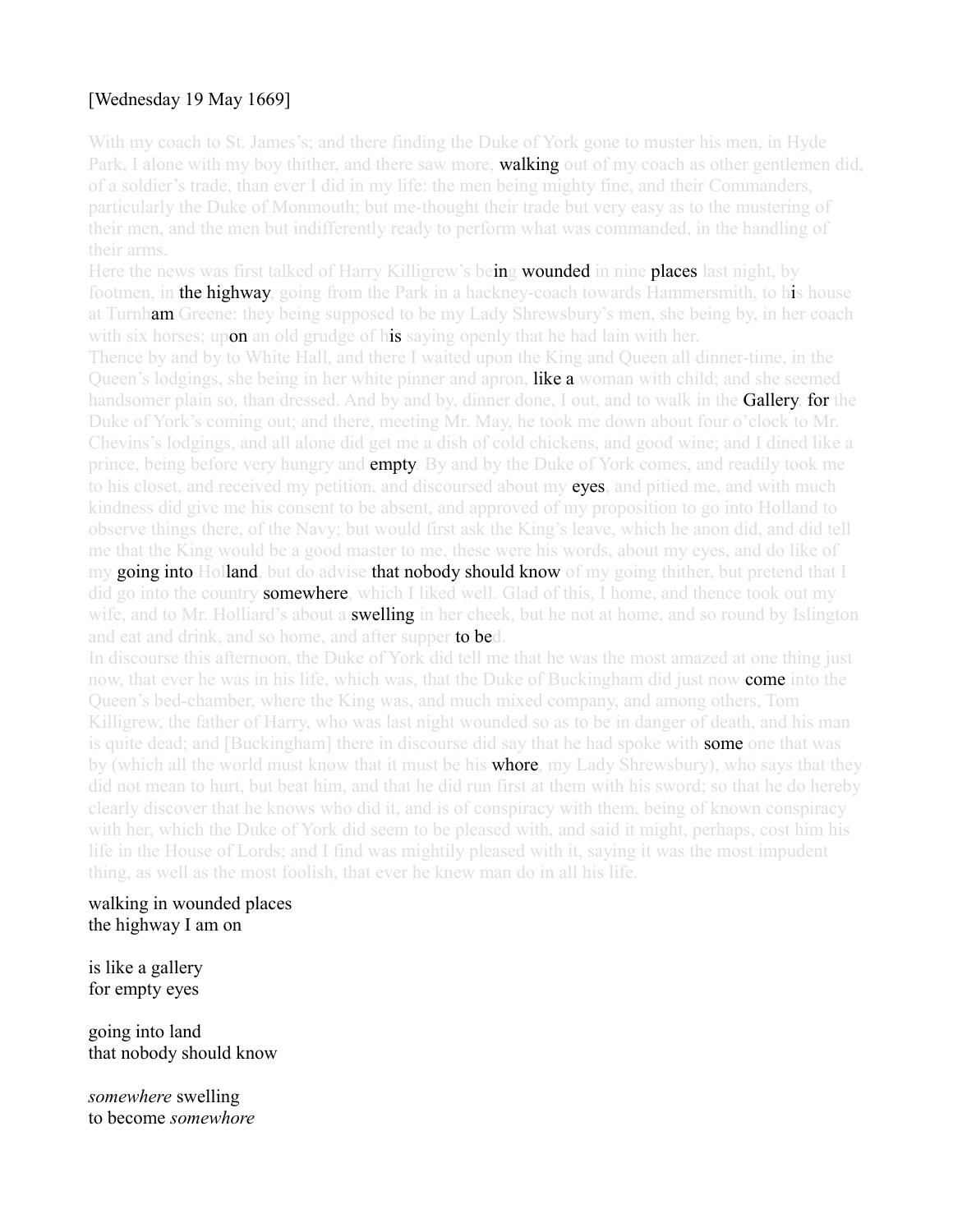## [Thursday 20 May 1669]

Up and to the Office, where all the morning. At noon, the **whole** Office — Brouncker, J. Minnes, T. Middleton, Samuel Pepys, and Captain Cox to dine with the Parish, at the Three Tuns, this day being Ascension-day, where exceeding good discourse among the merchants, and thence back home, and after a little talk with my wife, to my office did a great deal of business, and so **with my** eyes might weary, and my head full of care how to get my accounts and business settled against my journey, home to supper, and bed.

Yesterday, at my coming home, I found that my wife had, on a sudden, put away Matt upon some falling out, and I doubt my wife did call her ill names by my wife's own discourse; but I did not meddle to say anything upon it, but let her go, being not sorry, because now we may get one that speaks French, to go abroad with us.

who today enchants me with my weary head full of accounts

again my journey home to yesterday that sorry peak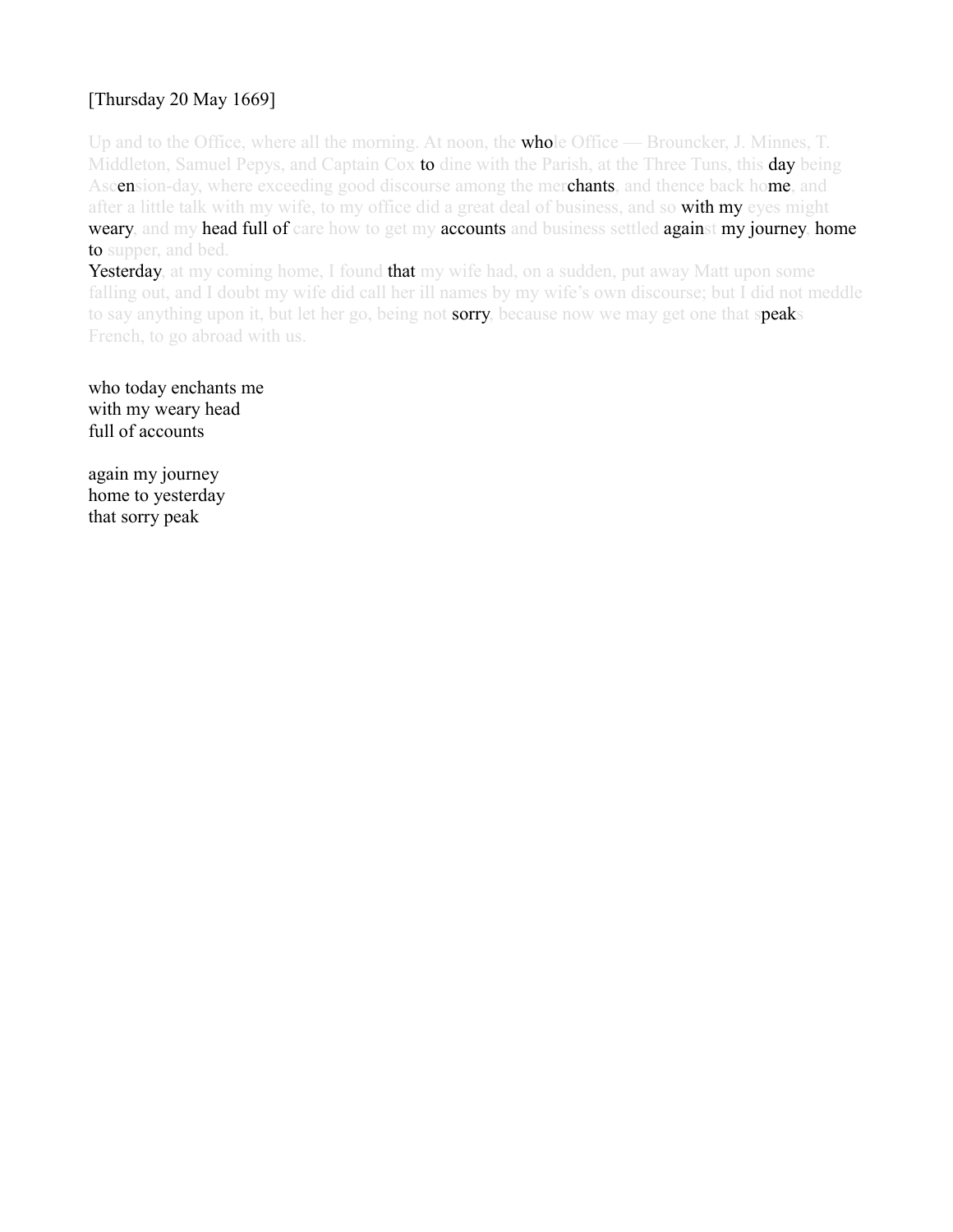#### [Friday 21 May 1669]

I waited with the Office upon the Duke of York in the morning. Dined at home, where Lewis Phillips the friend of his, **dined with me**. In the afternoon at the Office. In the evening visited by Roger Pepys and Philip Packer and so home.

office at home her lips dine with me on site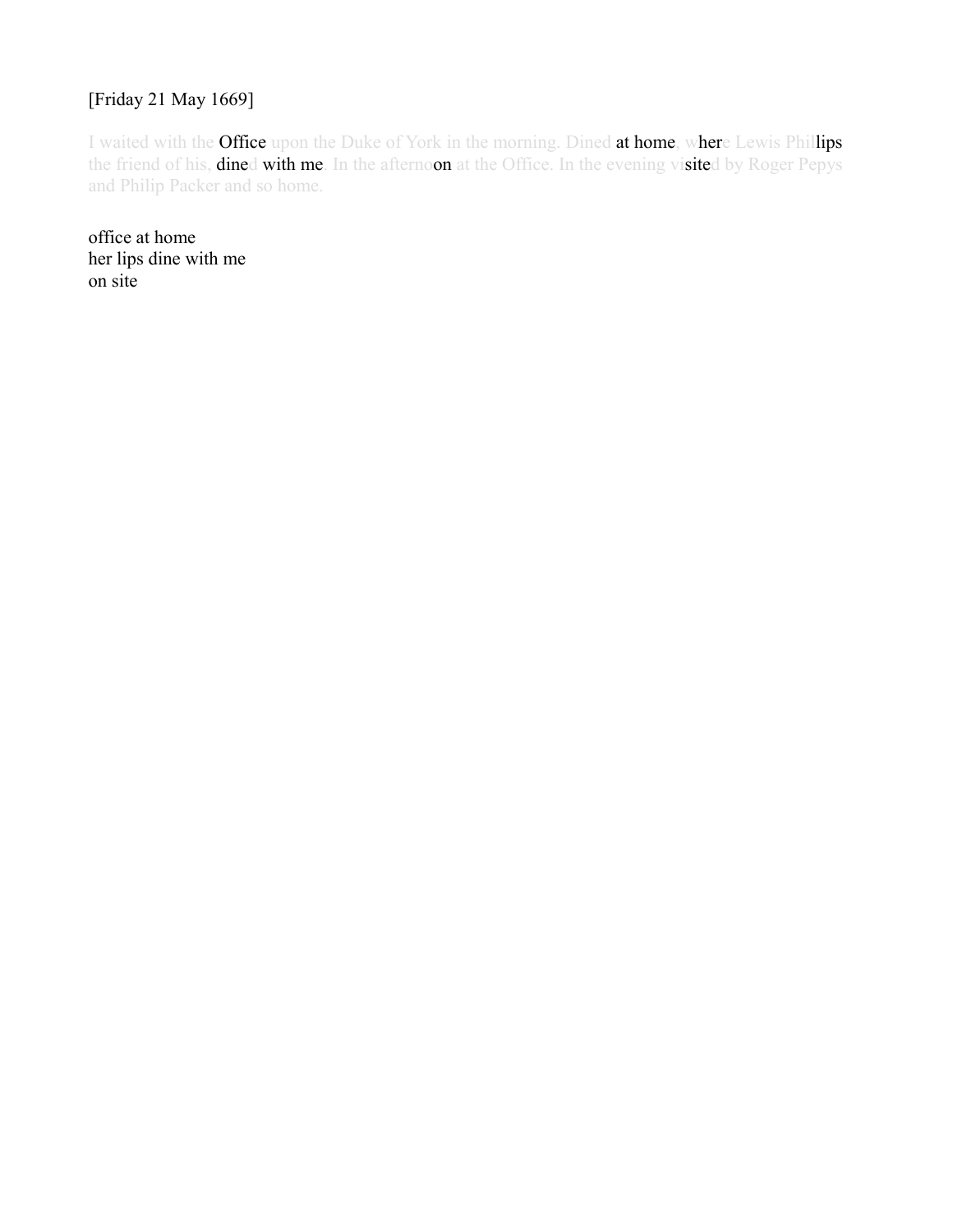[Saturday 22 May 1669]

Dined at home, the rest of the whole day at office.

in a home rest

the whole day off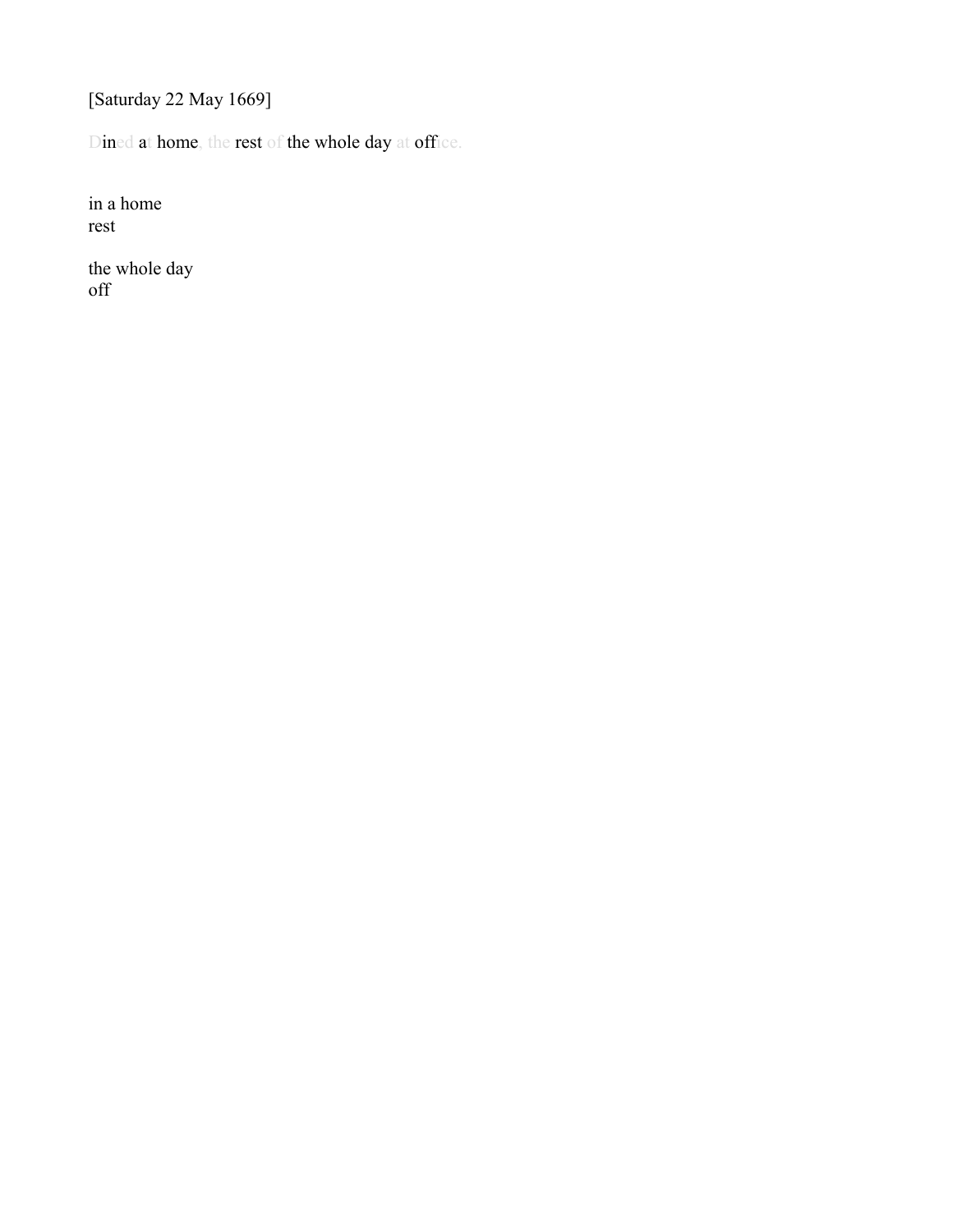## [Sunday 23 May 1669]

(Lord's day). Called up by Roger Pepys and his son who to church with me, and then home to dinner. In the afternoon carried them to Westminster, and myself to James's, where, not finding the Duke of York, back home, and with my wife spent the evening taking the ayre about Hackney, with great pleasure, and places we had never seen before.

called by a church to myself

finding in the air a place never seen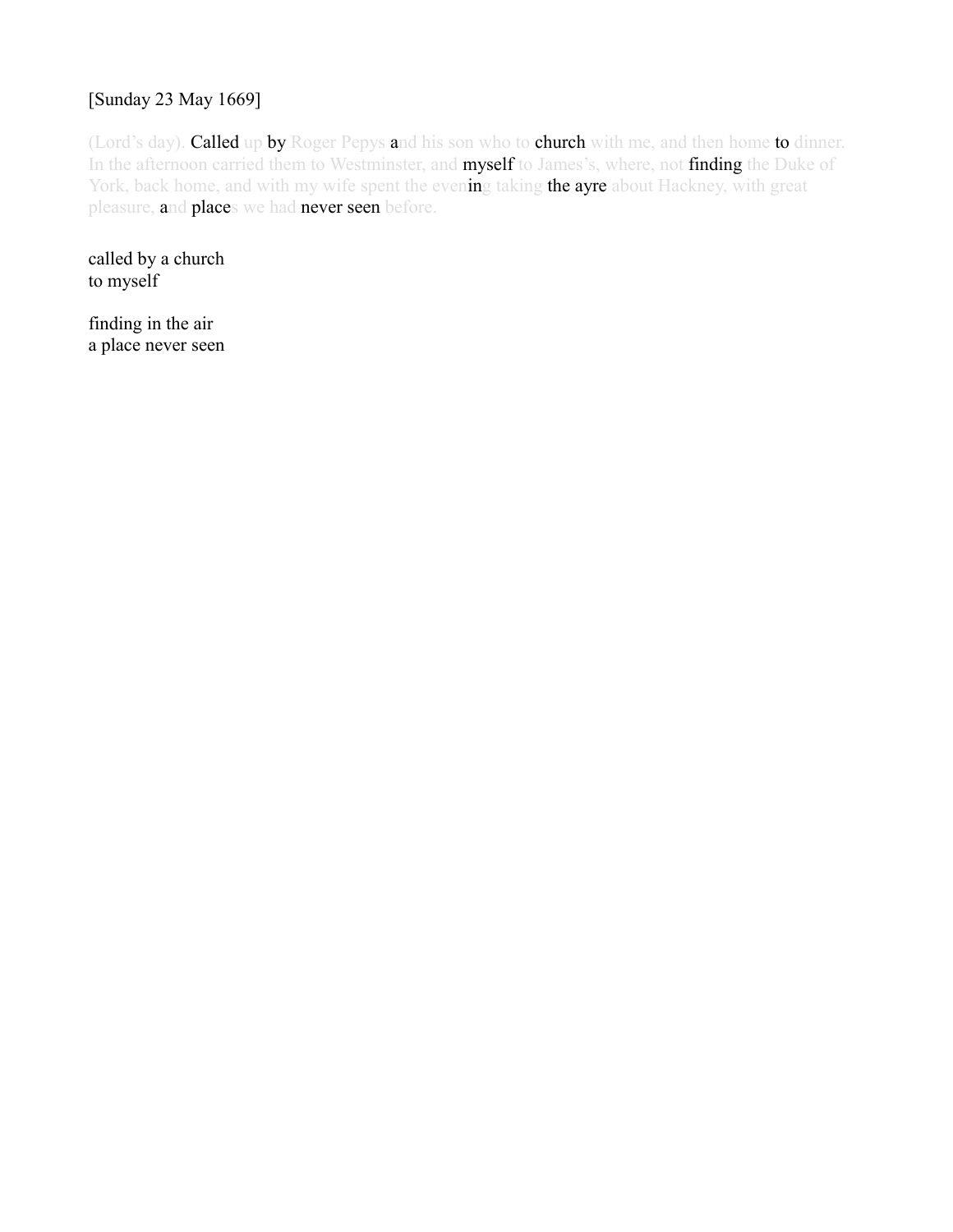## [Monday 24 May 1669]

To White Hall, and there all the morning, and thence home, and giving order for some business and setting my brother to **making a catalogue of my** books, I back again to W. Hewer to White Hall, where I attended the Duke of York and was by him led to [the King], who expressed great sense of my **misfortune in my eyes, and concernment for their recovery; and accordingly signified, not only his** assent to desire therein, but commanded me to give them rest summer, according to my late petition to the Duke of York. W. Hewer and I dined alone at the Swan; and thence having thus waited on the King, spent till four o'clock in St. James's Park, when I met my wife at Unthanke's, and so home.

making a catalogue of misfortune my eyes rest

on the lone swan in the park I met my wife at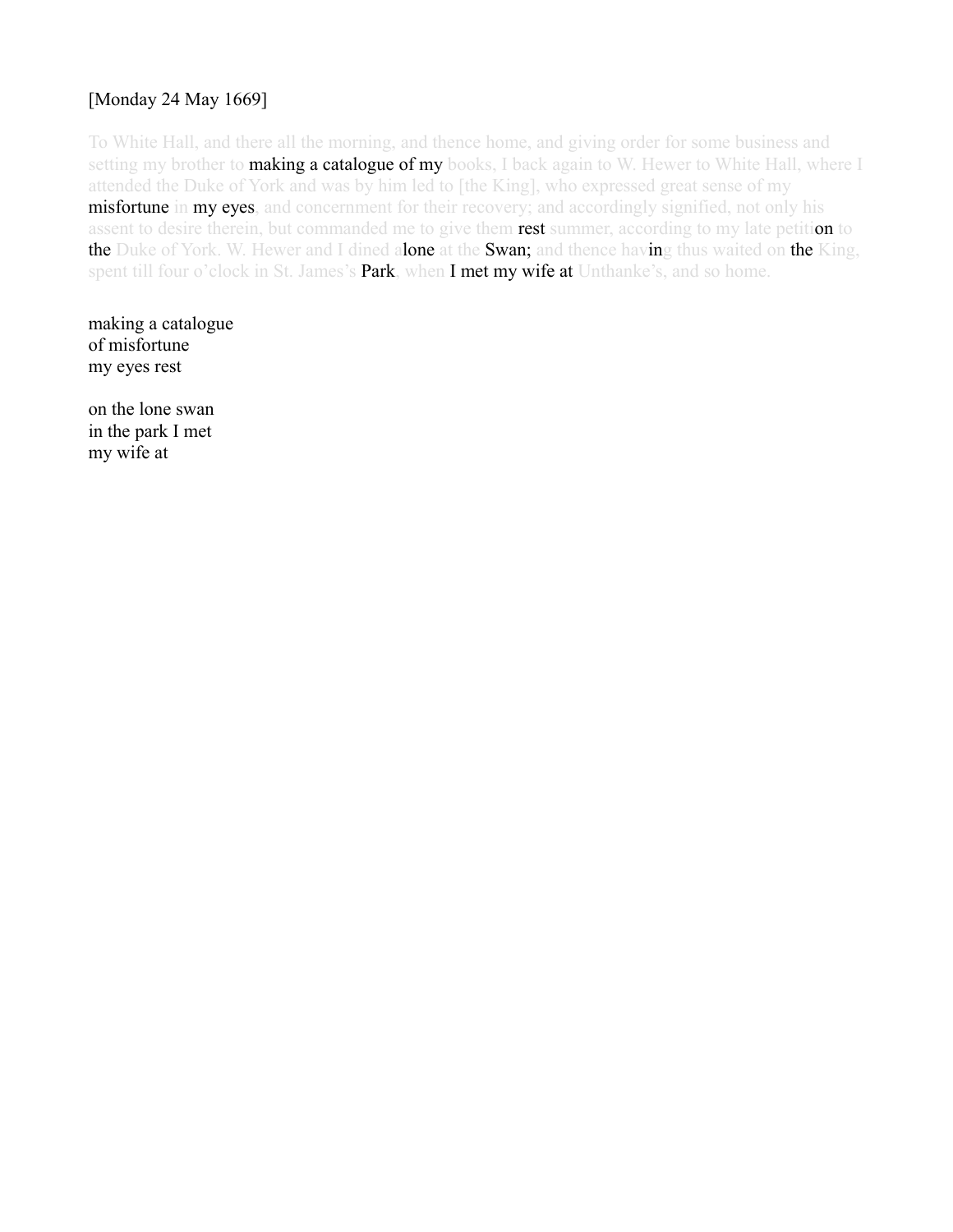# [Tuesday 25 May 1669]

Dined at home; and the rest of the day, morning and afternoon, at the Office.

mean morning a tern on the ice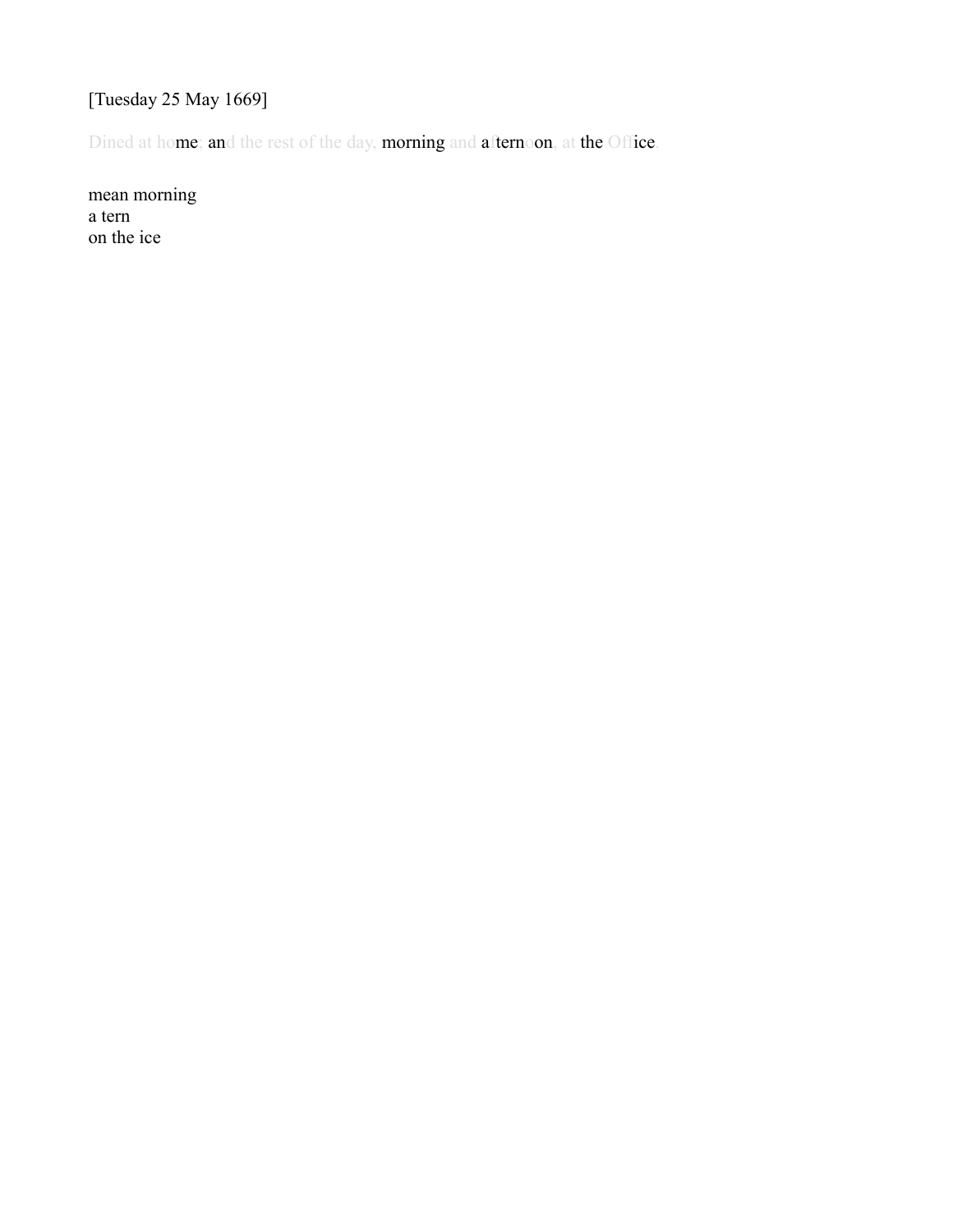## [Wednesday 26 May 1669]

To White Hall, where all the morning. Dined with Mr. Chevins, with Alderman Backewell, and Spragg. The Court full of **the news** from Captain Hubbert, of "The Milford," **touching** his being affronted in the Streights, shot at, and having eight men killed him by a French man-of-war, calling him "English dog," and commanding him to strike, which he refused, and, as knowing himself much too weak for him, **made** away from him. The Queen, as being supposed with child, fell ill, so as to call **for Mad**am Nun, Mr. Chevins's sister, and one of her women, from dinner from us; this being the last day of their doubtfulness touching her being with child; and they were therein well confirmed by her Majesty's being well again before night.

One Sir Edmund Bury Godfry, a woodmonger and justice of Peace in Westminster, having two days since arrested Sir Alexander Frazier for about 30l. in firing, the bailiffs were apprehended, committed to the porter's lodge, and there, by the King's command, the last night severely whipped; from which the justice himself very hardly **escape**d, to such an unusual degree was the King moved therein. But he lies now in the lodge, justifying his act, as grounded upon the opinion of several of the judges, and, **among others,** my Lord Chief-Justice; which makes the King very angry with the Chief-Justice, as they say; and the justice do lie and justify his act, and says he will suffer in the cause for the **people**, and do refuse to receive almost any nutriment. The effects of it may be bad to the Court. Expected a meeting of Tangier this afternoon, but failed. So home, met by my wife at Unthanke's.

the news touching us too mad for madness

touching her child they bury us day and night

escape lies in the ground among other people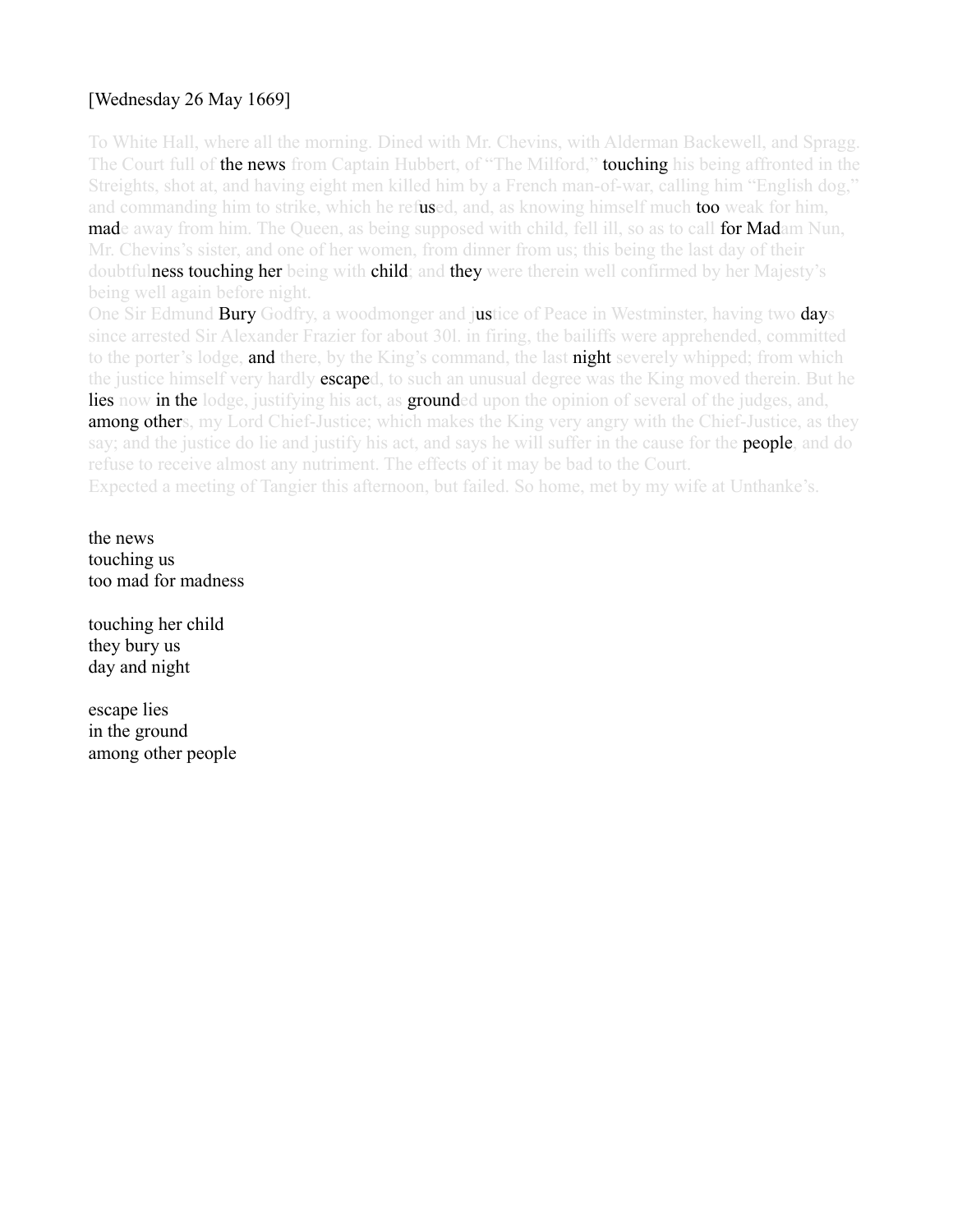## [Thursday 27 May 1669]

At the office all the morning, dined at home, Mr. Hollier with me. Presented this day by Mr. Browne with a **book of drawing** by him, lately printed, which cost me 20s. to him. In the afternoon to the Temple, to meet with Auditor Aldworth about my interest account, but failed meeting him. To visit my cozen Creed, and found her ill at home, being with child, and **look**s poorly. Thence to her husband, at Gresham College, upon some occasions of Tangier; and so home, with Sir John Bankes with me, to Mark Lane.

the brown book of a wing look up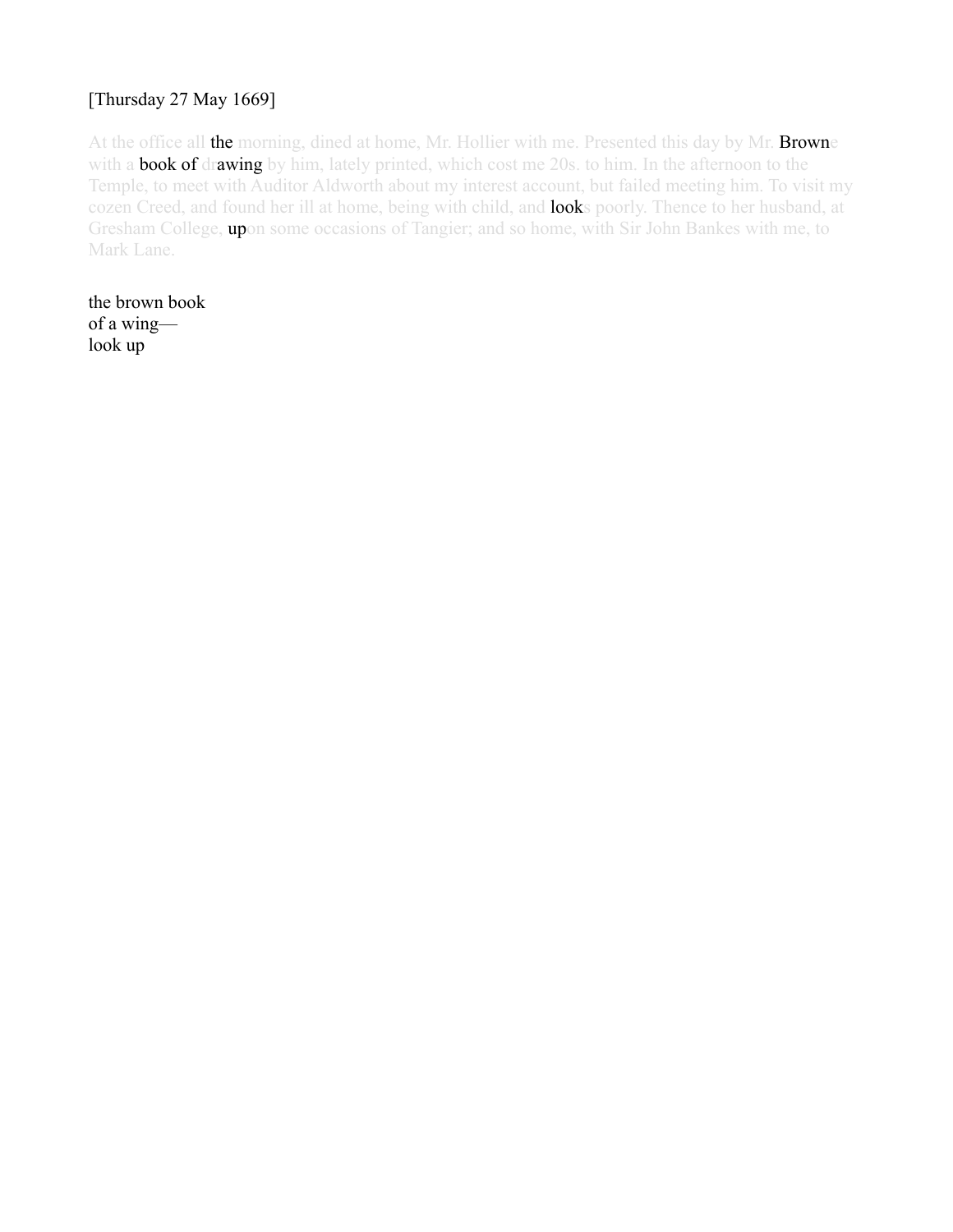## [Friday 28 May 1669]

To St. James's, where the King's being with the Duke of York prevented a meeting of the Tangier Commission. But, Lord! what a deal of sorry discourse did I hear between the King and several Lords about him here! but very mean methought. So with Creed to the Excise Office, and back to White Hall, where, **in the Park**, Sir G. Carteret did give me an account of his discourse lately, with the Commissioners of Accounts, who **except against many things**, but none that I find considerable; among others, that of the Officers of the Navy selling of the King's goods, and particularly my providing him with **calico flags**, which having been by order, and but once, when necessity, and the King's apparent profit, justified it, as **conformable to** my particular duty, it will prove to my advantage that it be enquired into. Nevertheless, having this morning received from them a demand of an account of all monies within their cognizance, received and issued by me, I was willing, upon this hint, to give myself rest, by knowing whether **their meaning** therein might reach only to my Treasurership for Tangier, or the monies employed on this occasion. **I went, therefore, to them** this afternoon, **to understand** what monies they meant, where they answered me, by saying, "The eleven months' tax, customs, and prizemoney," without mentioning, any more than I demanding, the service they respected therein; and so, without further discourse, we parted, upon very good terms of respect, and **with few words, but** my mind not fully satisfied about the monies they mean. At noon Mr. Gibson and I dined at the Swan, and thence doing this at Brook house, and thence calling at the Excise Office for an account of payment of my tallies for Tangier, I home, and thence with my wife and brother spent the evening on **the water**, carrying our supper with us, as high as Chelsea; so home, making sport with the Westerne bargees, and my wife and I **singing**, to my great content.

what did I hear in the park except many things

calico flags conformable to their meaning

I went therefore to them to understand us

with few words but the water high and singing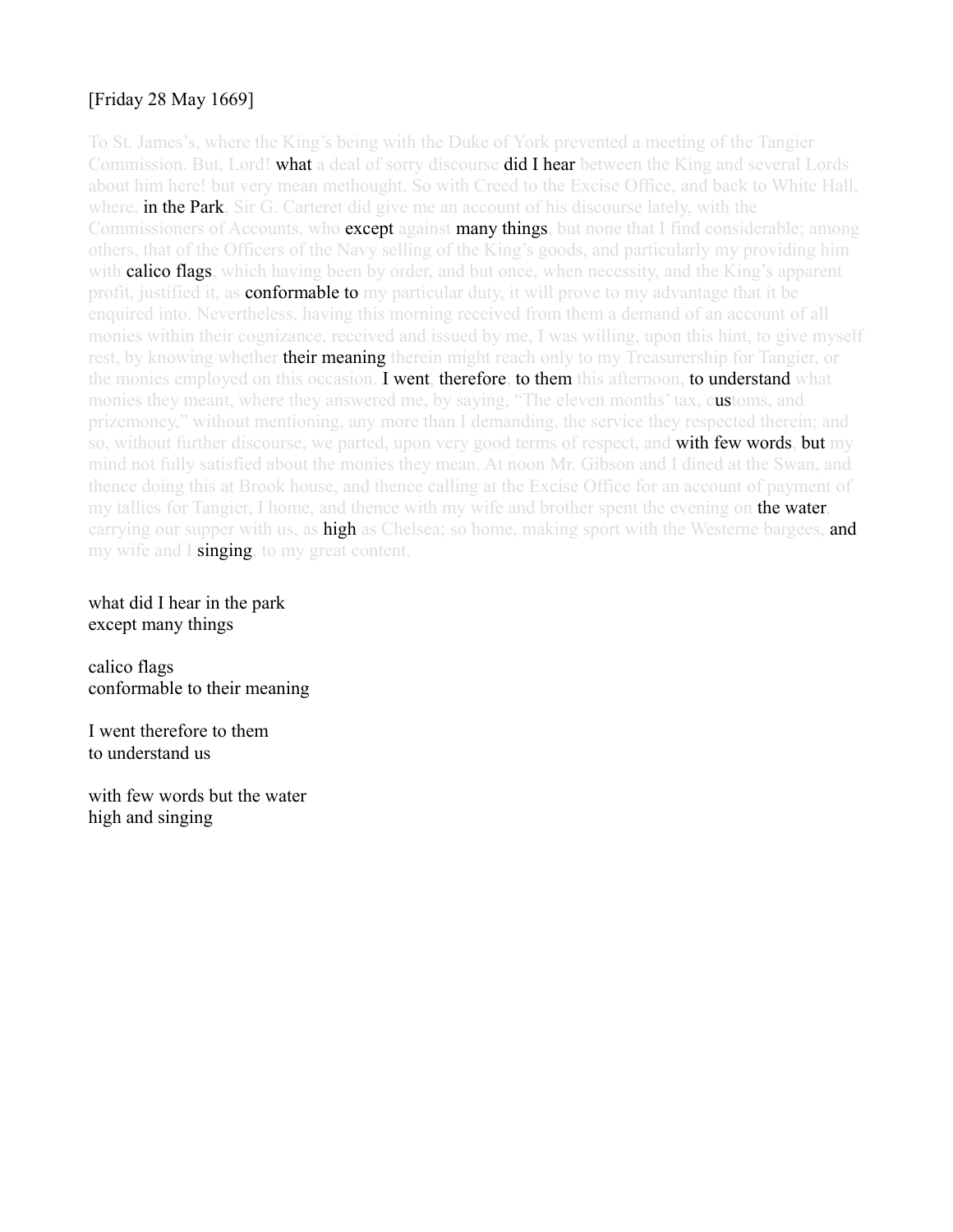#### [Saturday 29 May 1669]

The King's birth-day. To White Hall, where all very gay; and particularly the Prince of Tuscany very fine, and is the first day of his appearing out of mourning, since he come. I heard the Bishop of Peterborough preach but dully; but a good anthem of Pelham's. Home to dinner, and then with my wife to Hyde **Park, where all** the evening; great store of company, and great preparations by the Prince of Tuscany to celebrate the night with fire-works, for the King's birth-day. And so home.

the birth of a pear out of each anthem in the park where all celebrate the night with fireworks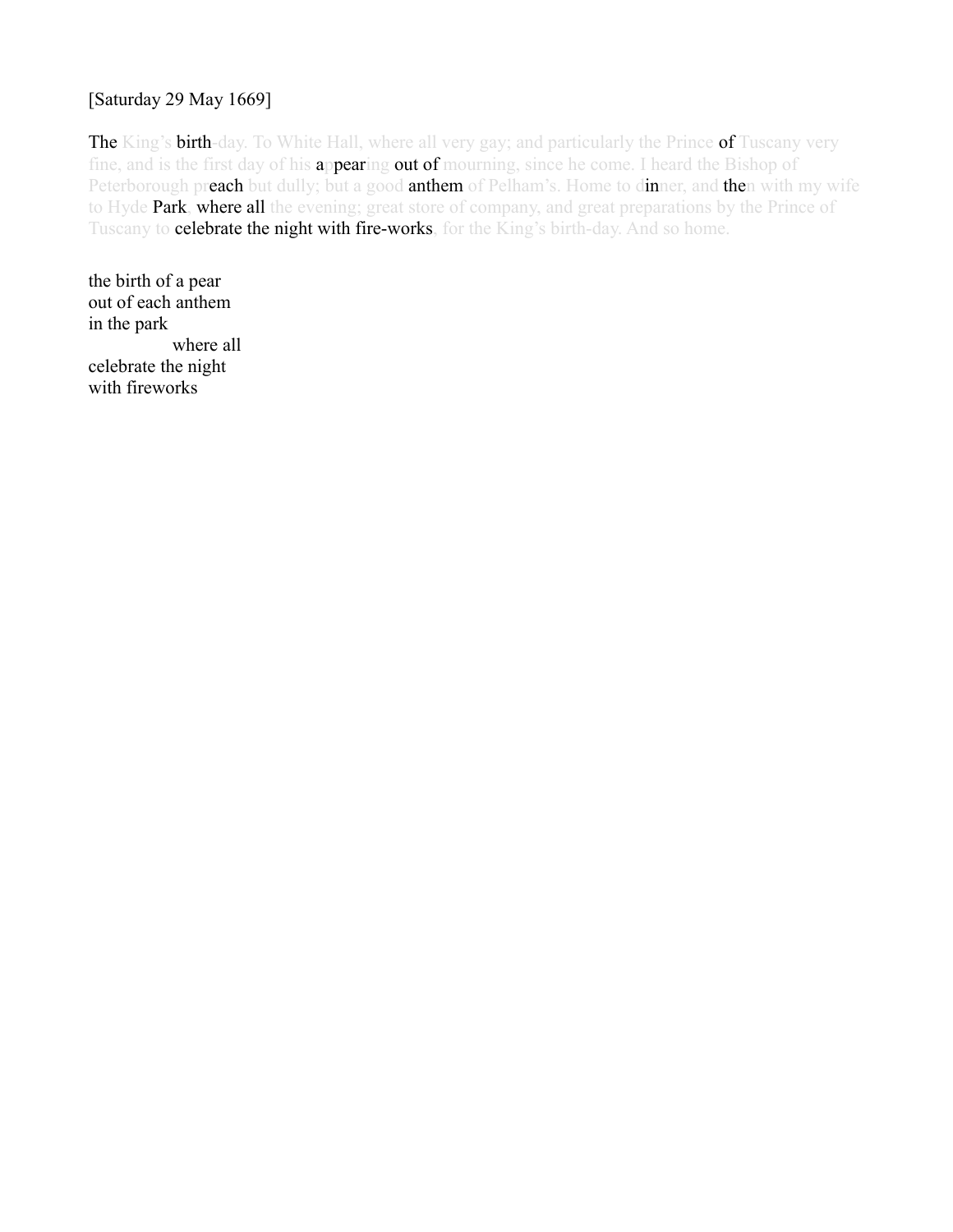## [Sunday 30 May 1669]

(Whitsunday). By water to White Hall, and thence to Sir W. Coventry, where all the morning by his bed-side, he being indisposed. Our discourse was upon the notes **I have** lately prepared for Commanders' Instructions; but concluded that nothing will render them effectual, without an amendment in the choice of them, that they be seamen, and not gentleman above the command of the Admiral, by the greatness of their relations at Court. Thence to White Hall, and dined alone with Mr. Chevins his sister: whither by and by come in Mr. Progers and Sir Thomas Allen, and by and by fine Mrs. Wells, who is a great beauty; and there I had **my full gaze upon her**, to my great content, she being a woman of pretty conversation.

Thence to the Duke of York, who, with the officers of the Navy, made a good entrance on my draught of my new **Instructions** to Commanders, **as** well expressing **general** [views] of a reformation among them, as liking of my humble offers towards it. Thence being called by my wife, Mr. Gibson and I, we to the Park, whence the rain suddenly home.

I have instructions but nothing without the sea

my full gaze upon her conversation

instructions as general as the rain